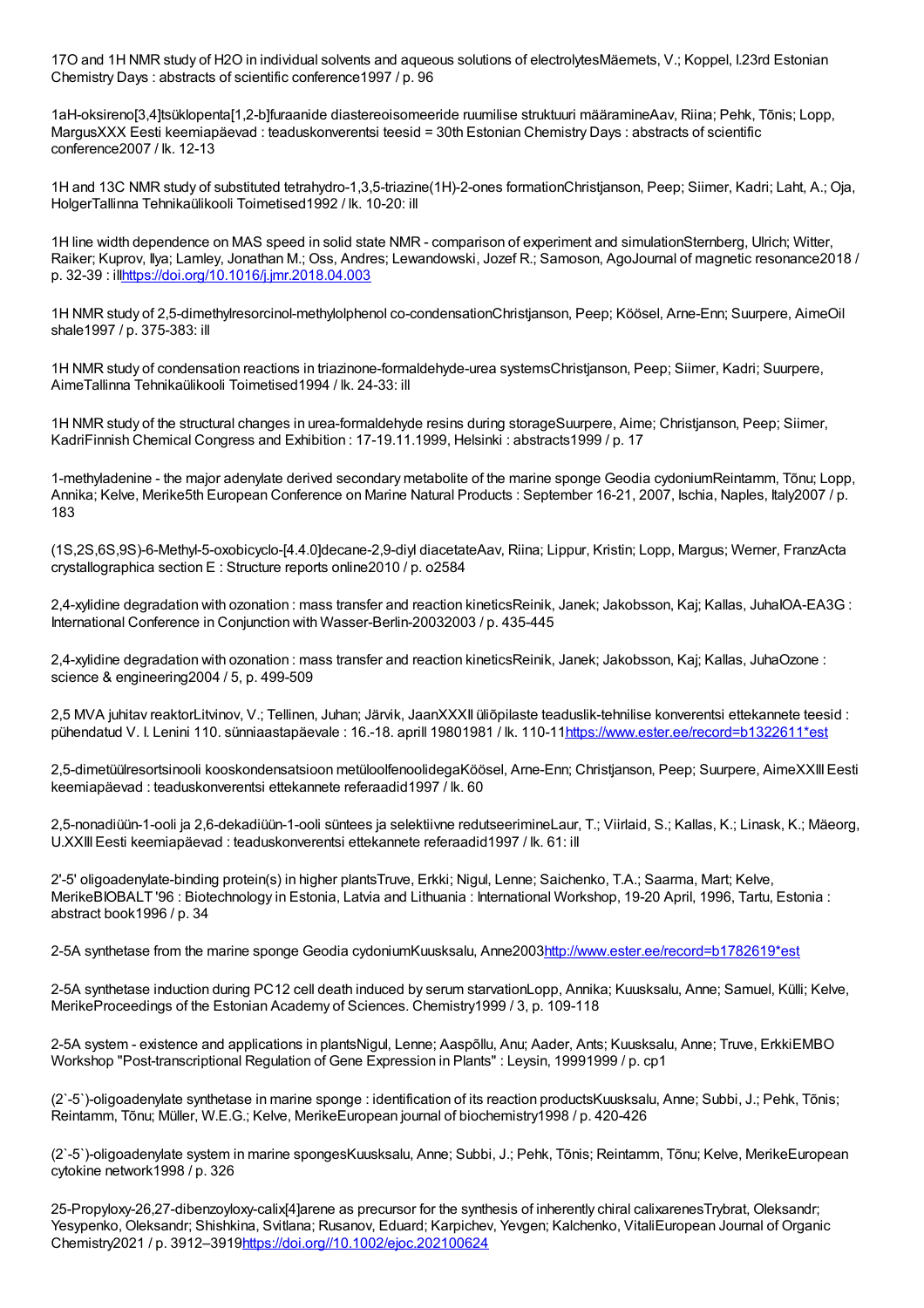2-metüül-3-tsüano-tsükloheks-2-een-1-ooni sünteesNiidu, Allan; Maasalu, A.; Müürisepp, Aleksander-Mati; Pehk, Tõnis; Lopp, MargusXXV Eesti keemiapäevad : teaduskonverentsi ettekannete referaadid = 25th Estonian Chemistry Days : abstracts of scientific conference1999 / lk. 113

2-metüülasendatud allüülderivaatide sünteesLääts, K.; Pehk, Tõnis; Schmidt, M.; Heinväli, M.XVIEesti keemiapäevad : teaduskonverentsi ettekannete referaadid = 16th Estonian chemistry days : abstracts of scientific conference1995 / lk. 76-78: ill

2-metüül-pentaan-2,4-diooli dehüdratatsioonLääts, K.; Pehk, TõnisXVIEesti keemiapäevad : teaduskonverentsi ettekannete referaadid = 16th Estonian chemistry days : abstracts of scientific conference1995 / lk. 75-76

2'-phosphodiedterase and 2', 5'-oligoadenylate synthetase activities in the lowest metazoans, sponge [porifera]Saby, Emilie; Poulsen, Jesper Buchhave; Justesen, Just; Kelve, Merike; Uriz, Maria JesusBiochimie2009 / 11/12, p. 1531-1534

(2R,2'R)- ja (3S,3'S)-bimorfoliini sünteesKriis, Kadri; Kanger, Tõnis; Pehk, Tõnis; Lopp, MargusXXVIEesti keemiapäevad : teaduskonverentsi ettekannete referaadid = 26th Estonian Chemistry Days : abstracts of scientific conference2000 / lk. 62-63

(2S,2'S)- ja (3S,3'S)-bimorfoliini sünteesKriis, Kadri; Kanger, Tõnis; Pehk, Tõnis; Lopp, MargusXXVIIIEesti keemiapäevad : teaduskonverentsi ettekannete teesid = 28th Estonian Chemistry Days : abstracts of scientific conference2002 / lk. 60-61

2-Substituted agelasine analogs: Synthesis and biological activity, and structure and reactivity of synthetic intermediatesRoggen, Heidi; Bohlin, Lars; Burman, Robert; Charnock, Colin; Felth, Jenny; Görbitz, Carl Henrik; Larsson, Rolf; Tamm, Toomas; Gundersen, Lise-LottePure and applied chemistry2011 / p. 645-653

3' terminal sequence analysis and homologies for two members of genus Rymovirus (Potyviridae)Merits, Andres; Andrejeva, Jelena; Kibe, Kristiina; Rabenstein, Frank; Proll, Eckhard; Järvekülg, LilianInternational Symposium 75 Years of Phytopathological and Resistance Research at Aschersleben, 12-16 June, 1995, Aschersleben, Germany : programme, abstracts, list of participants1995 / p. P18

3' terminal sequence analysis and homologies for two members of genus Rymovirus (Potyviridae)Merits, Andres; Andrejeva, Jelena; Kibe, Kristiina; Rabenstein, Frank; Proll, Eckhard; Järvekülg, LilianInternational Symposium 75 Years of Phytopathological and Resistance Research at Aschersleben, 12-16 June, 1995, Aschersleben, Germany : proceedings, list of authors, list of participants1995 / p. 120-123: ill

3,3'-bimorpholine derivatives as a new class of organocatalysts for asymmetric Michael additionMosse, Sarah; Laars, Marju; Kriis, Kadri; Kanger, Tõnis; Alexakis, AlexandreOrganic letters2006 / 12, p. 2559-2562

3,3'-bimorpholine derivatives as a new class of organocatalysts for asymmetric Michael additionMosse, Sarah; Laars, Marju; Kanger, Tõnis; Alexakis, AlexandreInternational Conference onOrganic Synthesis : Tallinn, Estonia, June 25-29, 2006 : program and abstracts2006 / p. 122

3-alküül-1,2-tsüklopentaandioonide asümmeetriline oksüdatsioonPaju, Anne; Kanger, Tõnis; Pehk, Tõnis; Lopp, MargusXXVIEesti keemiapäevad : teaduskonverentsi ettekannete referaadid = 26th Estonian Chemistry Days : abstracts of scientific conference2000 / lk. 102-103

3-Alkyl-1,2-cyclopentanediones by Negishi cross-coupling of a 3-bromo-1,2-cyclopentanedione silyl enol ether with alkylzinc reagents: an approach to 2-substituted carboxylic acid γ-lactones, homocitric and lycoperdic acidsPaju, Anne; Kostomarova, Diana; Matkevitš, Katharina; Laos, Marit; Pehk, Tõnis; Kanger, Tõnis; Lopp, MargusTetrahedron2015 / p. 9313-9320 : il[lhttp://dx.doi.org/10.1016/j.tet.2015.10.014](http://dx.doi.org/10.1016/j.tet.2015.10.014)

3-alkylcyclopentane-1,2-diones in asymmetric oxidation and alkylation reactions = 3-alküültsüklopentaan-1,2-dioonid asümmeetrilistes oksüdeerimis- ja alküleerimisreaktsioonidesReile, Indrek2012[http://www.ester.ee/record=b2756921\\*est](http://www.ester.ee/record=b2756921*est)

3-asabitsüklo[3.2.0]heptaani derivaatide stereoselektiivne sünteesKriis, Kadri; Pehk, Tõnis; Kanger, Tõnis; Lopp, MargusXXXIIEesti Keemiapäevad : teaduskonverentsi teesid2011 / lk. 46 : ill

3-bensüül-2,4-dihüdroksütsüklopent-2-eenoonide süntees ja asümmeetriline oksüdatsioonOja, Karolin; Paju, Anne; Pehk, Tõnis; Lopp, MargusXXXII Eesti Keemiapäevad : teaduskonverentsi teesid2011 / lk. 66 : ill

3-bensüül-2-hüdroksü-2-tsüklopenteen-1-ooni süntees ja selle asümmeetriline oksüdatsioonJõgi, Artur; Ilves, M.; Paju, Anne; Pehk, Tõnis; Lopp, MargusXXIX Eesti keemiapäevad : teaduskonverentsi ettekannete teesid = 29th Estonian Chemistry Days : abstracts of scientific conference2005 / lk. 23-24

3-bensüüloksümetüül-1,2-tsüklopentaandiooni süntees ja asümmeetriline oksüdatsioonLaos, Marit; Paju, Anne; Kanger, Tõnis; Lopp, Margus; Pehk, TõnisXXIX Eesti keemiapäevad : teaduskonverentsi ettekannete teesid = 29th Estonian Chemistry Days : abstracts of scientific conference2005 / lk. 52-53

3-Chlorooxindoles : versatile starting materials for asymmetric organocatalytic synthesis of spirooxindolesNoole, Artur; Ošeka,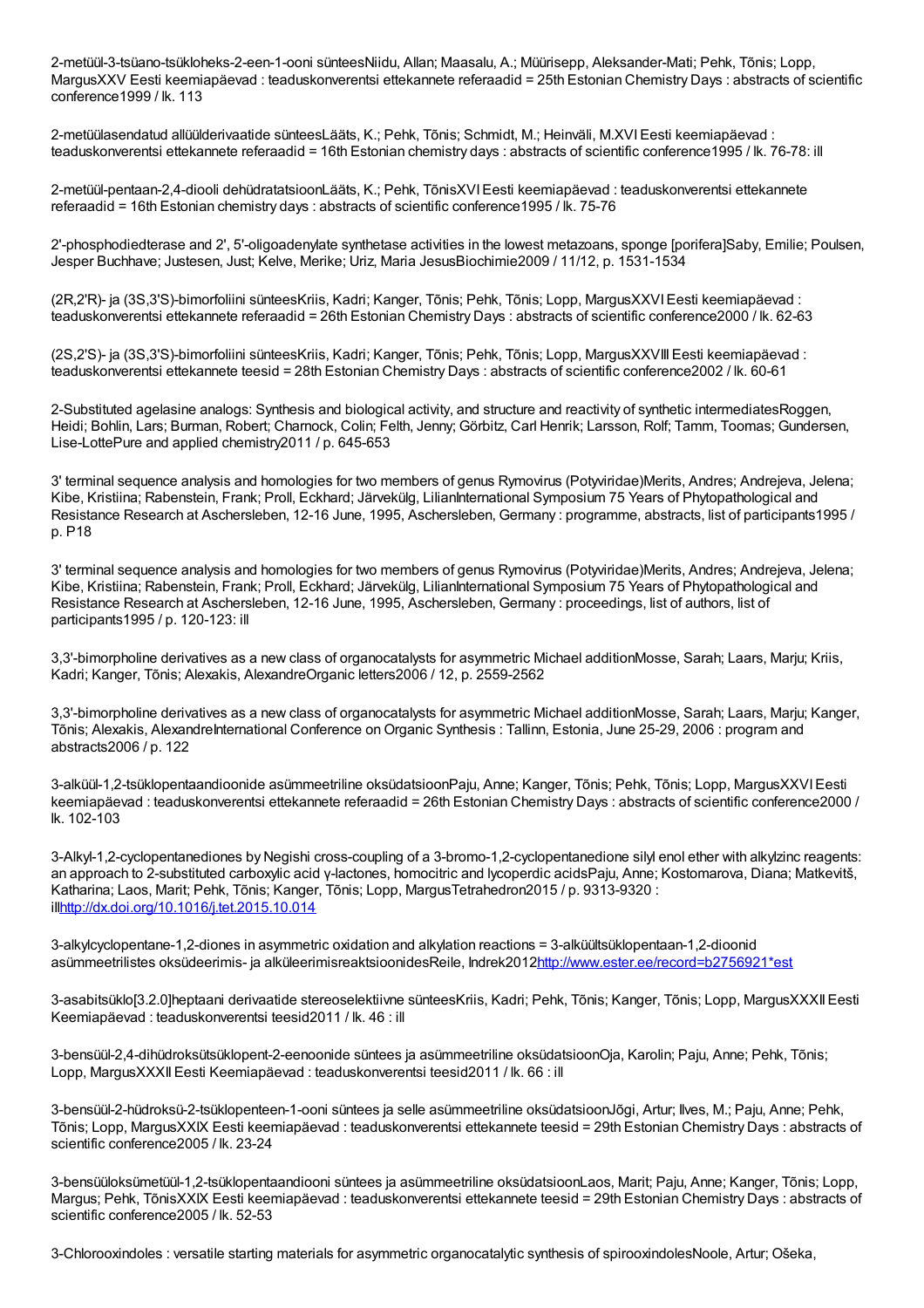Maksim; Pehk, Tõnis; Öeren, Mario; Järving, Ivar; Elsegood, Mark R. J.; Malkov, Andrei; Lopp, Margus; Kanger, TõnisAdvanced synthesis and catalysis2013 / p. 829-835 : ill

3'-deoxy-3'-fluoro analogs of core trimers of 2-5A : effect on lytic activity of human NK-lymphocytesKalinichenko, E.N.; Podkopaeva, T.L.; Kelve, Merike; Saarma, Mart; Mikhailopulo, I.A.Bioorganicheskaia Khimiia1999 / p. 282- 28[9https://pubmed.ncbi.nlm.nih.gov/10422595/](https://pubmed.ncbi.nlm.nih.gov/10422595/)

3'hüdroksü-4'-asendatud-2'-deoksünukleosidi analoogide sünteesJõgi, Artur; Paju, Anne; Kailas, Tiiu; Müürisepp, Aleksander-Mati; Lopp, MargusXXXIIEesti Keemiapäevad : teaduskonverentsi teesid2011 / lk. 28 : ill

3-hüdroksümetüül-1,3,6-heksaantriooli asümmeetriline süntees ja titaanikompleksi valmistaminePäri, Malle; Paju, Anne; Pehk, Tõnis; Lopp, MargusXXIX Eesti keemiapäevad : teaduskonverentsi ettekannete teesid = 29th Estonian Chemistry Days : abstracts of scientific conference2005 / lk. 92-93

4-alküülresortsiinide sünteesistEsvald, T.; Mettus, M; Mikkal, Maret-Elo; Viikna, AntiXXXII üliõpilaste teaduslik-tehnilise konverentsi ettekannete teesid : pühendatud V. I. Lenini 110. sünniaastapäevale : 16.-18. aprill 19801981 / lk. 13[1https://www.ester.ee/record=b1322611~S1\\*est](https://www.ester.ee/record=b1322611~S1*est)

4'-asendatud nukleosiidi analoogide süntees ja nende bioloogiline aktiivsusJõgi, Artur; Jäälaid, Raissa; Paju, Anne; Pehk, Tõnis; Lopp, MargusXXXIEesti keemiapäevad : [28. aprill 2010, Tallinn] : teaduskonverentsi teesid = 31st Estonian Chemistry Days : abstracts of scientific conference2010 / lk. 36

4'-bensüül-asendatud nukleosiidi analoogide sünteesJõgi, Artur; Paju, Anne; Pehk, Tõnis; Siirde, K.; Lopp, MargusXXX Eesti keemiapäevad : teaduskonverentsi teesid = 30th Estonian Chemistry Days : abstracts of scientific conference2007 / lk. 42-43

4-metüül-5,6-dekaandiooni sünteesLüll, M.; Paju, Anne; Pehk, Tõnis; Lopp, MargusXXV Eesti keemiapäevad : teaduskonverentsi ettekannete referaadid = 25th Estonian Chemistry Days : abstracts of scientific conference1999 / lk. 89-90

4-pyridoxic acid in the spent dialysate : contribution to fluorescence and optical monitoringKalle, Sigrid; Tanner, Risto; Arund, Jürgen; Tomson, Ruth; Luman, Merike; Fridolin, IvoPLoS ONE2016 / art. e0162346, p. 1-11 : il[lhttp://dx.doi.org/10.1371/journal.pone.0162346](http://dx.doi.org/10.1371/journal.pone.0162346)

4SYS: a PC-based system for production and revision of natural resource inventories based on high resolution satellite dataLahi, ToomasGIS-Baltic Sea States '93 : exhibition, conference, Tallinn, Estonia, 29 November - 1 December 1993 : abstract book, catalogue1993 / p. 27-28

6.5 kV IGBT switch realization possibilities and their feasibility study for high-power applicationsVinnikov, Dmitri; Laugis, Juhan; Strzelecki, Ryszard; Egorov, MikhailThe 4th International Scientific Conference of The Military Technical College [Korby El-Kobbah, Cairo, Egypt] : 27-29 May 2008. Proceedings of the 6th ICEENG Conference : 27-29 May, 20082008 / p. EE051 [CD-ROM]

802.11 Denial of Service ründed ja nende leevendamine : referaatRebane, AndriA & A2009 / 2, lk. 43-50 : ill

81Kr dating of groundwater in the Baltic Artesian Basin on the one-million-year timescale [Online resource]Vaikmäe, Rein; Aeschbach-Hertig, Werner; Babre, Alise; Raidla, Valle43rd IAH Congress : Groundwater and Society : 60 years of IAH : September 25-29th 2016, Montpellier, France2016 / p. [442-443], abstract no 203[2http://www.60iah2016.org/upload/programme/IAH2016\\_AbstractBOOK.pdf](http://www.60iah2016.org/upload/programme/IAH2016_AbstractBOOK.pdf)

9,11-sekosterooli AB-ringi sünteesAav, Riina; Kanger, Tõnis; Pehk, Tõnis; Lopp, MargusXXV Eesti keemiapäevad : teaduskonverentsi ettekannete referaadid = 25th Estonian Chemistry Days : abstracts of scientific conference1999 / lk. 12-13

9,11-sekosterooli D-ringi ja A,B-ringi mudeliühendi sünteesKõllo, Marek; Toon, Liina; Shmatova, Elena; Aav, Riina; Lopp, MargusXXXIEesti keemiapäevad : [28. aprill 2010, Tallinn] : teaduskonverentsi teesid = 31st Estonian Chemistry Days : abstracts of scientific conference2010 / lk. 50

9,11-sekosterooli D-ringi vaheühendi süntees ja suhtelise konfiguratsiooni määramineKõllo, Marek; Aav, Riina; Lopp, MargusXXXII Eesti Keemiapäevad : teaduskonverentsi teesid2011 / lk. 52 : ill

A & A : riigi infosüsteemide erinumberKalja, Ahto2003

A & A partnerid: MicroLinkLeis, PaulA & A1998 / 4, lk. 5-6

A & A partnerid: Oracle CorporationLeis, PaulA & A1999 / 3, lk. 3-4

A & A partnerid: Sun MicrosystemsLeis, PaulA & A1998 / 3, lk. 3

A 10000 year record of sediment porewater dissolved organic matter characteristics from Lake Peipsi as revealed by HPSECMakarõtševa, Natalja; Lepane, Viia; Alliksaar, Tiiu; Heinsalu, AtkoChemistry and ecology2010 / Suppl., p. 13-24 :ill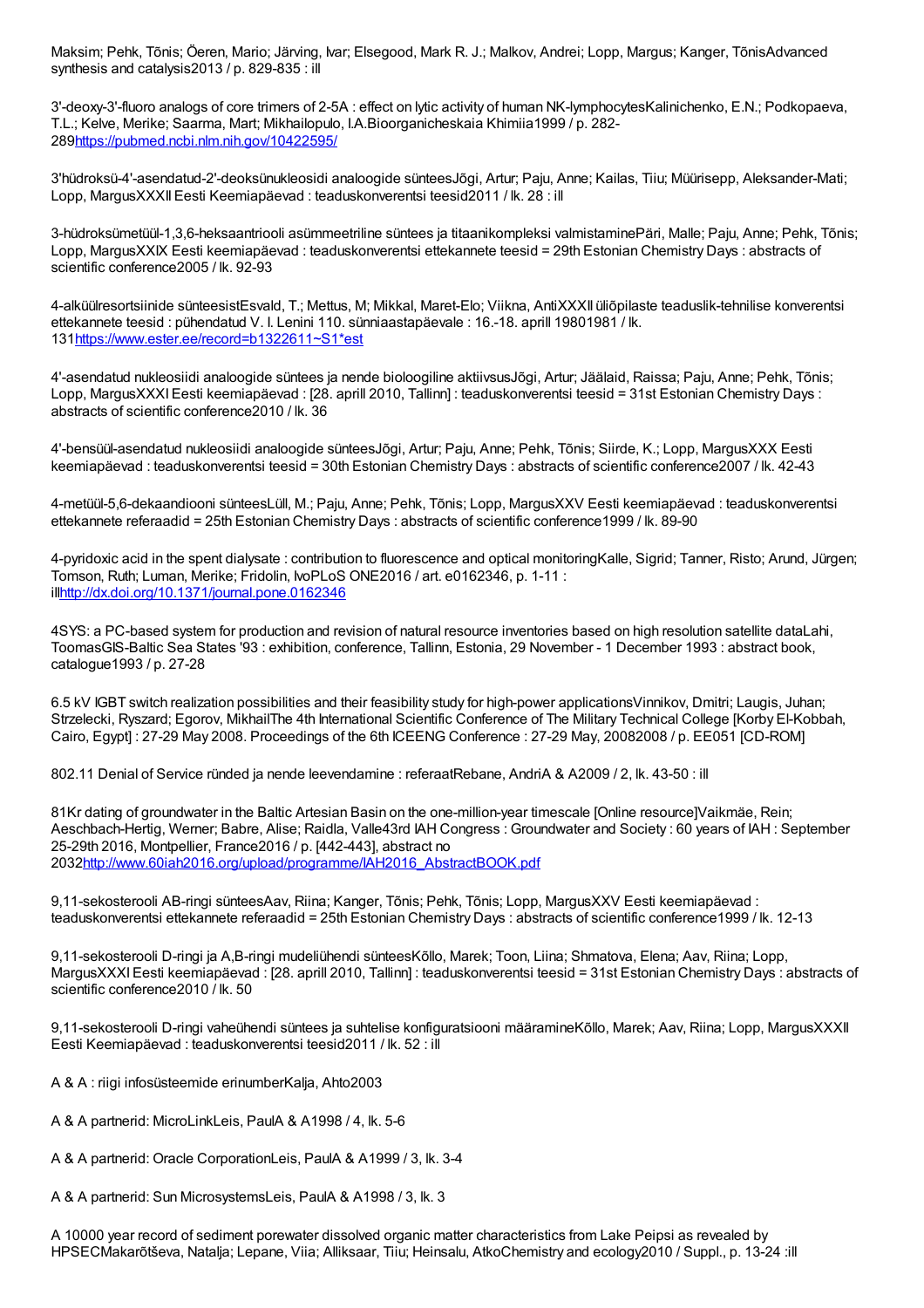A 15-nonstereogenic carbocyclic analogue of prostacyclin : effects on human platelets and uterine arteryKobzar, Gennadi; Shelkovnikov, Stanislav; Mardla, Vilja; Savitski, Gennadi; Lopp, Margus; Kanger, Tõnis; Lille, ÜloJournal of lipid mediators and cell signalling1994 / p. 243-249: ill

A 160,000-year-old history of tectonically controlled methane seepage in the ArcticHimmler, Tobias; Sahy, Diana; Martma, Tõnu; Lepland, AivoScience advances2019 / art. eaaw1450, 8 p. : [illhttps://doi.org/10.1126/sciadv.aaw1450](https://novaator.err.ee/979029/ttu-geoloogid-merepohjast-lekkinud-metaani-ja-jaaaegade-vahel-on-seos) TTÜ geoloogid: merepõhjast lekkinud metaani ja jääaegade vahel on seos

A 18O isoscape for the shallow groundwater in the Baltic Artesian Basin [Online resource]Raidla, Valle; Kern, Zoltan; Babre, Alise; Erg, Katrin; Ivask, Jüri; Kohan, Balazs; Martma, Tõnu; Mokrik, Robert; Pärn, Joonas; Vaikmäe, Rein43rd IAH Congress : Groundwater and Society : 60 years of IAH : September 25-29th 2016, Montpellier, France2016 / p. [70], abstract no 143[0http://www.60iah2016.org/upload/programme/IAH2016\\_AbstractBOOK.pdf](http://www.60iah2016.org/upload/programme/IAH2016_AbstractBOOK.pdf)

A 2D FEM model for transient and fault analysis of induction machinesMartinez, Javier; Belahcen, Anouar; Arkkio, AnteroPrzeglad elektrotechniczny = Electrical review2012 / p. 157-160 : ill

A 2D magnetic and 3D mechanical coupled finite element model for the study of the dynamic vibrations in the stator of induction motorsMartinez, Javier; Belahcen, Anouar; Detoni, Joaquim G.Mechanical systems and signal processing2016 / p. 640-656 : il[lhttp://dx.doi.org/10.1016/j.ymssp.2015.06.014](http://dx.doi.org/10.1016/j.ymssp.2015.06.014)

A 3-D crossbar architecture for both pipeline and parallel computationsAljafar, Muayad J.; Acken, John M.IEEE Transactions on Circuits and Systems I: Regular Papers2021 / p. 4456-446[9https://doi.org/10.1109/TCSI.2021.3108564](https://doi.org/10.1109/TCSI.2021.3108564)

A 48 by 48 CMOS cellular neural network chip for image processingPaasio, Ari; Kananen, Asko; Halonen, Kari; Porra, VeikkoBEC'98 : the 6th Biennial Conference on Electronics and Microsystems Technology, October 7-9, 1998, Tallinn, Estonia : proceedings1998 / p. 87-88

A 6D space framework for the description of distributed systemsPettai, ElmoEstonian journal of engineering2012 / p. 140-171 : ill

A battery cell balancing method with linear mode bypass current controlGallardo-Lozano, Javier; Romero-Cadaval, Enrique; Jalakas, Tanel; Hõimoja, HardiBEC 2014 : 2014 14th Biennial Baltic Electronics Conference : proceedings of the 14th Biennial Baltic Electronics Conference : Tallinn University of Technology, October 6-8, 2014, Tallinn, Estonia2014 / p. 245-248 : ill

A Bayesian multinomial regression model for palaeoclimate reconstruction with time uncertaintyIlvonen, Liisa; Holmström, Lasse; Seppä, Heikki; Veski, SiimEnvironmetrics2016 / p. 409-422 : il[lhttp://dx.doi.org/10.1002/env.2393](http://dx.doi.org/10.1002/env.2393)

A benchmark suite for evaluating the efficiency of test toolsKruus, Helena; Ubar, Raimund-Johannes; Ellervee, Peeter; Gorev, Maksim; Pesonen, Vadim; Devadze, Sergei; Orasson, Elmet; Brik, Marina; Min, Mart; Annus, Paul; Kruus, Margus; Meigas, KaljuBEC 2012 : 2012 13th Biennial Baltic Electronics Conference : proceedings of the 13th Biennial Baltic Electronics Conference : October 3- 5, 2012, Tallinn, Estonia2012 / p. 85-88 : ill

A big wave at Pouto, Kaipara Harbour, New ZealandParnell, Kevin EllisJournal of Coastal Research2020 / p. 291- 29[4https://doi.org/10.2112/JCR-SI101-053.1](https://doi.org/10.2112/JCR-SI101-053.1)

A BIM-Enabled learning environment: a conceptual frameworkWitt, Emlyn David Qivitoq; Kähkönen, KalleProceedings of the 10th Nordic Conference on Construction Economics and Organization (CEO 2019), May 7-8, 2019, Tallinn, Estonia2019 / p. 271- 27[9https://doi.org/10.1108/S2516-285320190000002020](https://doi.org/10.1108/S2516-285320190000002020)

A bio- and chemostratigraphic search for the Mid-Ludfordian Carbon Isotope Excursion interval in the Ludlow of the Ohesaare core, EstoniaKaljo, Dimitri; Martma, Tõnu; Märss, Tiiu; Nestor, Viiu-Kai; Viira, ViiveEstonian journal of earth sciences2022 / p. 44-60 : il[lhttps://doi.org/10.3176/earth.2022.04](https://doi.org/10.3176/earth.2022.04)

A bio-chemostratigraphical test of the synchroneity of biozones in the upper Silurian of Estonia and Latvia with some implications for practical stratigraphyKaljo, Dimitri; Einasto, Rein; Martma, Tõnu; Märss, Tiiu; Nestor, Viiu-Kai; Viira, ViiveEstonian journal of earth sciences2015 / p. 267-283 : ill

A bio-impedance signal synthesiser (BISS) for testing of an adaptive filtering systemKrivošei, AndreiBEC 2006 : 2006 International Baltic Electronics Conference : Tallinn University of Technology, October 2-4, 2006, Tallinn, Estonia : proceedings of the 10th Biennial Baltic Electronics Conference2006 / p. 225-228 : ill

A bio-inspired compliant robotic fish : design and experimentsEL Daou, Hadi; Salumäe, Taavi; Toming, Gert; Kruusmaa, Maarja2012 IEEE International Conference on Robotics and Automation : ICRA : Saint Paul, Minnesota, USA, May 14-18, 20122012 / p. 5340- 5345 : ill

A bio-mimetic design and control of a fish-like robot using compliant structuresEL Daou, Hadi; Salumäe, Taavi; Ristolainen, Asko; Toming, Gert; Listak, Madis; Kruusmaa, MaarjaThe 15th International Conference on Advanced Robotics : Tallinn, Estonia, June 20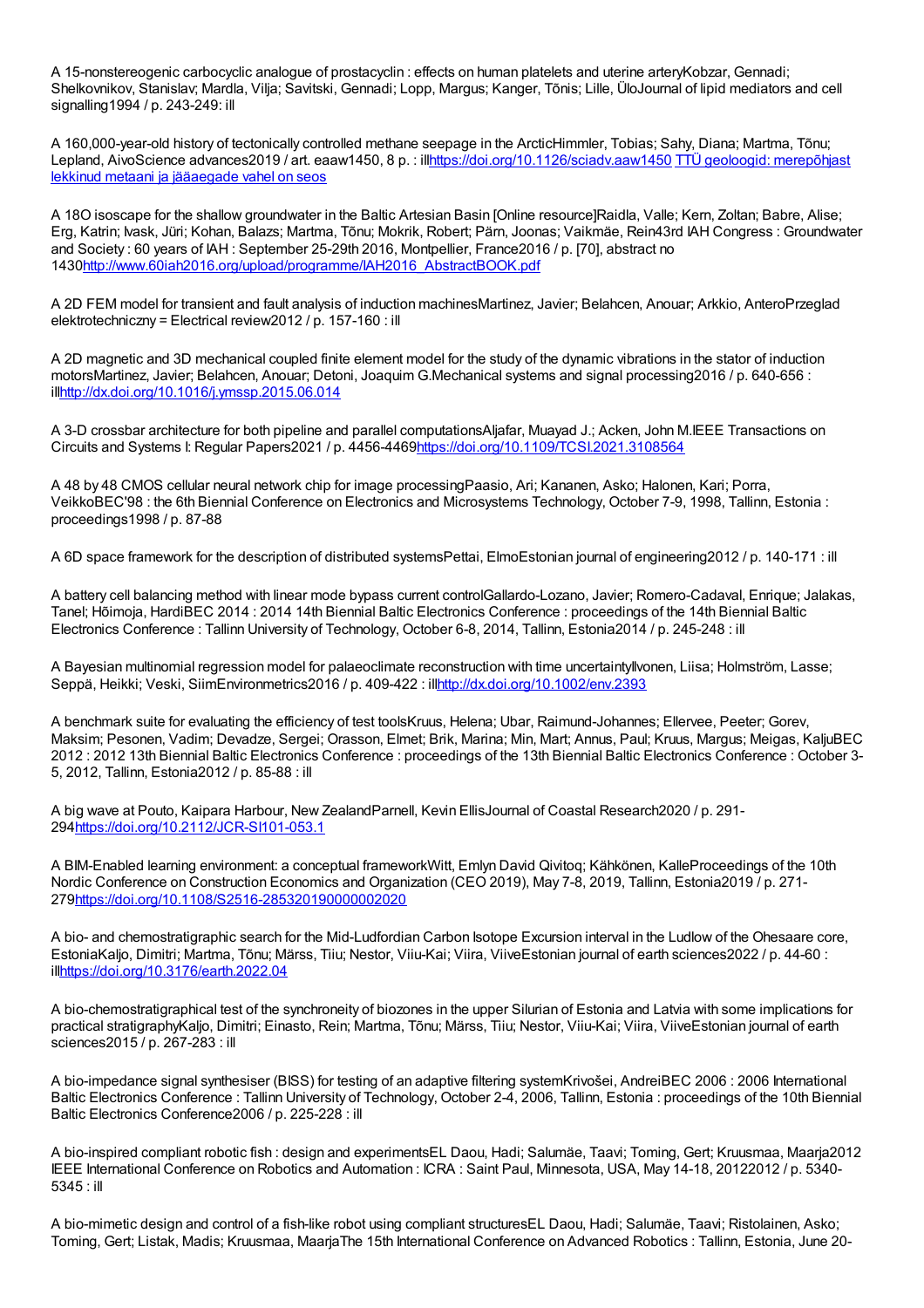23, 20112011 / p. 563-568 : ill

A BIST scheme for testing mixed analogue and digital circuitsRobson, Malcolm; Russel, GordonBEC'96 : the 5th Biennial Baltic Electronics Conference, October 7-11, 1996, Tallinn, Estonia : proceedings1996 / p. 183-186: ill

A blessing for the SaamiParks, Henno EriksonBaiki : the international Saami journal2010 / p. 19-21

A blockchain-assisted hash-based signature schemeBuldas, Ahto; Laanoja, Risto; Truu, AhtoSecure IT Systems : 23rd Nordic Conference, NordSec 2018, Oslo, Norway, November 28–30, 2018 : proceedings2018 / p. 138–153 : il[lhttp://doi.org/10.1007%2F978-3-030-03638-6\\_9](http://doi.org/10.1007%2F978-3-030-03638-6_9)

A bone-remodeling scheme from optimality criteriaBagge, MetteTenth Nordic Seminar on Computational Mechanics, Tallinn Technical University, October 24-25, 19971997 / p. 192-195: ill

A book by Prof. Arvo Ots "Oil shale combustion technology" (in Estonian) Tallinn, 2004, 768 pagesOil shale2005 / p. 88-89 : fot

A breadth-first algorithm for mining frequent patterns from event logsVaarandi, RistoIntelligence in Communication Systems : IFIP International Conference, INTELLCOMM 2004, Bangkok, Thailand, November 23-26, 2004 : proceedings2004 / p. 293-308

A breaf overview of motor fuels from shale oil of kukersiteOja, VahurOil shale2006 / 2, p. 160-163

A brief introduction to Veit Ludwig von Seckendorff (1626-1692)Reinert, Erik S.European journal of law and economics2005 / 3, p. 221-230

A brief overview of the history and geology of TallinnNõlvak, Jaak15th Meeting of the Association of EuropeanGeological Societies "Georesources and public policy : research, management, environment" : 16-20 September 2007, Tallinn, Estonia : excursion guidebook2007 / p. 5-9 : ill., ma[phttps://www.ester.ee/record=b2291671\\*est](https://www.ester.ee/record=b2291671*est)

A brief survey of excition concentration models for SiVelmre, Enn; Udal, AndresThe 7th Biennial Conference on Electronics and Microsystem Technology "Baltic Electronics Conference" : BEC 2000 : October 8 - 11, 2000, Tallinn, Estonia : conference proceedings2000 / p. 19-22 : ill

A brief tutorial overview of disturbance observers for nonlinear systems : application to flatness-based controlKaldmäe, Arvo; Kotta, ÜlleProceedings of the Estonian Academy of Sciences2020 / p. 57-73 : il[lhttps://doi.org/10.3176/proc.2020.1.07](https://doi.org/10.3176/proc.2020.1.07) [http://www.kirj.ee/33035/?tpl=1061&c\\_tpl=1064](http://www.kirj.ee/33035/?tpl=1061&c_tpl=1064)

A CAD system for decomposition oriented synthesisKeevallik, Andres; Sudnitsõn, Aleksander; Udre, JüriProceedings of the International Conference "Computer-Aided Design of Discrete Devices", Minsk, 19951995 / p. 153-154

A CAD system for teaching digital testUbar, Raimund-Johannes; Ivask, Eero; Paomets, Priidu; Raik, JaanBEC : Baltic Electronics Conference : proceedings of the 4th Biennial Conference, October 9-14, 1994, Tallinn (Estonia). 11994 / p. 369-372: ill

A cad tool for acoustic analysis of intake and exhaust systemsAbom, Mats; Glav, R.Proceedings of the International EAA/EEAA Symposium :Transport Noise and Vibration, Tallinn, 8.06 - 10.06. 19981998 / p. 181-184: ill

A cascade of multi-scale processes shaping the signal dynamics and maintaining the energy transfer in stratified Baltic Sea basinsLips, Urmas; Liblik, Taavi; Lips, Inga; Rünk, Nelli; Kikas, Villu; Laanemets, Jaan; Väli, GermoThe 11th Baltic Sea Science Congress "Living Along Gradients : Past, Present, Future" : June 12-16, 2017 : abstracts2017 / p. 15https://www.io[warnemuende.de/tl\\_files/conference/bssc2017/bssc2017-abstract-book.pdf](https://www.io-warnemuende.de/tl_files/conference/bssc2017/bssc2017-abstract-book.pdf)

A case study about the use and evaluation of cyber deceptive methods against highly targeted attacksFarar, Alexandria Elaine; Bahsi, Hayretdin; Blumbergs, Bernhards2017 International Conference On Cyber Incident Response, Coordination, Containment and Control, Cyber Incident 2017 : London, United Kingdom, 19 June 2017 through 20 June 20172017 / [7] p. : il[lhttps://doi.org/10.1109/CYBERINCIDENT.2017.8054640](https://doi.org/10.1109/CYBERINCIDENT.2017.8054640)

A case study of the wind impact on ship ice-stickingRjazin, Jevgeni; Pärn, OveTransNav : the international journal on marine navigation and safety of sea transportation2016 / p. 583-585 : il[lhttp://dx.doi.org/10.12716/1001.10.04.06](http://dx.doi.org/10.12716/1001.10.04.06)

A case study on construction of CLT building without preliminary roofLiisma, Eneli; Kalamees, Targo; Kuus, Babette Liseth; Kukk, VilluProceedings of the I Forum Wood Building Baltic, 2019 : [27.02-1.03.2019, Tallinn]2019 / p. 44-45 : il[lhttps://www.ester.ee/record=b5197207\\*est](https://www.ester.ee/record=b5197207*est) <https://www.digar.ee/viewer/et/nlib-digar:409888/350001/page/45>

A case study on the construction of a CLT building without a preliminary roofLiisma, Eneli; Kuus, Babette Liseth; Kukk, Villu; Kalamees, TargoJournal of sustainable architecture and civil engineering2019 / p. 53-62 : il[lhttps://doi.org/10.5755/j01.sace.25.2.22263](https://doi.org/10.5755/j01.sace.25.2.22263)

A case study on the spatial variability of strength in a SFRSCC slab and its correlation with fibre orientationKartofelev, Dmitri; Goidyk,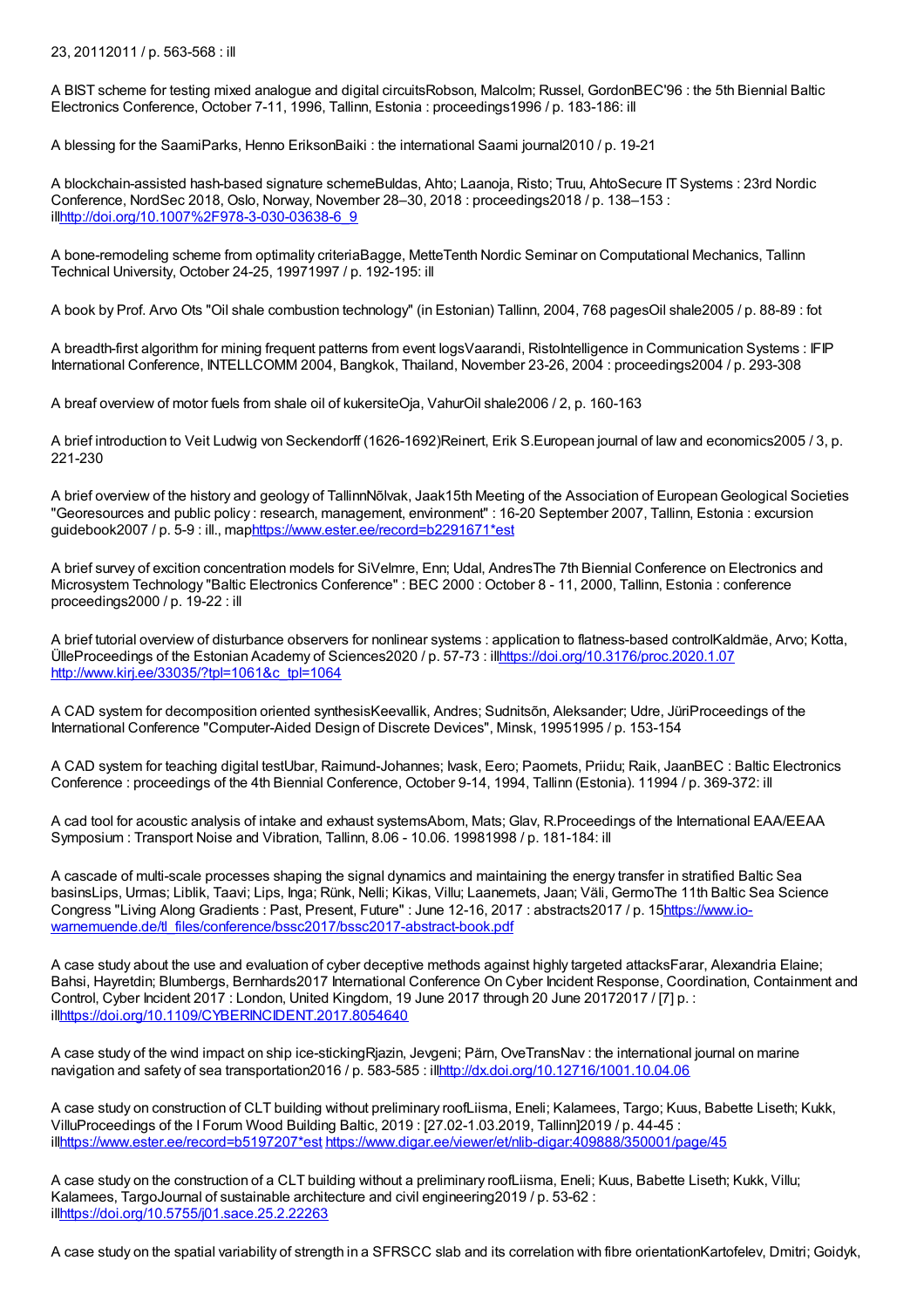Oksana; Herrmann, HeikoProceedings of the Estonian Academy of Sciences2020 / p. 298-310 : il[lhttps://doi.org/10.3176/proc.2020.4.03](https://doi.org/10.3176/proc.2020.4.03)

A catalase-related hemoprotein in coral is specialized for synthesis of short-chain aldehydes : discovery of P450-type hydroperoxide lyase activity in a catalaseTeder, Tarvi; Lõhelaid, Helike; Boeglin, William E.; Calcutt, Wade M.; Brash, Alan R.; Samel, NigulasJournal of biological chemistry2015 / p. 19823-19832 : il[lhttp://dx.doi.org/10.1074/jbc.M115.660282](http://dx.doi.org/10.1074/jbc.M115.660282)

A causal relationship between the export of goods, FDI and economic growth in EstoniaMatina, JelenaJournal of international scientific publications : economy & business2011 / p. 219-233

A cell type-specific allele of the POU gene Oct-6 reveals Schwann cell autonomous function in nerve development and regenerationGhazvini, M.; Piirsoo, MarkoEMBO journal2002 / 17, p. 4612-4620

A chance-constrained decentralized operation of multi-area integrated electricity–natural gas systems with variable wind and solar energyQi, Feng; Shahidehpour, Mohammad; Li, Zhiyi; Wen, Fushuan; Shao, ChangzhenIEEE Transactions on sustainable energy2020 / p. 2230-2240<https://doi.org/10.1109/TSTE.2019.2952495>

A characterization of a class of 2-groups by their endomorphism semigroupsGramushnjak, Tatjana; Puusemp, PeeterGeneralized Lie theory in mathematics, physics and beyond2009 / p. 151-159

A Characterization of Amenable Groups by Besicovitch PseudodistancesCapobianco, Silvio; Guillon, PierreCellular Automata and Discrete Complex Systems : 26th IFIP WG 1.5 International Workshop, AUTOMATA 2020, Stockholm, Sweden, August 10–12, 2020 : proceedings2020 / p. 99-11[0https://doi.org/10.1007/978-3-030-61588-8\\_8](https://doi.org/10.1007/978-3-030-61588-8_8)

A characterization of divisible and torsion abelian groups by their endomorphism semigroupsPuusemp, PeeterAlgebras, groups and geometries1999 / p. 183-193

A characterization of Schmidt groups by their endomorphism semigroupsPuusemp, PeeterInternational journal of algebra and computation2005 / 1, p. 161-173

A characterization of some groups of order 22n+1 by their endomorphism semigroupsGramushnjak, Tatjana; Puusemp, PeeterAlgebra, geometry and mathematical physics : Baltic-Nordic Workshop : October 11-13, 2007, Göteborg, Sweden : abstracts2007 / p. 5

A characterization of the semidirect product of cyclic groups by its endomorphism semigroupPuusemp, PeeterProceedings of the Estonian Academy of Sciences. Physics. Mathematics1996 / 2/3, p. 134-144

A chemoenzymatic approach to the preparation of optically active alpha-bromo-omega-hydroxy aldehyde hemiacetalsParve, Omar; Vallikivi, Imre; Lahe, Lilja; Sikk, Peeter; Käämbre, Tuuli; Lille, ÜloProceedings of the Estonian Academy of Sciences. Chemistry1997 / 4, p. 186-190

A chemoenzymatic stereoselective synthesis of deoxy sugar esters of amino acidsVillo, Ly; Pehk, Tõnis; Parve, OmarProgram and abstracts : BOS 2010 International Conference on Organic Synthesis : Riga, Latvia, June 27-30, 20102010 / p. ?

A chemoenzymatic synthesis of a deoxy sugar ester of N-Boc-protected L-tyrosineVillo, Ly; Kreen, Malle; Kudrjašova, Marina; Metsala, Andrus; Tamp, Sven; Lille, Ülo; Pehk, Tõnis; Parve, OmarPractical methods for biocatalysis and biotransformations. 22012 / p. 335-339

A chemoenzymatic synthesis of deoxy sugar esters involving stereoselective acetylation of hemiacetals catalyzed by CALBVillo, Ly; Kreen, Malle; Metsala, Andrus; Tamp, Sven; Lille, Ülo; Pehk, Tõnis; Parve, Omar; Kudrjašova, MarinaJournal of molecular catalysis B : enzymatic2011 / p. 44-51

A chemometrical look at heavy metals in soilHödrejärv, HelviProceedings of the Estonian Academy of Sciences. Chemistry1996 / 3/4, p. 97-106

A child's right to be heard and be represented in the criminal procedure : a comparative analysis of Estonian and Cambodian Law to CRCJoamets, Kristi; Ngouv, Muy SeoBaltic journal of European studies2019 / p. 127–14[9https://doi.org/10.1515/bjes-2019-0040](https://doi.org/10.1515/bjes-2019-0040)

A chinese girl collecting gems in TallinnWang, RuxinStudioosus2018 / lk. 18-19

A choise of flexible, ultraclean processing strategy for advanced minifabs of competitive ULSIBubennikov, Alexander N.; Bubennikov, Alexander A.BEC'96 : the 5th Biennial Baltic Electronics Conference, October 7-11, 1996, Tallinn, Estonia : proceedings1996 / p. 125-128: ill

A class of inverse problems for viscoelastic material with dominating Newtonian viscosityJanno, Jaan; Wolfersdorf, Lothar vonQuarterly of applied mathematics1999 / 3, p. 465-474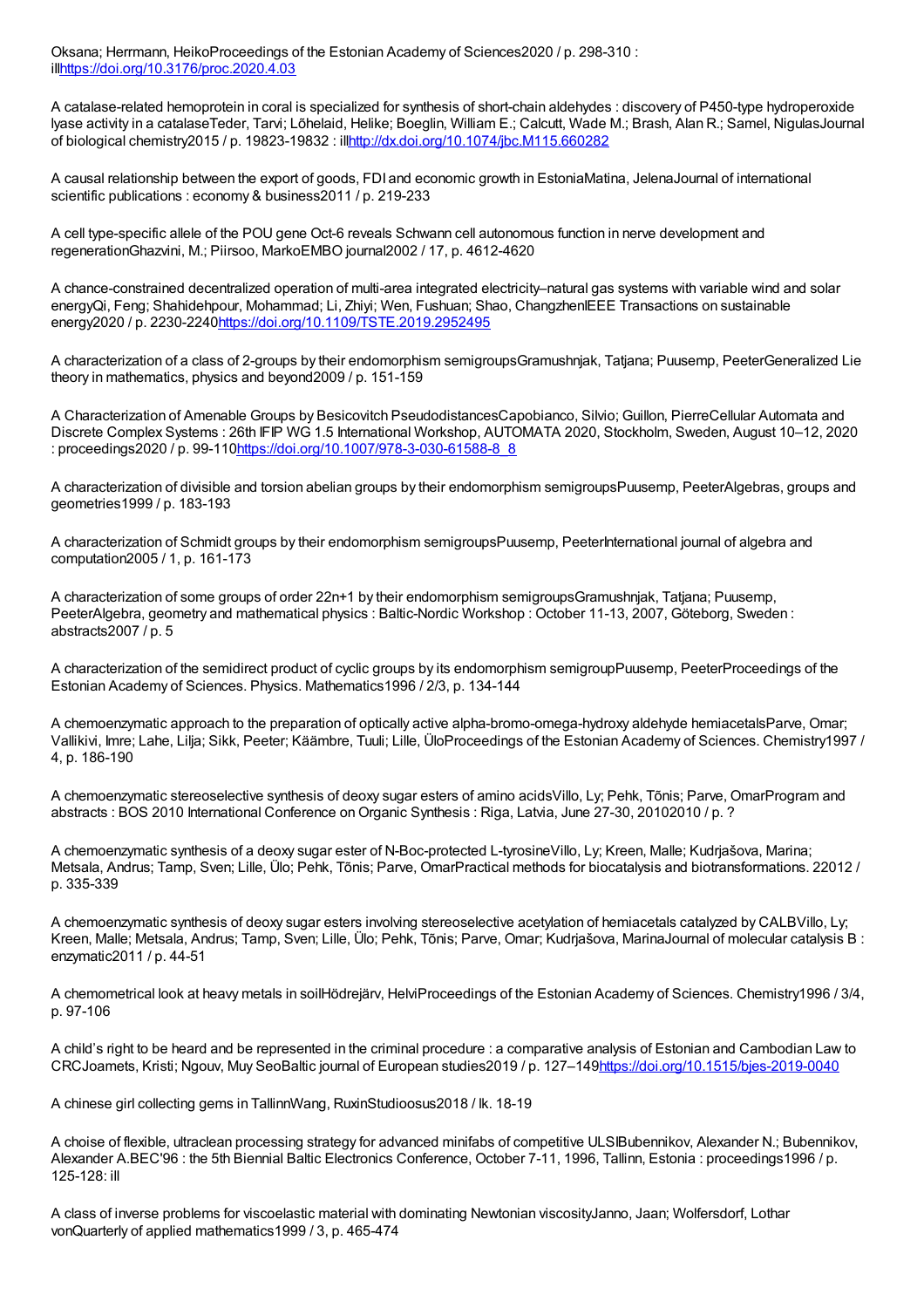A class of rapidly convergent iterative methods for problems in mathematical modellingVaarmann, OtuInternationales Kolloquium über Anwendungen der Informatik und Mathematik in Architektur und Bauwesen, Bauhaus-Universität Weimar, 26.2-1.3.19971997 / [7] p

A classification of epileptic spikes in the EEGLossmann, EerikTallinna Tehnikaülikooli Toimetised1994 / lk. 52-61: ill

A cleoxyl and methyl formation during clearge of tert-butyl hydroxyperoxide in the presence of polysaccharidesSirendi, Meelis; Grolethoni, S.; Yamano, YoshimasaJournal of dispersion science and technology1999 / 1/2, p. 699-713

A closer look at the disposition effect : speculating in gains, waiting in lossesTalpsepp, Tõnn; Vlcek, Martin; Wang, MeiWorld Finance Conference : 2-4 July, 2014, Venice : [program]2014 / p. 44

A cluster of many small holes with negative imaginary surface impedances may generate a negative refraction indexAlsaedi, Ahmed; Ahmad, Bashir; Challa, Durga Prasad; Kirane, Mokhtar; Sini, MouradMathematical methods in the applied sciences2016 / p. 3607- 3622 : il[lhttp://dx.doi.org/10.1002/mma.3805](http://dx.doi.org/10.1002/mma.3805)

A clustering algorithm for loglife data setsVaarandi, RistoProceedings of the Eighth Symposium on Programming Languages and Software Tools, SPLST'03 : Kuopio, Finland, June 17-18, 20032003 / p. 152-162

A CMOS constant-gm rail-to-rail input stage using a new electronic zener diodeYu, Chong-Gun; Park, Jong-TaeBEC'98 : the 6th Biennial Conference on Electronics and Microsystems Technology, October 7-9, 1998, Tallinn, Estonia : proceedings1998 / p. 79-82: ill

A CMOS quadrature baseband frequency synthesizer/modulatorKosunen, Marko; Vankka, Jouko; Waltari, Mikko; Sumanen, Lauri; Koli, Kimmo; Halonen, KariBEC'98 : the 6th Biennial Conference on Electronics and Microsystems Technology, October 7-9, 1998, Tallinn, Estonia : proceedings1998 / p. 219-222: ill

A coagulant for water purification from Estonian glauconiteKudrjavtseva, Jelena; Viisimaa, Ludmilla; Kuusik, Rein, keemikEesti Teaduste Akadeemia Toimetised. Keemia1994 / 2, lk. 68-76: ill

A coalgebraic view of bar recursion and bar inductionCapretta, Venanzio; Uustalu, TarmoFoundations of Software Science and Computation Structures : 19th International Conference, FOSSACS 2016, held as part of the European Joint Conferences on Theory and Practice of Software, ETAPS 2016, Eindhoven, The Netherlands, April 2-8, 2016 : proceedings2016 / p. 91- 10[6https://doi.org/10.1007/978-3-662-49630-5\\_6](https://doi.org/10.1007/978-3-662-49630-5_6)

A collaborative web-based and database-based meta-CASE environmentSgirka, RünnoDatabases and Information Systems : Doctoral Consortium : Riga, July 4, 20102010 / p. 31-42 : ill

A colorimetric method for selective determination of non-volatile phenols in waterJohannes, Ille; Mölder, Leevi; Paukku, Jelena; Tiikma, LaineOil shale1995 / 4, p. 297-304: ill

A combination of two NLMS filters in an adaptive line enhancer [Electronic resource]Trump, Tõnu17th International Conference on Digital Signal Processing, 6-8 July 2011, Corfu, Greece : proceedings2011 / [6 p.] : ill. [CD-ROM]

A combined analytical model for increasing the accuracy of heat emission predictions in rooms heated by radiatorsVõsa, Karl-Villem; Ferrantelli, Andrea; Kurnitski, JarekJournal of building engineering2019 / p. 291–300<https://doi.org/10.1016/j.jobe.2019.02.009>

A combined method for error and complexity reduction in fuzzy rule-based classificationRiid, Andri; Preden, Jürgo-SörenIEEE International Conference on Fuzzy Systems : August 2-5, 2015, Istanbul, Turkey2015 / [6] p. : illnttp://dx.doi.org/10.1109/FUZZ-IEEE.2015.7337806

A combined numerical and semi-analytical collision damage assessment procedureEhlers, Sören; Tabri, KristjanMarine structures2012 / p. 101-119 : ill

A common marketplace with XMLÕunapuu, Enn4th International Conference "Information Technologies and Telecommunications in the Baltic States" : IT & T 2000 : April 6-7, Riga, Latvia2000 / p. 26-27

A common molecular mechanism of vascular wall injure in atherosclerosis and diabetesTikhaze, Alla K.; Lankin, Vadim Z.; Konovalova, Galina G.; Zemtsovskaja, Galina; Pikta, Marika; Viigimaa, MargusCardiology2015 / p. 43- 4[4https://www.karger.com/Article/Abstract/431110](https://www.karger.com/Article/Abstract/431110)

A common wheat line showing Triticum militinae-derived adult-plant resistance to powdery mildewJakobson, Irena; Peuša, Hilma; Tiidema, Anu; Timofejeva, Ljudmilla; Järve, KadriProceedings of the 10th International Wheat Genetics Symposium : Paestum, Instituto Sperimentale per la Cerealicoltura, 2003. 32003 / p. 1160-1162

A commuting model of the non-urban residents: case study of Hiiumaa and LäänemaaJuurikas, KarinWorking papers in economics. Vol. 14 (TUTWPE No 120-124)2005 / TUTWPE No. 124, p. 81-90 : maps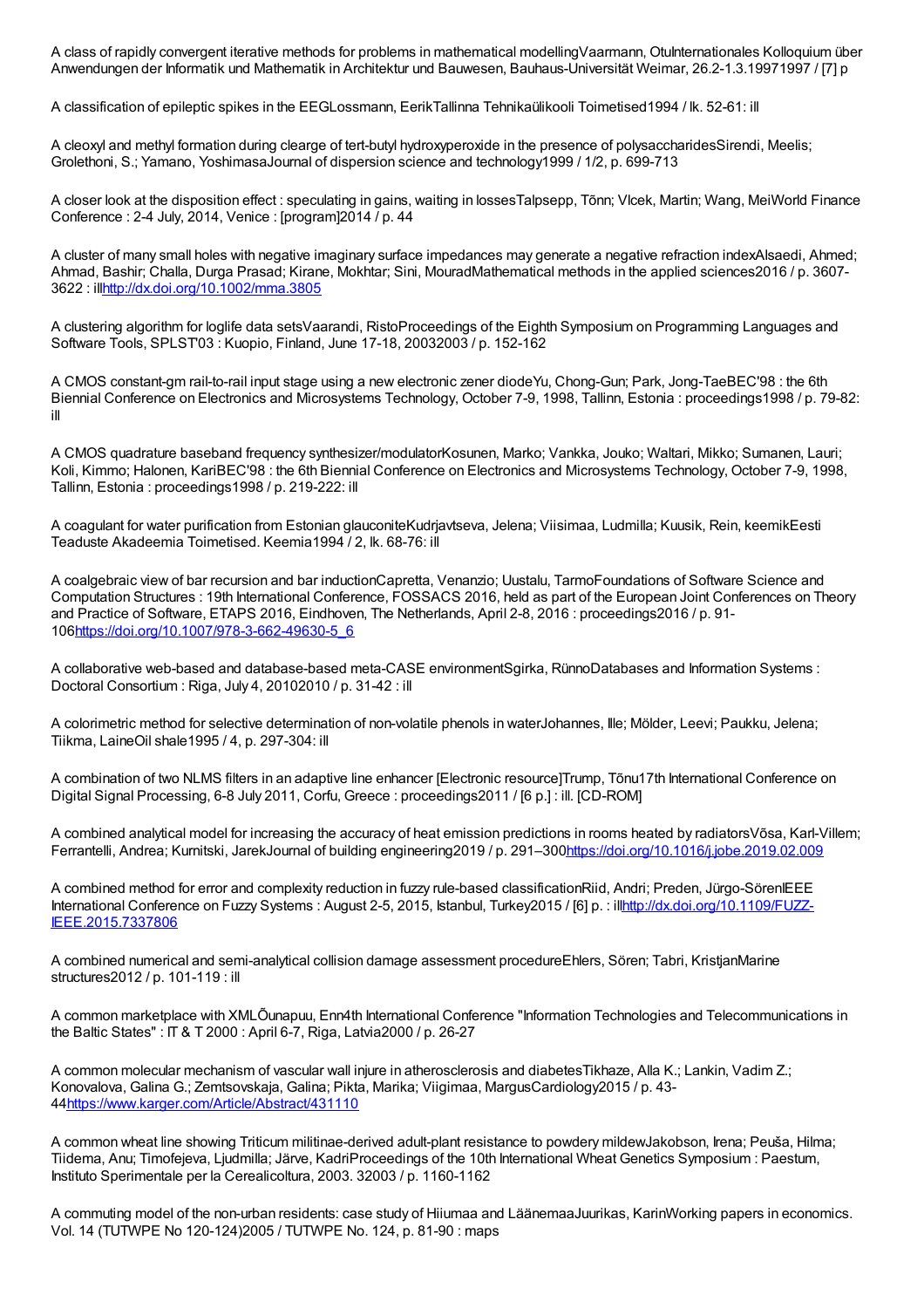A compact 16\*16 CMOS cellular neural network chipPaasio, Ari; Dawidziuk, Adam; Porra, VeikkoBEC'96 : the 5th Biennial Baltic Electronics Conference, October 7-11, 1996, Tallinn, Estonia : proceedings1996 / p. 171-174: ill

A compact DSP performance testing system for the AcademiaMellik, AndresBEC 2004 : Baltic Electronics Conference : Post-Graduate Student Session : Tallinn University of Technology, October 3-6, 2004, Tallinn, Estonia2004 / p. 3-4 : ill

A comparative analysis of banking development in Estonia and PolandAarma, AugustInternational advances in economic research2001 / 1, p. 168

A comparative analysis of NZEB energy performance requirements for residential buildings in Denmark, Estonia and FinlandSimson, Raimo; Thomsen, Kristen Engelund; Wittchen, Kim Bjarne; Kurnitski, JarekE3S Web Conference: Cold Climate HVAC and Energy 20212021 / art. 14001, 12 p. : il[lhttps://doi.org/10.1051/e3sconf/202124614001](https://doi.org/10.1051/e3sconf/202124614001)

A comparative analysis of the development of security narratives in Ukraine and Russia [Online resource]Mölder, HolgerRussian information campaign against the Ukrainian state and defence forces : combined analysis2016 / p. 33- 4[0http://www.ester.ee/record=b4650753\\*est](http://www.ester.ee/record=b4650753*est)

A comparative framework for cyber threat modelling : case of healthcare and industrial control systemsBalogun, Mobolarinwa; Bahsi, Hayretdin; Keskin, Omer F.; Tatar, UnalInternational Journal of Critical Infrastructures2021 / 1 p<https://doi.org/10.1504/IJCIS.2024.10046187>

A comparative investigation of the ultrastructure of steam exploded wood with light, scanning and transmission electron microscopyKallavus, Urve; Gravitis, JanisHolzforschung1995 / 2, p. 182-188: ill

A comparative overview of online news [Online resource]Müür, Kristiina; Mölder, Holger; Sazonov, VladimirRussian information campaign against the Ukrainian state and defence forces : combined analysis2016 / p. 70-98 : il[lhttp://www.ester.ee/record=b4650753\\*est](http://www.ester.ee/record=b4650753*est)

A comparative QSAR study of SVM and PPR in the correlation of lithium cation basicitiesKatritzky, Alan R.; Ren, Yueying; Slavov, Svetoslav H.; Karelson, MatiCollection of Czechoslovak chemical communications2009 / 1, p. 217-241

A comparative SEM study of ossicles in the Pleuronectiformes (Teleostei) of the Baltic SeaMärss, Tiiu; Wilson, Mark; Lees, Janek; Saat, Toomas; Špilev, HeliProceedings of the Estonian Academy of Sciences2015 / p. 495-517 : ill

A comparative study of approaches of ontology driven software developmentHaav, Hele-MaiInformatica2018 / p. 439–466 : il[lhttp://doi.org/10.15388/Informatica.2018.175](http://doi.org/10.15388/Informatica.2018.175)

A comparative study of asymmetric Baeyer-Villiger oxidation of cyclic ketonesKanger, Tõnis; Kriis, Kadri; Paju, Anne; Kallas, Kaja; Pehk, Tõnis; Lopp, Margus10th IUPAC Symposium on Organo-Metallic Chemistry directed towards Organic Synthesis : 18-22 July, 1999, Versailles (France) : final program1999 / p. P232

A comparative study of losartan photodegradation : activated persulfate versus hydrogen peroxideBalpreet Kaur; Eha, Kaie; Dulova, NiinaThe 20th European Meeting on Environmental Chemistry : 2-5 December 2019 Lodz, Poland : book of abstract2019 / p. 77 : il[lhttps://emec20.p.lodz.pl/files/Book\\_of\\_Abstracts\\_EMEC20.pdf](https://emec20.p.lodz.pl/files/Book_of_Abstracts_EMEC20.pdf)

A comparative study of losartan photodegradation: activated persulfate versus hydrogen peroxideBalpreet Kaur; Eha, Kaie; Dulova, NiinaEMEC20 : 20th European Meeting on Environmental Chemistry (EMEC-20), Lodz, Poland, 2-5 December 2019 : Book of Abstracts2019 / p. 77[https://emec20.p.lodz.pl/files/Book\\_of\\_Abstracts\\_EMEC20.pdf](https://emec20.p.lodz.pl/files/Book_of_Abstracts_EMEC20.pdf)

A comparative study of market potential for logistics outsourcing in Estonia and FinlandSolakivi, Tomi; Kiisler, Ain; Hilmola, Olli-Pekka KristianJournal of Global Operations and Strategic Sourcing2022 / p. 79-95<https://doi.org/10.1108/JGOSS-01-2021-0004>

A comparative study of minimally supervised morphological segmentationRuokolainen, Teemu; Kohonen, Oskar; Sirts, Kairit; Grönroos, Stig-Arne; Kurimo, Mikko; Virpioja, SamiComputational linguistics2016 / p. 91-120 : ta[bhttp://dx.doi.org/10.1162/COLI\\_a\\_00243](http://dx.doi.org/10.1162/COLI_a_00243)

A comparative study of remobilization of trace elements during combustion of oil shale and coal at power plantsPets, Lydia; Vaganov, Peter; Rongsheng, ZhouOil shale1995 / 2, p. 129-138: ill

A comparative study of structural energetics and chemical bonding in Ca-based dielectric materials : an integrated view from firstprinciples calculationsPishtshev, Aleksandr; Klopov, Mihhail"Functional materials and nanotechnologies" FM&NT-2012 : 17.- 20.04.2012, Riga, Latvia : [abstracts]2012 / p. 117

A comparative study of the design basis of the Russian Steel Structures Code and Eurocode 3Loorits, Kalju; Talvik, IvarJournal of constructional steel research1999 / 2, p. 157-166: ill

A comparative study of the growth dynamics and tribological properties of nanocrystalline diamondfilms deposited on the (110) single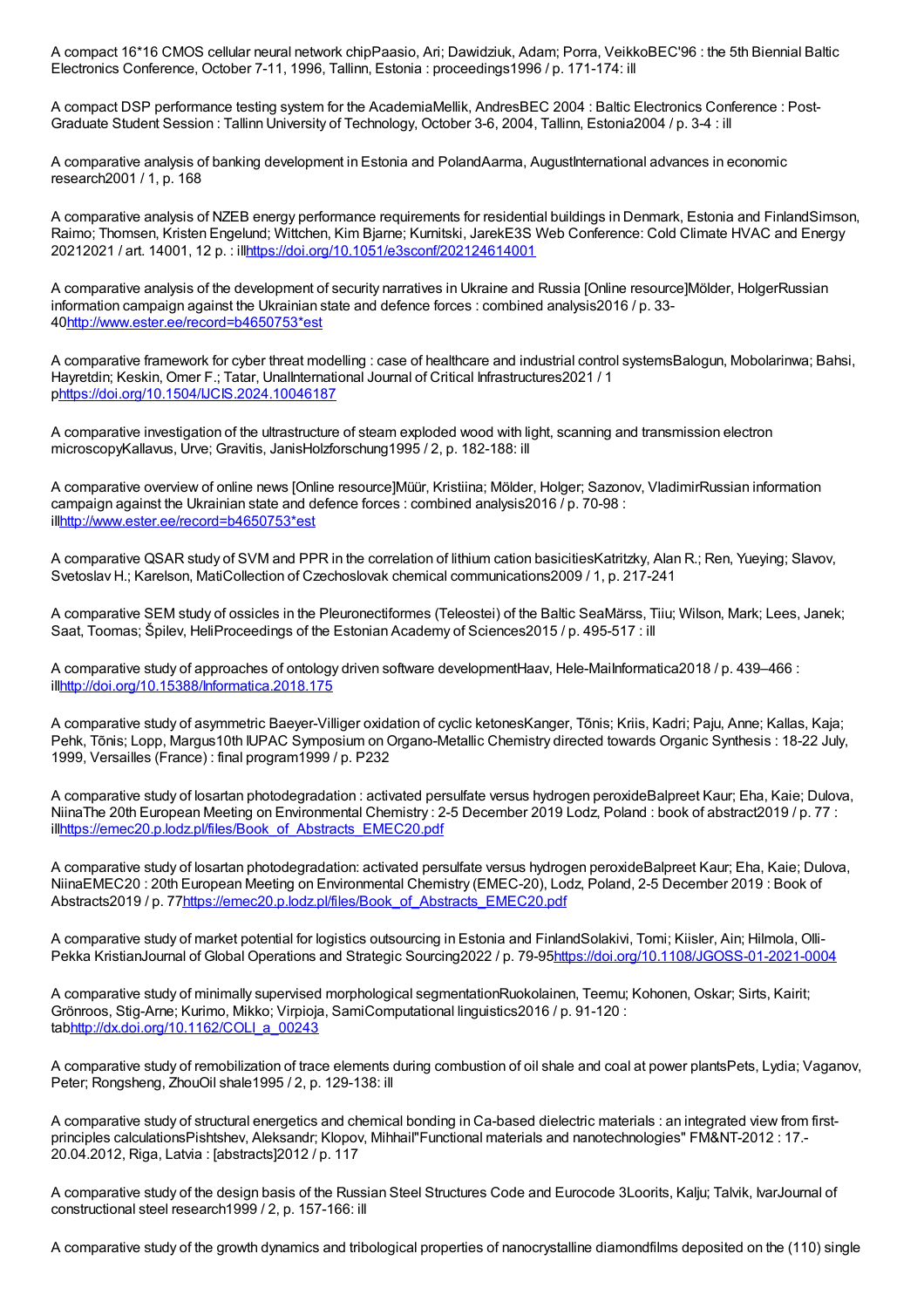crystaldiamond and Si(100) substratesPodgurski, Vitali; Bogatov, Andrei; Yashin, Maxim; Viljus, Mart; Volobujeva, Olga; Mere, Arvo; Raadik, TaaviDiamond and related materials2019 / p. 159-167 : il[lhttps://doi.org/10.1016/j.diamond.2018.12.024](https://doi.org/10.1016/j.diamond.2018.12.024)

A comparative study of the synthesis of C2-symmetric chiral 2,2'-biaziridinylsn of 3-alkyl-1,2-cyclopentanedionesKanger, Tõnis; Ausmees, Kerti; Müürisepp, Aleksander-Mati; Pehk, Tõnis; Lopp, MargusSynlett2003 / 7, p. 1055-1057

A comparative study of the synthesis of C2-symmetric chiral 2,2'-bisaziridinylsKanger, Tõnis; Ausmees, Kerti; Müürisepp, Aleksander-Mati; Pehk, Tõnis; Lopp, MargusKomppa Centenary Symposium : July 6-9, 2003, Espoo, Finland : abstracts2003 / p. A44

A Comparative study on cooling period thermal comfort assessment in modern open office landscape in EstoniaKiil, Martin; Simson, Raimo; Thalfeldt, Martin; Kurnitski, JarekAtmosphere2020 / art. 127, 21 p. : il[lhttps://doi.org/10.3390/atmos11020127](https://doi.org/10.3390/atmos11020127)

A comparative study on graph-based ranking algorithms for consumer-oriented demand side managementOnile, Abiodun E.; Belikov, Juri; Petlenkov, Eduard; Levron, Yoash2021 IEEE Madrid PowerTech2021 / 6 [lhttps://doi.org/10.1109/PowerTech46648.2021.9494752](https://doi.org/10.1109/PowerTech46648.2021.9494752)

A comparative study on physical properties of Al-doped zinc oxide thin films deposited from zinc acetate and zinc acetylacetonate by spray pyrolysisEensalu, Jako Siim; Krunks, Malle; Gromõko, Inga; Katerski, Atanas; Mere, ArvoEnergetika2017 / p. 46-55 : il[lhttps://doi.org/10.6001/energetika.v63i2.3519](https://doi.org/10.6001/energetika.v63i2.3519)

A comparative study on physical properties of Al-doped zinc oxide thin films deposited from zinc acetate and zinc acetylacetonate solutions by spray pyrolysisEensalu, Jako Siim; Krunks, Malle; Gromõko, Inga; Katerski, Atanas; Mere, ArvoThe 14th International Conference of Young Scientists on Energy Issues : Kaunas, Lithuania, May 25-26, 20172017 / p. X-33[2http://cyseni.com/archives/proceedings/Proceedings\\_of\\_CYSENI\\_2017.pdf](http://cyseni.com/archives/proceedings/Proceedings_of_CYSENI_2017.pdf)

A comparative study on SECA compliance options for maritime fuel producersOlaniyi, Eunice Omolola; Prause, Gunnar KlausJournal of Entrepreneurship and Innovation in Emerging Economies2020 / p. 282–29[4https://doi.org/10.1177/2393957519885521](https://doi.org/10.1177/2393957519885521)

A comparison between the acoustic impact of old and new trains on local railways linesPronello, C.Proceedings of the International EAA/EEAA Symposium : Transport Noise and Vibration, Tallinn, 8.06 - 10.06. 19981998 / p. 95-98: ill

A comparison of a discrete-time PI and an indirect MPC current controllers for a single-phase grid-connected inverter operating with distorted grid and significant computation feedback delayPimentel, Sergio Pires; Husev, Oleksandr; Vinnikov, Dmitri; Stepenko, Serhii; Kütt, Lauri; Rodriguez, Jose2019 IEEE 15th Brazilian Power Electronics Conference and 5th IEEE Southern Power Electronics Conference (COBEP/SPEC)2019 / 6 p.: il[lhttps://doi.org/10.1109/COBEP/SPEC44138.2019.9065396](https://doi.org/10.1109/COBEP/SPEC44138.2019.9065396)

A comparison of different vector quantization schemes for image codingVafin, Renat; Skoglund, Mikael; Linden, Jan; Skoglund, JanTelekommunikatsioon '98 : rahvusvahelise telekommunikatsioonipäeva konverentsi ettekannete materjalid, 15. mai 19981998 / lk. 12-19: ill

A comparison of economic reforms in the Baltic states : [book review: Lainela, S., Sutela, P. The Baltic economies in transition. Helsinki : Bank of Finland, 1994. 138 p.]Purju, AlariThe Baltic review1995 / Winter, p. 9, 11

A comparison of measured and simulated air pressure conditions of a detached house in a cold climateJokisalo, Juha; Kalamees, Targo; Kurnitski, Jarek; Eskola, Lari; Jokiranta, Kai; Vinha, JuhaJournal of building physics2008 / 1, p. 67-89 : ill

A comparison of measured and simulated air pressure conditions of a detached house in a cold climate [Electronic resource]Jokisalo, Juha; Kalamees, Targo; Kurnitski, Jarek; Eskola, Lari; Jokiranta, KaiBuilding Enclosure Science & Technology : BEST 1 Conference : Minneapolis, USA, 10-12.06.20082008 / ? p. [CD-ROM]

A comparison of parameterized, simulated and measured eddy diffusivities in the Gulf of FinlandLilover, Madis-Jaak; Stips, Adolf KonradBSSC 2009 : [7th Baltic Sea Science Congress 2009] : August 17-21, 2009, Tallinn, Estonia : abstract book2009 / p. 119

A comparison of plug flow models in the modelling of three phase monolith reactorsSalmi, T.; Turunen, I.; Wärna, J.; Reinik, Janek12th International Congress of Chemical and Process Engineering : CHISA'96, Praha, Czech Republic, 25-30 August 1996 : summaries. 2, Reaction Engineering1996 / p. 16

A comparison of road safety in the Baltic Sea region [Electronic resource]Pihlak, Ilmar; Antov, DagoMaterials of International Conference Road Safety on Four Continents2005 / [9] p. [CD-ROM]

A comparison of six languages for system level description of telecom applicationsJantsch, Axel; Kumar, Shashi; Sander, Ingo; Svantesson, Bengt; Öberg, Johnny; Hemani, Ahmed; Ellervee, Peeter; O'Nils, MattiasElectronic chips & systems design languages2001 / p. 181-192 : ill

A comparison of the economic situation of Tyrol, Austria in three key periods : 1908-1913, 1945-1950 and 2008-2013Fischer, Dirk-HinnerkBaltic journal of European studies2015 / p. 93-108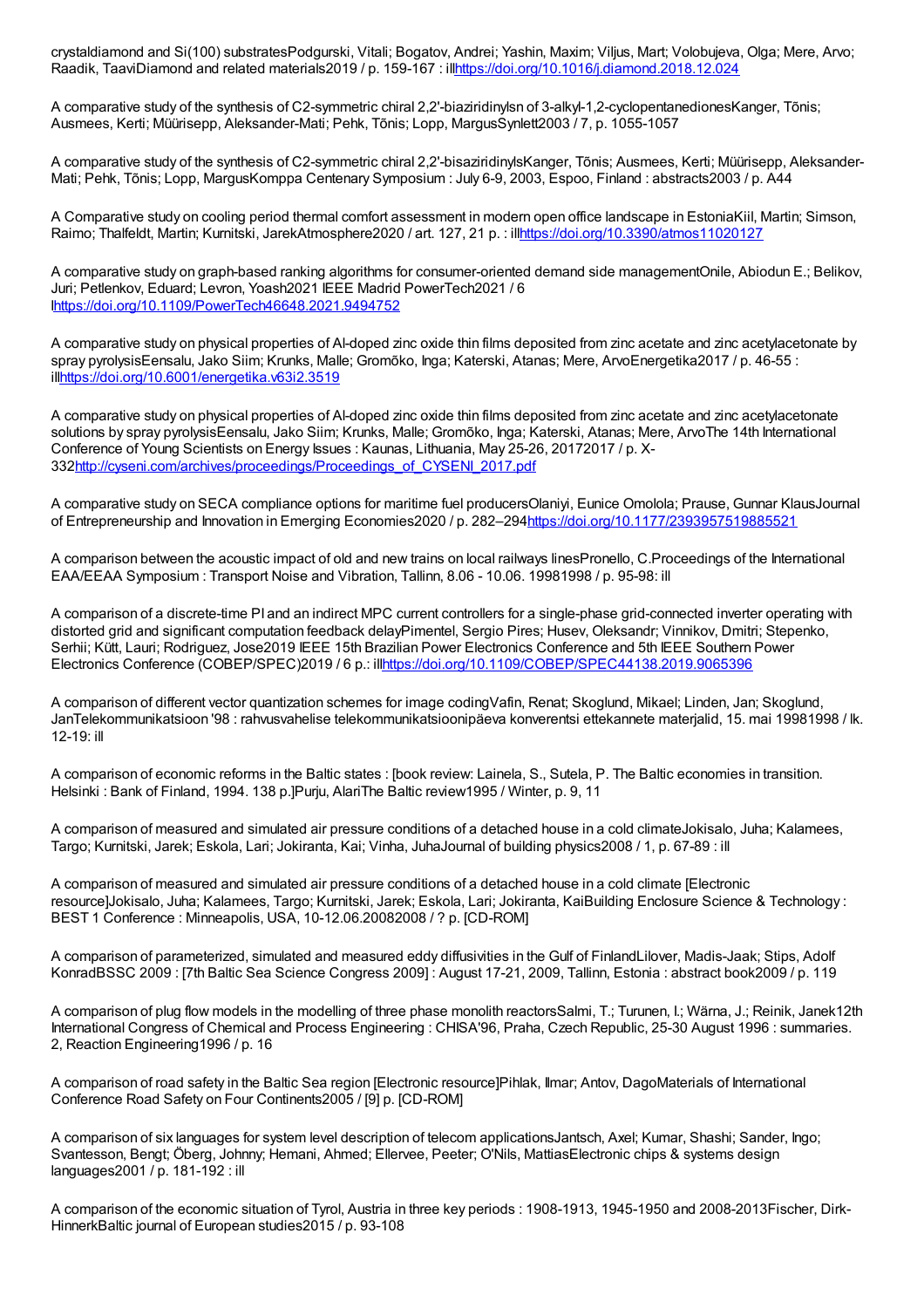A comparison of the motions of surface drifters with offshore wind properties in the Gulf of Finland, the Baltic SeaDelpeche-Ellmann, Nicole Camille; Torsvik, Tomas; Soomere, TarmoEstuarine, coastal and shelf science2016 / p. 154-164 : il[lhttp://dx.doi.org/10.1016/j.ecss.2016.02.009](http://dx.doi.org/10.1016/j.ecss.2016.02.009)

A comparison of the palaeolimnology of Peipsi and Võrtsjärv: connected shallow lakes in north-eastern Europe for the twentieth century, especially in relation to eutrophication progression and water-level fluctuationsLeeben, Aina; Freiberg, Rene; Tõnno, Ilmar; Kõiv, Toomas; Alliksaar, Tiiu; Heinsalu, AtkoHydrobiologia2013 / p. 227-240 : il[lhttps://doi.org/10.1007/s10750-012-1209-7](https://doi.org/10.1007/s10750-012-1209-7)

A comparison of the relationship between individual values and aggressive driving in five countriesFindik, Gizem; Kacan, Bilgesu; Solmazer, Gaye; Ersan, Özlem; Zihni, Yesim Üzümcüoglu; Azik, Derya; Özkan, Türker; Lajunen, Timo; Pashkevich, Anton; Pashkevich, MariaJournal of transportation safety and security2022 / p. 430-45[2https://doi.org/10.1080/19439962.2020.1784341](https://doi.org/10.1080/19439962.2020.1784341)

A comparison of the universal and the regular database designEessaar, Erki; Soobik, MarekDatabases and information systems V: selected papers from the Eighth International Baltic Conference, DBAMPIS 20082009 / p. 289-300 : ill

A comparison of two approaches for ship collision simulations : dynamic calculations versus displacement controlled calculationsTabri, Kristjan; Broekhuijsen, J.; Villavicencio, R.Proceedings of the 10th Finnish Mechanics Days = X Suomen Mekaniikkapäivät : Jyväskylän yliopisto, 3.-4. joulukuuta 20092010 / p. 5-16 : ill

A comparison of waste education in schools and colleges across five European citiesLee, Sheryl A.; Mork, Jane; Voca, Neven; Voronova, ViktoriaInternational Journal of Sustainable Development & World Ecology2022 / p. 338-34[8https://doi.org/10.1080/13504509.2021.2019138](https://doi.org/10.1080/13504509.2021.2019138)

A compendium of Lie structures on tensor productsZusmanovich, PashaJournal of mathematical sciences2014 / p. 266-288

A compendium of Lie structures on tensor productsZusmanovich, PashaЗаписки научных семинаров ПОМИ2013 / p. 40-81

A complete acoustic analysis on the passive effect of small engine silencer elementsKabral, Raimo; Rämmal, Hans; Lavrentjev, Jüri; Auriemma, FabioProceedings of International Congress on Sound and Vibration (ICSV18) : Rio de Janeiro, Brazil, 10 to 14 July 20112011

A complex computer-aided process planning and optimization for machine productionKimmel, Andres; Küttner, Rein; Štšeglov, NikolaiPROLAMAT '79 : Technical paper, Computer and Automated Systems Association of SME1979 / p. 1-14

A complex computer-aided process planning and optimization for machine productionKimmel, Andres; Küttner, Rein; Štšeglov, NikolaiAdvanced manufacturing technology : programming research and operations logistics ; [Fourth International IFIP/IFAC Conference on Programming Research and Operations Logistics in Advanced Manufacturing Technology, PROLAMAT 79, Ann Arbor, Mich., 21 - 23 May 1979]1980 / p. 185-197

A compliance cost analysis of the SECA regulation in the Baltic SeaPrause, Gunnar Klaus; Olaniyi, Eunice OmololaEntrepreneurship and sustainability issues2019 / p. 1907-1921 : ta[bhttps://doi.org/10.9770/jesi.2019.6.4\(26\)](https://doi.org/10.9770/jesi.2019.6.4(26))

A Compositional approach to signal flow graphsSobocinski, Pawel31st Nordic Workshop on Programming Theory, NWPT 2019, Tallinn, Estonia, 13-15 November 2019 : abstracts2019 / p. [2https://doi.org/10.23658/taltech.nwpt/2019](https://doi.org/10.23658/taltech.nwpt/2019)

A comprehensive instrument for identifying critical information infrastructure servicesHerrera, Luis-Carlos; Maennel, Olaf ManuelInternational Journal of Critical Infrastructure Protection2019 / p. 50-61 : il[lhttps://doi.org/10.1016/j.ijcip.2019.02.001](https://doi.org/10.1016/j.ijcip.2019.02.001)

A comprehensive methodology for stress procedures evaluation and comparison for Burn-In of automotive SoCAppello, D.; Bernardi, P.; Giacopelli, G.; Ruberg, PriitProceedings of the 2017 Design, Automation & Test in Europe (DATE) : 27-31 March 2017, Swisstech, Lausanne, Switzerland2017 / p. 646-649 : il[lhttps://doi.org/10.23919/DATE.2017.7927068](https://doi.org/10.23919/DATE.2017.7927068)

A computational approach for rational monomer selection in molecularly imprinted polymer synthesis = Monomeeride valiku protsessi modelleerimine optimaalse monomeeri leidmiseks molekulaarselt jäljendatud polümeeride sünteesilBoroznjak, Roman2017<https://digi.lib.ttu.ee/i/?7629>

A computational approach to study functional monomer protein molecular interactions to optimize protein molecular imprintingBoroznjak, Roman; Reut, Jekaterina; Tretjakov, Aleksei; Lomaka, Andre; Öpik, Andres; Sõritski, VitaliJournal of molecular recognition2017 / art. e2635, p. 1-9 : ill<https://doi.org/10.1002/jmr.2635>

A Computational workflow for generating a voxel-based design approach based on subtractive shading envelopes and attribute information of point cloud dataAlkadri, Miktha Farid; De Luca, Francesco; Turrin, Michel; Sariyildiz, SevilRemote sensing2020 / art. 2561 ; 28 p. : il[lhttps://doi.org/10.3390/rs12162561](https://doi.org/10.3390/rs12162561)

A computerized flow injection analysis manifold for interference determination in flame atomic absorption spectrometryLahne, Riina; Viitak, Anu; Hödrejärv, Helvi; Treumann, Maili; Friedenthal, Margus; Kaljurand, MihkelProceedings of the Estonian Academy of Sciences. Chemistry2002 / 1, p. 29-37 : ill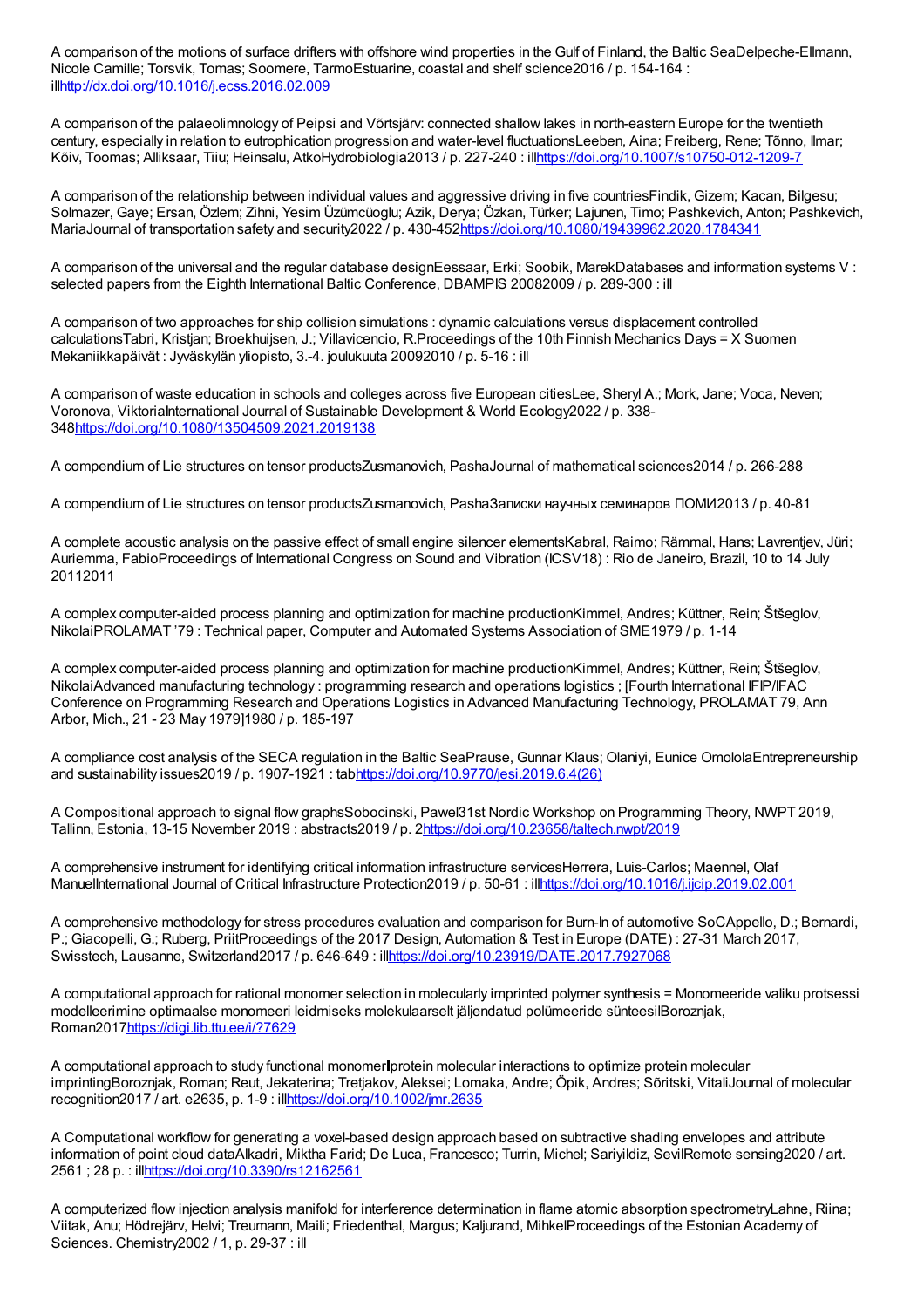A concept for performance measurement and evaluation in network industriesKuhi, Kristjan; Kõrbe Kaare, Kati; Koppel, OttProceedings of the Estonian Academy of Sciences2015 / p. 536-542 : ill

A concept for smart real-time monitoring of intermittent renal replacement therapyFridolin, IvoInternational journal of artificial organs2019 / p. 462<https://journals.sagepub.com/doi/10.1177/0391398819860985>

A concept of determining settling velocity in waves: dynamic settling velocityLiiv, ToomasThe Baltic : The Eighth Marine Geological Conference : September 23-28, 2004, Tartu, Estonia : abstracts. Excursion guide2004 / p. 33

A concept of laboratory testbench for investigation of LED dimmersMilaševski, Irena; Tetervenok, Oleg; Galkin, IljaТехнiчна електродинамiка2011 / p. 136-141: ill

A concept of using LED lamps in conjunction with traditional light sourcesMilaševski, Irena; Armas, Jelena; Teemets, Raivo10th International Symposium "Topical Problems in the Field of Electrical and Power Engineering". Doctoral School of Energy and Geotechnology II : Pärnu, Estonia, January 10-15, 20112011 / p. 238-241 : ill

A concept to assess the economic importance of the on-site activities of ETICSSulakatko, Virgo; Vogdt, Frank U.; Lill, IreneWorld Academy of Science, Engineering and Technology, International journal of civil, environmental, structural, construction and architectural engineering2017 / p. 518-522 : il[lhttp://scholar.waset.org/1999.3/10007384](http://scholar.waset.org/1999.3/10007384)

A conception of informatics educationPenjam, JaanBaltic IT review1997 / 3, p. 12-15

A conceptual design method for the general electric vehicleSell, Raivo; Tamre, Mart; Lehtla, Madis; Rosin, ArgoEstonian journal of engineering2008 / 1, p. 3-16 : ill

A Conceptual framework for effective appropriation of proactive public e-servicesSirendi, Regina; Mendoza, Antonette; Barrier, Mariane; Taveter, Kuldar; Sterling, LeonAbstracts of Papers Presented at the 18th European Conference on Digital Government ECDG 2018 : Hosted By University of Santiago de Compostela, Spain, 25 - 26 October 20182018 / p. [23-24https://www.academic](https://www.academic-conferences.org/download/21774/)conferences.org/download/21774/

A Conceptual framework for effective appropriation of proactive public e-servicesSirendi, Regina; Mendoza, Antonette; Barrier, Mariane; Taveter, Kuldar; Sterling, LeonProceedings of the 18th European Conference on Digital Government (ECDG2018) : University of Santiago de Compostela, Spain, 25-26 October 20182018 / p. 213-221https://www.scopus.com/inward/record.uri? [eid=2-s2.0-85059288603&partnerID=40&md5=d9349febf052a06c13e3cda8b0f9657b](https://www.scopus.com/inward/record.uri?eid=2-s2.0-85059288603&partnerID=40&md5=d9349febf052a06c13e3cda8b0f9657b)

A conceptual framework for software developing in mechanical CADKalja, Ahto; Tiidemann, Mart; Tiidemann, TiitOST-97 Symposium on Machine Design, Tallinn, Estonia, May 22-23, 1997 : proceedings1997 / p. 120-128: ill

A conceptual model for the development of the accounting curriculumAlver, Jaan; Alver, Lehte; Gurvitš, Natalja23rd Asian-Pacific Conference on International Accounting Issues : Beijing, China, October 16–19 : program and proceedings2011 / p. 119

A conceptual nationwide cyber situational awareness framework for critical infrastructuresBahsi, Hayretdin; Maennel, Olaf ManuelSecure IT systems : 20th Nordic Conference, NordSec 2015, Stockholm, Sweden, October 19-21, 2015 : proceedings2015 / p. 3-10 : il[lhttp://dx.doi.org/10.1007/978-3-319-26502-5\\_1](http://dx.doi.org/10.1007/978-3-319-26502-5_1)

A configurable radio jamming prototype for physical layer attacks against malicious unmanned aerial vehiclesCaforio, Giulio; Scazzoli, Davide; Reggiani, Luca; Magarini, Maurizio; Le Moullec, Yannick; Alam, Muhammad Mahtab2020 17th Biennial Baltic electronics conference, Tallinn, Estonia, October 6-8, 2020 : proceedings2020 / 6 p. : il[lhttps://doi.org/10.1109/BEC49624.2020.9277253](https://doi.org/10.1109/BEC49624.2020.9277253)

A CONOP9 quantitative stratigraphic model of Baltic Ordovician and Silurian chitinozoan distribution and K-bentonitesAntonovitš, Liina; Nestor, Viiu-Kai; Nõlvak, Jaak; Bauert, Garmen; Hints, Olle; Kiipli, TarmoStratigraphy2015 / 91-92

A conserved π-cation and an electrostatic bridge are essential for 11R-lipoxygenase catalysis and structural stabilityEek, Priit; Piht, Mari-Ann; Rätsep, Margus; Freiberg, Arvi; Järving, Ivar; Samel, NigulasBiochimica et Biophysica Acta (BBA) - Molecular and Cell Biology of Lipids2015 / p. 1377-1382 : il[lhttp://dx.doi.org/10.1016/j.bbalip.2015.07.007](http://dx.doi.org/10.1016/j.bbalip.2015.07.007)

A constitutive function for the heat flux in short-fiber-reinforced compositesHerrmann, HeikoJournal of non-equilibrium thermodynamics2015 / p. 257-26[3http://dx.doi.org/10.1515/jnet-2015-0005](http://dx.doi.org/10.1515/jnet-2015-0005)

A constitutive model for linear hyperelastic materials with orthotropic inclusions by use of quaternionsHerrmann, HeikoContinuum mechanics and thermodynamics2021 / p. 1375-1384<https://doi.org/10.1007/s00161-021-00979-4>

A constraint-driven gate-level test generatorRaik, Jaan; Ubar, Raimund-Johannes; Jervan, Gert; Krupnova, HelenaBEC'96 : the 5th Biennial Baltic Electronics Conference, October 7-11, 1996, Tallinn, Estonia : proceedings1996 / p. 237-240: ill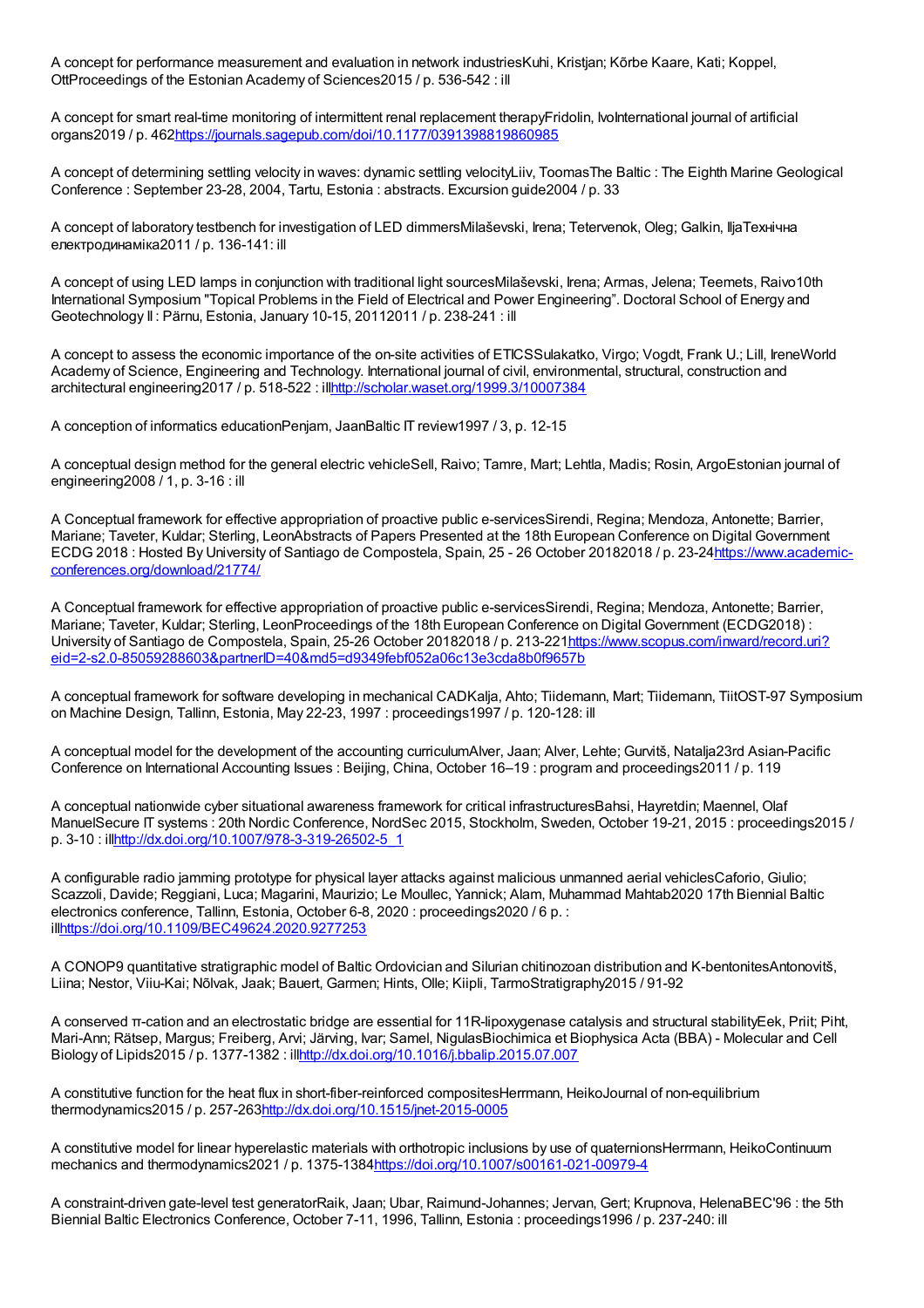A construction of a fractional derivative masks for imaging based on generalized Kantorovich sampling operatorsGraf, Olga; Tamberg, Gert24th International Conference on Mathematical Modelling and Analysis : May 28-31, 2019, Tallinn, Estonia : abstracts2019 / p. 2[2https://www.digar.ee/viewer/et/nlib-digar:414294/353323/page/23](https://www.digar.ee/viewer/et/nlib-digar:414294/353323/page/23)

A continuous output current measurement circuit for switching step down DC-DC regulator with a single sensing FETMihhailov, Juri; Strik, SergeiBEC 2012 : 2012 13th Biennial Baltic Electronics Conference : proceedings of the 13th Biennial Baltic Electronics Conference : October 3-5, 2012, Tallinn, Estonia2012 / p. 65-68 : ill

A control strategy for a grid-connected PV system with unbalanced loads compensationFernao Pires, V.; Husev, Oleksandr; Vinnikov, Dmitri; Martins, Joao2015 9th International Conference on Compatibility and Power Electronics (CPE) : proceedings : Faculty of Science and Technology (FCT), Caparica, Lisbon, Portugal, 24-26 June, 20152015 / p. 154-159 : il[lhttp://dx.doi.org/10.1109/CPE.2015.7231065](http://dx.doi.org/10.1109/CPE.2015.7231065)

A convenient method for the construction of the imidazolone ring in the synthesis of benzamidine derivativesAllikmaa, Veiko; Eek, Margus; Pehk, Tõnis; Lopp, MargusProceedings of the Estonian Academy of Sciences. Chemistry2001 / 3, p. 180-185

A convenient method for the trimethyl silylation of acetylenic compoundsViirlaid, S.; Kelder, Ü.; Kallas, K.; Mäeorg, S.; Mäeorg, U.23rd Estonian Chemistry Days : abstracts of scientific conference1997 / p. 163

A convergence theorem for approximate methods of tangent hyperbolasKaldo, Indrek; Vaarmann, OtuProceedings of the Estonian Academy of Sciences. Physics. Mathematics2004 / 3, p. 165-176

A coordinated strategy for multi-machine power system stabilityGhasemi-Marzbali, Ali; Ahmadiahangar, RoyaApplied Soft Computing2021 / art. 07742, 16 p. : il[lhttps://doi.org/10.1016/j.asoc.2021.107742](https://doi.org/10.1016/j.asoc.2021.107742)

A countable series of bisimple H-trivial finitely presented congruence-free monoids. Semigroup Forum 88, No. 1, 279-285 (2014) : [review]Henno, JaakZentralblatt MATH2014 / [1] p

A couple of reflections concerning training of wastewater treatment plant operators in EstoniaMölder, Heino; Sokk, OlevInternational Conference on Small Wastewater Treatment Plants : Anykšciai, Lithuania, May 12-13, 1999 : abstracts1999 / p. 107-109

A credit policy study of Chinese banks on small and medium-sized enterprisesZheng, XiaosongActa Universitatis Agriculturae et Silviculturae Mendeleianae Brunensis2013 / p. 2973-2982 : ill

A critical role of non-active site residues on cyclooxygenase helices 5 and 6 in the control of prostaglandin stereochemistry at carbon 15Valmsen, Karin; Boeglin, William E.; Järving, Reet; Järving, Ivar; Varvas, Külliki; Brash, Alan R.; Samel, NigulasThe journal of biological chemistry2007 / 38, p. 28157-28163

A critical study of semiconductor device simulation methodsTarnay, K.BEC'98 : the 6th Biennial Conference on Electronics and Microsystems Technology, October 7-9, 1998, Tallinn, Estonia : proceedings1998 / p. 9-16: ill

A critique of the global financial crisis : from the perspective of buddhist ethics and psychologyMiller, LeonABAC journal Asumption University2009 / 2, p. 49-63

A cross disciplinary framework for cost-benefit optimization of marine litter cleanup at regional scaleChristensen, Asbjørn; Tsiaras, Kostas; Murawski, Jens; Hatzonikolakis, Yannis; She, Jun; John, Michael St; Lips, Urmas; Brouwer, RoyFrontiers in marine science2021 / art. 744208, 18 p. : il[lhttps://doi.org/10.3389/fmars.2021.744208](https://doi.org/10.3389/fmars.2021.744208)

A cross-country comparison of user experience of public autonomous transportBellone, Mauro; Ismailogullari, Azat; Kantala, Tommi; Mäkinen, Sami; Soe, Ralf-Martin; Kyyrö, Milla AmanEuropean transport research [review2021https://doi.org/10.1186/s12544-021-](https://doi.org/10.1186/s12544-021-00477-3) 00477-3

A cross-country study of financial reporting quality: insights and practical implications for 13 'One Belt One Road' countriesZheng, Xiaosong; Zhou, Shuqin; An, YiTransformations in business & economics2019 / p. 366−380<http://www.transformations.knf.vu.lt/48c/article/acro>

A crustoid graptolite lithoimmured inside a Middle Ordovician nautiloid conch from Northern EstoniaVinn, Olev; Wilson, Mark A.; Toom, UrsulaAnnales societatis geologorum Poloniae2019 / p. 285 – 290 : il[lhttps://doi.org/10.14241/asgp.2019.17](https://doi.org/10.14241/asgp.2019.17)

A cyber red team oriented technical exerciseBlumbergs, Bernhards; Ottis, Rain; Vaarandi, RistoAbstracts and conference materials for the 18th European Conference on Cyber Warfare and Security, University of Coimbra Portugal, 4-5th July 20192019 / p. 10- 1[1https://www.academic-conferences.org/conferences/eccws/eccws-future-and-past/](https://www.academic-conferences.org/conferences/eccws/eccws-future-and-past/)

A d18O isoscape for the shallow groundwater in the Baltic Artesian basinRaidla, Valle; Kern, Zoltan; Pärn, Joonas; Ivask, Jüri; Martma, Tõnu; Vaikmäe, ReinJournal of hydrology2016 / p. 254-267 : il[lhttp://dx.doi.org/10.1016/j.jhydrol.2016.09.004](http://dx.doi.org/10.1016/j.jhydrol.2016.09.004)

A data clustering algorithm for mining patterns from event logosVaarandi, RistoProceedings of the 3rd IEEE Workshop on IP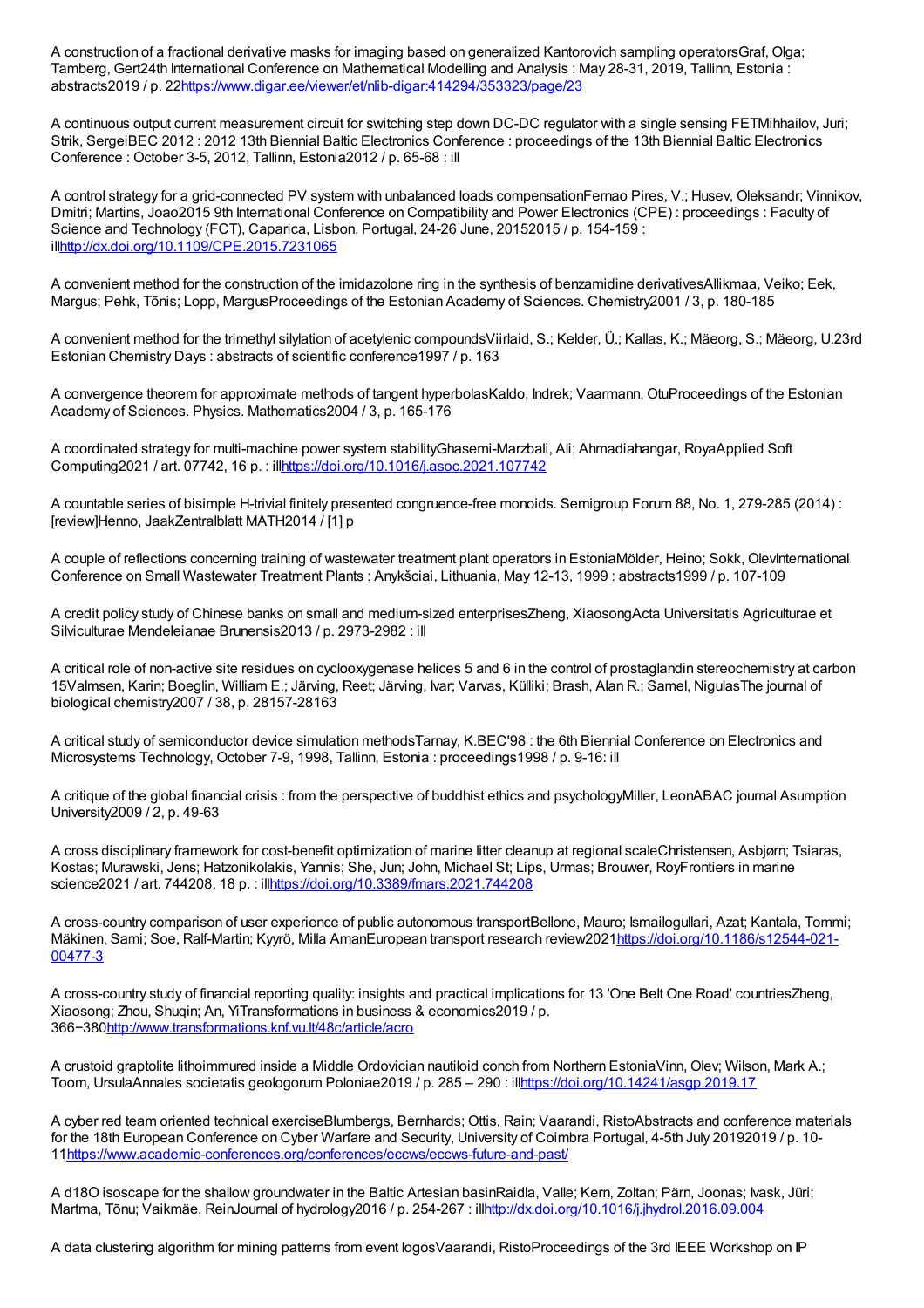Operations & Management (IPOM2003) : Kansas City, Missouri, USA, October 1-3, 20032003 / p. 119-126 : tab

A data model for an integrated database of marine environmental dataNeumann, ThomasGIS-Baltic Sea States '93 : exhibition, conference, Tallinn, Estonia, 29 November - 1 December 1993 : abstract book, catalogue1993 / p. 36

A data model for an integrated database of marine environmental dataNeumann, ThomasGIS-Baltic Sea States '93 : exhibition, conference, Tallinn, Estonia, 29 November - 1 December : proceedings1994 / p. 99-107: ill

A database-based and web-based meta-CASE systemEessaar, Erki; Sgirka, RünnoAdvanced techniques in computing sciences and software engineering2010 / p. 379-384

A data-centric algorithm for identifying use casesEessaar, ErkiSoftware Engineering Perspectives and Application in Intelligent Systems : proceedings of the 5th Computer Science On-line Conference 2016 (CSOC2016), Vol 22016 / p. 303- 31[6http://dx.doi.org/10.1007/978-3-319-33622-0\\_28](http://dx.doi.org/10.1007/978-3-319-33622-0_28)

A data-ownership assuring blockchain wallet for privacy-protected data exchange [Online resource]Hawthorne, Daniel; Engel, Serafin L.; Norta, Alexander201[7https://tokensale.datawallet.com/pdf/datawallet\\_whitepaper.pdf](https://tokensale.datawallet.com/pdf/datawallet_whitepaper.pdf)

A Decade of international conference on theory and practice of electronic governanceCarvalho, Nuno Ramos; Meyerhoff Nielsen, Morten; Kholilul Rohman, IbrahimICEGOV2018 : proceedings of the 11th International Conference on Theory and Practice of Electronic Governance : 4 - 6 April 2018, Galway, Ireland2018 / p. 230-235 : il[lhttps://doi.org/10.1145/3209415.3209484](https://doi.org/10.1145/3209415.3209484)

A decision diagram based hierarchical test pattern generatorJervan, Gert; Markus, Antti; Raik, Jaan; Ubar, Raimund-JohannesBEC'98 : the 6th Biennial Conference on Electronics and Microsystems Technology, October 7-9, 1998, Tallinn, Estonia : proceedings1998 / p. 159-162: ill

A decision support method for evaluating database designsEessaar, Erki; Soobik, MarekComputer science and information systems2012 / p. 81-106 : ill

A decomposition procedure for register-transfer level power managementFomina, Jelena; Keevallik, Andres; Kruus, Margus; Sudnitsõn, AleksanderProceedings of the International Conference on Computer Systems and Technologies (e-Learning) : CompSysTech'2003 : Sofia, Bulgaria, 19-20 June2003 / p. 1.2-1 - 1.2-6

A deep learning approach for LoS/NLoS identification via PRACH in UAV-assisted public safety networksScazzoli, Davide; Magarini, Maurizio; Reggiani, Luca; Le Moullec, Yannick; Alam, Muhammad Mahtab2020 IEEE 31st Annual International Symposium on Personal, Indoor and Mobile Radio Communications, August 31 - September 3, 2020 in London, United Kingdom : proceedings2020 / 6 p<https://doi.org/10.1109/PIMRC48278.2020.9217127>

A deliberative approach to a more stable global arenaMiller, LeonProceedings of the Institute for European Studies : journal of Tallinn University of Technology2010 / 8, p. 61-81

A demineralized osteostracan fossil from the Silurian Kalana Lagerstätte of Estonia : revealing its internal anatomy and uncovering a unique type of fossilizationTinn, Oive; Lang, Liisa; Märss, Tiiu; Vahur, Signe; Kirsimäe, KalleLethaia2021 / 13 p. : il[lhttps://doi.org/10.1111/let.12452](https://doi.org/10.1111/let.12452)

A descriptive analysis of post-closedown environmental monitoring and maintenance of the Pääsküla landfillKivimägi, JanaManagement of environmental quality : an international journal2011 / p. 769-786 : ill

A descriptive analysis of the linkage between the vertical stratification and current oscillations in the Gulf of Finland [Online resource]Suhhova, Irina; Liblik, Taavi; Lilover, Madis-Jaak; Lips, Urmas2nd Baltic Earth Conference The Baltic Sea in Transition : Helsingør, Denmark, 11 to 15 June 2018 : conference proceedings2018 / p. 168-169 : illhttps://www.baltic[earth.eu/publications/IBESPublications/No\\_13\\_Helsingor\\_Proceedings/2ndBalticEarthConferenceProceedings\\_IBESP\\_No13\\_web.pdf](https://www.baltic-earth.eu/publications/IBESPublications/No_13_Helsingor_Proceedings/2ndBalticEarthConferenceProceedings_IBESP_No13_web.pdf)

A descriptive analysis of the linkage between the vertical stratification and current oscillations in the Gulf of Finland [Online resource]Suhhova, Irina; Liblik, Taavi; Lilover, Madis-Jaak; Lips, UrmasBoreal environment research2018 / p. 83–103 : il[lhttp://www.borenv.net/BER/pdfs/ber23/ber23-083-103.pdf](http://www.borenv.net/BER/pdfs/ber23/ber23-083-103.pdf) [https://www.ester.ee/record=b1199571\\*est](https://www.ester.ee/record=b1199571*est)

A detailed testing procedure of numerical differential protection relay for EHV auto transformerEhsan, Umer; Jawad, Muhammad; Javed, Umar; Zaidi, Khurram Shabih; Rehman, Ateeq Ur; Rassõlkin, Anton; Althobaiti, Maha M.; Hamam, Habib; Shafiq, MuhammadEnergies2021 / art. 844[7https://doi.org/10.3390/en14248447](https://doi.org/10.3390/en14248447)

A device for demonstration of Lissjous figures using document cameraGavrilov, AlekseiJournal of multidisciplinary engineering science and technology (JMEST)2021 / p. 13242−1324[5https://www.jmest.org/wp-content/uploads/JMESSP13420705.pdf](https://www.jmest.org/wp-content/uploads/JMESSP13420705.pdf)

A device for measuring the electrical bioimpedance with variety of electrode placements for monitoring the breathing and heart rateMetshein, Margus2015 26th Irish Signals and Systems Conference (ISSC) : Institute of Technology Carlow, Ireland, June 24-25, 20152015 / [4] p. : il[lhttp://dx.doi.org/10.1109/ISSC.2015.7163748](http://dx.doi.org/10.1109/ISSC.2015.7163748)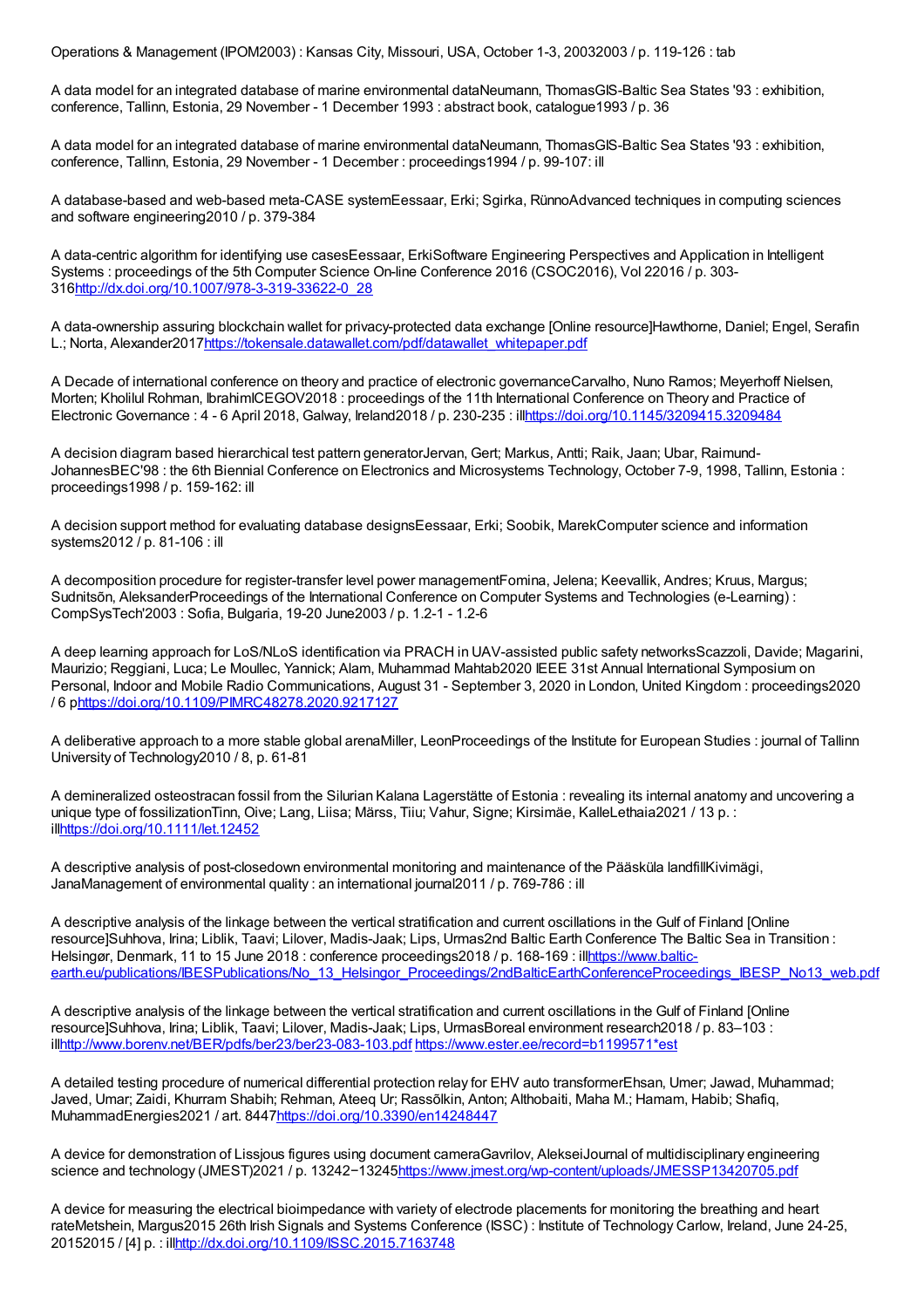A device for measuring wind waves in the marginal ice zoneAlari, Victor; Björkqvist, Jan-Victor; Kask, Anne; Mölder, Kristjan; Kaldvee, VahurAbstracts : [BSSC 2019]2019 / p. 29[6https://www.su.se/polopoly\\_fs/1.446756.1566224624!/menu/standard/file/abstracts\\_A5\\_ny.pdf](https://www.su.se/polopoly_fs/1.446756.1566224624!/menu/standard/file/abstracts_A5_ny.pdf)

A device for preventing occupational diseases of lower legsKristjuhan, Ülo; Reedik, Vello; Tähemaa, ToivoInternational journal of occupational safety and ergonomics1998 / 1, p. 69-74: ill

A device for remote control of an experiment via e-mailSinivee, VeljoInstruments and experimental techniques2007 / 4, p. 494-498 : ill

A DFT scheme to improve coverage of hard-to-detect faults in FinFET SRAMsCardoso Medeiros, Guilherme; Gürsoy, Cemil Cem; Fieback, Moritz; Wu, Lizhou; Jenihhin, Maksim; Taouil, Mottaqiallah; Hamdioui, Said2020 Design, Automation & Test in Europe Conference & Exhibition (DATE), 9-13 March 2020, Grenoble, France : proceedings2020 / p. 792- 79[7https://doi.org/10.23919/DATE48585.2020.9116278](https://doi.org/10.23919/DATE48585.2020.9116278)

A Digital ecosystem for personal manufacturing : an architecture for cloud-based distributed manufacturing operating systemsVedešin, Anton; Dogru, John Mehmet Ulgar; Liiv, Innar; Draheim, Dirk; Ben Yahia, SadokMEDES '19 : A Digital Ecosystem for Personal Manufacturing : An Architecture for Cloud-based Distributed Manufacturing Operating Systems : proceedings2019 / p. 224–228 : il[lhttps://doi.org/10.1145/3297662.3365792](https://doi.org/10.1145/3297662.3365792)

A digital measuring module for tool wear estimationOtto, Tauno; Kurik, Lembit; Papstel, JüriDAAAM international scientific book 20032003 / p. 435-444

A digital measuring module for tool wear estimationOtto, Tauno; Kurik, LembitAnnals of DAAAM for 2002 & proceedings of the 13th International DAAAM Symposium "Intelligent Manufacturing & Automation : Learning from Nature" : Vienna University of Technology, 23-26th October 2002, Vienna, Austria, European Union2002 / p. 397-398 : ill

A digital measuring system for robot welding quality estimationOtto, Tauno; Kurik, Lembit; Naams, InvarProceedings of the 3rd International Conference Industrial Engineering - New Challenges to SME : 25-27 April 2002, Tallinn, Estonia2002 / p. 128-129 : ill

A digital multichannel bioimpedance analyser : signal processing task and its solutionAnnus, Paul; Kuusik, Alar; Land, Raul; Märtens, Olev; Ronk, AntsProc. of the IEEE Instrumentation and Measurement Technology Conference : IMTC 2006 : Sorrento, Italy, April 24- 27, 20062006 / p. 1405-1409

A digital services course to promote teaching of informatics in EstoniaKikkas, Kaido; Lorenz, BirgyEducating Engineers for Future Industrial Revolutions : Proceedings of the 23rd International Conference on Interactive Collaborative Learning (ICL2020). Volume 12021 / p. 711-72[0https://doi.org/10.1007/978-3-030-68198-2\\_66](https://doi.org/10.1007/978-3-030-68198-2_66)

A digitalizacion tul : mediaszabadsag az uj valosagbanNyman-Metcalf, Katrin Merikeln Medias Res2014 / p. 254-272

A discussion of the ethical risks of globalisation and innovationKooskora, Mari; Meel, MariEBS review2003 / p. 17-26 : map

A disintegrator as a machine for utilizing metal chips to metal powderTümanok, Aleksei; Kulu, Priit; Goljandin, Dmitri; Roshtshin, SergeiThird ASM International Conference & Exhibition on the Recycling of Metals, Barcelona, Spain, 11-13 June 1997 : book of proceedings1997 / p. 511-522 : ill

A Distributed DoS detection scheme for NoC-based MPSoCsChaves, Cesar Giovanni; Azad, Siavoosh Payandeh; Hollstein, Thomas; Sepulveda, Johanna2018 IEEE Nordic Circuits and Systems Conference (NORCAS) : NORCHIP and International Symposium of System-on-Chip (SoC) : 30-31 October 2018, Tallinn, Estonia : proceedings in IEEE Xplore2018 / 6 p. : il[lhttps://doi.org/10.1109/NORCHIP.2018.8573524](https://doi.org/10.1109/NORCHIP.2018.8573524)

A distributed model of ionomeric polymer metal compositePunning, Andres; Johanson, Urmas; Anton, Mart; Aabloo, Alvo; Kruusmaa, MaarjaJournal of intelligent material systems and structures2009 / 14, p. 1711-1724 : ill

A distributed-element model of plasticityKenk, KaljuTheses of XV International Conference : Models, Methods of Potential and Finite Elements in Mech. of Solids and Structures1997 / 1 p

A divertimento on MonadPlus and nondeterminismUustalu, TarmoJournal of logical and algebraic methods in programming2016 / p. 1086-1094 : il[lhttp://dx.doi.org/10.1016/j.jlamp.2016.06.004](http://dx.doi.org/10.1016/j.jlamp.2016.06.004)

A DLTS study of 4H-SiC-based p–n junctions fabricated by boron implantationIvanov, Pavel; Potapov, Alexander; Samsonova, Tatyana; Korolkov, Oleg; Sleptšuk, NataljaSemiconductors2011 / p. 1306-1310 : ill

A double-emitter silicon differential strain sensitive transistor with an accelerating field in its baseBabichev, G.G.; Kozlovskii, S.I.; Romanov, V.A.; Sharan, N.N.BEC'98 : the 6th Biennial Conference on Electronics and Microsystems Technology, October 7-9, 1998, Tallinn, Estonia : proceedings1998 / p. 263-264: ill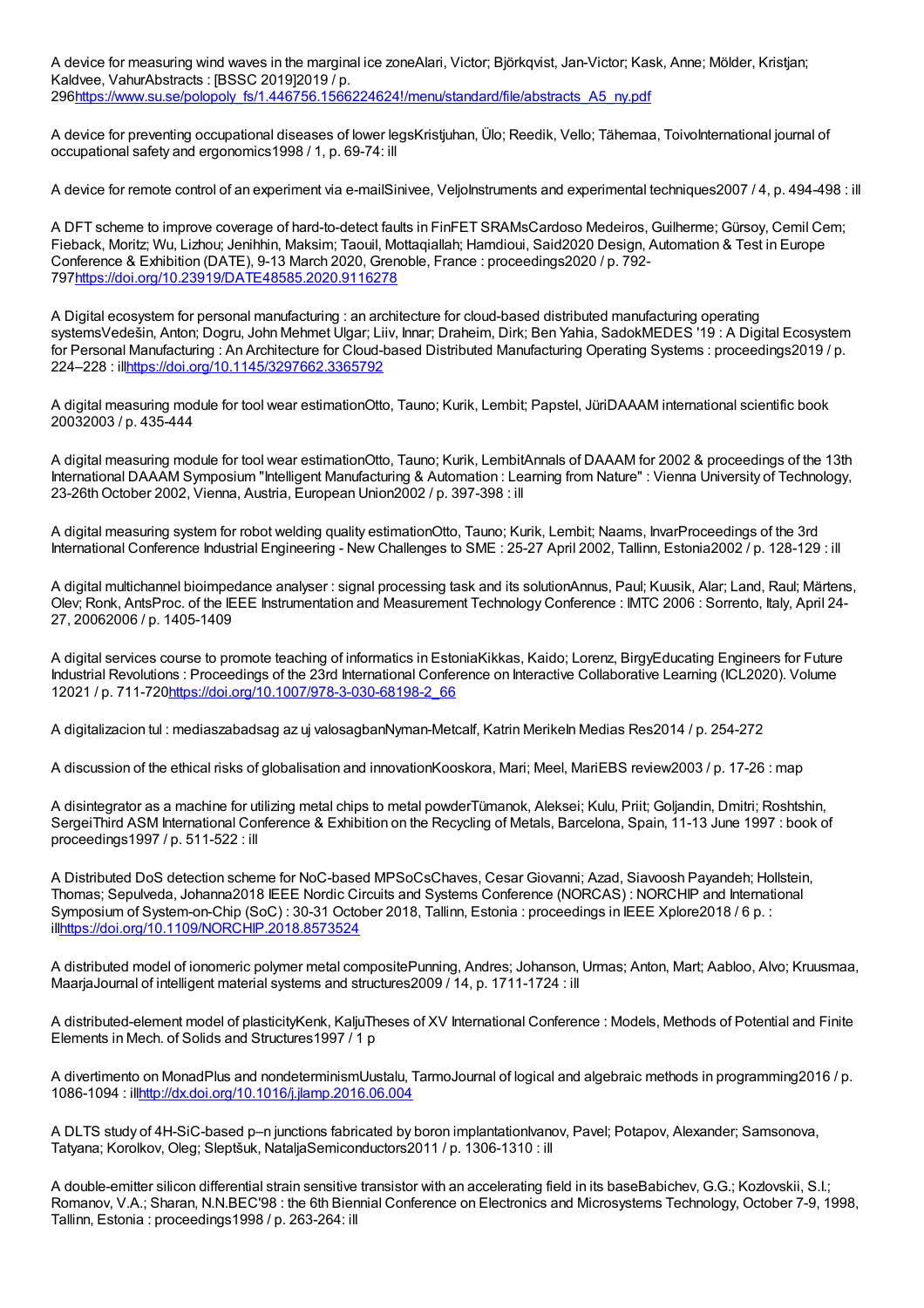A double-layer acoustic absorber as potential substitute for traditional micro-perforated elementsAuriemma, FabioProceedings of Meetings on Acoustics2017 / art. 030004, p. 1-11 : il[lhttps://doi.org/10.1121/2.0000598](https://doi.org/10.1121/2.0000598)

A DSP-based laser scannerSaar, Tõnis; Märtens, OlevBEC 2008 : 2008 International Biennial Baltic Electronics Conference : proceedings of the 11th Biennial Baltic Electronics Conference : Tallinn University of Technology : October 6-8, 2008, Tallinn, Estonia2008 / p. 345-348 : ill

A dual filter scheme for secondary surveillance radar reply signalsTrump, Tõnu; Tart, AllanRecent advances in telecommunications and circuits : [proceedings of the 11th ELECTROSCIENCE'13, 2nd CSCCA'13, 1st SSC'13, 1st ANPRO'13 : Dubrovnik, Croatia, June 25-27, 2013]2013 / p. 143-148 : ill

A Dual-arm robot for collaborative vision-based object classificationZahavi, Ali; Najafi Haeri, Shahriar; Chamara Liyanage, Dhanushka; Tamre, Mart2020 17th Biennial Baltic electronics conference, Tallinn, Estonia, October 6-8, 2020 : proceedings202[0https://doi.org/10.1109/BEC49624.2020.9277067](https://doi.org/10.1109/BEC49624.2020.9277067)

A dual-porosity model for nitrogen leaching from a watershedVassiljev, Anatoli; Grimvall, A.; Larson, M.Hydrological sciences journal2004 / 2, p. 313-322

A dynamic approach to Peirce's interrogative construal of abductive logicMa, Minghui; Pietarinen, Ahti-VeikkolfCoLog journal of logics and their applications. Vol. 3, no. 1, Special issue frontiers of abduction2016 / p. 73- 10[4http://www.collegepublications.co.uk/downloads/ifcolog00005.pdf](http://www.collegepublications.co.uk/downloads/ifcolog00005.pdf)

A dynamic Biologically Active Layer for numerical studies of the sea ice ecosystemTedesco, Letizia; Vichi, Marcello; Haapala, Jari; Stipa, TapaniOcean modelling2010 / p. 89-104 : ill

A dynamic lighting system for workplaces deficient of daylightKoppel, Tarmo; Tint, PiiaEnvironmental health risk VII2013 / p. 105-116 : ill

A dynamic single fermenter model of human upper gastrointestinal tract for study of probioticsSumeri, Ingrid; Arike, Liisa; Adamberg, Signe; Adamberg, Kaarel; Laht, Tiiu-Maie; Paalme, ToomasProceedings of European Conference on Probiotics and their Applications : EUPROBIO 2005 : October 6-8, Krakow2005 / p. 32

A fancy sinkStepanenko, DmitriiStudioosus2017 / lk. 20-21

A fast current harmonic detection and mitigation strategy for shunt active filterFirouzjah, Khalil Gorgani; Ahmadiahangar, Roya; Rosin, Argo; Häring, Tobias2019 Electric Power Quality and Supply Reliability Conference (PQ) & 2019 Symposium on Electrical Engineering and Mechatronics (SEEM), Kärdla, Estonia, June 12-15, 2019 : proceedings2019 / 5 p. : il[lhttps://doi.org/10.1109/PQ.2019.8818253](https://doi.org/10.1109/PQ.2019.8818253)

A fault-resistant architecture for AES S-box architectureTaheri, Mahdi; Sheikhpour, Saeideh; Ansari, Mohammad Saeed; Mahani, AliJournal of Applied Research in Electrical Engineering2021 / p. 86-9[2https://dx.doi.org/10.22055/jaree.2021.36230.1020](https://dx.doi.org/10.22055/jaree.2021.36230.1020)

A feasibility analysis of decentralized solar power using RETScreen inOdishaMishra, Sambeet; Tripathy, Pratyasha; Ali, Sayed Majid2015 International Conference on Electrical, Electronics, Signals, Communication and Optimization (EESCO) : Visakhapatnam, India, 24-25 January 20152015 / [6] p. : il[lhttp://dx.doi.org/10.1109/EESCO.2015.7253739](http://dx.doi.org/10.1109/EESCO.2015.7253739)

A few-layered graphene on alumina nanofibers for electrochemical energy conversionHussainova, Irina; Ivanov, Roman; Stamatin, Serban; Anoshkin, Ilya; Skou, Eivind; Nasibulin, AlbertCarbon2015 / p. 157-164 : il[lhttp://dx.doi.org/10.1016/j.carbon.2015.03.004](http://dx.doi.org/10.1016/j.carbon.2015.03.004)

A finite element based model of nonlinear vibrations of cabel systemsTalvik, Ivar3rd EUROMECH Solid Mechanics Conference, Stockholm, Sweden, August 18-22, 19971997 / p. 54

A finite element model for nonlinear vibrations of cable systemsTalvik, Ivar3rd EUROMECH Solid Mechanics Conference, Stockholm, Sweden, August 18-22, 1997 : book of abstracts1997 / IV : CM7 ; p. 54

A finite feedback linearization algorithm for nonlinear control systemsKaldmäe, ArvoProceedings of the 8th Annual Conference of the Estonian National Doctoral School in Information and Communication Technologies : December 5-6, 2014, Rakvere2014 / p. 53-56

A firm and Estonian economic policy : empirical relations and outcomesVensel, VelloAktuaalsed majanduspoliitika küsimused Euroopa Liidu riikides ja Eesti Vabariigis : teadus- ja koolituskonverentsi ettekanded-artiklid (Tartu-Värska-Tartu, 28.-29. juuni 1996). 2. osa1996 / lk. 385-392: ill

A firm's performance and behavior in a transition economyVensel, VelloInternational advances in economic research2001 / 1, p. 168- 169

A first [delta]18O record from conodont apatite across the Lower Silurian Ireviken Event in EstoniaLechnert, O.; Männik, Peep; Joachimski, M.; Buggisch, W.The Seventh Baltic Stratigraphical Conference : 17-18 May 2008, Tallinn, Estonia : abstracts & field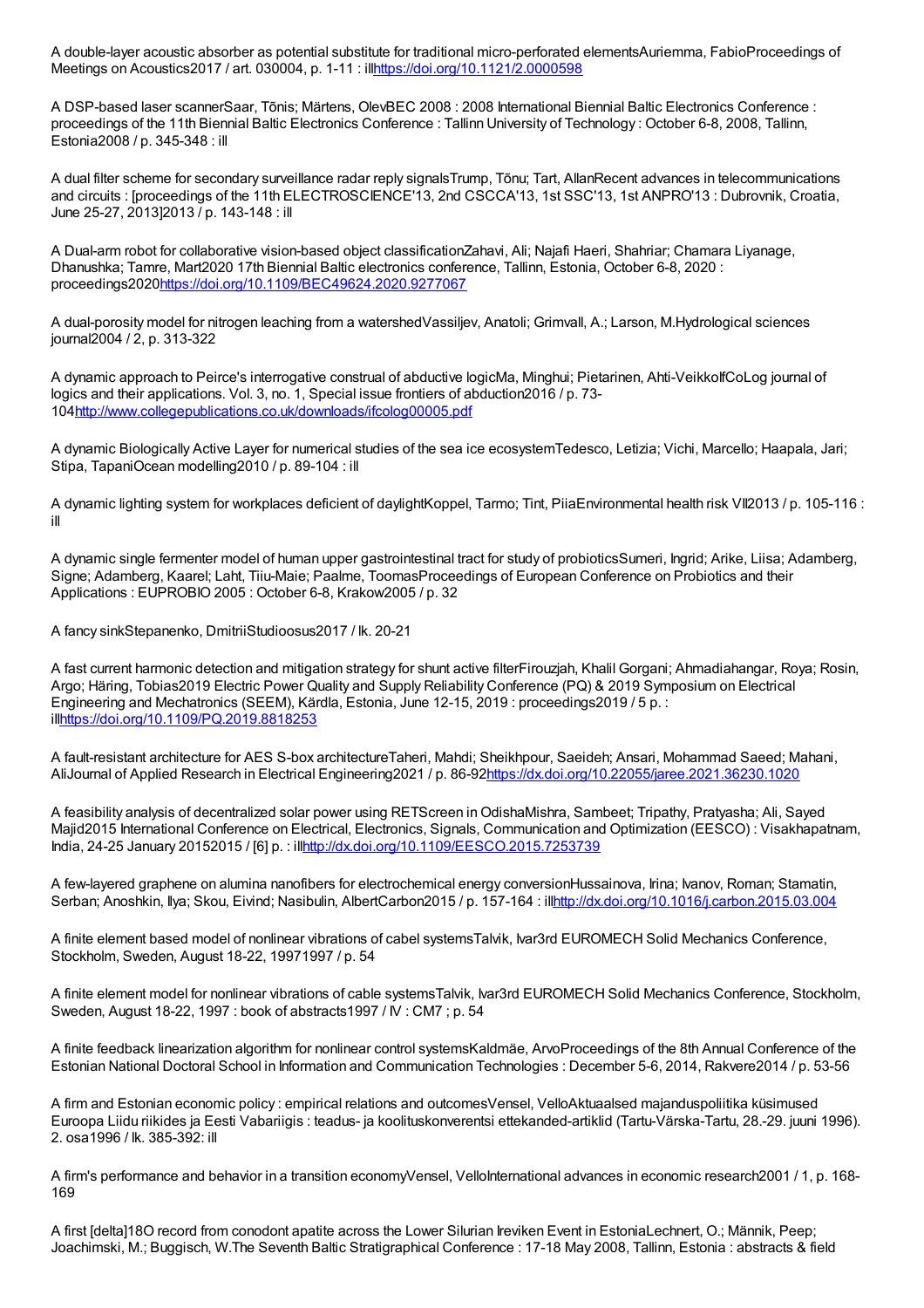## guide2008 / p. 41

A first look to Lagrangian coherent structures in the Gulf of Finland as a meanto identify hotspots of surface particle aggregationGiudici, Andrea; Suara, Kabir; Soomere, Tarmo; Brown, Richard J.3rd Baltic Earth Conference : Earth system changes and Baltic Sea coasts, To be held in Jastarnia, Hel Peninsula, Poland, 1 to 5 June 2020, Held online, 2-3 June 2020 : Conference proceedings2020 / p. 97-98 : il[l"proceedings"](https://www.baltic-earth.eu/publications/IBESPublications/No_18_Hel2020_proceedings/3rd_BalticEarth_Conference_Proceedings_lowres.pdf)

A fish perspective : detecting flow features while moving using an artificial lateral line in steady and unsteady flowChambers, Lily D.; Ježov, Jaas; Kruusmaa, MaarjaJournal of the Royal Society Interface2014 / p. 1-13 : ill

A five step refactoring process : improving software design properlyPõld, Janari; Kalja, Ahto; Robal, TarmoDatabases and information systems : proceedings of the Eighth International Baltic Conference, Baltic DBAMPIS 2008 : Tallinn, June 2-5, 20082008 / p. 37-48 : ill

A five step refactoring process : improving software design properlyPõld, Janari; Kalja, Ahto; Robal, TarmoInfo- ja kommunikatsioonitehnoloogia doktorikooli IKTDK kolmanda aastakonverentsi artiklite kogumik : 25.-26. aprill 2008, Voore külalistemaja2008 / p. 93-96 : ill

A flapped paddle-fin for improving underwater propulsive efficiency of oscillatory actuationSimha, Ashutosh; Gkliva, Roza; Kotta, Ülle; Kruusmaa, MaarjaIEEE robotics and automation letters2020 / p. 3176-318[1https://doi.org/10.1109/LRA.2020.2975747](https://doi.org/10.1109/LRA.2020.2975747)

A flexible architecture for Facility Management SystemsHartenstein, Klaus; Solka, KarinGIS-Baltic Sea States '95 : exhibition, conference - Tallinn, Estonia, 13-15 December, 1995 : abstracts, catalogue1995 / p. 12

A flexible enhanced throughput and reduced overhead (FETRO) MAC protocol for ETSISmartBANKhan, Rida; Alam, Muhammad Mahtab; Guizani, MohsenIEEE Transactions on Mobile Computing2020 / 16 p. : il[lhttp://doi.org/10.1109/TMC.2020.3047596](http://doi.org/10.1109/TMC.2020.3047596)

A flexible fin with bio-inspired stiffness profile and geometrySalumäe, Taavi; Kruusmaa, MaarjaJournal of bionic engineering2011 / p. 418-428

A flexible MATLAB tool for optimal fractional-order PID controller design subject to specicationsTepljakov, Aleksei; Petlenkov, Eduard; Belikov, JuriProceedings of the 31st Chinese Control Conference : July, 2012, Hefei, China2012 / p. 4698-4703 : ill

A formal model for automated technological systemKull, ArvoAnalysis and synthesis of complicated systems and circuits with the aid of computers1989 / p. 3-10

A formal specification smart-contract language for legally binding decentralized autonomous organizationsDwivedi, Vimal Kumar; Norta, Alexander; Wulf, Alexander; Leiding, Benjamin; Saxena, Sandeep; Udokwu, ChibuzorIEEE Access2021 / p. 76069−76082 : il[lhttps://doi.org/10.1109/ACCESS.2021.3081926](https://doi.org/10.1109/ACCESS.2021.3081926)

A framework for area-efficient concurrent online checkers designSaltarelli, Pietro; Niazmand, Behrad; Hariharan, Ranganathan; Raik, Jaan; Jervan, Gert; Hollstein, ThomasMEDIAN Finale : Workshop on Manufacturable and Dependable Multicore Architectures at Nanoscale : November 10-11, 2015, Tallinn, Estonia2015 / p. 64-69 : ill

A framework for collaborative product and production development systemKüttner, ReinProceedings of the 3rd International Conference Industrial Engineering - New Challenges to SME : 25-27 April 2002, Tallinn, Estonia2002 / p. 34-37 : ill

A framework for combining concurrent checking and online embedded test for low-latency fault detection in NoC routersSaltarelli, Pietro; Niazmand, Behrad; Raik, Jaan; Govind, Vineeth; Hollstein, Thomas; Jervan, Gert; Hariharan, RanganathanNOCS '15 : International Symposium on Networks-on-Chip : Vancouver, BC, Canada, September 28-30, 20152015 / [8] p. : il[lhttp://dx.doi.org/10.1145/2786572.2788713](http://dx.doi.org/10.1145/2786572.2788713)

A framework for comprehensive automated evaluation of concurrent online checkersSaltarelli, Pietro; Niazmand, Behrad; Raik, Jaan; Hariharan, Ranganathan; Jervan, Gert; Hollstein, ThomasEuromicro Conference on Digital System Design : DSD 2015 : 26-28 August 2015, Funchal, Madeira, Portugal : proceedings2015 / p. 288-292 : il[lhttp://dx.doi.org/10.1109/DSD.2015.15](http://dx.doi.org/10.1109/DSD.2015.15)

A framework for data-driven public service co-productionToots, Maarja; McBride, Keegan David Braun; Kalvet, Tarmo; Krimmer, Robert JohannesElectronic Government : 16th IFIP WG 8.5 International Conference : EGOV 2017, St. Petersburg, Russia, September 4-7, 2017 : proceedings2017 / p. 264-275 : il[lhttps://doi.org/10.1007/978-3-319-64677-0\\_22](https://doi.org/10.1007/978-3-319-64677-0_22)

A framework for improving web application user interfaces through immediate evaluationMarenkov, Jevgeni; Robal, Tarmo; Kalja, AhtoDatabases and information systems IX : selected papers from the twelfth International Baltic Conference, DB&IS 20162016 / p. 283-296 : il[lhttp://dx.doi.org/10.3233/978-1-61499-714-6-283](http://dx.doi.org/10.3233/978-1-61499-714-6-283)

A framework for managing post-disaster housing reconstructionBilau, Abdulquadri Ade; Witt, Emlyn David Qivitoq; Lill, IreneProcedia economics and finance2015 / p. 313-320 : ill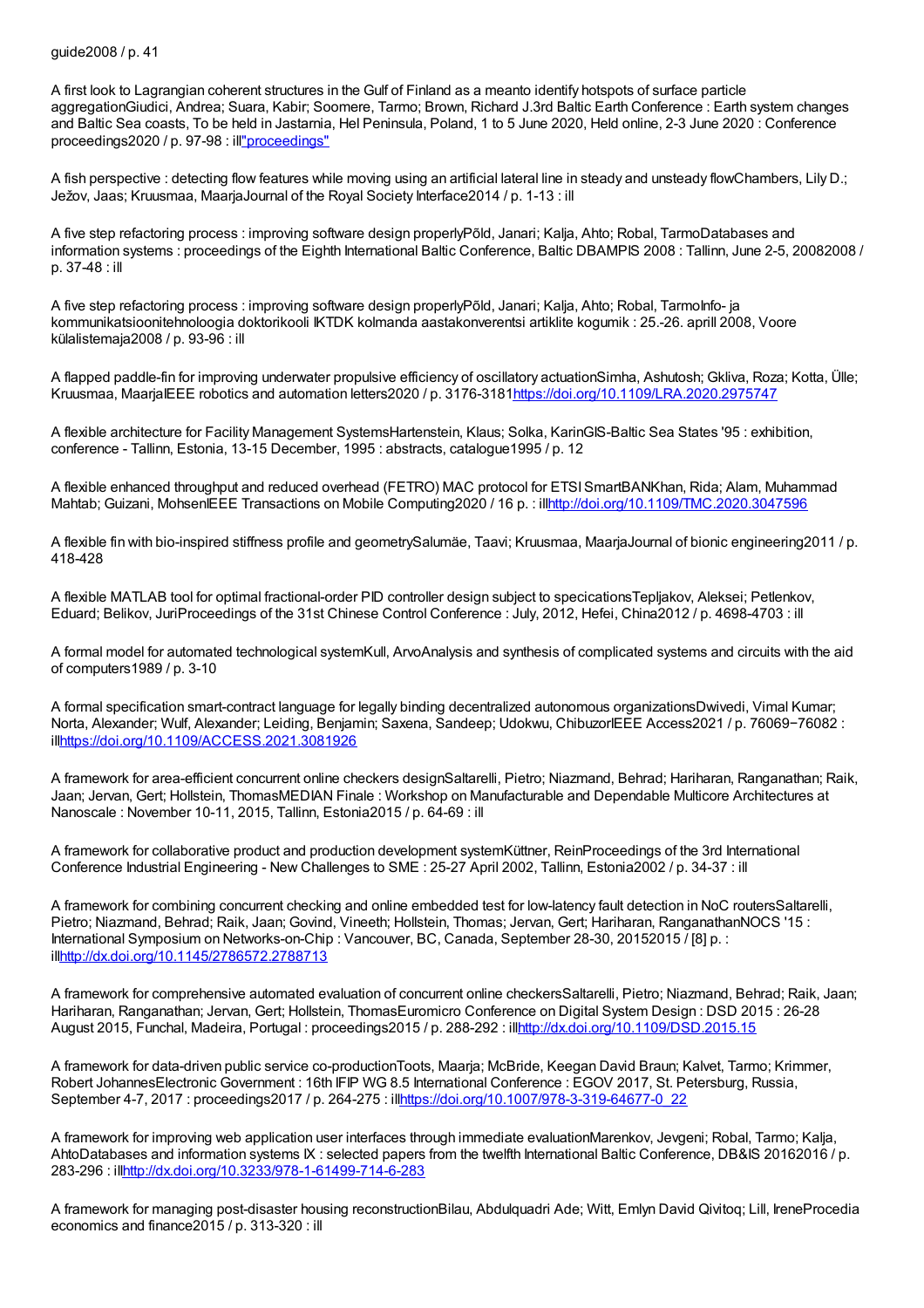A framework for modelling, verification and transformation of concurrent imperative programsBortin, MaksymarXiv.org2020 / 57 p<https://arxiv.org/abs/2007.02261>

A framework for risk assessment for maritime transportation systems - a case study for open sea collisions involving RoPax vesselsMontewka, Jakub; Ehlers, Sören; Tabri, KristjanReliability engineering & system safety2014 / p. 142-157 : ill

A framework for solving hard variants of stable matching within a limited timeVeskioja, Tarmo; Võhandu, LeoProceedings of the IADIS International Conference : Applied Computing 2004 : Lisbon, Portugal, March 23-26, 20042004 / p. II-177 - II-182

A Framework for the adoption of blockchain technology in healthcare information management systems : a case study of NigeriaAzogu, Irene; Norta, Alexander; Pappel, Ingrid; Longo, Justin; Draheim, DirkProceedings of the 12th International Conference on Theory and Practice of Electronic Governance (ICEGOV'19), Melbourne, Australia, April 3-5, 20192019 / p. 310–316 : il[lhttps://doi.org/10.1145/3326365.3326405](https://doi.org/10.1145/3326365.3326405)

A framework for the adoption of blockchain-based e-procurement systems in the public sector : A case study of NigeriaAkaba, Temofe Isaac; Norta, Alexander; Udokwu, Chibuzor; Draheim, DirkResponsible Design, Implementation and Use of Information and Communication Technology : 19th IFIP WG 6.11 Conference on e-Business, e-Services, and e-Society, I3E 2020, Skukuza, South Africa, April 6–8, 2020 : Proceedings, Part I202[0https://doi.org/10.1007/978-3-030-44999-5\\_1](https://doi.org/10.1007/978-3-030-44999-5_1)

A framework for time-aware change management in virtual enterprisesSavimaa, Raul; Kangilaski, Taivo; Polyantchikov, IgorAnnals of DAAAM for 2011 & proceedings of the 22nd International DAAAM Symposium "Intelligent Manufacturing & Automation : Power of Knowledge and Creativity" : 23-26 November 2011, Vienna, Austria2011 / p. 1545-1546 : ill

A framework of adaptationLints, TaivoInfo- ja kommunikatsioonitehnoloogia doktorikooli IKTDK kuuenda aastakonverentsi artiklite kogumik : 3.-5. oktoobril 2012, Laulasmaa2012 / p. 35-38

A framework of awareness for artificial subjectsJantsch, Axel; Tammemäe, KalleCODES '14 : proceedings of the 2014 International Conference on Hardware/Software Codesign and System Synthesis2014 / [3] p

A framework to retain the knowledge of departing knowledge workers in the manufacturing industrySumbal, Muhammad Saleem; Tsui, Eric; Durst, Susanne; Shujahat, Muhammad; Irfan, Irfan; Ali, Syed MuhammadVine journal of information and knowledge management systems2020 / 21 [phttps://doi.org/10.1108/VJIKMS-06-2019-0086](https://doi.org/10.1108/VJIKMS-06-2019-0086)

A free toolbox for e-learning and teaching of structural analysisLahe, AndresProceedings of 5th AECEF Symposium on Civil Engineering in the Next Decade (ASCEND)2005 / p. 205-210

A free vibration analysis of grillages by displacementArjassov, Gennadi; Pappel, Toivo; Teder, LeoBEM/FEM-2000 : 18th International Conference Mathematical Modelling in Mechanics of Solid and Structures by Boundary & FEM. Vol. 22000 / p. 48-54

A frequency modulation in the phase-lock loopLand, RaulTallinna Tehnikaülikooli Toimetised1990 / lk. 19-26

A frequency-controlled electrical drive for an additional water pump in a district heating plantJansikene, Raik; Joller, JüriBaltic electrical engineering review1996 / 2, p. 58-61: ill

A FSM decomposition method for mixed synchronous/asynchronous implementationSudnitsõn, Aleksander; Jamšanov, A.Proceedings of the 17th International Conference on Systems for Automation of Engineering and Research : SAER'2003 : Varna, Bulgaria, 20032003 / p. 37-41

A fully decentralized distribution market mechanism using ADMMYang, Jiajia; Dong, ZhaoYang; Wen, Fushuan2019 IEEE Power & Energy Society General Meeting (PESGM)2019 / 5 p. : il[lhttps://doi.org/10.1109/PESGM40551.2019.8973905](https://doi.org/10.1109/PESGM40551.2019.8973905)

A fully differential, 200MHz, programmable gain, level-shifting, hybrid amplifier/power combiner/test buffer, using pre-distortion for enhanced linearityKampus, Vahur; Rang, Toomas; Knaller, DanielPRIME 2018 : 14th Conference on PhD Research in Microelectronics and Electronics2018 / p. 5-8 : il[lhttps://doi.org/10.1109/PRIME.2018.8430372](https://doi.org/10.1109/PRIME.2018.8430372)

A fungal catalase reacts selectively with the 13S fatty acid hydroperoxide products of the adjacent lipoxygenase gene and exhibits 13S-hydroperoxide-dependent peroxidase activityTeder, Tarvi; Boeglin, William E.; Schneider, Claus; Brash, Alan R.Biochimica et Biophysica Acta (BBA) - molecular and cell biology of lipids2017 / p. 706-715 : il[lhttp://dx.doi.org/10.1016/j.bbalip.2017.03.011](http://dx.doi.org/10.1016/j.bbalip.2017.03.011)

A further investigation of unemployment persistence in European transition economiesCuestas, Juan Carlos; Gil-Alana, Luis; Staehr, KarstenJournal of comparative economics2011 / p. 514-532

A fuzzy rule-based model for the assessment of macrobenthic habitats under hydropeaking impactSchneider, Matthias; Kopecki, Ianina; Tuhtan, Jeffrey AndrewRiver research and applications2017 / p. 377-387 : il[lhttp://dx.doi.org/10.1002/rra.3079](http://dx.doi.org/10.1002/rra.3079)

A future nearly Zero Energy Hotel in ItalyCorino, Oriana; Buso, Tiziana; Kurnitski, JarekThe REHVA European HVAC journal2015 / 28- 32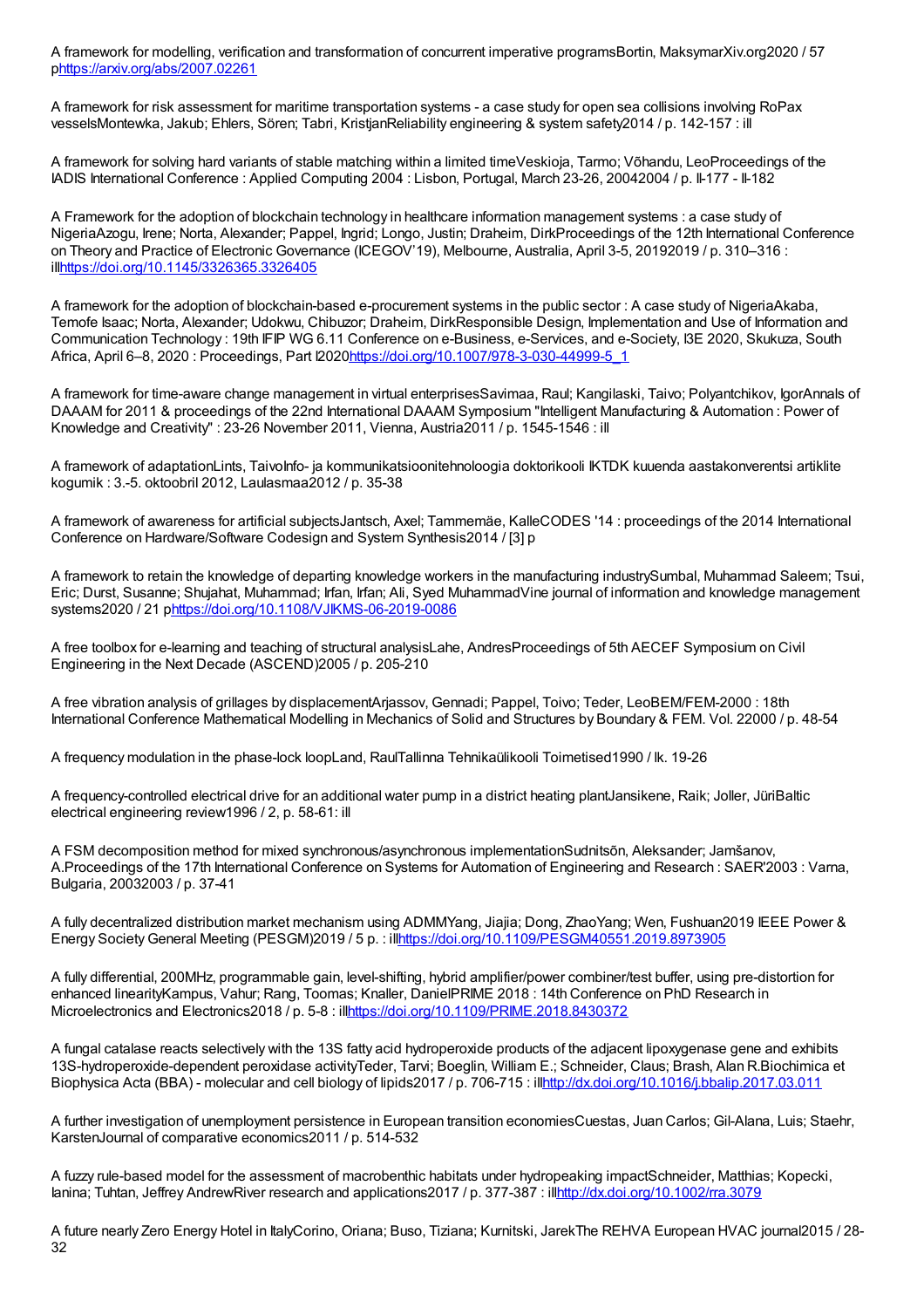A game programming courseHenno, Jaak; Jaakkola, Hannu; Linna, PetriMIPRO 2011 : 34th International Convention on Information and Communication Technology, Electronics and Microelectronics : May 23-27, 2011, Opatija, Croatia : proceedings2011 / p. 1156-1159 : ill

A game-theoretic model for analysis of investment decisions of portsBranten, Eva; Purju, AlariNOFOMA 2016 - proceedings of the 28th Annual Nordic Logistics Research Network Conference : 8-10 June 2016, Turku, Finland2016 / p. 681-684

A gas chromatograph for citizen scienceKaljurand, Mihkel; Gorbatšova, Jelena; Mazina-Šinkar, JekaterinaMicrochemical journal2021 / art. 106195, 6 p. : il[lhttps://doi.org/10.1016/j.microc.2021.106195](https://doi.org/10.1016/j.microc.2021.106195)

A general approach to synthesis of the finite-state machine logical structure in the sum-of-products formChapenko, V.; Fritsnovich, G.; Kalnberzin, A.; Lange, E.BEC : Baltic Electronics Conference : proceedings of the 4th Biennial Conference, October 9-14, 1994, Tallinn (Estonia). 21994 / p. 385-390

A general approach to the synthesis of 5-S-functionalized pyrimidine nucleosides and their analoguesKananovich, Dzmitry; Reino, Aili; Ilmarinen, Kaja; Rõõmusoks, Marko; Karelson, Mati; Lopp, Margus8th Biennial International Conference onOrganic Synthesis : Balticum Organicum Syntheticum : July 6-9, 2014, Vilnius : program and abstract book2014 / p. 77

A general approach to the synthesis of 5-S-functionalized pyrimidine nucleosides and their analoguesKananovich, Dzmitry; Reino, Aili; Rõõmusoks, Marko; Karelson, Mati; Ilmarinen, Kaja; Lopp, MargusOrganic & biomolecular chemistry2014 / p. 5634-5644 : ill

A general class of autoconvolution equations of the third kindJanno, Jaan; Wolfersdorf, Lothar vonZeitschrift für Analysis und ihre Anwendungen = Journal for analysis and its applications2005 / p. 523-543

A general classification of information and systemsValdma, MatiOil shale2007 / 2S, p. 265-276 : ill

A general inverse problem for a memory kernel in one-dimensional viscoelasticityJanno, Jaan; Wolfersdorf, Lothar vonZeitschrift für Analysis und ihre Anwendungen = Journal for analysis and its applications2002 / 2, p. 465-483

A general treatment of solubility 4. Description and analysis of a PCA model for Ostwald solubility coefficientsTulp, Indrek; Dobchev, Dimitar A.; Katritzky, Alan R.; Acree, William jr; Maran, UkoJournal of chemical information and modeling2010 / 7, p. 1275-1283 : ill

A generalized conceptual architecture of the Estonian ststistical information systemElmik, Lea; Roost, Mart; Kuusik, Rein, inform.; Veskioja, Tarmo; Rava, Karin; Randlepp, AllanProceedings of the IADIS International Conference Applied Computing 2009 : Rome, Italy, 19-21 November 2009. Vol. 22009 / p. 333-336

A generalized setup of the turbulence descriptionHeinloo, JaakAdvanced study in theoretical physics2011 / p. 477-483

A generalized vortex ring modelKaplanski, Felix; Sazhin, Sergei; Fukumoto, Yasuhide; Begg, Steven; Heikal, MorganJournal of fluid mechanics2009 / p. 233-258

A generating CAI systemVõhandu, Priit; Regi, KaiData processing, compiler writing, problems of programming1989 / p. 59-64

A generic scheme for communication representation and mappingMeincke, Thomas; Jantsch, Axel; Ellervee, Peeter; Hemani, Ahmed; Tenhunen, Hannu17th NORCHIP Conference : Oslo, Norway, 8-9 November 1999 : proceedings1999 / p. 334-339 : ill

A generic synthesizable NoC switch with a scalable testbenchGovind, Vineeth; Raik, Jaan; Ubar, Raimund-JohannesBEC 2006 : 2006 International Baltic Electronics Conference : Tallinn University of Technology, October 2-4, 2006, Tallinn, Estonia : proceedings of the 10th Biennial Baltic Electronics Conference2006 / p. 91-94 : ill

A geometric approach to position tracking control of a nonholonomic planar rigid body : case study of an underwater vehicleSimha, Ashutosh; Kotta, ÜlleProceedings of the Estonian Academy of Sciences2020 / p. 215-227 : il[lhttps://doi.org/10.3176/proc.2020.3.05](https://doi.org/10.3176/proc.2020.3.05) [https://kirj.ee/public/proceedings\\_pdf/2020/issue\\_3/proc-2020-3-215-227.pdf](https://kirj.ee/public/proceedings_pdf/2020/issue_3/proc-2020-3-215-227.pdf)

A global database for metacommunity ecology, integrating species, traits, environment and spaceJeliazkov, Alienor; Mijatovic, Darko; Chantepie, Stephane; Reitalu, TriinScientific data2020 / art. 6 ; 12 p. : il[lhttps://doi.org/10.1038/s41597-019-0344-7](https://doi.org/10.1038/s41597-019-0344-7)

A global methodology for test program generation starting from high level specificationsStorojev, Sergei; Leveugle, Regis; Saucier, GabrieleBEC : Baltic Electronics Conference : proceedings of the 4th Biennial Conference, October 9-14, 1994, Tallinn (Estonia). 11994 / p. 305-311: ill

A graphical deep inference system for intuitionistic logicPietarinen, Ahti-Veikko; Ma, MinghuiLogique et analyse2019 / p. 73- 11[4https://doi.org/10.2143/LEA.245.0.3285706](https://doi.org/10.2143/LEA.245.0.3285706)

A green corridor balanced scorecardPrause, Gunnar KlausTransport and telecommunication2014 / p. 299-307 : ill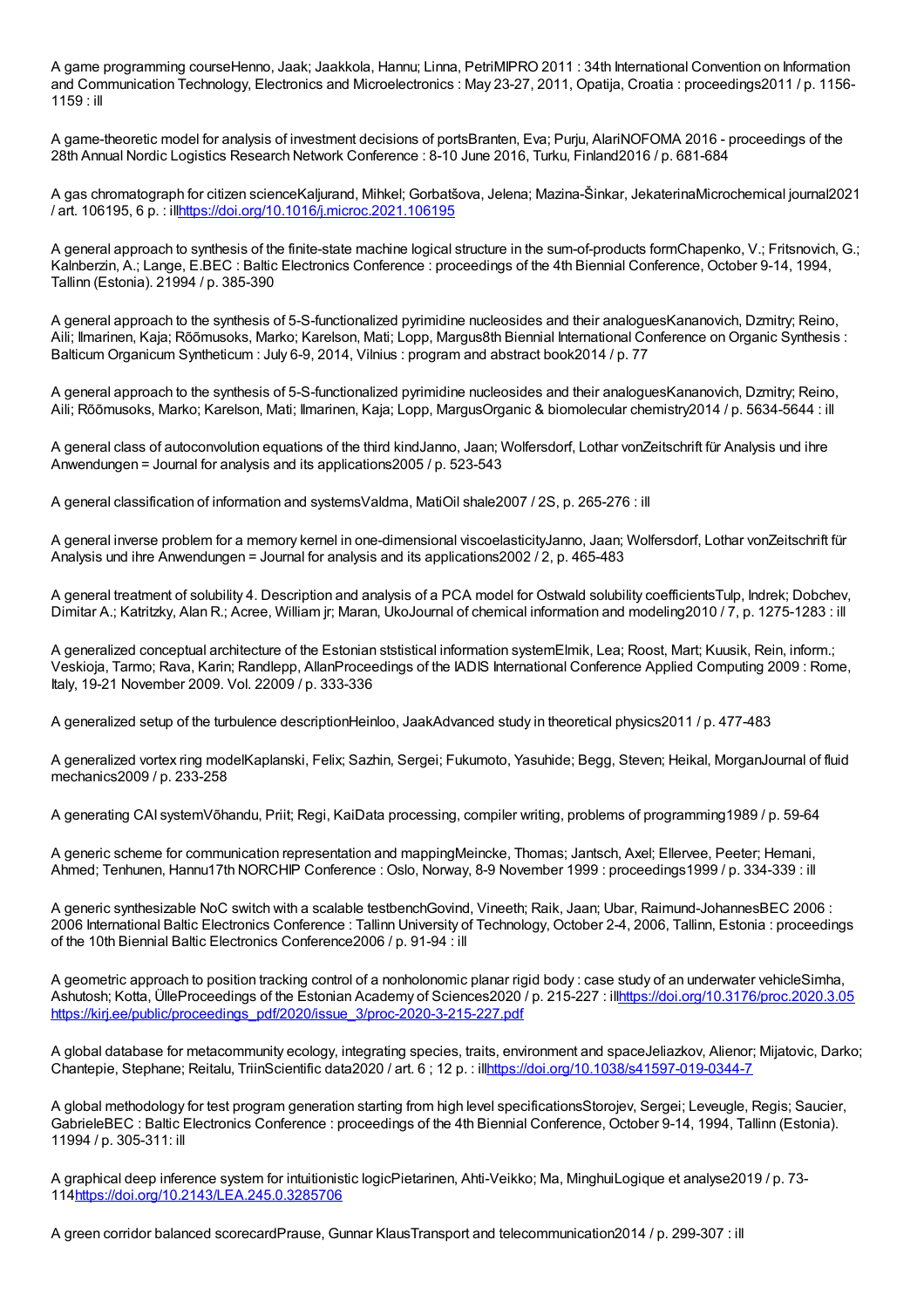A greener approach to hydrolyse ionic liquidsSudheer, Surya; Raba, Grete; Kapitanov, Illia; Karpichev, Yevgen; Vilu, Raivo; Gupta, Vijai Kumar; Gathergood, NicholasBasic & Clinical Pharmacology & Toxicology 2018 International Conference on Biotechnology and Bioengineering (ICBB2018) : 24-26 October 2018, Budapest, Hungary2018 / p. 2[1https://doi.org/10.1111/bcpt.13165](https://doi.org/10.1111/bcpt.13165)

A group with commutative group of automorphismsPuusemp, PeeterTallinna Tehnikaülikooli Toimetised1994 / lk. 33-40

A guide for renovation solution types of ventilation and building envelopes of typical post WWII apartment buildingsKalamees, Targo; Thalfeldt, Martin; Zelenski, Maksim; Meos, Heiki; Laas, Margus; Kurnitski, Jarek; Kuusk, Kalle14th International Conference on Indoor Air Quality and Climate (Indoor Air 2016) : Ghent, Belgium, 3-8 July 2016. Vol. 32016 / p. 1618-1625 : ill

A Guide into Renovation Package Concepts for Mass Retrofit of Different Types of Buildings with Prefabricated Elements for (N)Zeb Performance [Online resource]Rovers, Ronald; Kuusk, Kalle; Pihelo, Peep; Kalamees, Targo2018Guide into [renovation...](https://www.more-connect.eu/wp-content/uploads/2018/12/A-GUIDE-INTO-RENOVATION-PACKAGE-CONCEPTS-FOR-MASS-RETROFIT-OF-DIFFERENT-TYPES-OF-BUILDINGS-WITH-PREFABRICATED-ELEMENTS-FOR-NZEB-PERFORMANCE.pdf)

A guide to oral technical EnglishHromov, Vjatšeslav199[2https://www.ester.ee/record=b1063346\\*est](https://www.ester.ee/record=b1063346*est)

A haplotype specific to North European wheat (Triticum aestivum L.)Tsõmbalova, Jelena; Peuša, Hilma; Jakobson, Irena; Järve, KadriGenetic resources and crop evolution2017 / p. 653-664 : il[lhttp://dx.doi.org/10.1007/s10722-016-0389-9](http://dx.doi.org/10.1007/s10722-016-0389-9)

A hardware/software co-design reconfigurable network-on-chip FPGA emulation methodYing, Haoyuan; Hollstein, Thomas; Hofmann, Klaus2014 9th International Symposium on Reconfigurable and Communication-Centric Systems-on-Chip (ReCoSoC) : Montpellier, France, 26-28 May, 20142014 / [8] p. : ill

A health-energy nexus perspective for virtual power plants : power systems resiliency and pandemic uncertainty challengesMishra, Sambeet; Bordin, ChiaraSmart and Sustainable Technology for Resilient Cities and Communities2022 / p. 267– 28[4https://doi.org/10.1007/978-981-16-9101-0\\_19](https://doi.org/10.1007/978-981-16-9101-0_19)

A healthier chip?Ubar, Raimund-Johannes; Fridolin, Ivo; Meigas, Kalju; Min, MartPublic service review : European Union2010 / p. 132-133 : ill

A heuristic model of non-technical competences for engineersTeichmann, Mare; Parts, Velli; Kerikmäe, Tanel; Murdvee, Mart; Pevkur, AiveRecent advances in educational methods : [proceedings of the 10th EDUCATION'13 and 1st ECED'13 : Cambridge, UK, February 20-22, 2013]2013 / p. 40-49 : ill

A hierarchical algorithm for moving vehicle identification based on acoustic noise analysisAstapov, Sergei; Riid, AndriProceedings of the 19th International Conference Mixed Design of Integrated Circuits and Systems : MIXDES 2012 : Warsaw, Poland, 24-26 May, 20122012 / p. 467-472 : ill

A hierarchical algorithm of acoustic noise analysis for moving vehicle detection and classificationAstapov, SergeiInfo- ja kommunikatsioonitehnoloogia doktorikooli IKTDK viienda aastakonverentsi artiklite kogumik : 25.-26. novembril 2011, Nelijärve2011 / p. 51-54 : ill

A hierarchical approach for devising area efficient concurrent online checkersNiazmand, Behrad; Azad, Siavoosh Payandeh; Ghasempouri, Tara; Raik, Jaan; Jervan, GertProceedings 2nd IEEE International Test Conference in Asia : ITC-Asia 2018, 15-17 August 2018, Harbin, China2018 / p. 139-144 : il[lhttps://doi.org/10.1109/ITC-Asia.2018.00034](https://doi.org/10.1109/ITC-Asia.2018.00034)

A hierarchical automatic test pattern generator based on using alternative graphsBrik, Marina; Jervan, Gert; Markus, Antti; Raik, Jaan; Ubar, Raimund-JohannesProceedings of the 4th International Workshop Mixed Design of Integrated Circuits and Systems : MIXDES'97 : Poznan, Poland, 12-14 June 19971997 / p. 415-420

A hierarchical Dirichlet process model for joint part-of-speech and morphology inductionSirts, Kairit; Alumäe, TanelNAACL HLT 2012 : the 2012 Conference of the North American Chapter of the Association for Computational Linguistics : Human Language Technologies : proceedings of the conference : June 3-8, 2012, Montreal, Canada2012 / p. 407-416 : ill

A high temperature corrosion resistance of boiler steels in the presence of chlorine-containing surface depositsKlevtsov, Ivan; Tallermo, Harri; Bojarinova, Tatjana; Crane, RogerASME journal of pressure vessel technology2005 / 2, p. 106-111

A high-frequency small-geometry MOSFET modelKanunnikov, A.I.; Shilin, V.A.Automation, simulation & measurement : ASM'91 : 3rd biennal conference, Tallinn, October 7-11, 1991. Section A. Section M / Tallinn Technical University1992 / p. 29-33: ill

A highly stereoselective route to medium-ring-sized trans-alkenolides via oxidative fragmentation of bicyclic oxycyclopropane precursors : application to the synthesis of (+)-recifeiolideZubrytski, Dzmitry; Kananovich, Dzmitry; Kulinkovich, OlegTetrahedron2014 / p. 2944-2950 : ill

A high-performance MEMRISTOR-based Smith-Waterman DNA sequence alignment using FPNI structureTaheri, Mahdi; Zandevakili, Hamed; Mahani, AliJournal of Applied Research in Electrical Engineering2021 / p. 59- 6[8https://dx.doi.org/10.22055/jaree.2021.36117.1016](https://dx.doi.org/10.22055/jaree.2021.36117.1016)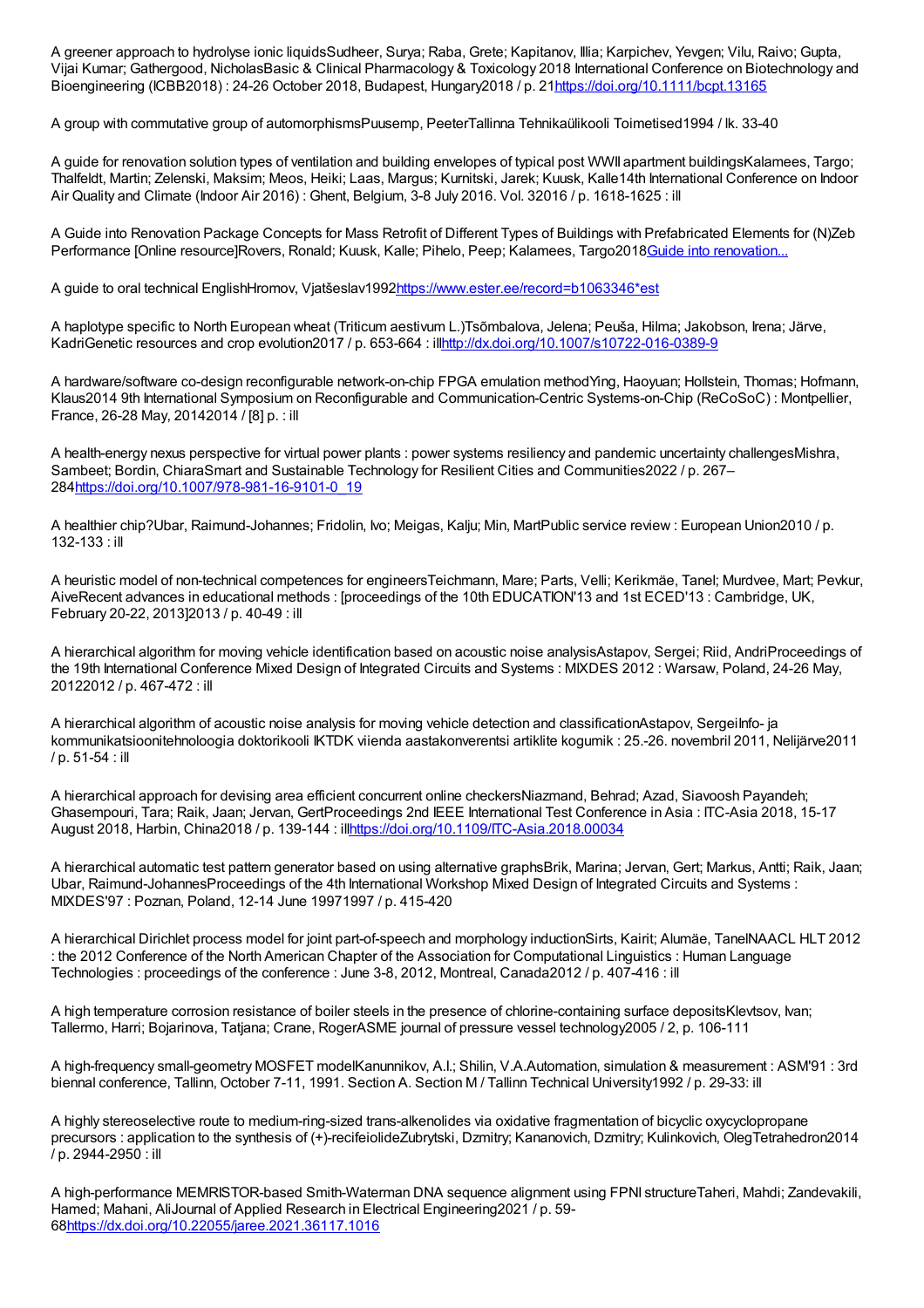A High-performance open-source finite element analysis library for magnetics in MATLABLehikoinen, Antti; Davidsson, T.; Arkkio, Antero; Belahcen, Anouar2018 XIII International Conference on Electrical Machines (ICEM 2018) : Alexandroupoli, Greece, 3-6 September 20182018 / p. 486-492 : illnttp://doi.org/10.1109/ICELMACH.2018.8507235

A hint for the function of human Sco1 from different structuresBanci, Lucia; Bertini, Ivano; Palumaa, PeepProceedings of the National Academy of Sciences of the United States of America2006 / 23, p. 8595-8600

A historical study of contemporary human rights : deviation or extinction?Kerikmäe, Tanel; Hamulak, Ondrej; Chochia, ArchilActa Baltica historiae et philosophiae scientiarum2016 / p. 98-11[5http://dx.doi.org/10.11590/abhps](http://dx.doi.org/10.11590/abhps)

A history of Ayutthaya : Siam in the Early Modern World : [book review]Drechsler, WolfgangAsian affairs2020 / p. 225−227<https://doi.org/10.1080/03068374.2019.1706369>

A Hoare logic for the coinductive trace-based big-step semantics of WhileNakata, Keiko; Uustalu, TarmoLogical methods in computer science2015 / p. 1-3[2http://dx.doi.org/10.2168/LMCS-11\(1:1\)2015](http://dx.doi.org/10.2168/LMCS-11(1:1)2015)

A holistic assessement approach for clean shipping investmentsMeyer, Christopher; Olaniyi, Eunice Omolola; Philipp, Robert; Prause, Gunnar Klaus14th International Conference on Operations Research (ICOR), March 3-6, 2020, Havana, Cuba2020 / 3 p["researchegate"](https://www.researchgate.net/publication/338558223_A_HOLISTIC_ASSESSMENT_APPROACH_FOR_CLEAN_SHIPPING_INVESTMENTS)

A holistic concept for the sustainable evaluation of company sharesPrause, Gunnar KlausJournal of entrepreneurship and sustainability issues2014 / p. 37-42

A human-adaptive-mechatronics assisted system for training constructional abilityMiyashita, O.; Tsukamoto, S.; Kuusik, Alar; Miyata, D.; Yoshida, T.; Vain, Jüri; Ishigami, S.Proceedings of the 8th International Conference on Mechatronics Technology : ICMT2004 : Hanoi, Vietnam, November 8-12, 20042004 / p. 551-555

A HW/SW partitioning technique based on hierarchical canitate selection schemeJantsch, Axel; Ellervee, Peeter; Öberg, Johnny; Hemani, Ahmed7th International Workshop on High-level Synthesis, Niagara-on-the Lake, Ontario, Canada, May 18-20, 19941994

A hybrid BIST architecture and its optimization for SoC testingJervan, Gert; Peng, Zebo; Ubar, Raimund-Johannes; Kruus, HelenaProceedings of the 3rd International Symposium onQuality Electronic Design : ISQED 2002, March 18-21, 2002, San Jose, California2002 / p. 273-279 : ill

A hybrid Genetic Algorithm and Monte Carlo simulation approach to predict hourly energy consumption and generation by a cluster of Net Zero Energy BuildingsGarshasbi, Samira; Kurnitski, Jarek; Mohammadi, YousefApplied energy2016 / p. 626-637 : il[lhttp://dx.doi.org/10.1016/j.apenergy.2016.07.033](http://dx.doi.org/10.1016/j.apenergy.2016.07.033)

A hybrid numerical model based on FNPT-NS for the estimation of long wave run-upManoj Kumar, G.; Sriram, Venkatachalam; Didenkulova, IrinaOcean engineering2020 / art. 10718[1https://doi.org/10.1016/j.oceaneng.2020.107181](https://doi.org/10.1016/j.oceaneng.2020.107181)

A hybrid organic linker forms an efficient non-supported non-precious-metal-based metal–organic coordination network porous material for oxygen reduction reactionPing, Kefeng; Bhadoria, Rohit; Kongi, Nadežda; Starkov, Pavel; Tammeveski, KaidoAbstracts of Papers of the American Chemical Society2018 / abst. CATL [202https://www.acs.org/content/dam/acsorg/meetings/national](https://www.acs.org/content/dam/acsorg/meetings/national-meetings/fall-2018/fall-2018-program-book.pdf)meetings/fall-2018/fall-2018-program-book.pdf

A hydrogen technology as buffer for stabilization of wind power generationAndrijanovitš, Anna; Egorov, Mikhail; Lehtla, Madis; Vinnikov, Dmitri8th International Symposium "Topical Problems in the Field of Electrical and Power Engineering" : Doctoral School of Energy and Geotechnology. II : [Pärnu, January 11-16, 2010 : proceedings]2010 / p. 62-70 : ill

A ja O : taskuteatmikHelme, Eneken; Aro, Andres; Kalv, Peep; Luczkowski, Teodor; Pirrus, Enn-Aavo; Risthein, Endel; Vokk, Raivo199[9https://www.ester.ee/record=b1296014\\*est](https://www.ester.ee/record=b1296014*est)

A ja O taskuteatmik : miljon fakti 2007Tammjärv, Urve; Aasmäe, Maarja; Luczkowski, Teodor; Saarse, Leili2007

A ja O taskuteatmik : miljon fakti 2009Tammjärv, Urve; Kallis, Ain; Luczkowski, Teodor2008

A ja O taskuteatmik : teadus ja tehnika : inimesed, aastad, sündmusedClark, John; Käämbre, Henn; Hendre, Enn2006

A judicial approach to internet voting in EstoniaMadise, Ülle; Vinkel, PriitE-voting case law : a comparative analysis2015 / p. 105- 12[8http://www.ester.ee/record=b4497568\\*est](http://www.ester.ee/record=b4497568*est)

A kinetic study of the reaction between diethyl ester of bisi aminoadipic acid and beta-alanine by the thermochemical methodKäärd, Arvo; Köstner, Ado; Siimer, EnnScience tools : the LKB instrument journal1986 / p. 24-26

A kinetic view of the mechanism of the Grignard reaction with alkoxysilanesPloom, Anu; Tuulmets, Ants; Panov, Dmitri; Burk, PeeterPhosphorus, sulfur, and silicon and the related elements2015 / p. 509-519 : il[lhttp://dx.doi.org/10.1080/10426507.2014.952002](http://dx.doi.org/10.1080/10426507.2014.952002)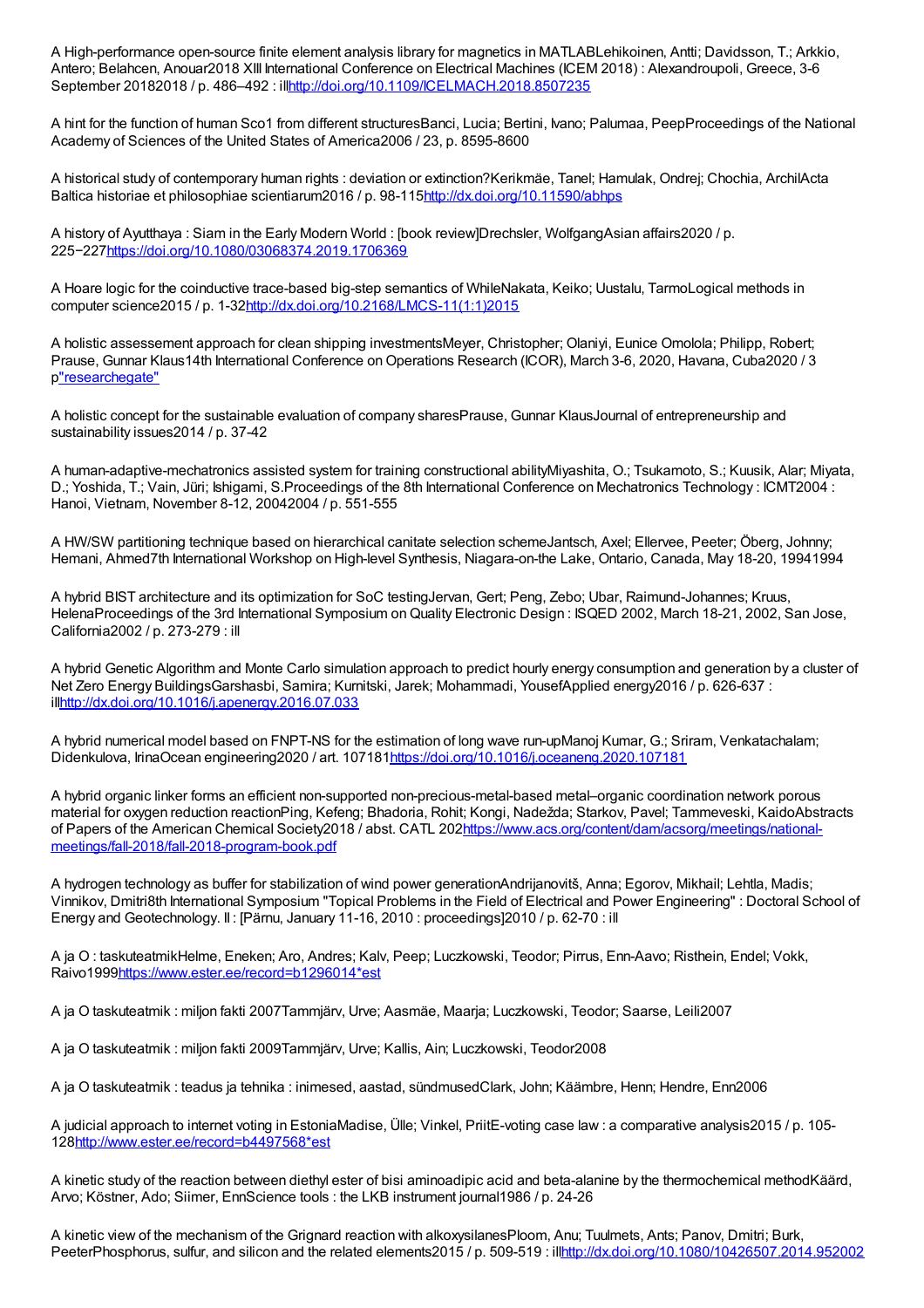A kinetic view to the mechanism of the Grignard reaction with alkoxysilanesPloom, Anu; Tuulmets, AntsXXVI Inernational Conference onOrganometallic Chemistry : July 13-18, 2014, Sapporo, Japan2014

A klassi lugu : [Jõgeva Keskkooli XI lend]Kuusik, Rein, keemikJõgeva Keskkooli XI lennu lugu 1959-20192019 / lk. 18-22 : fo[thttps://www.ester.ee/record=b5232099\\*est](https://www.ester.ee/record=b5232099*est)

A knowledge-based approach for enhancing fall prevention in the construction industryChellappa, Vigneshkumar; Salve, Urmi Ravindra; Li, Rita Yi Man; Liias, RoodeJournal of statistics and management systems2020 / p. 373−378 : il[lhttps://doi.org/10.1080/09720510.2020.1736320](https://doi.org/10.1080/09720510.2020.1736320)

A kormány és a civil szektor viszonyának intézményesítése: az észt "paktum"Randma-Liiv, Tiina; Liiv, Daimar; Lepp, ÜlleCivil Szemle2010 / 3, p. 45-62

A large signal integration formulaKukk, VelloProc. of First IEEE Balkan Conference on Signal Processing, Communications, Circuits and Systems2000 / [4] p. [CD-ROM]

A Late Ordovician age for the Whirlpool and Power Glen formations, New YorkSchröer, Laurenz; Vandenbroucke, Thijs R. A.; Hints, OlleCanadian journal of earth sciences2016 / p. 739-74[7https://doi.org/10.1139/cjes-2015-0226](https://doi.org/10.1139/cjes-2015-0226)

A legally relevant socio-technical language development for smart contracts 2Dwivedi, Vimal Kumar; Norta, Alexander2018 IEEE 3rd International Workshops on Foundations and Applications of Self\* Systems : (FAS\*W), 3–7 September, 2018 Trento, Italy : proceedings2018 / p. 11-13<http://doi.org/10.1109/FAS-W.2018.00016>

A library of samples for testing variable load electric drivesLiivik, Liisa; Vodovozov, Valery; Rassõlkin, AntonDigest book and electronic proceedings : 54th International Scientific Conference of Riga Technical University : Section of Power and Electrical Engineering2013 / p. 12.1-12.6 : ill

A life cycle environmental impact assessment of oil shale produced and consumed in EstoniaGavrilova, Olga; Vilu, Raivo; Vallner, LeoResources, conservation and recycling2010 / p. 232-245

A light measuring system for forest researchPalva, L.; Siivola, E.; Salminen, R.; Kontra, VeliAutomation, simulation & measurement : ASM'91 : 3rd biennal conference, Tallinn, October 7-11, 1991. Section A. Section M / Tallinn Technical University1992 / p. 75-81: ill

A light-induced shortcut in the planktonic microbial loopPtacnik, Robert; Gomes, Ana; Royer, Sarah-Jeanne; Altoja, Kristi; Laas, PeeterScientific reports2016 / art. 29286, p. 1-10 : il[lhttp://dx.doi.org/10.1038/srep29286](http://dx.doi.org/10.1038/srep29286)

A lightweight anonymous authentication scheme for secure cloud computing servicesHammami, Hamza; Yahia, Sadok Ben; Obaidat, Mohammad S.The Journal of Supercomputing2021 / p. 1693-171[3https://doi.org/10.1007/s11227-020-03313-y](https://doi.org/10.1007/s11227-020-03313-y)

A lightweight Mmssage authentication code for virtual work in future smart citiesPindar, Zahraddeen A.; Fayomi, Joshua O.; Waziri, Nazir H.; Abdulhamid, Bala M.; Jamel, Sapiee2020 IEEE European Technology and Engineering Management Summit (E-TEMS), 5- 7 March 2020, Dortmund University of Applied Sciences and Art2020 / 5 [phttps://doi.org/10.1109/E-TEMS46250.2020.9111859](https://doi.org/10.1109/E-TEMS46250.2020.9111859)

A linear filtering framework for nonlinear systems based on extended output injectionSimha, Ashutosh; Kotta, ÜlleIFAC-PapersOnLine2019 / p. 274-27[9https://doi.org/10.1016/j.ifacol.2019.11.791](https://doi.org/10.1016/j.ifacol.2019.11.791)

A linear integer programming model for fault diagnosis in active distribution systems with bi-directional 'fault monitoring devices installedWang, Chongyu; Pang, Kaiyuan; Xu, Yan; Wen, Fushuan; Palu, Ivo; Feng, ChangsenIEEE Access2020 / p. 106452- 106463<https://doi.org/10.1109/ACCESS.2020.2999519>

A linearity test for acoustic one-port souresLavrentjev, Jüri; Boden, Hans; Abom, MatsJournal of sound and vibration1992 / 3, p. 534- 539

A linked manipulator with ion-polymer metal composite (IPMC) joints for soft- and micromanipulationKruusmaa, Maarja; Hunt, Andres; Punning, Andres; Anton, Mart; Aabloo, Alvo2008 IEEE International Conference on Robotics and Automation : Pasadena, CA, 19-23 May 2008. Vols. 1-92008 / p. 3588-3593

A list-based virtual machine for COBOLTamm, Boris, inform.; Taveter, KuldarSoftware : practice and experience1996 / 12, p. 1347- 1371

A live virtual simulator for teaching cybersecurity to information technology studentsErnits, Margus; Kikkas, KaidoLearning and Collaboration Technologies : Third International Conference, LCT 2016, held as part of HCI International 2016, Toronto, ON, Canada, July 17-22, 2016 : proceedings2016 / p. 474-486 : il[lhttp://dx.doi.org/10.1007/978-3-319-39483-1\\_43](http://dx.doi.org/10.1007/978-3-319-39483-1_43)

A lock-in distortion analyserLand, Raul; Min, Mart; Männama, Vello; Parve, Toomas9th International Symposium on Electrical Instruments in Industry, September 8-9, 1997, Glasgow, Scotland : proceedings1997 / p. 149-152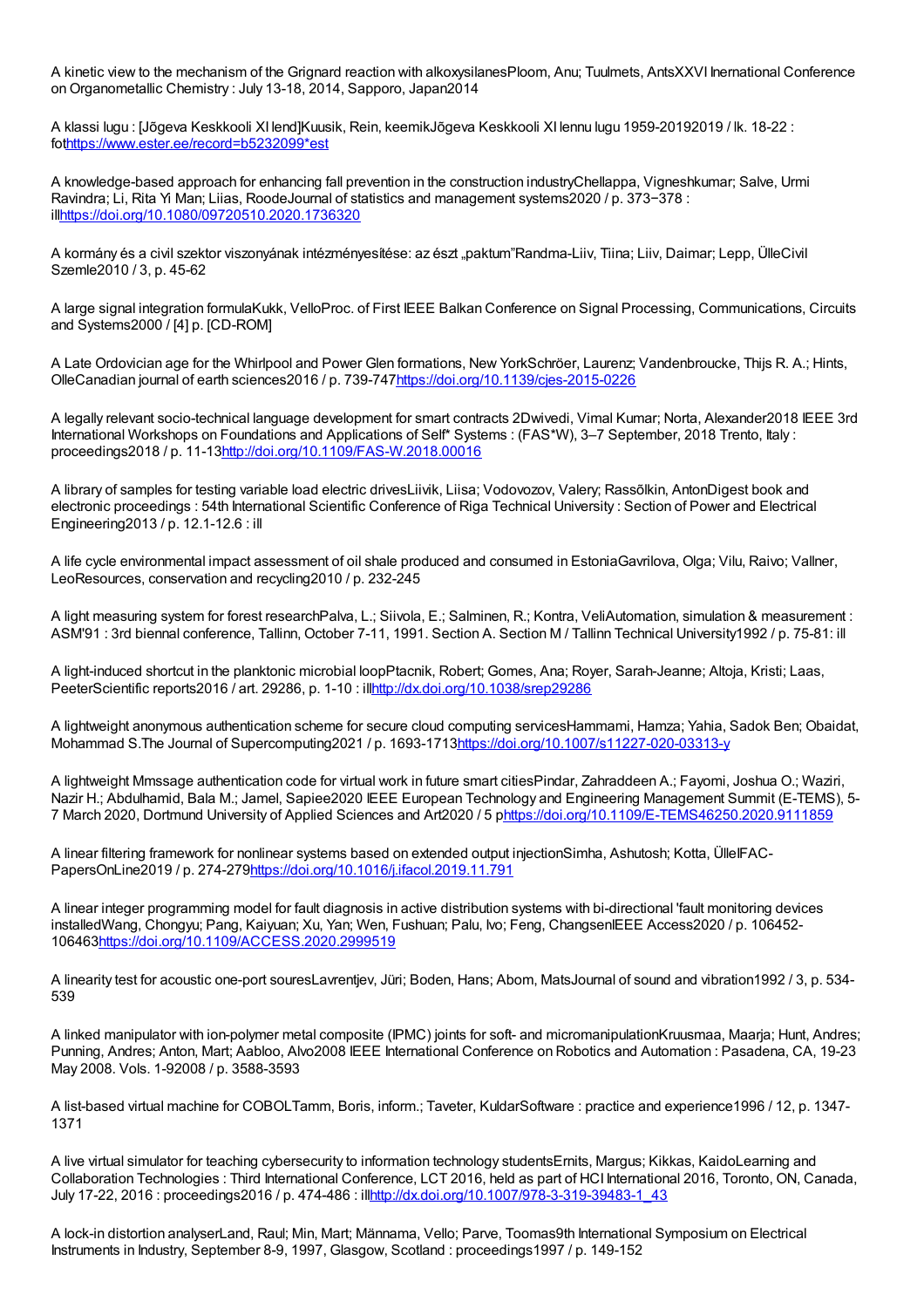A logic programming perspective on rulesSterling, Leon; Taveter, KuldarHandbook of research on emerging rule-based languages and technologies : open solutions and approaches2009 / p. 195-213

A long path of creating order out of chaosVõhandu, LeoUued suundumused statistikas : Eesti Statistikaseltsi 24. konverents 27.-28. september 2012 : programm ja ettekanded2012 / lk. 11

A lot of trees, a lot of orangesPieterman, Frank van deStudioosus2014 / lk. 26

A low voltage high input bandwidth downconversion mixerVauhkonen, Ari; Grahn, Kaj J.BEC'96 : the 5th Biennial Baltic Electronics Conference, October 7-11, 1996, Tallinn, Estonia : proceedings1996 / p. 469-470: ill

A luminescence study of Cu2ZnSnSe4/Mo/glass films and solar cells with near stoichiometric copper contentYakushev, M. V.; Sulimov, M. A.; Marquez-Prieto, J.; Krustok, JüriJournal of physics D : applied physics2019 / art. 055502, 10 p. : il[lhttps://doi.org/10.1088/1361-6463/aaefe3](https://doi.org/10.1088/1361-6463/aaefe3)

A machine learning approach to achieving energy efficiency in relay-assisted LTE-a downlink systemHassan, Hammad; Ahmed, Ifran; Ahmad, Rizwan; Khammari, Hedi; Bhatti, Ghulam; Ahmed, Waqas; Alam, Muhammad MahtabSensors2019 / art. 3461, 25 p. : il[lhttps://doi.org/10.3390/s19163461](https://doi.org/10.3390/s19163461)

A macromolecular imprinting approach to design synthetic receptors for label-free biosensing applications = Sünteetilised retseptorid molekulaarselt jäljendatud polümeeridest biomakromolekulide märgisevabaks määramiseksTretjakov, Aleksei201[6http://www.ester.ee/record=b4560028\\*est](http://www.ester.ee/record=b4560028*est)

A map of non-tectonic seismic sources in the East Baltic RegionAssinovskaya, B.A.; Nikulin, V.G.; Soosalu, Heidi Elisabet; Pacesa, AndriusNordic Seismic Seminar : Stockholm, 14-16.10.20092009 / ? p

A Markov chain-based data dissemination protocol for vehicular ad hoc networksYeferny, Taoufik; Ben Yahia, SadokComputer communications2021 / p. 303–314 : il[lhttps://doi.org/10.1016/j.comcom.2021.10.001](https://doi.org/10.1016/j.comcom.2021.10.001)

A Markov Switching SVAR analysis on the relationship between exchange rate changes and stock returns in ChinaCuestas, Juan Carlos; Tang, BoInternational journal of emerging markets2021 / p. 625-642 : il[lhttps://doi.org/10.1108/IJOEM-06-2019-0463](https://doi.org/10.1108/IJOEM-06-2019-0463)

A matched filter technique for slow radio transient detection and first demonstration with the Murchison Widefield ArrayFeng, L.; Vaulin, R.; Hewitt, J. N.; Remillard, R.; Kudryavtseva, NadezhdaThe astronomical journal2017 / art. [98https://doi.org/10.3847/1538-](https://doi.org/10.3847/1538-3881/153/3/98) 3881/153/3/98

A mathematical lifeWilson, Robin; Moktefi, AmiroucheThe Mathematical World of Charles L. Dodgson (Lewis Carroll)2019 / p. 1-30 : il[lhttps://doi.org/10.1093/oso/9780198817000.003.0001](https://doi.org/10.1093/oso/9780198817000.003.0001)

A mathematical model for abrasive erosion wear in composite Fe-based matrix with WC-Co reinforcementCasesnoves, Francisco; Surženkov, AndreiMaterials and contact characterisation VIII2017 / p. 99-111 : ill<http://dx.doi.org/10.2495/MC170101>

A mathematical model for the determination of lekage in mains and water distribution networksKoppel, Tiit; Ainola, Leo; Puust, RaidoProceedings of the Estonian Academy of Sciences. Engineering2007 / 1, p. 3-16 : ill

A mesoscale simulation of the morphology of the PEDT/PSS complex in the water dispersion and thin film : the use of the MesoDyn simulation codeKaevand, Toomas; Öpik, Andres; Lille, ÜloAdvances in computer and information Science and Engineering. XVIII2008 / p. 540-546 : ill

A metabolic study of insect cells in batch and continuous culture : application of chemostat and turbidostat to the production of recombinant proteinsDrews, Monika199[9http://www.ester.ee/record=b1055103\\*est](http://www.ester.ee/record=b1055103*est)

A meta-language for specification of evolving class and object lattices in object-oriented databasesHaav, Hele-MaiPreprint of Proceedings of the Second International East-West Database Workshop, Klagenfurt, Austria, 19941994 / p. 213-224

A method and a tool for formal timing analysis of OMT designMõtus, Leo; Näks, TõnuIFAC/IFIP 21st Workshop on Real-time Programming, Gramado, Brazil, November 19961996 / [25] p

A method for adding cyberethical behaviour measurements to computer science homework assignmentsMäses, Sten; Aitsam, Heleri; Randmann, Liina19th Koli Calling Conference on Computing Education Research Koli Calling 2019 : November 21-24, 2019, Koli, Finland : proceedings2019 / 5 p. : il[lhttps://doi.org/10.1145/3364510.3364529](https://doi.org/10.1145/3364510.3364529)

A method for assessing the maximum load flows in distribution systemsMeldorf, Mati; Täht, T.; Lehtonen, M.; Seppälä, A.; Jalonen, M.13th Power Systems Computation Conference : proceedings. Vol. 21999 / p. 901-906

A method for assessment of the general circulation model quality using the K-means clustering algorithm :a case study withGETM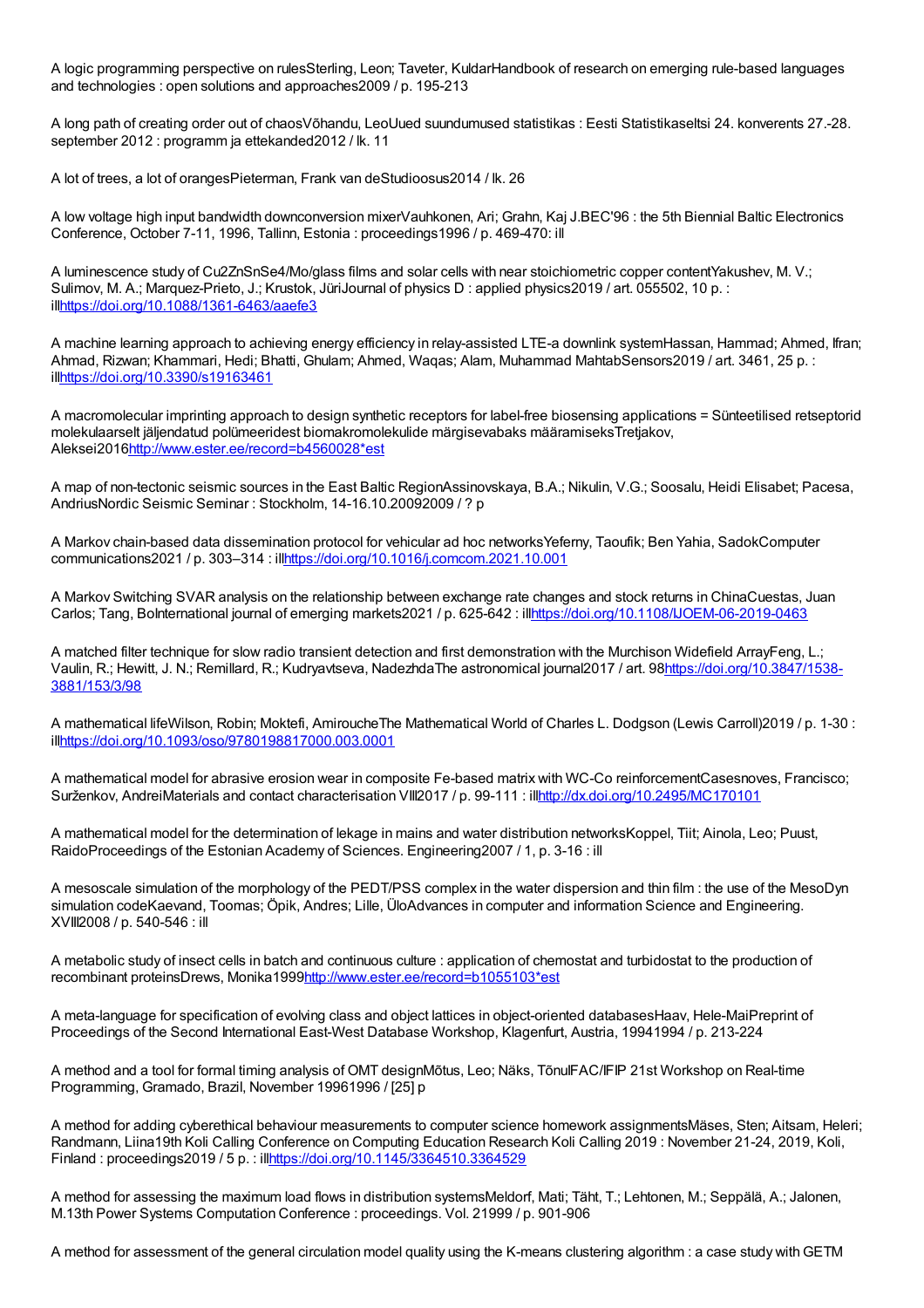v2.5Raudsepp, Urmas; Maljutenko, IljaGeoscientific model development2022 / p. 535-55[1https://doi.org/10.5194/gmd-15-535-2022](https://doi.org/10.5194/gmd-15-535-2022)

A method for battery impedance analysisTenno, Ander; Tenno, Robert; Suntio, TeuvoJournal of the Electrochemical Society2004 / 6, p. A806-A824

A method for continuous production of polyacrylamide entrapped enzyme beadsKöstner, Ado; Mandel, MihkelImmobilized enzymes,1976 / p. 191-195

A method for crosstalk fault detection in on-chip busesBengtsson, Tomas; Jutman, Artur; Ubar, Raimund-Johannes; Kumar, ShashiNorchip : proceedings : Oulu, Finland, 21-22 November 20052005 / p. 285-288 : il[lhttp://dx.doi.org/10.1109/NORCHP.2005.1597045](http://dx.doi.org/10.1109/NORCHP.2005.1597045)

A method for description and optimization the structure of multi-level selection procedureRiismaa, TiitProceedings of the 2nd International Conerence Optimization and Analysis of Structures : Tartu, Estonia, August 25-27, 20132013 / p. 135-140 : ill

A method for design of the time optimal third order phase locked loopMin, Mart7th proceedings of the European Conference on Circuit Theory and Design. Prague, Czechoslovakia, 2 - 6 Sept. 1985. P. 11985 / p. 325-328

A method for detection and evaluation of driver distraction induced by in-vehicle information systemsAksjonov, Andrei; Nedoma, Pavel; Vodovozov, Valery; Petlenkov, EduardIECON 2018 - 44th Annual Conference of the IEEE Industrial Electronics Society : proceedings2018 / p. 4513-4518 : il[lhttps://doi.org/10.1109/IECON.2018.8591252](https://doi.org/10.1109/IECON.2018.8591252)

A method for estimation of cardiac energy balanceKink, Andres; Min, Mart; Parve, ToomasBook of abstracts of the 5th Conference of the ESEM : Barcelona, Spain, May 30-June 2, 19991999 / p. 489-490

A method for GC-olfactometry panel trainingVene, Kristel; Seisonen, Sirli; Koppel, Kadri; Leitner, Erich; Paalme, ToomasChemosensory perception2013 / p. 179-189 : ill

A method for heuristic fuzzy modeling in noisy environmentRiid, Andri; Rüstern, Ennu5th IEEE International Conference on Intelligent Systems (IS 2010) : London, 7-9 July 2010 : proceedings2010 / p. 468-473 : ill

A method for identification dynamic parameters of mixed signal circuitsZagursky, V.; Semyonova, N.; Gertners, A.BEC : Baltic Electronics Conference : proceedings of the 4th Biennial Conference, October 9-14, 1994, Tallinn (Estonia). 11994 / p. 211-215

A method for identification of source of pollutionPets, Lydia; Vaganov, PeterTallinna Tehnikaülikooli Toimetised1994 / lk. 81-85: ill

A method for mixing molten metal and a compatible electric arc furnaceMõlder, Heigo; Järvik, Jaan; Janson, Kuno; Gordon, Rauno; Vaimann, ToomasEstonian journal of engineering2011 / 3, p. 220-240 : ill

A method for pedestrian crossing risk assessmentAntov, Dago; Rõivas, Tiia; Antso, Imre; Sürje, PeepUrban Transport XVII : Urban Transport and the Environment in the 21st Century : 17th International Conference on Urban Transport and the Environment, Pisa, Italy, 6-8 June 20112011 / p. 587-600

A method for producing conductive graphene biopolymer nanofibrous fabrics by exploitation of an ionic liquid dispersant in electrospinningJaved, Kashif; Krumme, Andres; Viirsalu, Mihkel; Krasnou, Illia; Plamus, Tiia; Vassiljeva, Viktoria; Tarasova, Elvira; Savest, Natalja; Mere, Arvo; Mikli, Valdek; Danilson, Mati; Kaljuvee, Tiit; Lange, SvenCarbon2018 / p. 148-156 : il[lhttps://doi.org/10.1016/j.carbon.2018.08.034](https://doi.org/10.1016/j.carbon.2018.08.034) [https://novaator.err.ee/873101/ttu-teadlaste-arendatud-tselluloosikangaga-saab](https://novaator.err.ee/873101/ttu-teadlaste-arendatud-tselluloosikangaga-saab-vajadusel-laadida-telefoni)vajadusel-laadida-telefoni

A method for securing working mining block stability in Estonian oil shale minesPastarus, Jüri-Rivaldo; Sabanov, SergeiProceedings of the Estonian Academy of Sciences. Engineering2005 / 1, p. 59-68 : ill

A method for significant wave height estimation from circularly polarized X-Band coastal marine radar imagesRikka, Sander; Uiboupin, Rivo; Kõuts, Tarmo; Vahter, Kaimo; Pärt, SiimIEEE Geoscience and Remote Sensing Letters2019 / p. 844-848 : il[lhttps://doi.org/10.1109/LGRS.2018.2886631](https://doi.org/10.1109/LGRS.2018.2886631)

A method for teaching Open Source Intelligence (OSINT) using personalised cloud-based exercisesYari, Saber; Mäses, Sten; Maennel, Olaf ManuelProceedings of the 15th International Conference on Cyber Warfare and Security (ICCWS) : Old Dominion University (ODU), Norfolk, Virginia, USA, 12-13 March 20202020 / p. 480−489<https://doi.org/10.34190/ICCWS.20.091>

A method for testing dynamic characteristics of analog-digital converters in spectral domainZagursky, V.; Semyonova, N.; Gertners, A.BEC : Baltic Electronics Conference : proceedings of the 4th Biennial Conference, October 9-14, 1994, Tallinn (Estonia). 11994 / p. 207-210

A method for the calculation of defect equilibriumLott, Kalju; Türn, LeoE-MRS'98 : European Materials Research Society 1998 Spring Meeting, June 16-19, 1998, Strasbourg (France) : final book of abstracts1998 / p. C/P14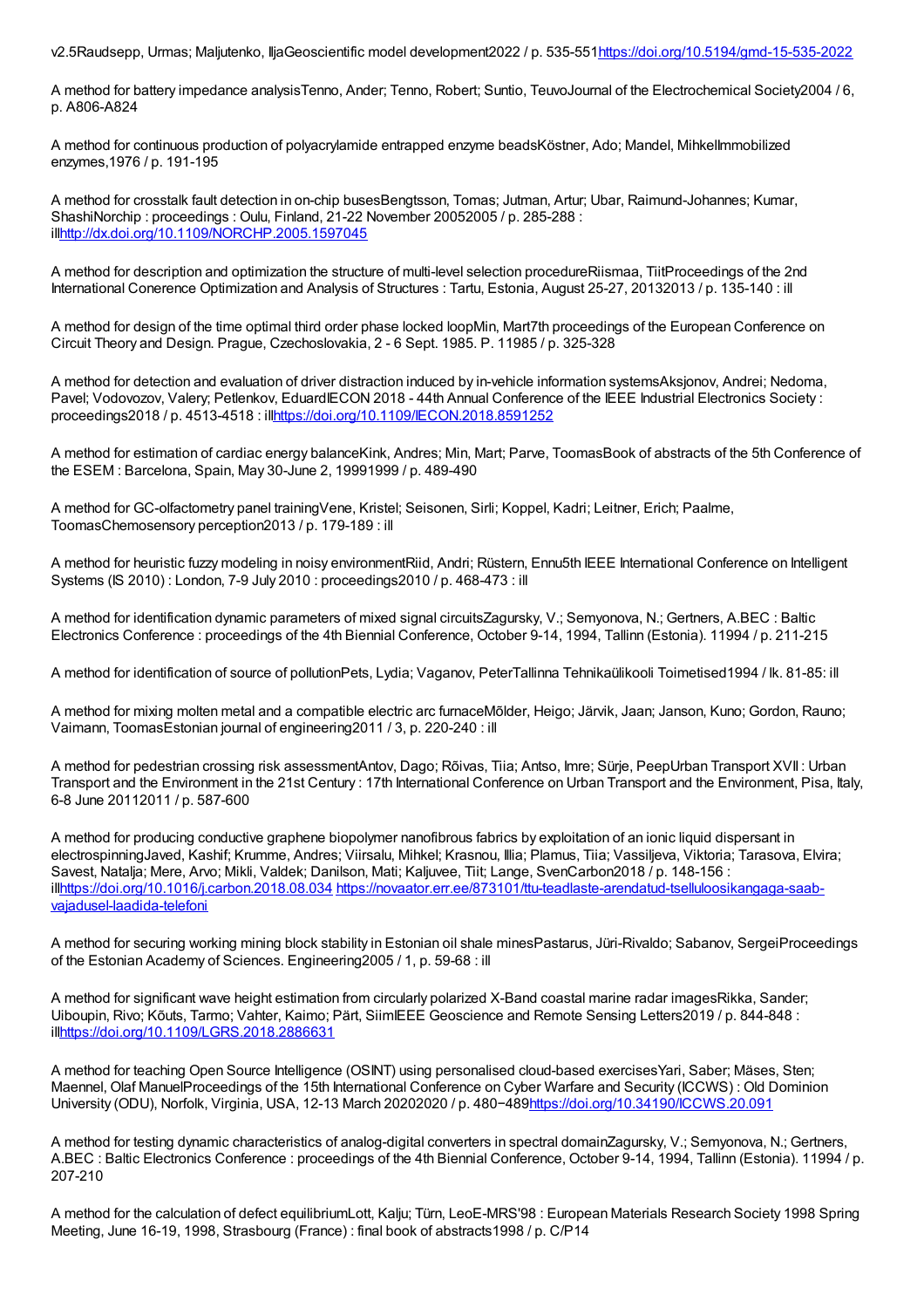A method for the calculation of defect equilibriumLott, Kalju; Türn, LeoJournal of crystal growth1999 / p. 493-496: ill

A method for the calculation of defect equilibrium in ZnS:Cu:Al:Bi:ClLott, Kalju; Türn, LeoProceedings of the Estonian Academy of Sciences. Chemistry1996 / 3/4, p. 130-133

A method of comparative spatial analysis of a digitized (LiDAR) point cloud and the corresponding GIS databaseMaigre, Riina; Haav, Hele-Mai; Lillemets, Rauni; Julge, Kalev; Anton, GasparDatabases and Information Systems : 14th International Baltic Conference, DB&IS 2020, Tallinn, Estonia, June 16-19, 2020 : Proceedings2020 / p. 219-232 : il[lhttps://doi.org/10.1007/978-3-030-57672-1\\_17](https://doi.org/10.1007/978-3-030-57672-1_17)

A method of conceptual modelling for realistic training scenariosShvartsman, Inna; Taveter, Kuldar; Meriste, MerikICAART 2013 proceedings of the 5th International Conference on Agents and Artificial Intelligence, : Barcelona, Spain, 15-18 February, 2013. Volume 12013 / p. 443-446

A method of driver distraction evaluation using fuzzy logic : phone usage as a driver's secondary activity : case studyAksjonov, Andrei; Nedoma, Pavel; Vodovozov, Valery; Petlenkov, Eduard; Herrmann, MartinProceedings : IACAT 2017 : XXVI International Conference on Information, Communication and Automation Technologies, October 26-28, 2017, Sarajevo, Bosnia-Herzegovina2017 / 6 p. : il[lhttps://doi.org/10.1109/ICAT.2017.8171599](https://doi.org/10.1109/ICAT.2017.8171599)

A method of identification of spherical and cylindrical shells by echo-signalsMetsaveer, JaanEighth International Congress on Acoustics, London, 1974. Invited lectures. [II]1974 / p. [?https://www.ester.ee/record=b4291451\\*est](https://www.ester.ee/record=b4291451*est)

A method of initial search region reduction for acoustic localization in distributed systemsAstapov, Sergei; Berdnikova, Julia; Preden, Jürgo-SörenProceedings of the 20th International Conference Mixed Design of Integrated Circuits and Systems : MIXDES 2013, Gdynia, Poland, June 20-22, 20132013 / p. 451-456 : ill

A method of intra-ventricular bioimpedance spectroscopy to estimate the dynamic volume of right ventricleKink, Andres; Rist, Marek; Land, Raul; Kõiv, Hip; Min, MartImpedance spectroscopy : advanced applications : battery research, bioimpedance, system design2018 / p. 169–176 : il[lhttps://doi.org/10.1515/9783110558920-017](https://doi.org/10.1515/9783110558920-017)

A method of optimizing fenestration design for daylighting to reduce heating and cooling loads in officesVoll, Hendrik; Seinre, ErkkiJournal of civil engineering and management2014 / p. 714-723 : ill

A method of real-time mobile vehicle identification by means of acoustic noise analysis implemented on an embedded deviceAstapov, Sergei; Preden, Jürgo-Sören; Suurjaak, ErkiBEC 2012 : 2012 13th Biennial Baltic Electronics Conference : proceedings of the 13th Biennial Baltic Electronics Conference : October 3-5, 2012, Tallinn, Estonia2012 / p. 283-286 : ill

A method of using miniature samples for determining mechanical properties of metal of power-generating equipment at thermal power stations in EstoniaKlevtsov, Ivan; Nešumajev, Dmitri; Dedov, AndreiThermal engineering2009 / 5, p. 426-431

A method to compare the complexity of legal actsTamme, Tõnu; Võhandu, Leo; Täks, ErmoNAIL 2014 : 2nd International Workshop on "Network Analysis in Law" : Wednesday December 10th 2014 in conjunction with JURIX 2014 : 27th International Conference on Legal Knowledge and Information Systems, Krakow, Poland2014 / p. [105-114]

A method to develop energy activated ETICSIlomets, Simo; Heim, Dariusz; Chodak, Ivan; Czarny, Dariusz; Kalamees, TargoE3S Web of Conferences : 12th Nordic Symposium on Building Physics (NSB 2020) : Tallinn, Estonia, September 6-9, 20202020 / art. 21006, 8 p. : il[lhttp://doi.org/10.1051/e3sconf/202017221006](http://doi.org/10.1051/e3sconf/202017221006)

A method to improve instationary force error estimates for undulatory swimmersTuhtan, Jeffrey Andrew; Toming, Gert; Ruuben, Toomas; Kruusmaa, MaarjaUnderwater technology2016 / p. 141-151 : il[lhttps://doi.org/10.3723/ut.33.141](https://doi.org/10.3723/ut.33.141)

A methodology for automated mining of compact and accurate asertion setsHeidari Iman, Mohammadreza; Raik, Jaan; Jenihhin, Maksim; Jervan, Gert; Ghasempouri, Tara2021 IEEE Nordic Circuits and Systems Conference (NorCAS) : Oslo, Norway, October 26-272021 / 7 p. : il[lhttps://ieeexplore.ieee.org/stamp/stamp.jsp?tp=&arnumber=9599865](https://ieeexplore.ieee.org/stamp/stamp.jsp?tp=&arnumber=9599865) <http://dx.doi.org/10.1109/NorCAS53631.2021.9599865>

A methodology for modelling of modifications in multifunctionalhuman organisationsSavimaa, RaulSCI 2004 : the 8th World Multi-Conference on Systemics, Cybernetics and Informatics : July 18-21, 2004, Orlando, Florida, USA. Vol. 10 : proceedings2004 / p. 265-269

A methodology for modelling traffic related carbon monoxide emissions in suburban areasTosa, Cristian; Antov, Dago; Köllő, Gavril; Rõuk, Harri; Rannala, MarekTransport2013 / p. 1-8 : ill

A microbiological test for nutritive valueVeskus, Tiina; Vokk, RaivoKemia-kemi = [Finnish chemistry]1991 / p. 94[9https://www.ester.ee/record=b1201067\\*est](https://www.ester.ee/record=b1201067*est)

A microcalorimetric study of the growth of Streptococcus thermophilus ST12 in irradiated milk and rennet curdStulova, Irina; Kabanova, Natalja; Kriščiunaite, Tiina; Taivosalo, Anastassia; Laht, Tiiu-Maie; Vilu, RaivoAbstract book : 10-th Symposium on Lactic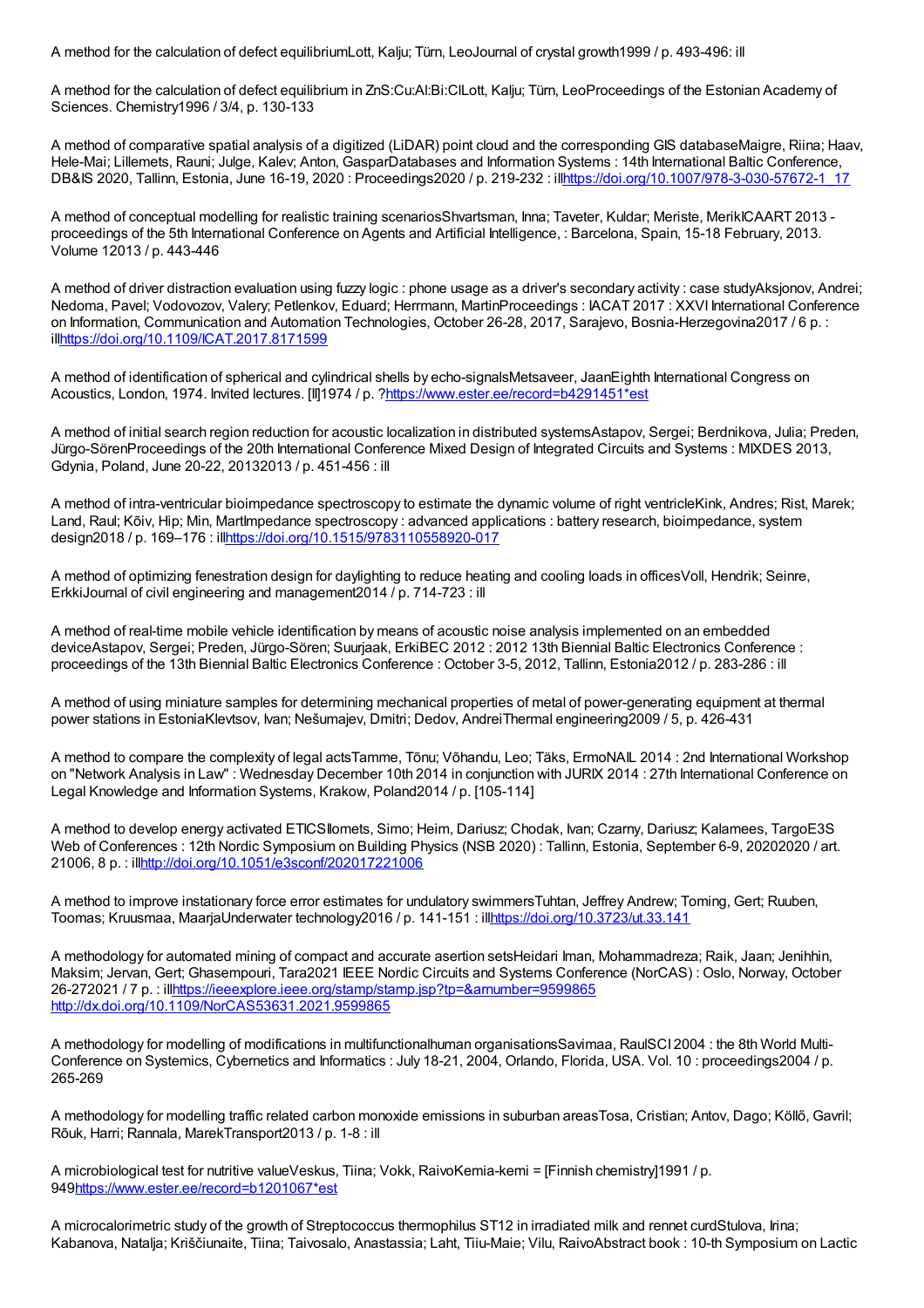Acid Bacteria : Egmond aan Zee, Holland, 28.august - 01.september 20112011

A microeconometric analysis of household saving in Estonia : income, wealth and financial exposureKulikov, Dmitry; Paabut, Annika; Staehr, KarstenMicrofoundations of economic success : lessons from Estonia2009 / p. 190-241 : ill

A Middle Devonian holonematid arthrodire with unusual ornament from EstoniaMark-Kurik, ElgaThe Seventh Baltic Stratigraphical Conference : 17-18 May 2008, Tallinn, Estonia : abstracts & field guide2008 / p. 46

A minimum material volume based shell-plate-frame-pipe systemHeinloo, Mati; Kaul, KasparProceedings of the Estonian Academy of Sciences. Engineering1997 / 1, p. 50-59: ill

A model and system for an integrated analysis of the iterative life cycle of university-industry partnershipsKaklauskas, Arturas; Amaratunga, Dilanthi; Haigh, Richard; Binkyte, A.; Lepkova, Natalija; Survila, A.; Lill, IreneProcedia engineering2018 / p. 270- 27[7https://doi.org/10.1016/j.proeng.2018.01.035](https://doi.org/10.1016/j.proeng.2018.01.035)

A model for confined vortex rings with elliptical-core vorticity distributionDanaila, Ionut; Kaplanski, Felix; Sazhin, SergeiJournal of fluid mechanics2017 / p. 67-94 : ill<https://doi.org/10.1017/jfm.2016.752>

A model for cyclic plasticityKenk, KaljuProc. IAR1999 / p. 6-7

A model for cyclic shear in plasticityKenk, KaljuProceedings of the Estonian Academy of Sciences. Engineering2000 / 3, p. 186-197 : ill

A model for high Reynolds number vortex ringsKaplanski, Felix; Fukumoto, Yasuhide; Rudi, ÜloAbstract book of the 23rd International Congress of Theoretical and Applied Mechanics : August 19-24, 2012, Beijing, China2012 / p. 225-226

A model for monolithic joints in the plane frame analysisReivinen, Mika; Salonen, Eero-Matti; Paavola, JuhaTenth Nordic Seminar on Computational Mechanics, Tallinn Technical University, October 24-25, 19971997 / p. 296-299: ill

A Model for the formation of "optimal" vortex rings taking into account viscosityKaplanski, Felix; Rudi, ÜloPhysics of fluids2005 / 8, [7] p

A model for the formation of "optimal" vortex rings with taking into account viscosityKaplanski, Felix; Rudi, Ülo21st International Congress of Theoretical and Applied Mechanics : August 15-21, 2004, Warsaw, Poland : ICTAM04 : abstracts and CD-ROM proceedings2004 / p. 189

A model for the prediction of supersaturation level in batch cooling crystallizationYang, Guangyu; Louhi-Kultanen, Marjatta; Sha, Zuoliang; Kubota, Noriaki; Kallas, JuhaJournal of chemical engineering of Japan2006 / 4, p. 426-436 : ill

A model for the superconducting microstrip lineCosta, Luis R.J.; Linna, Riku; Seppä, Heikki; Valtonen, MarttiBEC'96 : the 5th Biennial Baltic Electronics Conference, October 7-11, 1996, Tallinn, Estonia : proceedings1996 / p. 439-442: ill

A model for users' action prediction based on locality profilesRobal, Tarmo; Kalja, AhtoInformation systems development : challenges in practice, theory and education. Volume 12009 / p. 169-182

A model of an abstract stochastic economic mechanismEnnuste, ÜloЭкономическая самостоятельность региона и модели экономических механизмов. Часть 1. = Regional economic autonomy and models of economic mechanisms = Regiooni majanduslik iseseisvus ja majandusmehhanismi mudelid : сборник тезисов республиканского научно-практического семинара (Таллинн, 31 августа - 1 сентября 1989 года)1989 / с. 61-6[9https://www.ester.ee/record=b1227265\\*est](https://www.ester.ee/record=b1227265*est)

A model of grain boundary scattering in polycrystalline doped semiconductorsMakletsov, A.; Rimshans, J.BEC : Baltic Electronics Conference : proceedings of the 4th Biennial Conference, October 9-14, 1994, Tallinn (Estonia). 21994 / p. 529-531: ill

A model of information systems development for learning virtual organizationsRoost, Mart; Kuusik, Rein, inform.; Rava, Karin; Veskioja, TarmoInformation Systems Development Advances in Theory, Practice and Education : 13th International Conference on Information Systems Development : ISD'2004 : Vilnius, Lithuania, 9-11. September 20042005 / p. 315-325

A model of information systems development for networked organizationsRoost, MartInfo- ja kommunikatsioonitehnoloogia doktorikooli IKTDK teise aastakonverentsi artiklite kogumik : 11.-12. mai 2007, Viinistu kunstimuuseum2007 / lk. 137-139 : ill

A model of optimizing man - machine - environment systemKiivet, Gunnar; Kristjuhan, ÜloCAES'92 : International Conference on Computer-Aided Ergonomics and Safety : May 18-20, 1992, Tampere, Finland : poster texts1992 / p. 19-21

A model of sediment resuspension in the bottom layer of natural water bodyHeinloo, Jaak; Toompuu, AleksanderBSSC 2009 : [7th Baltic Sea Science Congress 2009] : August 17-21, 2009, Tallinn, Estonia : abstract book2009 / p. 60

A model of self-development of information systemsRoost, MartSCI 2004 : the 8th World Multi-Conference on Systemics, Cybernetics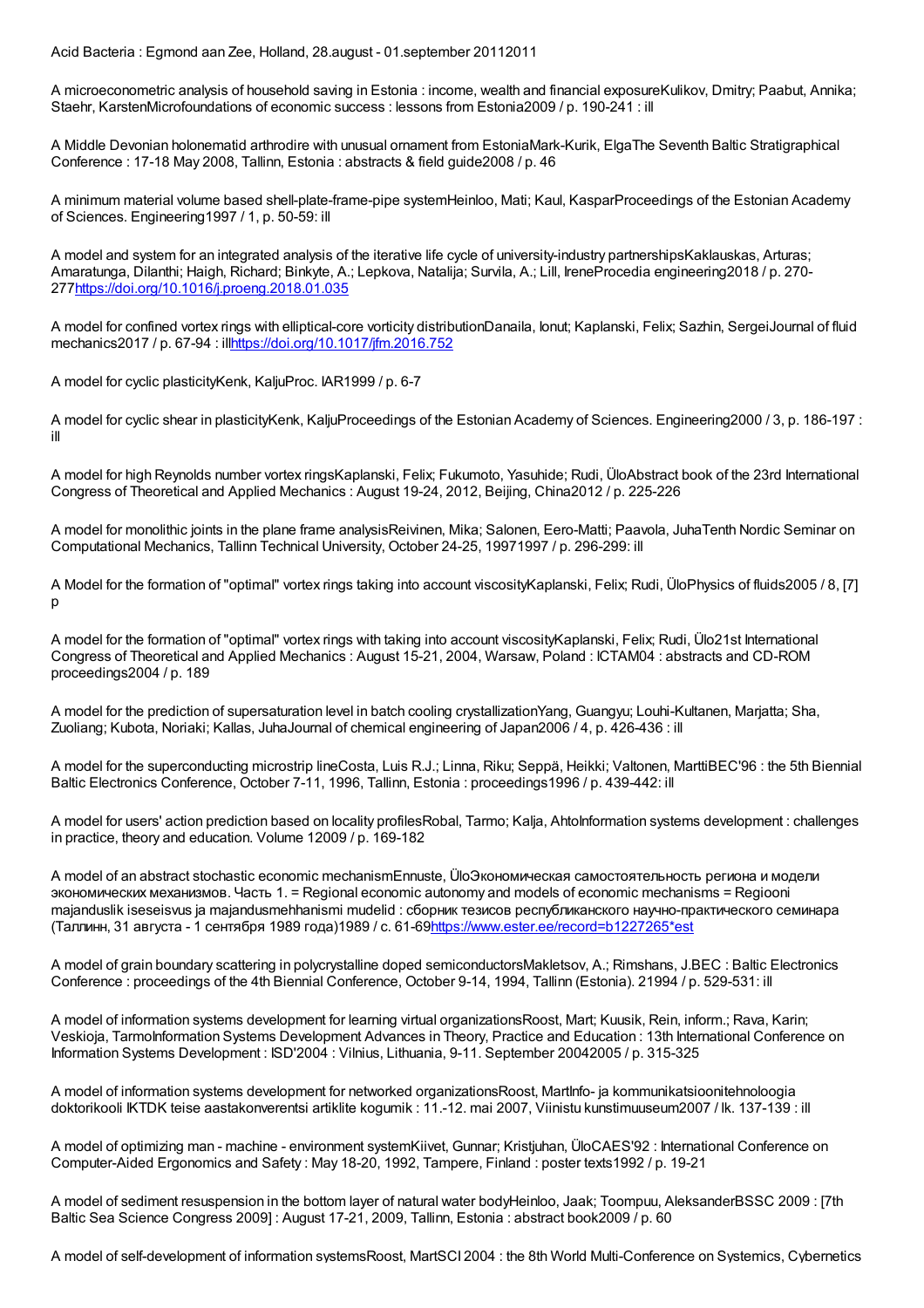A model of information systems  $\mathcal{A}$  ,  $\mathcal{A}$  and  $\mathcal{A}$  and  $\mathcal{A}$  and  $\mathcal{A}$  and  $\mathcal{A}$  and  $\mathcal{A}$  and  $\mathcal{A}$  and  $\mathcal{A}$  and  $\mathcal{A}$  and  $\mathcal{A}$  and  $\mathcal{A}$  and  $\mathcal{A}$  and  $\mathcal{A}$  and  $\mathcal{A}$  a and Informatics : July 18-21, 2004, Orlando, Florida, USA. Volume 1, Information Systems, Technologies and Applications : proceedings2004 / p. 126-131 : ill

A model of swiss-type cheese ripeningLaht, Tiiu-Maie; Kask, Signe; Adamberg, Kaarel; Tomson, Katrin; Paalme, Toomas; Vilu, RaivoIDF Symposium on Cheese: Ripening, Characterization and Technology : book of abstracts2004 / p. 75

A model of the vertical distribution of suspended sediment in the bottom layer of a natural water bodyHeinloo, Jaak; Toompuu, AleksanderEstonian journal of earth sciences2010 / 3, p. 238-245

A model of vertical distribution of suspended matter in an open channel flowHeinloo, Jaak; Toompuu, AleksanderEnvironmental fluid mechanics2011 / p. 319-328 : ill

A model-based adaptive control of an autonomous driving car for lane change maneuverAstrov, Igor; Udal, Andres; Jaanus, Martin44th International Convention on Information, Communication and Electronic Technology (MIPRO) : Opatija, Croatia, September 27–October 1, 2021 : proceedings2021 / p. 1330-1335 : illhttp://www.mipro.hr/LinkClick.aspx? [fileticket=RAMnkK6T5UQ%3d&tabid=196&language=hr-HR](http://www.mipro.hr/LinkClick.aspx?fileticket=RAMnkK6T5UQ%3d&tabid=196&language=hr-HR) <https://doi.org/10.23919/MIPRO52101.2021.9597195>

A model-based approach for design and verification of Industrial Internet of ThingsMuthukumar, Natarajan; Sriniavsan, Seshadhri; Ramkumar, Kannan; Pal, Deepak; Vain, Jüri; Ramaswamy, SriniFuture generation computer systems2019 / p. 354-363 : il[lhttps://doi.org/10.1016/j.future.2018.12.012](https://doi.org/10.1016/j.future.2018.12.012)

A model-driven architecture of enterprise information system as the space for Information Systems DevelopmentRoost, Mart; Kuusik, Rein, inform.; Rava, Karin; Veskioja, TarmoCAiSE'04 Forum proceedings : the 16th Conference on Advanced Information Systems Engineering : Riga, Latvia, 7-11 June, 20042004 / p. 194 : ill

A modern empire and its public diplomacy : on Russia's communication with EstoniaVernygora, Vlad Alex; Belonosova, ElizavetaThe New Zealand Slavonic Journal2019 / p. 59-94[https://resolver.scholarsportal.info/resolve/00288683/v53-54inone/59\\_ameaipd.xml](https://resolver.scholarsportal.info/resolve/00288683/v53-54inone/59_ameaipd.xml)

A modification of efficacy coefficient model for enterprise performance evaluationZheng, Xiaosong; Alver, JaanJournal of applied management and investments2015 / p. 177-188 : ill

A modification of the classical Ekman model accounting for the Stokes drift and stratification effectsHeinloo, Jaak; Toompuu, AleksanderEnvironmental fluid mechanics2011 / [13] p. : ill

A modified dynamic model of single-sided linear induction motors considering longitudinal and transversal effectsHeidari, Hamidreza; Rassõlkin, Anton; Razzaghi, Arash; Vaimann, Toomas; Kallaste, Ants; Andriushchenko, Ekaterina; Belahcen, Anouar; Lukichev, DmitryElectronics2021 / art. 933, 14 p. : il[lhttps://doi.org/10.3390/electronics10080933](https://doi.org/10.3390/electronics10080933)

A modified Ekman layer modelHeinloo, Jaak; Toompuu, AleksanderEstonian journal of earth sciences2011 / 2, p. 123-129 : ill

A modified frequency error estimator for the block adaptive Fourier analyzerRonk, AntsThe 7th Biennial Conference on Electronics and Microsystem Technology "Baltic Electronics Conference" : BEC 2000 : October 8 - 11, 2000, Tallinn, Estonia : conference proceedings2000 / p. 103-106 : ill

A modular 6LoWPAN-based wireless sensor body area network for health-monitoring applicationsLe Moullec, Yannick; Lecat, Yoann; Annus, Paul; Land, Raul; Kuusik, Alar; Reidla, Marko; Hollstein, Thomas; Reinsalu, Uljana; Tammemäe, Kalle; Ruberg, PriitAPSIPA ASC 2014 : Asia-Pacific Signal and Information Processing Association Annual Summit and Conference 2014 : December 9-12, 2014, Siem Reap, city of Angkor Wat, Cambodia2014 / [4] p. : ill

A modular computer-integrated manufacturing planning systemKüttner, Rein; Riives, Jüri; Eljas, OlevHuman Aspects in Computer Integrated Manufacturing : proceedings of the IFIP TC5/WG 5.3 Eighth International PROLAMAT Conference, Tokyo, Japan, 24-26 June 19921992 / p. 95-100 : ill

A MPPT control method for full soft-switching high step-up current-fed DC-DC converterKosenko, Roman; Roasto, Indrek2015 56th International Scientific Conference on Power and Electrical Engineering of Riga Technical University (RTUCON)2015 / p. 199-203 : ill

A multi-agent system approach for optimal microgrid expansion planning under uncertaintyMishra, Sambeet; Bordin, Chiara; Tomasgard, Asgeir; Palu, IvoInternational journal of electrical power & energy systems2019 / p. 696-709 : il[lhttp://dx.doi.org/10.1016/j.ijepes.2019.01.044](http://dx.doi.org/10.1016/j.ijepes.2019.01.044)

A multi-armed bandit solver method for adaptive power allocation in device-to-device communicationKhan, Muhidul Islam; Alam, Muhammad Mahtab; Le Moullec, YannickProcedia computer science2018 / p. 1069-107[6https://doi.org/10.1016/j.procs.2018.04.155](https://doi.org/10.1016/j.procs.2018.04.155)

A multicomponent film model and evaluation of interfacial fluxesKallas, JuhaChemical engineering science = Le journal international de génie chimique1980 / p. 464-46[5https://www.ester.ee/record=b1199741\\*est](https://www.ester.ee/record=b1199741*est)

A multihorizon approach for the reliability oriented network restructuring problem, considering learning effects, construction time, and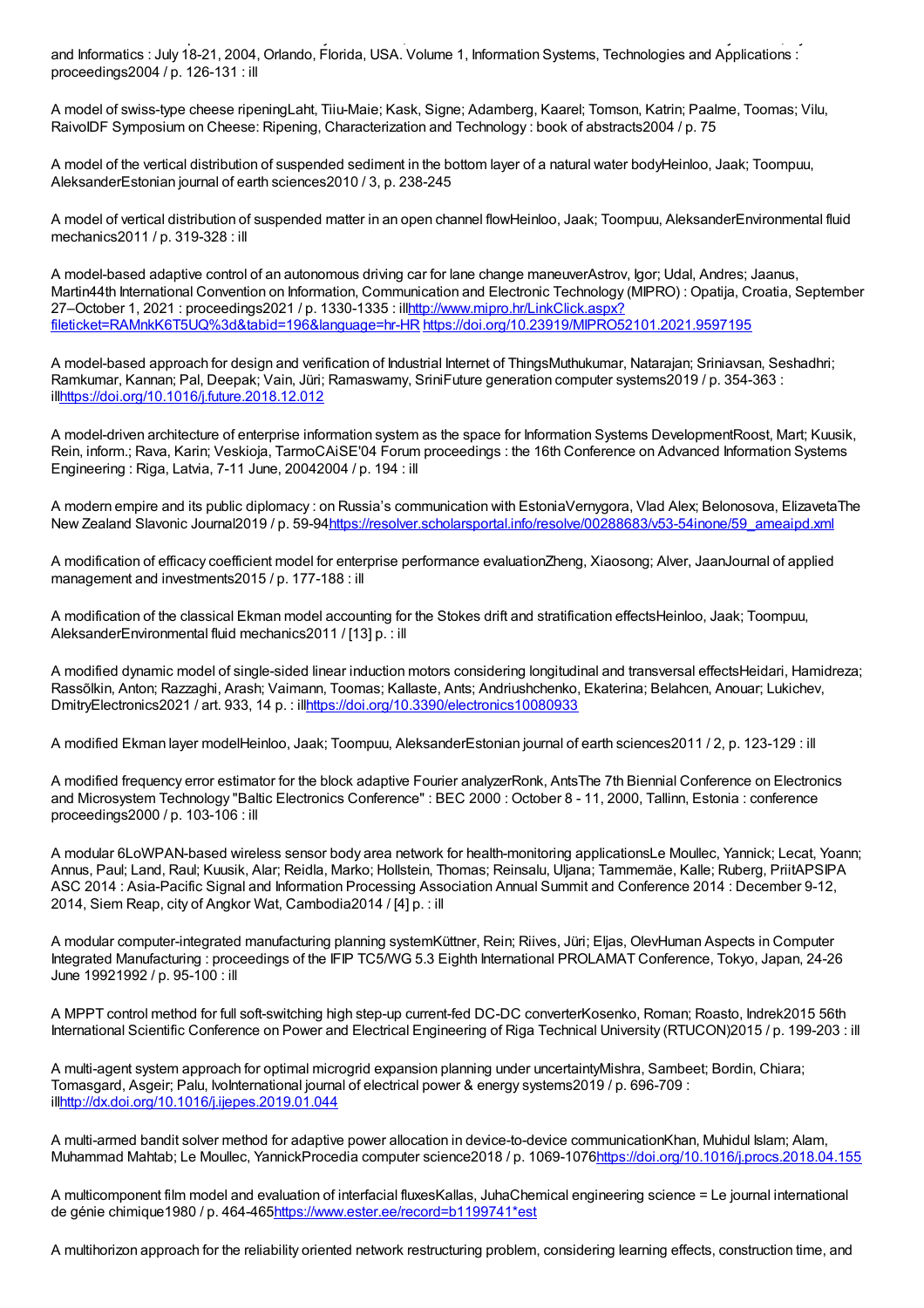cables maintenance costsBordin, Chiara; Mishra, Sambeet; Palu, IvoRenewable Energy2021 / p. 878-895 : il[lhttps://doi.org/10.1016/j.renene.2020.12.105](https://doi.org/10.1016/j.renene.2020.12.105)

A multi-layer Cu:Ga/In sputtered precursor to improve structural properties of CIGS absorber layerMaterials today: proceedings2021 / p. 2037-2041 : il[lhttps://doi.org/10.1016/j.matpr.2020.09.545](https://doi.org/10.1016/j.matpr.2020.09.545)

A multilevel modelling environment for machine elements designKalja, Ahto; Kindel, Kristiina; Tiidemann, Mart; Tiidemann, TiitOST-01 Symposium on Machine Design : Tallinn, Estonia, October 4-5, 2001 : proceedings2001 / p. 45-50 : ill

A multilevel modelling environment for machine elements designKalja, Ahto; Kindel, Kristiina; Tiidemann, TiitInternational Symposium on Machine DesignOST 2001 : [Tallinn, Estonia, October 4-5, 2001] : abstracts2001 / [1] p. : ill

A multimodal pragmatic analysis of the knowability paradoxCarrara, Massimiliano; Chiffi, Daniele; Sergio, DavideApplications of formal philosophy : the road less travelled2017 / p. 195-20[9https://doi.org/10.1007/978-3-319-58507-9\\_9](https://doi.org/10.1007/978-3-319-58507-9_9)

A multi-objective optimization workflow based on solar access and solar radiation for the design of building envelopes in cold climatesSepulveda, Abel; De Luca, Francesco2020 Proceedings of the Symposium on Simulation for Architecture and Urban Design2020 / p. 131-138 : il[lhttp://www.simaud.org/proceedings/download.php?f=SimAUD2020\\_Proceedings\\_LowRes.pdf](http://www.simaud.org/proceedings/download.php?f=SimAUD2020_Proceedings_LowRes.pdf)

A multi-perspective methodology for agent-oriented business modelling and simulationTaveter, Kuldar200[4http://www.ester.ee/record=b1910546\\*est](http://www.ester.ee/record=b1910546*est)

A multi-proxy approach to constrain reducing conditions in the Baltic Basin during the late Silurian Lau carbon isotope excursionBowman, Chelise N.; Them II, Theodore R.; Knight, Marisa D.; Kaljo, Dimitri; Eriksson, Mats E.; Hints, Olle; Martma, Tõnu; Owens, Jeremy D.; Young, Seth, A.Palaeogeography, palaeoclimatology, palaeoecology2021 / art. 110624<https://doi.org/10.1016/j.palaeo.2021.110624>

A multiproxy study of the Puhmu core section (Estonia, Upper Ordovician) : consequences for stratigraphy and environmental interpretationKaljo, Dimitri; Hints, Linda; Martma, Tõnu; Nõlvak, JaakEstonian journal of earth sciences2017 / p. 77-92 : il[lhttps://doi.org/10.3176/earth.2017.08](https://doi.org/10.3176/earth.2017.08)

A multisensory, green, and energy efficient housing neuromarketing methodKaklauskas, Arturas; Ubarte, Ieva; Kalibatas, Darius; Lill, IreneEnergies2019 / art. 3836, 30 p. : il[lhttps://doi.org/10.3390/en12203836](https://doi.org/10.3390/en12203836)

A multistage procedure of mobile vehicle acoustic identification for single-sensor embedded deviceAstapov, Sergei; Riid, AndriInternational journal of electronics and telecommunications2013 / p. 151-160 : ill

A NARX model reference adaptive control scheme: Improved disturbance rejection fractional-order PID control of an experimental magnetic levitation systemAlimohammadi, Hossein; Alagoz, Baris Baykant; Tepljakov, Aleksei; Vassiljeva, Kristina; Petlenkov, EduardAlgorithms2020 / p. 1-2[7https://doi.org/10.3390/a13080201](https://doi.org/10.3390/a13080201)

A national geoscience data platform and its application in Paleobiodiversity Studies: experiences from EstoniaHints, Olle; Isakar, Mare; Toom, UrsulaBiodiversity information science and standards2019 / art. e38001, 3 p<https://doi.org/10.3897/biss.3.38001>

A negative regulator of G proteins is targeted by a protein of single stranded DNA virusTimmusk, Sirje; Fossum, Caroline; Berg, Mikael1st Joint Meeting of European National Societies of Immunology : Paris, Sept. 6-9, 20062006 / p. 182

A neural network approach to EEG classification in brain chemical injuries diagnosisRaja, Aimur; Meister, Ants; Tuulik, Viiu; Lossmann, EerikMEDICON'95 : VIIMediterranean Conference on Medical & Biological Engineering (IFMBE) : conference abstracts, Jerusalem, Israel, 17-21 September, 19951995 / p. 133

A neutral network based identification for complex non-linear systemsVaarmann, OtuProceedings of the 3rd International Conference on Applied Operational Research, 24-26 August 2011, Istanbul, Turkey2011 / p. 39-46

A new aeration and filtration technology for groundwater treatmentMunter, Rein; Ojaste, Heldi; Sutt, JohannesThird International Conference on Oxidation Technologies for Water and Wastewater Treatment - Special Topic: AOP's for Recycling and Reuse : 18-22 May 2003, Goslar, Germany2003 / p. 316-321

A new approach for optimization of processes of microbiological synthesisVilu, RaivoBiobalt'92 : Biotechnology in Estonia, Latvia and Lithuania : Tallinn, November 1992 : conference abstracts1992 / p. 27

A new approach in preparation of molecularly imprinted polymer thin films for immunoglobulinG specific recognitionBoroznjak, Roman; Reut, Jekaterina; Sõritski, Vitali; Öpik, AndresBaltic Polymer Symposium 2012 : Liepaja, Latvia, September 19-22 : programme and proceedings2012 / p. 77

A new approach to build a low-level malicious fault list starting from high-level description and alternative graphsBenso, A.; Prinetto, Paolo; Rebaudengo, M.; Sonza, M.; Ubar, Raimund-JohannesProceedings IEEE European Design & Test Conference, Paris, March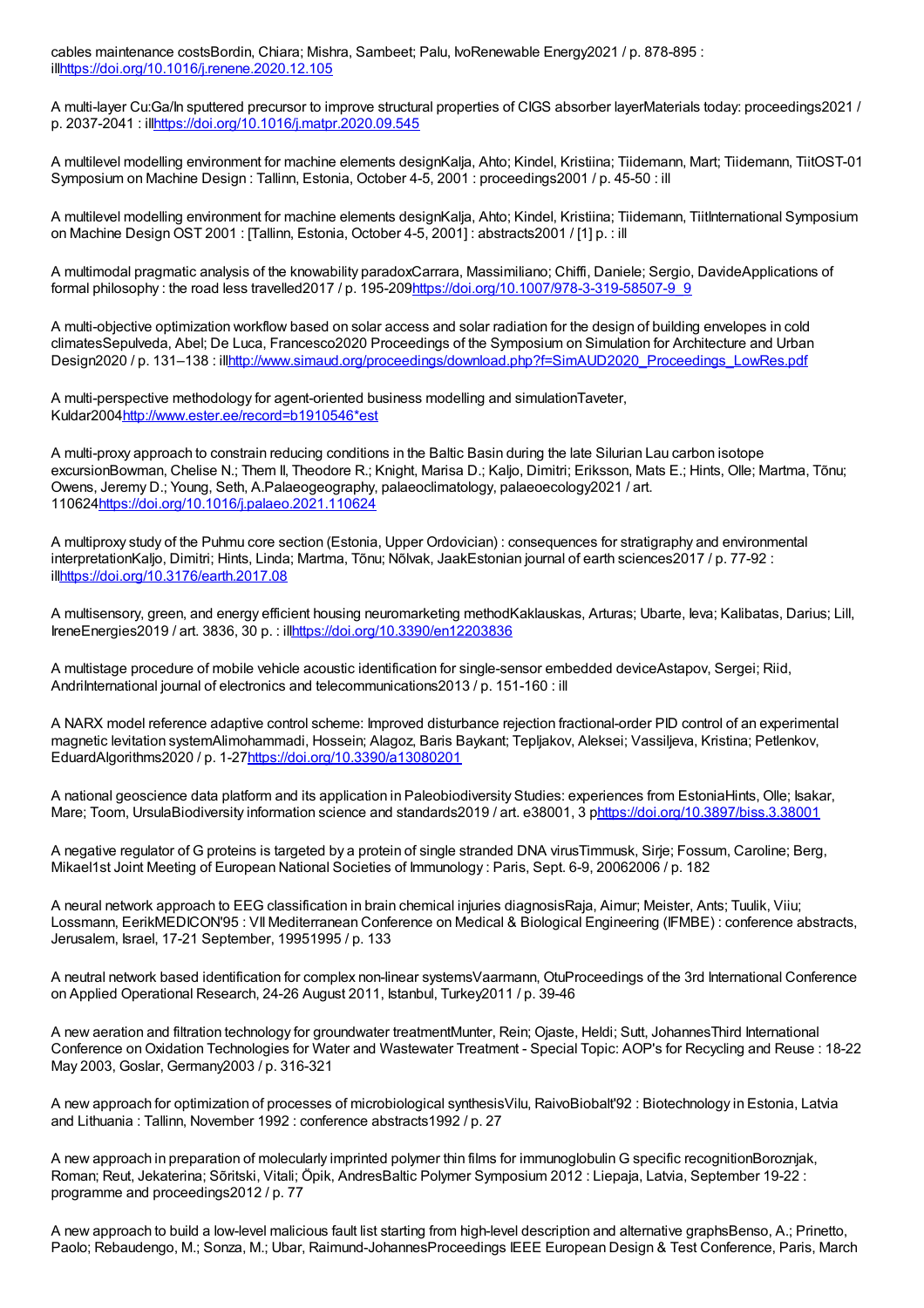## 17-20, 19971997 / p. 560-565

A New approach to constructing digital dignature schemesBuldas, Ahto; Frisov, Denis; Laanoja, Risto; Lakk, Henri; Truu, AhtoAdvances in Information and Computer Security : 14th International Workshop on Security, IWSEC 2019, Tokyo, Japan, August 28–30, 2019 : proceedings2019 / p. 363-37[3http://doi.org/10.1007/978-3-030-26834-3\\_21](http://doi.org/10.1007/978-3-030-26834-3_21)

A new approach to edge stress measurement in tempered glass panelsAben, Hillar; Lochegnies, Dominique; Chen, Y.; Anton, Johan; Paemurru, Mart; Õis, MarellaExperimental mechanics2015 / p. 483-486 : il[lhttp://dx.doi.org/10.1007/s11340-014-9950-7](http://dx.doi.org/10.1007/s11340-014-9950-7)

A new approach to mathematical modelling of metal cutting process characteristicsJaanson, ArvoProceedings of the 5th International Conference of DAAAM Baltic : Industrial Engineering - Adding Innovation Capacity of Labour Force and Entrepreneur : 20-22 April 2006, Tallinn, Estonia2006 / p. 133-138 : ill

A new approach to state encoding of low power FSMFomina, Jelena; Brik, Marina; Sudnitsõn, Aleksander; Vasiliev, RomanProceedings of IEEE East-West Design & Test Workshop : EWDTW'05 : Ukraine2005 / p. 21-26

A new approach to the modeling, design and implementation of business information systemsTaveter, Kuldar; Tamm, Boris, inform.Databases and Information Systems : Fourth International Baltic Workshop, Baltic DBAMPIS 2000 : Vilnius, Lithuania, May 1- 5, 2000 : selected papers2001 / p. 317-335 : ill

A new approach to the modeling, design and implementation of business information systemsTaveter, Kuldar; Tamm, Boris, inform.Proceedings of the Fourth IEEE International Baltic Workshop on DB and IS : BalticDBAMPIS'2000 : May 1-5, 2000, Vilnius, Lithuania2000 / p. 176-192

A new approach to the preparation of engineers of building energy efficiencyKõiv, Teet-Andrus; Kallemets, Everyn; Vares, Villu; Rebane, MerjeLatest Advances in Educational Technologies : proceedings of the 11th WSEAS International Conference on Education and Educational Technology (EDU '12) : Singapore City, Singapore, May 11-13, 20122012 / p. 144-147

A new approach to underground train noise estimation in dwelling buildingsTsukernikov, I.E.; Rybak, S.A.; Kostarev, S.A.Proceedings of the International EAA/EEAA Symposium : Transport Noise and Vibration, Tallinn, 8.06 - 10.06. 19981998 / p. 217-220

A new Byronia species from the Late Ordovician of EstoniaVinn, Olev; Kirsimäe, Kalle; Parry, Luke A.; Toom, UrsulaEstonian journal of earth sciences2016 / p. 201-206 : il[lhttp://dx.doi.org/10.3176/earth.2016.17](http://dx.doi.org/10.3176/earth.2016.17)

A new challenge in the new century is awareness of risksTaal, HiljaProceedings of NES 2001 : Promotion of Health through Ergonomic Working and Living Conditions : outcomes and methods of research and practice : 33rd Annual Congress of the Nordic Ergonomics Society : 2-5 September 2001, Tampere, Finland2001 / p. 99-103 : ill

A new challenge of Estonian industry to engineers in the field of machine engineeringPapstel, Jüri; Reedik, VelloProceedings of the Second National DAAAM Conference in Estonia : Science'961997 / p. 83-88: ill

A new chiral hemicucurbit[6]uril, a host for the ionsAav, Riina; Shmatova, Elena; Öeren, Mario; Borissova, MariaSustainChem2011 : International Conference on Materials and Technologies for Green Chemistry jointly with Workshop of COST Action CM0903 (UBIOCHEM-II) : September 5-9, 2011, Tallinn, Estonia : abstract book and program2011 / p. 83

A new chitinozoan species from the Middle Ordovician of EstoniaNõlvak, JaakEstonian journal of earth sciences2012 / p. 131-132 : ill

A new chitinozoan species from the Upper Ordovician of the East BalticNõlvak, JaakEstonian journal of earth sciences2007 / 1, p. 63-  $64 \cdot$  ill

A new computer code for analyzing the light curves of eclipsing pre-cataclysmic binaries (PCBs) : application to UU Sge and V477 LyrPustõnski, Vladislav-Venjamin; Pustõlnik, IzoldProceedings of a meeting held at Kiel, July 19-23, 20042005 / p. 639

A new concept for a self-learning kit for FPGA designHollstein, Thomas; Zahm, U.; Wehn, N.; Herpel, H.-J.; Glesner, M.BEC : Baltic Electronics Conference : proceedings of the 4th Biennial Conference, October 9-14, 1994, Tallinn (Estonia). 21994 / p. 405-410: ill

A new correlation tool: chemostratigraphy based on the sanidine composition of bentonites - recent achievements and future perspectivesKiipli, Tarmo; Kallaste, ToivoThe Seventh Baltic Stratigraphical Conference : 17-18 May 2008, Tallinn, Estonia : abstracts & field guide2008 / p. 34

A new coupled-inductor-based buck/boost DC/DC converter with soft switching for DC microgrid applicationsMaheri, Hamed Mashinchi; Heris, Pedram Chavoshipour; Saadatizadeh, Zahra; Babaei, Ebrahim; Vinnikov, DmitriIEEE 15th International Conference on Compatibility, Power Electronics and Power Engineering (CPE-POWERENG)2021 / p. [1-6https://doi.org/10.1109/CPE-](https://doi.org/10.1109/CPE-POWERENG50821.2021.9501195)POWERENG50821.2021.9501195

A new course in interactive multimediaHenno, Jaak; Jaakkola, HannuMIPRO '97 : 20th international convention, May 19-23, 1997, Opatija, Croatia : proceedings1997 / p. 92-96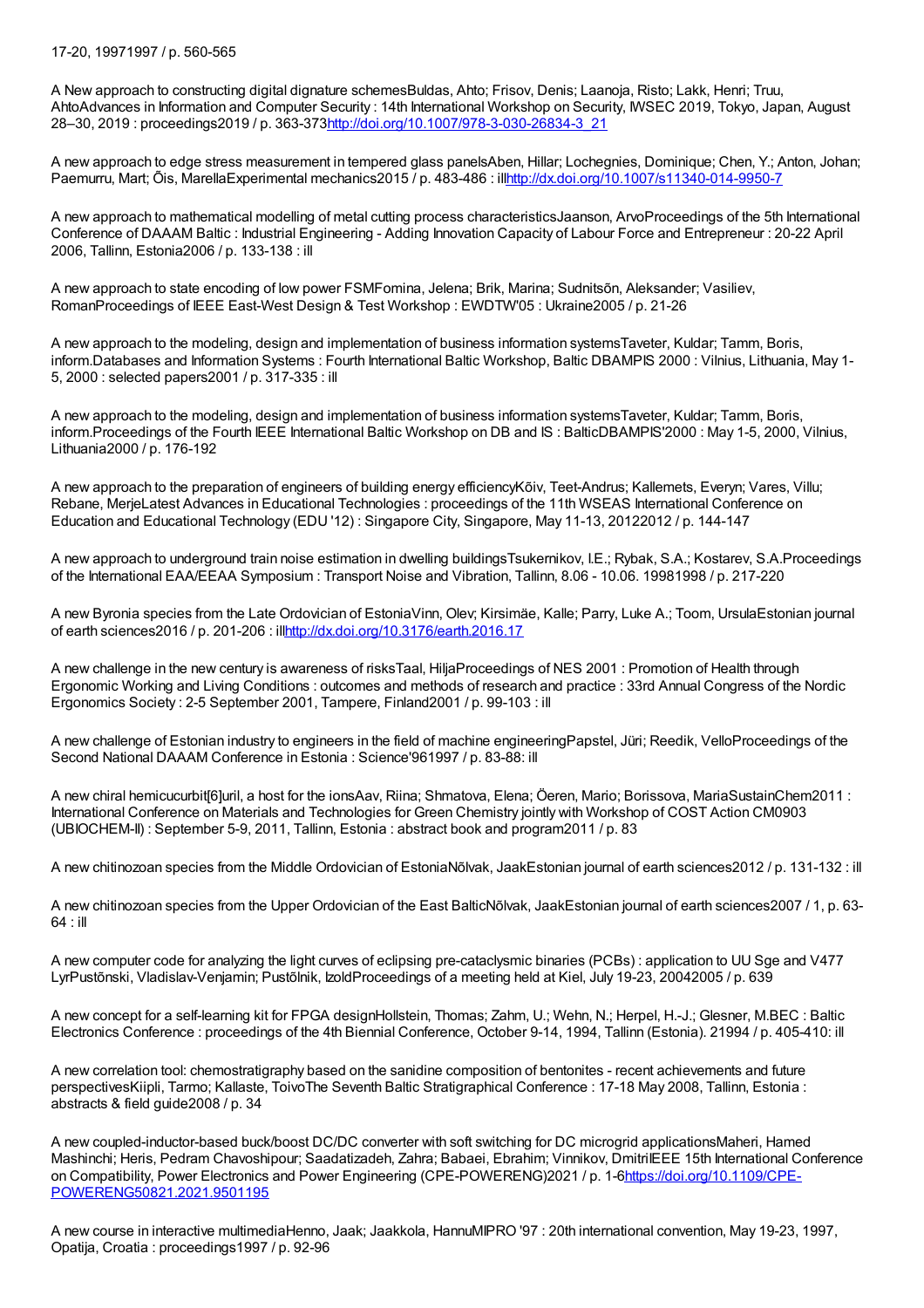A new curriculum in sustainable energetics in EstoniaMeissner, Dieter; Mellikov, Enn; Öpik, Andres; Koppel, Ilmar; Lust, EnnThe journal of materials education2009 / 1/2, p. 23-32

A new dual coagulant for water purificationKuusik, Rein, keemik; Viisimaa, LudmillaWater research1999 / 9, p. 2075-2082: ill

A new elasmobranch Karksiodus mirus gen. et sp. nov. from the Burtnieki Regional Stage, Middle Devonian of EstoniaIvanov, Alexander; Märss, Tiiu; Kleesment, Anne-LiisEstonian journal of earth sciences2011 / 1, p. 22-30 : ill

A new evaluation mechanism on investment effectiveness of a production and technical transformation project in a power systemWang, Yucui; Wang, Yuanxiang; Wen, Fushuan; Palu, Ivo; Shahnia, Farhad; Liu, Fuyan; Zeng, Xiao2020 International Conference on Smart Grids and Energy Systems (SGES): 23-26 Nov. 20202020 / p. 773- 77[7https://doi.org/10.1109/SGES51519.2020.00143](https://doi.org/10.1109/SGES51519.2020.00143)

A new evolutionary-technique-based approach to optimize pseudo-random TPG for logic BISTJutman, Artur; Aleksejev, Jevgeni; Ubar, Raimund-JohannesMEET/MARIND'2002 : proceedings of First International Congress on Mechanical and Electrical Engineering and Technology and Fourth International Conference on Marine Industry, 07-11 October 2002, Varna Bulgaria. Volume 12002 / p. 247-252 : ill

A new exact algorithm for the maximum-weight clique problem based on a heuristic vertex-coloring and a backtrack searchKumlander, DenissModelling, Computation and Optimization in Information Systems and Management Sciences : Metz, France2004 / p. 202-208

A new exact algorithm for the maximum-weight clique problem based on a heuristic vertex-coloring and a backtrack searchKumlander, DenissProceedings of the Forth International Conference on Engineering Computational Technology2004 / p. 137

A new five-level switched capacitor-based grid-connected inverter with common grounded featureKurdkandi, Naser Vosoughi; Marangalu, Milad Ghavipanjeh; Islam, Md. Rabiul2021 IEEE 6th International Conference on Computing, Communication and Automation (ICCCA)2021 / p. 749-75[4https://doi.org/10.1109/ICCCA52192.2021.9666335](https://doi.org/10.1109/ICCCA52192.2021.9666335)

A new formal subdivision of the Holocene Series/Epoch in EstoniaHang, Tiit; Veski, Siim; Vassiljev, Jüri; Poska, Anneli; Kriiska, Aivar; Heinsalu, AtkoEstonian journal of earth sciences2020 / p. 269−28[0https://doi.org/10.3176/earth.2020.15](https://doi.org/10.3176/earth.2020.15)

A new FPGA-based detection method for spurious variations in PCBA power distribution networkOdintsov, Sergei; Bozzoli, Ludovica; De Sio, Corrado; Sterpone, Luca; Jutman, Artur2019 22nd International Symposium on Design and Diagnostics of Electronic Circuits & Systems (DDECS), Cluj-Napoca, Romania : proceedings2019 / 6 p. : il[lhttps://doi.org/10.1109/DDECS.2019.8724662](https://doi.org/10.1109/DDECS.2019.8724662)

A new framework for construction project definition stagePikas, Ergo; Oehmen, Josef; Koskela, Lauri; Thuesen, ChristianDesign 2018 : Excellence in design : 15th International Design Conference, May, 21-24, 2018 - Dubrovnik, Croatia : [proceedings]2018 / p. 1301-1312 : il[lhttps://doi.org/10.21278/idc.2018.0542](https://doi.org/10.21278/idc.2018.0542)

A new general model of wood cell wall substance, developed on the basis of recent experimental and theoretical studiesGravitis, J.; Kallavus, Urve; Kokorevics, A.; Andersons, B.; Teeäär, R.8th International Symposium on Wood and Pulp Chemistry, June 6-9, 1995, Helsingi : proceedings of symposium1995 / p. 93-100

A new genus of ptyctodont (Placodermi) from the Late Devonian of Baltic areaTrinajstic, Kate; Long, John A.; Ivanov, Alexander; Mark-Kurik, ElgaPalaeontologia electronica2019 / art. 22.2.23, 19 p. : il[lhttps://doi.org/10.26879/890](https://doi.org/10.26879/890)

A new glance at ruthenium sorption mechanism on hydroxy-, carbonate-, and fluor-apatites : analytical and structural studiesTõnsuaadu, Kaia; Gruselle, M.; Villain, F.; Thouvenot, Rene; Peld, Merike; Mikli, Valdek; Traksmaa, Rainer; Grendin, P.; Carrier, X.; Shalles, L.Journal of colloid and interface science2006 / 2, p. 283-291

A new glyptorthid species (Brachiopoda: Orthida) from the Upper Ordovician of EstoniaHints, LindaEstonian journal of earth sciences2010 / 3, p. 189-194 : ill

A new high power factor single-phase diode rectifier with optimum ripple-power conversionSakkos, Tiiu; Sarv, VelloBEC 2006 : 2006 International Baltic Electronics Conference : Tallinn University of Technology, October 2-4, 2006, Tallinn, Estonia : proceedings of the 10th Biennial Baltic Electronics Conference2006 / p. 229-232 : ill

A new high power factor three-phase diode rectifier using zero-sequence inductance in the third-harmonic filterSakkos, Tiiu; Sarv, VelloThe 4th International Conference Electric Power Quality and Supply Reliability : August 29...31, 2004, Pedase, Estonia : proceedings2004 / p. 67-70 : ill

A new high step-up switched-capacitor/inductor based DC-DC converterMashinchi Maheri, Hamed; Saadatizadeh, Zahra; Chavoshipour Heris, Pedram; Babaei, Ebrahim; Vinnikov, Dmitri2021 IEEE 62nd International Scientific Conference on Power and Electrical Engineering of Riga Technical University (RTUCON), 15-17 Nov. 2021 : conference proceedings2021 / p. 1- 5<https://doi.org/10.1109/RTUCON53541.2021.9711590>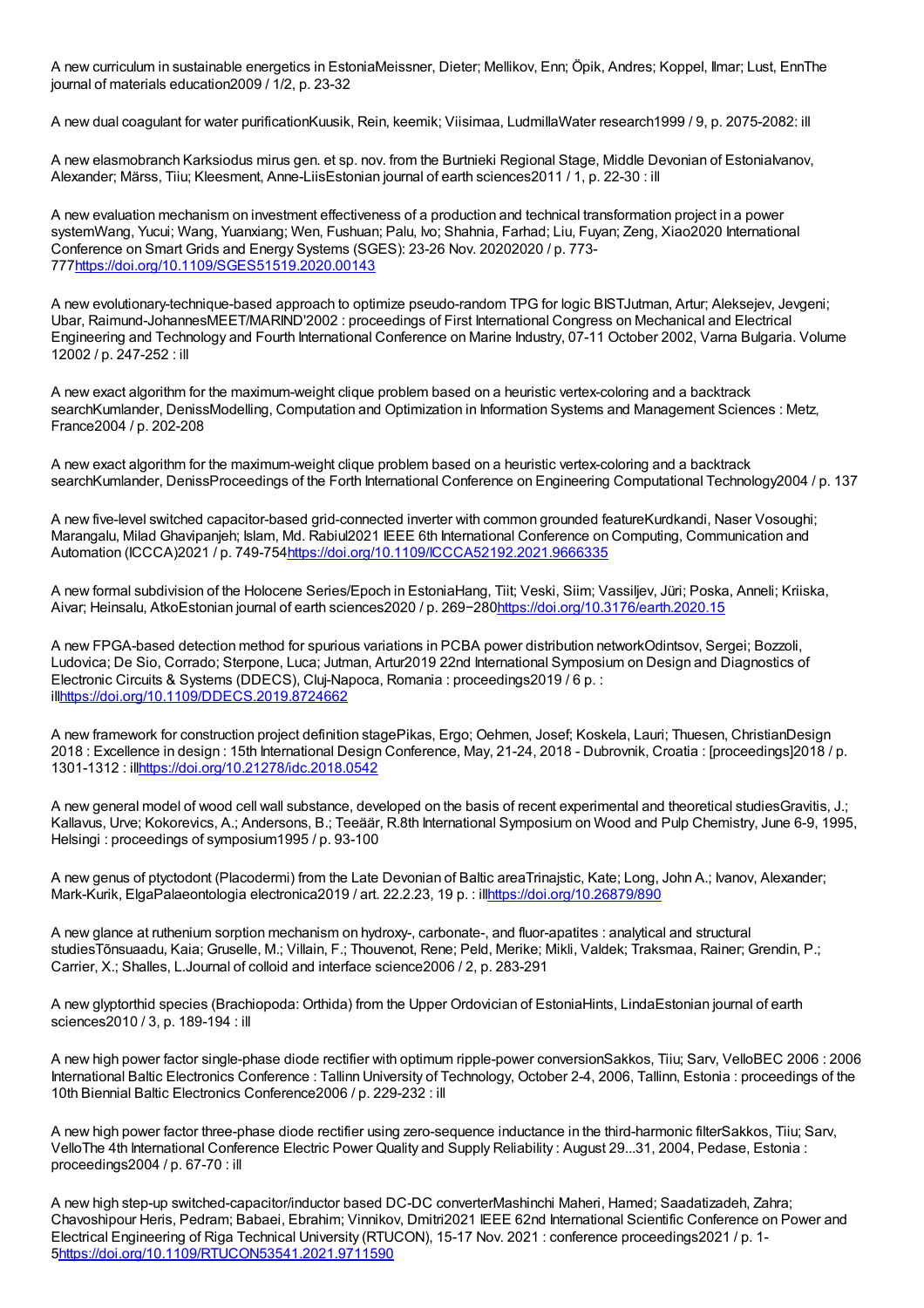A new high-power DC/DC converter for residential fuel cell power systems [Electronic resource]Vinnikov, Dmitri; Jalakas, Tanel; Roasto, Indrek11th Spanish Portuguese Conference on Electrical Engineering (11CHLIE) : 1-4 of July 2009, Zaragoza, Spain2009 / [6] p. [CD-ROM]

A new hypar-network in EstoniaKulbach, ValdekNordic Steel Construction Conference '95, Malmö, Sweden, June 19-21, 1995 : proceedings. Vol. 21995 / p. 733-740: ill

A new inductive learning algorithm based on monotone system theoryRoosmann, Peeter; Võhandu, Leo; Kuusik, Rein, inform.; Treier, Tarvo; Lind, GreteRecent advances in applied computer science : proceedings of the 8th WSEAS International Conference on Applied Computer Science (ACS'08) : Venice, Italy, November 21-23, 20082008 / p. 310-316

A new low-complexity patch-based image super-resolutionRasti, Pejman; Nasrollahi, Kamal; Orlova, Olga; Tamberg, Gert; Ozcinar, Cagri: Moeslund, Thomas B.; Anbariafari, GholamrezaIET computer vision2017 / p. 567-576 : [illhttps://doi.org/10.1049/iet](https://doi.org/10.1049/iet-cvi.2016.0463)cvi.2016.0463

A new low-distorting single-phase diode rectifier employing optimum ripple-power conversionSakkos, Tiiu; Sarv, Vello5th International Conference : Electric Power Quality and Supply Reliability : August 23-26, 2006, Viimsi, Estonia : conference proceedings2006 / p. 23-26 : ill

A new low-distorting three-phase diode rectifier employing optimum ripple power controlSakkos, Tiiu; Sarv, Vello4th International Workshop CPE 2005 : Compatibility in Power Electronics : Fifth International Research and Educational Colloquium on Electronics : 1-3 June 2005, Gdynia, Poland2005 / p. 94-96 : ill

A new low-distorting three-phase diode rectifier employing optimum ripple power control [Electronic resource]Sakkos, Tiiu; Sarv, VelloProceedings of 4th International Workshop CPE 2005 : Compatibility in Power Electronics : Fifth International Research and Educational Colloquium on Electronics : 1-3 June 2005, Gdynia, Poland2005 / [6] p. : ill. [CD-ROM]

A new Lower Devonian arthrodire (Placodermi) from the NW Siberian PlatformMark-Kurik, ElgaEstonian journal of earth sciences2013 / p. 131-138 : ill

A new measure for calculating multiple fault coverage of microprocessor self-testOyeniran, Adeboye Stephen; Odozi, Uzochukwu Eddie; Ubar, Raimund-JohannesBEC 2016 : 2016 15th Biennial Baltic Electronics Conference : proceedings of the 15th Biennial Baltic Electronics Conference : Tallinn University of Technology, October 3-5, 2016, Tallinn, Estonia2016 / p. 75-78 : il[lhttp://www.ester.ee/record=b2150914\\*est](http://www.ester.ee/record=b2150914*est)

A new method for contrasting energy performance and near-zero energy building requirements in different climates and countriesKurnitski, JarekEnergies2018 / art. 1334, 22 p. : il[lhttps://doi.org/10.3390/en11061334](https://doi.org/10.3390/en11061334)

A new method for determining average boiling points of narrow boiling range oil fractions using a thermogravimetric analyzerRannaveski, Rivo; Järvik, Oliver; Oja, Vahur22nd International Congress of Chemical and Process Engineering : CHISA 2016 Prague : 27-31 August 2016, Prague, Czech Republic : volume 12016 / p. 729-730

A new method for determining average boiling points of oils using a thermogravimetric analyzer : application to unconventional oil fractionsRannaveski, Rivo; Järvik, Oliver; Oja, VahurJournal of thermal analysis and calorimetry2016 / p. 1679-1688 : il[lhttp://dx.doi.org///10.1007/s10973-016-5612-6](http://dx.doi.org///10.1007/s10973-016-5612-6)

A new method for estimation of fuel savings by wind energy and its impact on powersystem planning [Electronic resource]Liik, Olev; Oidram, Rein; Keel, Matti; Landsberg, MartProceedings of Power-Gen Europe 2004 : 25-27 May 2004, Barcelona, Spain2004 / paper 357, [18] p. [CD-ROM]

A new method for tempering stress measurement in glass panelsAben, Hillar; Anton, Johan; Paemurru, Mart; Õis, MarellaEstonian journal of engineering2013 / p. 292-297 : ill

A new method of continuous cultivation with computer controlled change of dilution ratePaalme, Toomas; Vilu, RaivoProceedings of ICCAFT5/IFAC2-BIO2, Keystone, Colorado, April, 19921992

A new microconchid species from the Silurian of BalticaZaton, Michal; Vinn, Olev; Toom, UrsulaEstonian journal of earth sciences2016 / p. 115-123 : il[lhttp://dx.doi.org/10.3176/earth.2016.09](http://dx.doi.org/10.3176/earth.2016.09)

A new mining life for non-feasible mineral deposits?Bodo, Balazs; Lopes, Luis; Rossi, Claudio; Stasi, Giorgia; Burlet, Christian; Henley, Stephen; Correia, Vitor; Pinkse, Tobias; Kot-Niewiadomska, Alicja; Ristolainen, AskoEGU General Assembly 20212021 / art. EGU21-12115<https://doi.org/10.5194/egusphere-egu21-12115>

A new modified berger code for concurrent error detectionMaamar, Ali H.; Russel, GordonBEC'96 : the 5th Biennial Baltic Electronics Conference, October 7-11, 1996, Tallinn, Estonia : proceedings1996 / p. 187-190: ill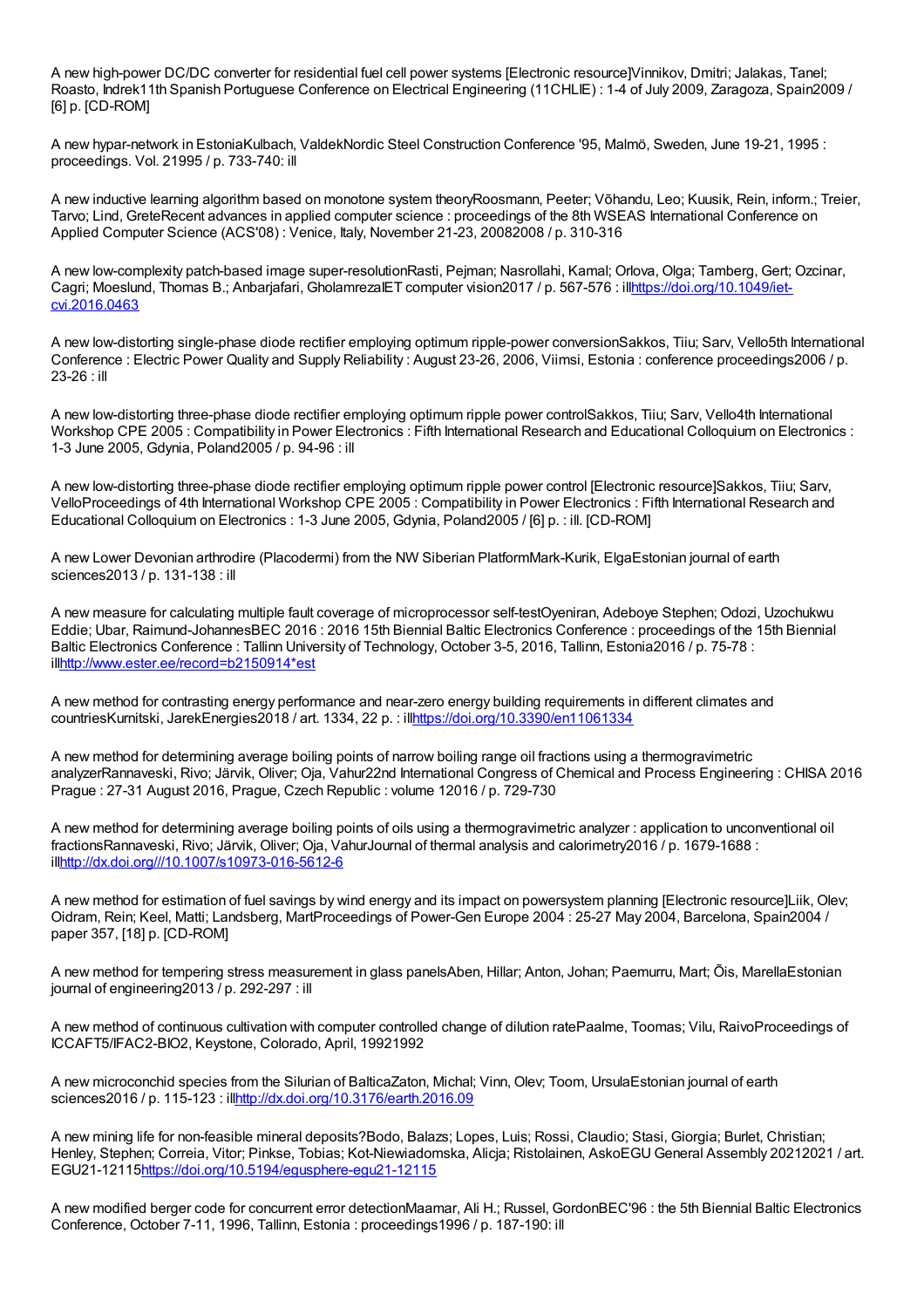A new organisation of public administration: from internal to external controlReichborn-Kjennerud, Kristin; Carrington, Thomas; Taro, KülliBureaucracy and society in transition : comparative perspectives2018 / p. 225- 24[4https://books.emeraldinsight.com/resources/pdfs/chapters/9781787432840-TYPE23-NR2.pdf](https://books.emeraldinsight.com/resources/pdfs/chapters/9781787432840-TYPE23-NR2.pdf)

A new oxidation/filtration technology for groundwater treatmentMunter, Rein; Ojaste, Heldi; Sutt, JohannesAdvances in Science and Engineering for Industrial Applications of Ozone and Related Oxidants : International Conference : Barcelona, Spain, March 10-12, 2004 : proceedings2004 / p. I.2.7-1 - I.2.7-6 : ill

A new package of computer codes for analyzing light curves of eclipsing pre-cataclysmic binariesPustõnski, Vladislav-Venjamin; Pustõlnik, IzoldAstrophysics and space science2005 / 1/4, p. 251-254

A new perspective on fluorapatite dissolution in hydrochloric acid : hermodynamic calculations and experimental studyTõnsuaadu, Kaia; Kallas, Juha; Kuusik, Rein, keemik; Hacialioglu-Erlenheim, Gizem; Trikkel, AndresInorganics2021 / 11 p. : il[lhttps://doi.org/10.3390/inorganics9080065](https://doi.org/10.3390/inorganics9080065)

A new pipeline architecture for low power digital FIR filtersPaik, Woo-Hyun; Ki, Hoon-Jae; Yoo, Jang-Sik; Kim, Soo-WonBEC'98 : the 6th Biennial Conference on Electronics and Microsystems Technology, October 7-9, 1998, Tallinn, Estonia : proceedings1998 / p. 131-134: ill

A new relationship for the experimental-analytical solution of the axisymmetric thermoelasticity problem : short communicationAinola, Leo: Aben, HillarZAMM : Zeitschrift für Angewante Mathematik und Mechanik2004 / 3, p. 211-215

A new route for evaluating molecular structure of polyethylenes by measuring crystallizability by HPer DSC of SEC fractions separated via LC transformKrumme, Andres; Basiura, Monika; Pijpers, Thijs; Vanden Poel, Geert; Heinz, Lars-Christian; Brüll, Robert; Mathot, V.B.F.Baltic Polymer Symposium 2010 : Palanga, September 8-11, 2010 : programme and abstracts2010 / p. 123

A new route for evaluating short chain branching distribution of high density polyethylene by measuring crystallizability of molar mass fractionsKrumme, Andres; Basiura, Monika; Pijpers, Thijs; Vanden Poel, Geert; Heinz, Lars-Christian; Brüll, Robert; Mathot, VincetMaterials science = Medžiagotyra2011 / p. 260-265 : ill

A new species of the antiarch Microbrachius from the Middle Devonian (Givetian) of BelarusMark-Kurik, Elga; Newman, Michael J.; Toom, Ursula; Blaauwen, Jan L. denEstonian journal of earth sciences2018 / p. 3-13 : il[lhttps://doi.org/10.3176/earth.2017.22](https://doi.org/10.3176/earth.2017.22) [http://www.ester.ee/record=b2246661\\*est](http://www.ester.ee/record=b2246661*est)

A new strategy for the determination of the sedimentary environment of the Baltic Sea basins based on analysis of natural and anthropogenic factorsPustelnikovas, OlegasEnvironmental Protection Strategy Standardization and Control of Pollution Load on the Marine Environment : 1st International Conference, 20-24 September 1993, Tallinn, Estonia1994 / p. 38-48: ill

A new strategy for the determination of the sedimentary environment of the Baltic Sea basins based on analysis of natural and anthropogenic factorsPustelnikovas, OlegasEnvironmental Protection Strategy Standardization and Control of Pollution Load on the Marine Environment : 1st International Conference, 20-24 September 1993, Tallinn, Estonia : abstracts1993 / p. 14

A new strategy for the preparation of maleimide-functionalised gold surfacesZhang, Xin; Sun, Guoguang; Hovestädt, Marc; Sõritski, Vitali; Esser, Norbert; Volkmer, Rudolf; Janietz, Silvia; Rappich, Jörg; Hinrichs, KarstenElectrochemistry communications2010 / 10, p. 1403-1406 : ill

A new synthesis pathway for molybdenum carbide nanopowder by solution combustionKirakosyan, Hasmik; Nazaretyan, Khachik; Aydinyan, Sofiya; Tumanyan, Manvel; Kharatyan, SurenThe International Conference Dedicated to the 50th Anniversary of Self-Propagating High Temperature Synthesis (SHS-50) : proceedings = Международная конференция СВС-50, приуроченная к 50 летнему юбилею научного открытия Явление волновой локализации автотормозящихся твердофазных реакций... : сборник материалов2017 / p. 35−36 : il[lhttp://www.ism.ac.ru/events/SHS-50/abstracts.pdf](http://www.ism.ac.ru/events/SHS-50/abstracts.pdf)

A new Taiwanese geoid model based upon airborne, satellite and terrestrial gravimetric dataEllmann, Artu; Hwang, C.; Hsiao, Y.- S.Harita dergisi2007 / June, Special issue 18, Proceedings of the 1st International Symposium of the International Gravity Field Service "Gravity Field of the Earth" : 28 August - 1 September, 2006, Istanbul, Turkey, p. 72-77 : ill

A new testability calculation method to guide RTL test generationRaik, Jaan; Nõmmeots, Tanel; Ubar, Raimund-JohannesJournal of electronic testing : theory and applications2005 / 1, p. 71-82 : ill

A new thermogravimetric application for determination of vapour pressure curve corresponding to average boiling points of oil fractions with narrow boiling rangesRannaveski, Rivo; Oja, VahurThermochimica acta2020 / art. 178468, 7 p. : il[lhttps://doi.org/10.1016/j.tca.2019.178468](https://doi.org/10.1016/j.tca.2019.178468)

A new transformer-less single switch boost DC-DC converter with lower stressMashinchi Maheri, Hamed; Mohammadzadeh Shahir, Farzad; Babaei, Ebrahim2020 IEEE 61st International Scientific Conference on Power and Electrical Engineering of Riga Technical University (RTUCON), November 5-7, 20202020 / 6 phttp://www.conference.rtu.lv/gazcdeTGBmjU/RTUCON2020\_paper\_101Gq73sO95Kb30.pdf <https://doi.org/10.1109/RTUCON51174.2020.9316470>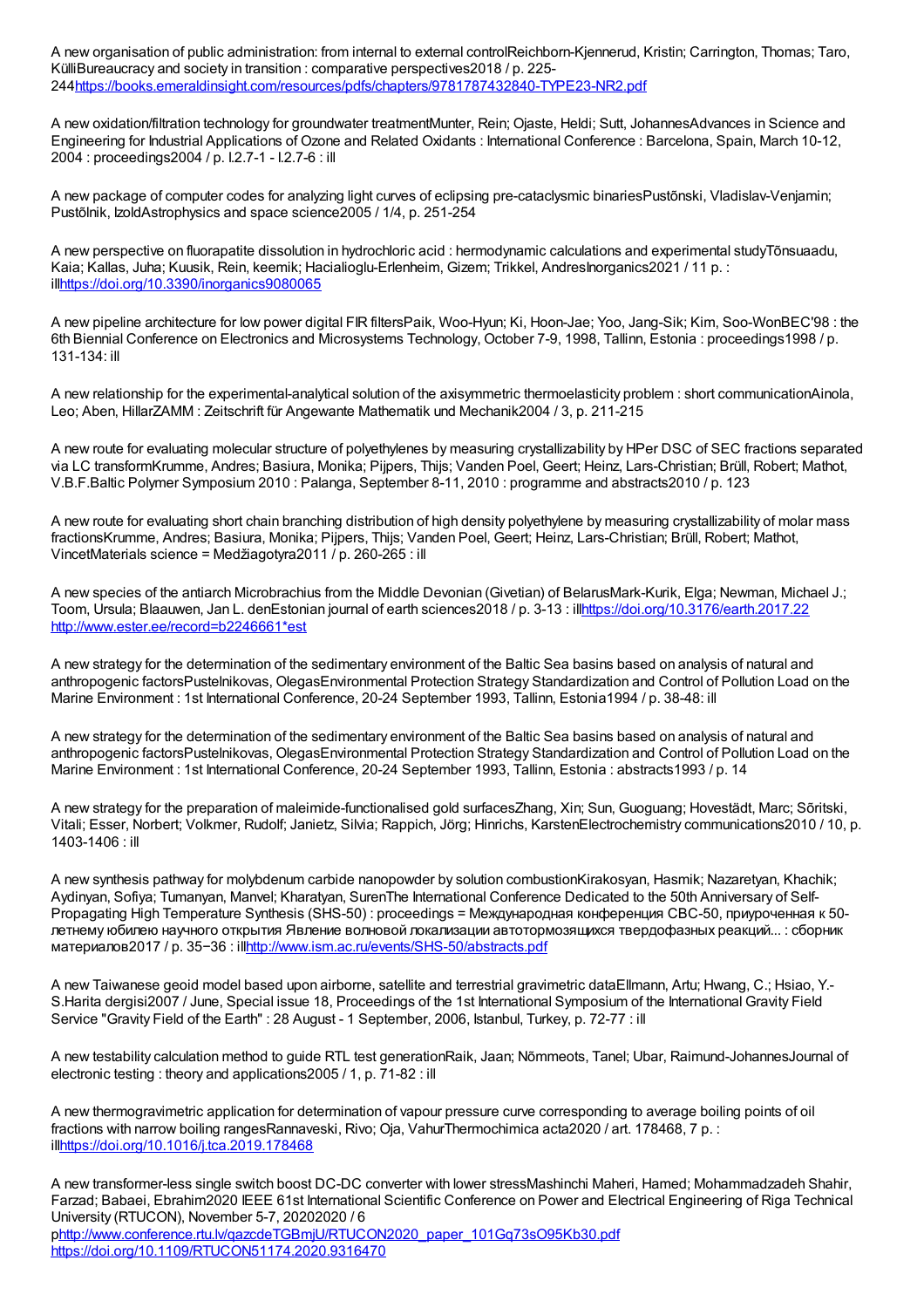A new Triffin Paradox for the global economy?Kregel, Jan AllanProduction, distribution and trade : alternative perspectives : essays in honour of Sergio Parrinello2010 / p. 208-215

A new type of compact silencer for high requency noiseKabral, Raimo; Auriemma, Fabio; Knutsson, Magnus; Abom, MatsProceedings of the 9th International Conference of DAAAM Baltic Industrial Engineering, 24-26th April 2014, Tallinn, Estonia2014 / p. 29-35 : ill

A new type of differential gearRoosimölder, LembitOST-96 Symposium on Machine Design, [Stockholm], May 13-14, 1996 : proceedings1996 / p. 126-130: ill

A new type of differential gearRoosimölder, LembitOST-96 Symposium on Machine Design, May 13-14, 1996 : program, abstracts1996 / [1] p

A new type of man-ideal and realities : sociological essaysLivšits, Jusef1986[https://www.ester.ee/record=b1230049\\*est](https://www.ester.ee/record=b1230049*est)

A new type of shell structure in a phosphatic brachiopod from the Cambrian of EstoniaNemliher, JüriProceedings of the Estonian Academy of Sciences. Geology2006 / 4, p. 259-268 : ill

A new virtual synchronous generator design based on the SMES system for frequency stability of low-inertia power gridsMagdy, Gaber; Bakeer, Abualkasim Ahmed Ali; Nour, Morsy; Petlenkov, EduardEnergies2020 / art. 5641, 17 p. : il[lhttps://doi.org/10.3390/en13215641](https://doi.org/10.3390/en13215641)

A never-ending process of Europeanization : exploring the impact of new Europe-wide institutions on fiscal and financial bureaucracy in LatviaCepilovs, AleksandrsInternational Research Society for Public Management Conference : Shaping the Future - Re-invention or Revolution? : IRSPM 2015 : University of Birmingham, 30 March - 1 April 20152015 / p. 1-22 : il[lhttp://www.irspm2015.com/index.php/irspm/IRSPM2015/paper/viewFile/1272/560](http://www.irspm2015.com/index.php/irspm/IRSPM2015/paper/viewFile/1272/560)

A non-autistic approach to socio-economic problems : Kathedersozialismus and the German Historical School [Online resource]Drechsler, Wolfgang2013<http://hum.ttu.ee/wp/paper51.pdf>

A non-linear deformation model for particle impact processPappel, Toivo; Põdra, Priit; Järvpõld, Neeme17th International Baltic Conference : Materials Engineering 2008 : November 6-7, Kaunas, Lithuania : abstracts of papers2008 / p. 12-13

A non-linear deformation model for particle impact processPappel, Toivo; Põdra, Priit; Järvpõld, NeemeMaterials science = Medžiagotyra2009 / p. 32-34

A nonlinear dynamic analysis of hanging structuresEngelbrecht, JüriResearch Conference "50 Years of Building Research Institute"1971 / p. 26-32

A non-vacuum dip coated SiO2 interface layer for fabricating CIGS solar cells on stainless steel foil substratesMisra, Prashant; Atchuta, S. R.; Mandati, Sreekanth; Sarada, Bulusu V.; Rao, Tata Naransinga; Sakthivel, S.Solar energy2021 / p. 471−477 : il[lhttps://doi.org/10.1016/j.solener.2020.12.007](https://doi.org/10.1016/j.solener.2020.12.007)

A normative analysis of nursing knowledgeZanotti, Renzo; Chiffi, DanieleNursing inquiry2016 / p. 4-1[1/nin.12](http://dx.doi.org/10.1111) 108

A North Sea-Baltic Sea regional coupled models: athmosphere, wind waves and ocean [Online resource]Staneva, Joanna; Schrum, C.; Behrens, A.; Alari, VictorOperational oceanography serving sustainable marine development : Proceedings of the Eigth EuroGOOS International Conference, 3-5 October 2017, Bergen, Norway2018 / p. 223-231 : il[lhttp://eurogoos.eu/download/publications/EuroGOOS-2017-Conference-Proceedings.pdf](http://eurogoos.eu/download/publications/EuroGOOS-2017-Conference-Proceedings.pdf)

A note on Lie superalgebrasLoide, Rein-Karl; Suurvarik, PavelProceedings of the Estonian Academy of Sciences2010 / 4, p. 332- 337

A note on the relationship between single- and multi-experiment observability for discrete-time nonlinear control systemsKaparin, Vadim; Kotta, Ülle; Shumsky, Alexey Ye.; Zhirabok, Alexey N.Proceedings of the Estonian Academy of Sciences2011 / 3, p. 174-178

A novel alumina – nanocarbon hybrid materialIvanov, Roman; Anoshkin, Ilya; Nasibulin, Albert; Hussainova, Irina; Kauppinen, EskoNT13: Fourheenth International Conference on the Science and Applications of Nanotubes : 24-28 June, 2013, Espoo, Finland2013 / p. 309

A novel anonymous authentication and key agreement scheme for smart gridHammami, Hamza; Obaidat, Mohammad S.; Ben Yahia, SadokProceedings of the 17th International Joint Conference on e-Business and Telecommunications, ICETE 2020 - Volume 3: ICE-B, Lieusaint, Paris, France, July 8-10, 20202020 / p. 357-36[2https://doi.org/10.5220/0009824203570362](https://doi.org/10.5220/0009824203570362)

A novel approach to fabricate Si3N4 by selective laser meltingMinasyan, Tatevik; Liu, Le; Aghayan, Marina; Kollo, Lauri; Kamboj, Nikhil Kumar; Aydinyan, Sofiya; Hussainova, IrinaCeramics international2018 / p. 13689-13694 :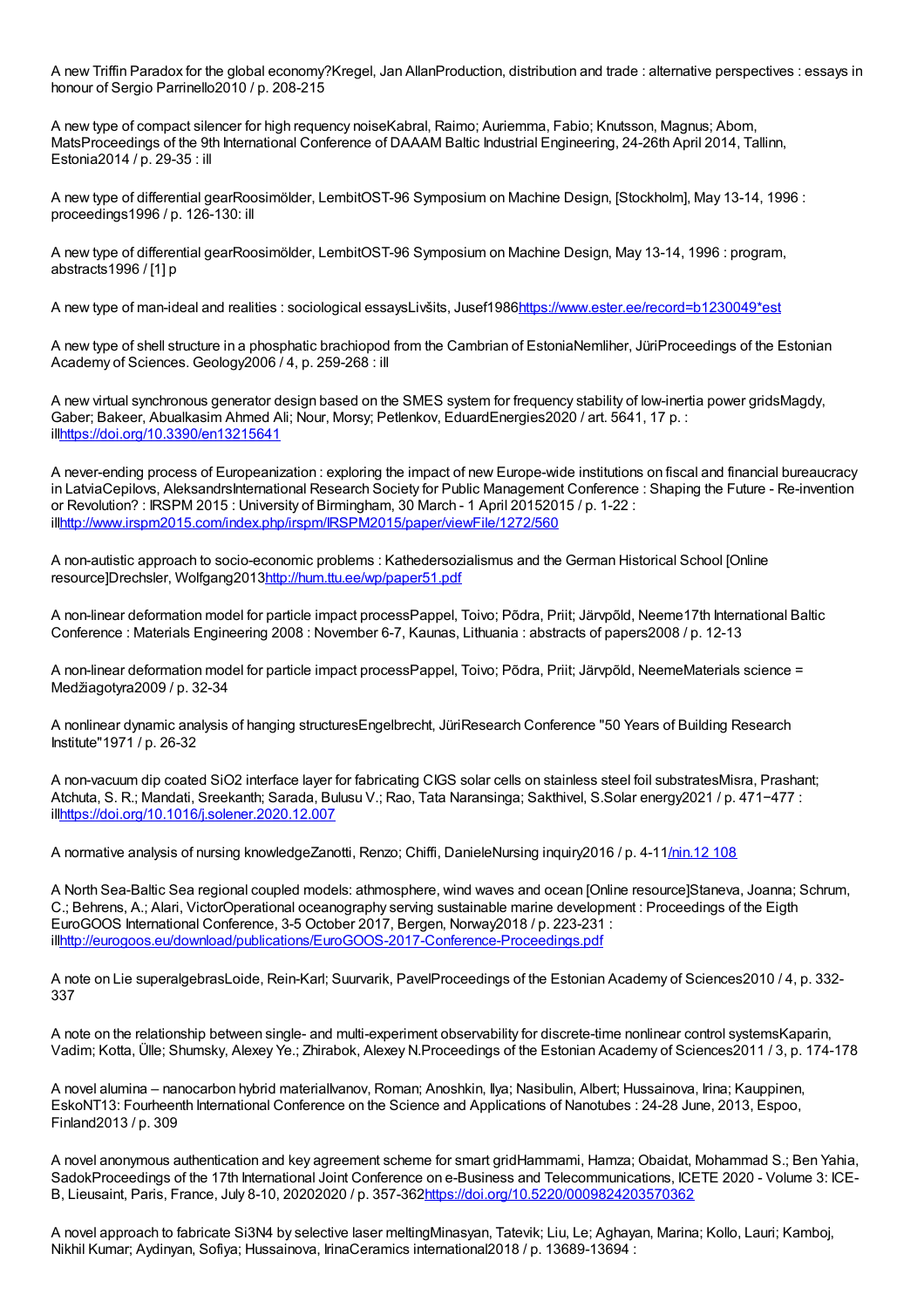A novel approach to mapping SQL relational schemata to OWL ontologiesAstrova, Irina; Kalja, AhtoWSEAS transactions on information science and applications2006 / 3, p. 2215-2222

A novel artificial neural networks based automatic adaptive fault detection technique for analog circuitsPetlenkov, Eduard; Jutman, Artur; Nõmm, Sven; Ubar, Raimund-JohannesBEC 2008 : 2008 International Biennial Baltic Electronics Conference : proceedings of the 11th Biennial Baltic Electronics Conference : Tallinn University of Technology : October 6-8, 2008, Tallinn, Estonia2008 / p. 167- 170 : ill

A novel bisphosphonate-based solid phase method for effective removal of chromium(III) from aqueous solutions and tannery effluentsAlanne, Aino-Liisa; Tuikka, Matti; Tõnsuaadu, KaiaRSC advances2013 / p. 14132-14138 : ill

A novel deposition method to grow ZnO nanorods : spray pyrolysisDedova, Tatjana; Krunks, Malle; Grossberg, Maarja; Volobujeva, Olga; Oja Acik, IlonaSuperlattices and microstructures2007 / p. 444-450 : ill

A novel design for cruiser type motorcycle silencer based on micro-perforated elementsKabral, Raimo; Rämmal, Hans; Auriemma, Fabio; Luppin, Janek; Kõiv, Risto; Tiikoja, Heiki; Lavrentjev, JüriSAE technical papers2012

A novel diastereoselective multicomponent cascade reactionKriis, Kadri; Ausmees, Kerti; Pehk, Tõnis; Lopp, Margus; Kanger, TõnisOrganic letters2010 / 10, p. 2230-2233

A novel diastereoselective multicomponent cascade reactionKriis, Kadri; Ausmees, Kerti; Pehk, Tõnis; Lopp, Margus; Kanger, TõnisProgram and abstracts : BOS 2010 International Conference on Organic Synthesis : Riga, Latvia, June 27-30, 20102010 / p. 117

A Novel driver performance model based on machine learningAksjonov, Andrei; Nedoma, Pavel; Vodovozov, Valery; Petlenkov, Eduard; Herrmann, MartinIFAC-PapersOnLine2018 / p. 267-272 : il[lhttp://dx.doi.org/10.1016/j.ifacol.2018.07.044](http://dx.doi.org/10.1016/j.ifacol.2018.07.044)

A novel endoribonuclease from the marine sponge Tethya aurantium specific to 2',5'-phosphodiester bondsLopp, Margus; Reintamm, Tõnu; Kuusksalu, Anne; Rosa, Salvatore, de; Kelve, MerikeBiochimie2012 / p. 1635-1646 : ill

A novel extendable high gain step up DC-DC converterMashinchi Maheri, Hamed; Salehi Vala, Sama; Basit Mirza, Abdul; Babaei, Ebrahim; Vinnikov, Dmitri2021 IEEE 62nd International Scientific Conference on Power and Electrical Engineering of Riga Technical University (RTUCON): conference proceedings2021 / p. 1-[6https://doi.org/10.1109/RTUCON53541.2021.9711745](https://doi.org/10.1109/RTUCON53541.2021.9711745)

A novel form of neurotensin post-translationally modified by arginylationEriste, Elo; Norberg, Ake; Nepomuceno, D.; Kuei, C.; Kamme, F.; Tran, D.T.; Strupat, K.; Jörnvall, Hans; Liu, C.; Lovenberg, T.W.; Sillard, RannarJournal of biological chemistry2005 / 42, p. 35089- 35097

A novel function for a ubiquitous plant enzyme pectin methyesterase : the host-cell receptor for the tobacco mosaic virus movementDorokhov, Yu.L.; Mäkinen, K.; Frolova, O.Yu.; Merits, Andres; Saarinen, J.; Kalkkinen, Nisse; Atabekov, J.G.; Saarma, MartFEBS letters1999 / p. 223-228

A novel gene family encoding leucine-rich repeat transmembrane proteins differentially expressed in the nervous systemLauren, Juha; Airaksinen, Matti S.; Saarma, Mart; Timmusk, TõnisGenomics2003 / 4, p. 411-421 : ill

A novel high-strength Al-based nanocomposite reinforced with Ti-basedmetallic glass nanoparticles produced by powder metallurgyZhang, W.W.; Hu, Y.; Prashanth, Konda GokuldossMaterials science and engineering : A2018 / p. 34-41 . il[lhttps://doi.org/10.1016/j.msea.2018.07.082](https://doi.org/10.1016/j.msea.2018.07.082)

A novel high-voltage half-bridge converter with phase-shifted active rectifier [Electronic resource]Blinov, Andrei; Ivakhno, Volodymyr; Zamaruev, Vladimir; Vinnikov, Dmitri; Husev, Oleksandr2012 IEEE International Conference on Industrial Technology : proceedings CD2012 / p. 967-970 : ill [CD-ROM]

A novel human gene, DAD-R, maps to 12p12 and is expressed in several organsKuittinen, T.; Eggert, A.; Lindholm, Päivi; Horelli-Kuitunen, Nina; Palotie, A.; Maris, J.M.; Saarma, MartFEBS letters2000 / p. 233-236

A novel human-machine interface evaluation methodology for passenger vehiclesAksjonov, Andrei17th International Symposium "Topical Problems in the Field of Electrical and Power Engineering". Doctoral school of energy and geotechnology. III : Kuressaare, Estonia, January 15-20, 20182018 / p. 72–78 : il[lhttp://www.ester.ee/record=b4763182\\*est](http://www.ester.ee/record=b4763182*est) [http://ise.elnet.ee/record=b2950019~S2\\*est](http://ise.elnet.ee/record=b2950019~S2*est)

A novel hysteresis power point optimizer for distributed solar power generationVeligorskyi, Oleksandr; Husev, Oleksandr; Kosenko, Roman; Vinnikov, DmitriScientific Journal of Riga Technical University. Electrical, control and communication engineering2018 / p. 12-22 : il[lhttps://doi.org/10.2478/ecce-2018-0002](https://doi.org/10.2478/ecce-2018-0002)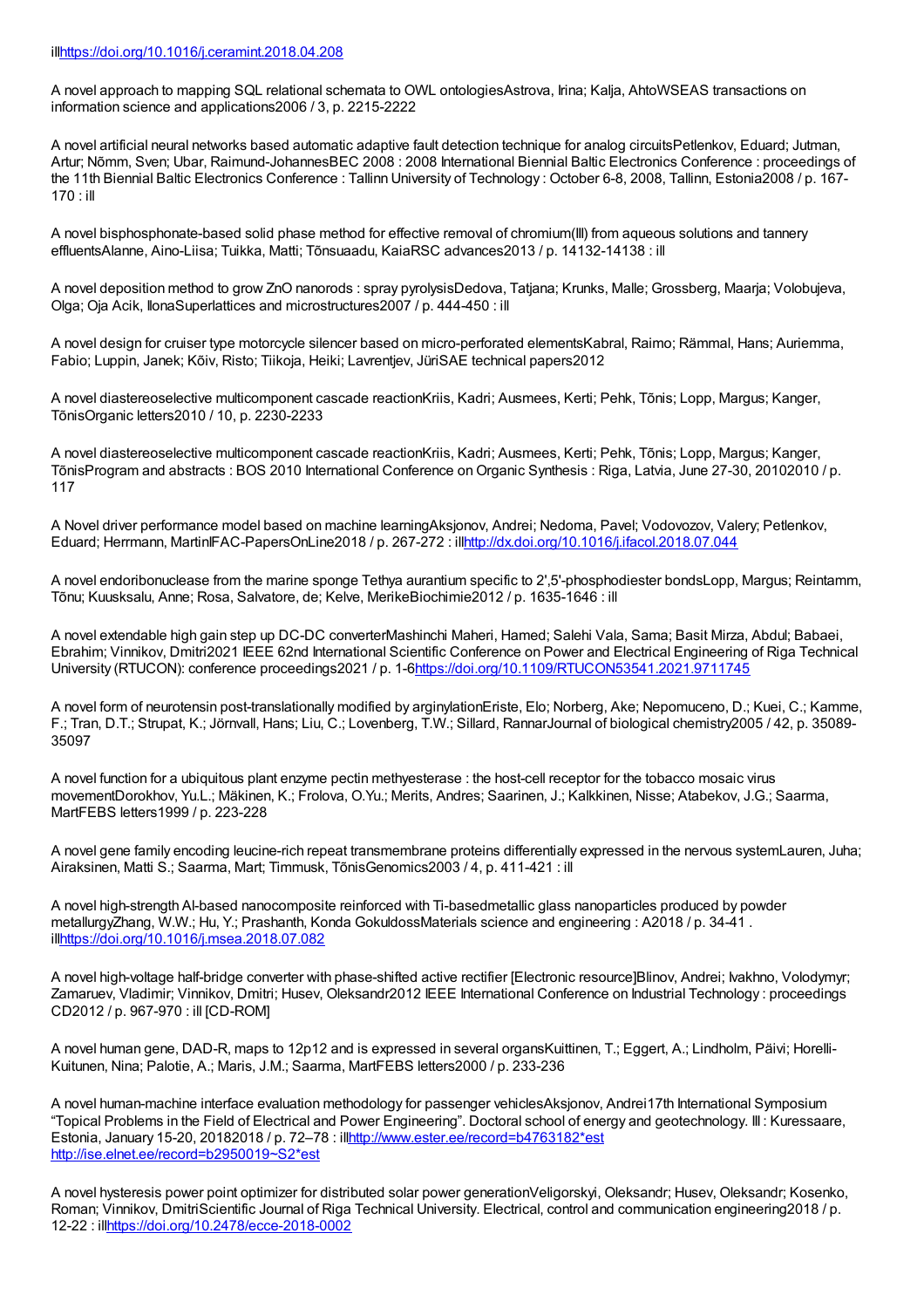A novel indicator system for gene cloningUrbonavicius, J.; Meshkys, R.Biobalt'92 : Biotechnology in Estonia, Latvia and Lithuania : Tallinn, November 1992 : conference abstracts1992 / p. 42

A novel metalloprotease from Vipera lebetina venom induces human endothelial cell apoptosisTrummal, Katrin; Tõnismägi, Külli; Siigur, Ene; Aaspõllu, Anu; Lopp, Annika; Sillat, Tarvo; Saat, Riste; Kasak, Lagle; Tammiste, Indrek; Kogerman, Priit; Kalkkinen, Nisse; Siigur, JüriToxicon2005 / 1, p. 46-61

A novel method for calculating heat emitter and controller configuration setpoint variations with EN15316-2Võsa, Karl-Villem; Ferrantelli, Andrea; Kurnitski, JarekJournal of building engineering2020 / 8 p. : ill<https://doi.org/10.1016/j.jobe.2020.101387>

A novel method for monitoring surface membrane trafficking on hippocampal acute slice preparationThomas-Crusells, J.; Vieira, A.; Saarma, Mart; Rivera, ClaudioJournal of neuroscience methods2003 / 1/2, p. 159-166

A novel method for rapid assessment of the performance and complexity of small wastewater treatment plantsKõrgmaa, Vallo; Tenno, Taavo; Pachel, Karin; Iital, ArvoProceedings of the Estonian Academy of Sciences2019 / p. 32–42 : il[lhttps://doi.org/10.3176/proc.2019.1.03](https://doi.org/10.3176/proc.2019.1.03) [http://www.kirj.ee/public/proceedings\\_pdf/2019/issue\\_1/proc-2019-1-32-42.pdf](http://www.kirj.ee/public/proceedings_pdf/2019/issue_1/proc-2019-1-32-42.pdf)

A novel multi-hop body-to-body routing protocol for disaster and emergency networksBen Arbia, Dhafer; Alam, Muhammad Mahtab; Attia, Rabah; Ben Hamida, Elyes2016 International Conference on Wireless Networks and Mobile Communications (WINCOM'2016) : October 26-29, 2016 Fez, Morocco2016 / p. 1-7 : il[lhttps://doi.org/10.1109/WINCOM.2016.7777222](https://doi.org/10.1109/WINCOM.2016.7777222)

A novel N-terminal isoform of the neuron-specific K-Cl cotransporter KCC2Uvarov, Pavel; Ludwig, Anastasia; Markkanen, Marika; Pruunsild, Priit; Kaila, Kai; Delpire, Eric; Timmusk, Tõnis; Rivera, Claudio; Airaksinen, Matti S.Journal of biological chemistry2007 / 42, p. 30570-30576

A novel physical fatigue assessment method utilizing heart rate variability and pulse arrival time towards personalized feedback with wearable sensorsAllik, Ardo; Pilt, Kristjan; Viigimäe, Moonika; Fridolin, Ivo; Jervan, GertSensors2022 / art. 168[0https://doi.org/10.3390/s22041680](https://doi.org/10.3390/s22041680)

A novel random approach to diagnostic test generationOsimiry, Emmanuel Ovie; Ubar, Raimund-Johannes; Kostin, Sergei; Raik, Jaan2nd IEEE NORCAS Conference : 1-2 November 2016, Copenhagen, Denmark2016 / [4] p. : il[lhttps://doi.org/10.1109/NORCHIP.2016.7792915](https://doi.org/10.1109/NORCHIP.2016.7792915)

A novel route for the preparation of TiB2/TiN composites by selective laser sintering [Online resource]Liu, Le; Minasyan, Tatevik; Aydinyan, Sofiya; Hussainova, IrinaTartu Ülikooli ASTRA projekt PER ASPERA : Funktsionaalsed materjalid ja tehnoloogiad : [7-8 märtsil 2018, Tallinn : teesid]2018 / 1 [phttp://fmtdk.ut.ee/teesid-2018/](http://fmtdk.ut.ee/teesid-2018/)

A novel route of synthesis of sodium hexafluorosilicate two component cluster crystals using BF4- containing ionic liquidsVälbe, Raul; Mäeorg, Uno; Lõhmus, Ants; Reedo, Valter; Koel, Mihkel; Krumme, Andres; Kessler, Vadim; Hoop, Andres; Romanov, AlexeyJournal of crystal growth2012 / p. 51-56 : ill

A novel strategy to enhance biohydrogen production using graphene oxidetreated thermostable crude cellulase and sugarcane bagasse hydrolyzateunder co-culture systemSrivastava, Neha; Srivastava, Manish; Gupta, Vijai KumarBioresource technology2018 / p. 337-345 : il[lhttps://doi.org/10.1016/j.biortech.2018.09.038](https://doi.org/10.1016/j.biortech.2018.09.038)

A novel sweet potato potyvirus open reading frame (ORF) is expressed via polymerase slippage and suppresses RNA silencingUntiveros, Milton; Olspert, Allan; Artola, Katrin; Firth, Andrew E.; Kreuze, Jan F.; Valkonen, Jari P.T.Molecular plant pathology2016 / p. 1111-1123 : il[lhttp://dx.doi.org/10.1111/mpp.12366](http://dx.doi.org/10.1111/mpp.12366)

A novel Taylor series based approach for control computation in NN-ANARX structure based control of nonlinear systemsBelikov, Juri; Vassiljeva, Kristina; Petlenkov, Eduard; Nõmm, SvenProceedings of the 27th Chinese Control Conference : July 16-18, 2008, Kunming, Yunnan, China. 22008 / p. 474-478

A Novel vector control strategy for a six-phase induction motor with low torque ripples and harmonic currentsHeidari, Hamidreza; Rassõlkin, Anton; Vaimann, Toomas; Kallaste, Ants; Taheri, Asghar; Holakooie, Mohammad Hosein; Belahcen, AnouarEnergies2019 / art. 1102, 14 p. : il[lhttps://doi.org/10.3390/en12061102](https://doi.org/10.3390/en12061102)

A novel vector control strategy for six-phase induction motor with low torque ripples and harmonic currentsHeidari, Hamidreza18th International Symposium "Topical Problems in the Field of Electrical and Power Engineering". Doctoral School of Energy and Geotechnology III : Toila, Estonia, January 14-19, 2019 : [proceedings]2019 / p. 121-122

A numerical study for plant-independent evaluation of fractional-order PID controller performanceAlagoz, Baris Baykant; Tepljakov, Aleksei; Yeroglu, Celaleddin; Gonzalez, Emmanuel A.; Hossein Nia, S. Hassan; Petlenkov, EduardIFAC-PapersOnLine2018 / p. 539- 544 : il[lhttps://doi.org/10.1016/j.ifacol.2018.06.151](https://doi.org/10.1016/j.ifacol.2018.06.151)

A numerical study of circulation in the Gulf of Riga, Baltic Sea. Part I : Whole-basin gyres and mean currentsLips, Urmas; Zhurbas, Victor; Skudra, Maris; Väli, GermoContinental shelf research2016 / p. 1-13 : il[lhttps://doi.org/10.1016/j.csr.2015.11.008](https://doi.org/10.1016/j.csr.2015.11.008)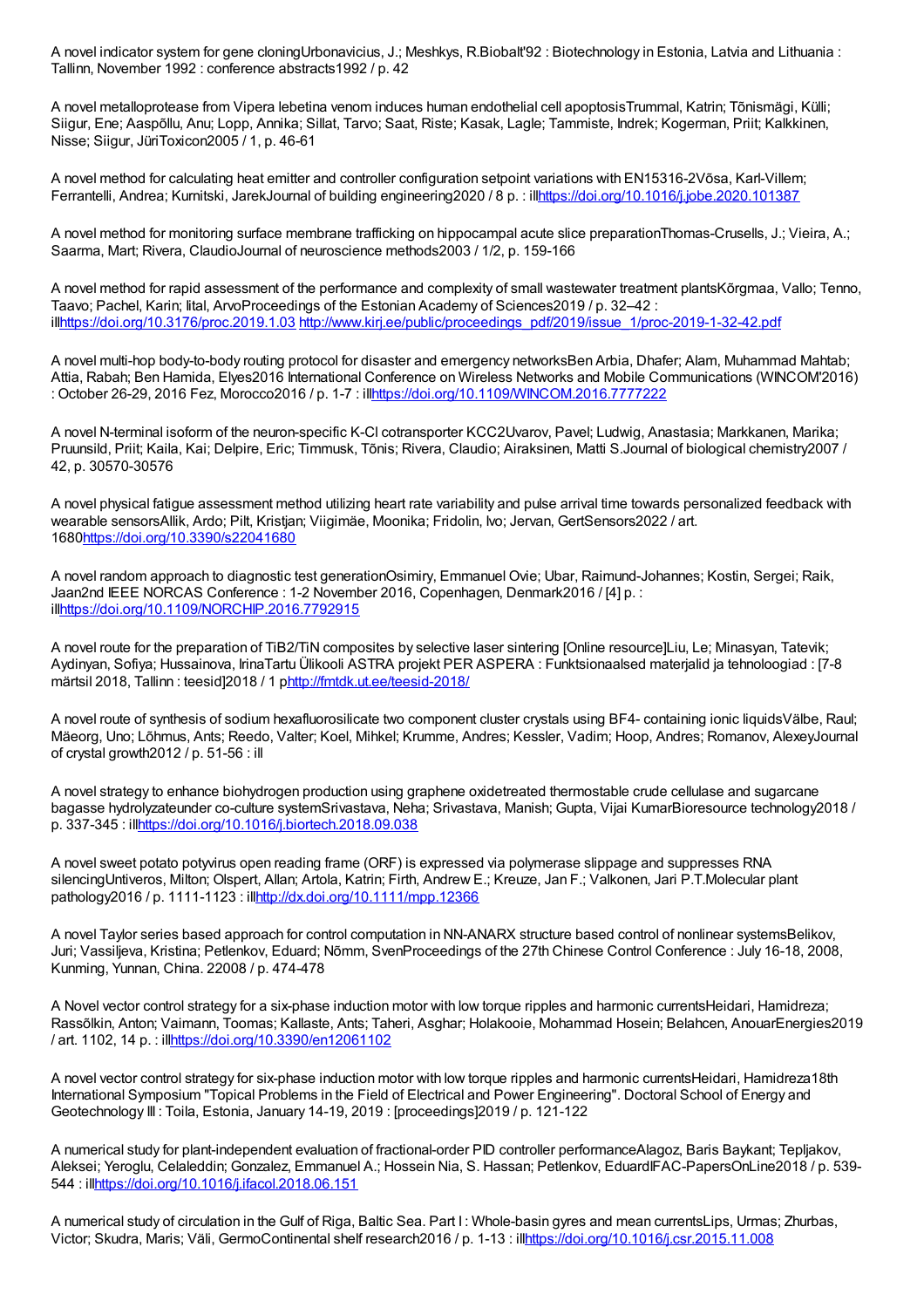A numerical study of circulation in the Gulf of Riga, Baltic Sea. Part II : Mesoscale features and freshwater transport pathwaysLips, Urmas; Zhurbas, Victor; Skudra, Maris; Väli, GermoContinental shelf research2016 / p. 44-52 : il[lhttps://doi.org/10.1016/j.csr.2015.12.018](https://doi.org/10.1016/j.csr.2015.12.018)

A numerically stable least squares solution to the quadratic programming problemÜbi, EvaldCentral European journal of mathematics2008 / 1, p. 171-178

A nutrition survey of elderly people in EstoniaVokk, Raivo; Raagmets, EdeMini Nutritional Assessment (MNA) : Research and Practice in the Elderly : Nestle Nutrition Workshop Series Clinical & Performance Programme. Vol. 11999 / p. 173

A One Health approach to achieving the Global Health agendaKhalid, SadiaThe European Sting2021<https://europeansting.com/2021/12/27/a-one-health-approach-to-achieving-the-global-health-agenda/>

A palaeocoastline reconstruction for the Käsmu and Pärispea peninsulas (northern Estonia) over the last 4000 yearsGrudzinska, Ieva; Saarse, Leili; Vassiljev, Jüri; Heinsalu, Atko; Veski, SiimEstonian journal of earth sciences2012 / p. 307-316 : ill

A Pan-European environmental flow conceptParasiewicz, Piotr; Tuhtan, Jeffrey Andrew; Prus, Pawel; Suska, KatarzynaRiverine landscapes as coupled socio-ecological systems : 6th biennial Symposium of the International Society for River Science : book of abstracts2019 / p. 10[8https://www.bib.irb.hr/1025362/download/1025362.ISRS2019\\_book\\_of\\_abstracts.pdf](https://www.bib.irb.hr/1025362/download/1025362.ISRS2019_book_of_abstracts.pdf)

A parabolic integro-differential identification problem in a barrelled smooth domainJanno, Jaan; Lorenzi, AlfredoZeitschrift für Analysis und ihre Anwendungen = Journal for analysis and its applications2006 / p. 103-130

A paradigm shift to combat indoor respiratory infectionMorawska, Lidia; Bahnfleth, William; Boerstra, Atze; Cao, Junji; Allen, Joseph; Bluyssen, Philomena M.; Buonanno, Giorgio; Dancer, Stephanie J.; Floto, Andres; Kurnitski, JarekScience2021 / p. 689- 69[1https://doi.org/10.1126/science.abg2025](https://doi.org/10.1126/science.abg2025)

A parallel estimation system of stator resistance and rotor speed for active disturbance rejection control of six-phase induction motorHeidari, Hamidreza; Rassõlkin, Anton; Holakooie, Mohammad Hosein; Vaimann, Toomas; Kallaste, Ants; Belahcen, Anouar; Lukichev, DmitryEnergies2020 / 17 p<https://doi.org/10.3390/en13051121>

A parallel estimation system of stator resistance and rotor speed for active disturbance rejection control of six-phase induction motorHeidari, Hamidreza; Rassõlkin, Anton; Holakooie, Mohammad Hosein; Vaimann, Toomas; Kallaste, Ants; Belahcen, AnouarIndustrial and Technological Applications of Power Electronics Systems2021 / p. 1-1[7https://doi.org/10.3390/en13051121](https://doi.org/10.3390/en13051121)

A parametric framework for modelling of bioelectrical signalsMuhammad, Yar201[6http://dx.doi.org/10.1007/978-981-287-969-1](http://dx.doi.org/10.1007/978-981-287-969-1)

A parametric framework for modelling of bioelectrical signals = Parameetriline raamistik bioelektriliste signaalide modelleerimiseksMuhammad, Yar201[5http://www.ester.ee/record=b4473232\\*est](http://www.ester.ee/record=b4473232*est)

A parametric framework for the development of bioelectrical applications : application to a bio-impedance signal simulatorMuhammad, Yar; Annus, Paul; Le Moullec, Yannick; Rang, ToomasProceedings of the Estonian Academy of Sciences2016 / p. 345-357 : il[lhttp://dx.doi.org/10.3176/proc.2016.4.03](http://dx.doi.org/10.3176/proc.2016.4.03)

A partial solution to B. Rensch problemHenno, JaakBulletin of the European Association for Theoretical Computer Science1980 / lk. 42-4[5https://www.ester.ee/record=b3467448\\*est](https://www.ester.ee/record=b3467448*est)

A Participatory geospatial toolkit for science integration and knowledge transfer informing SDGs based Governance and decision makingSajeva, Maurizio; Maidell, Marjo; Kotta, JonneSustainability2020 / art. 8088, 19 p. : il[lhttps://doi.org/10.3390/su12198088](https://doi.org/10.3390/su12198088)

A path towards networked organisations – the push of digital natives or the pull of the needs?Jaakkola, Hannu; Henno, JaakInternational journal of knowledge engineering and soft data paradigms2012 / p. 240-260

A PC-based CAD system for training digital testUbar, Raimund-Johannes; Buldas, Ahto; Paomets, Priidu; Raik, Jaan; Tulit, ViljarThe Fifth EUROCHIP Workshop on VLSIDesign Training, 17-18-19 October 1994, Dresden, Germany1994 / p. 152-157: ill

A PDZ-like domain mediates the dimerization of 11R-lipoxygenaseEek, Priit; Põldemaa, Kaspar; Kasvandik, Sergo; Järving, Ivar; Samel, NigulasBiochimica et Biophysica Acta (BBA) - molecular and cell biology of lipids2017 / p. 1121-1128 : il[lhttps://doi.org/10.1016/j.bbalip.2017.07.012](https://doi.org/10.1016/j.bbalip.2017.07.012)

A PD-type iterative learning algorithm for semi-linear distributed parameter systems with sensors/actuatorsZhang, Jianxiang; Cui, Baotong; Jiang, Zhengxian; Chen, JuanIEEE Access2019 / p. 159037 - 159047 : il[lhttps://doi.org/10.1109/ACCESS.2019.2950456](https://doi.org/10.1109/ACCESS.2019.2950456)

A pedagogy of writingWhite, RonProceedings of International Advanced Writing Conference, Tallinn, 17-19 June 19961997 / p. 17-26

A peer-to-peer approach to energy productionGiotitsas, Christos; Pazaitis, Alexandros; Kostakis, VasileiosTechnology in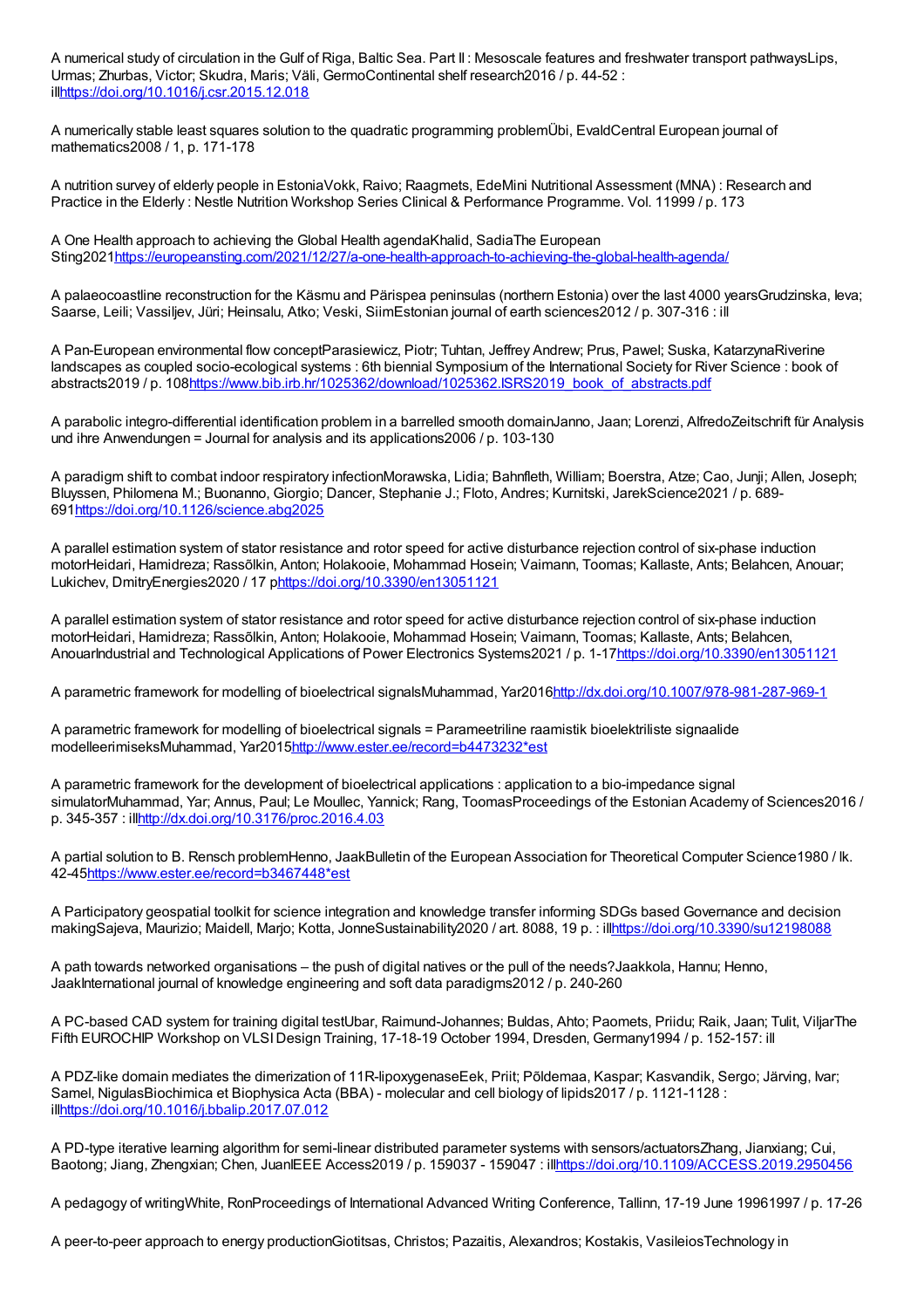## society2015 / p. 28-3[8http://dx.doi.org/10.1016/j.techsoc.2015.02.002](http://dx.doi.org/10.1016/j.techsoc.2015.02.002)

A peer-to-peer data sharing framework for Web browsers : analysis and evaluationPattanaik, Vishwajeet; Sharvadze, Ioane; Draheim, DirkSN Computer Science2020 / art. 214, 10 [phttps://doi.org/10.1007/s42979-020-00236-6](https://doi.org/10.1007/s42979-020-00236-6)

A Performance evaluation concept for production systems in an SME networkMahmood, Kashif; Lanz, Minna; Toivonen, Ville; Otto, TaunoProcedia CIRP2018 / p. 603-608 : il[lhttps://doi.org/10.1016/j.procir.2018.03.182](https://doi.org/10.1016/j.procir.2018.03.182)

A personalized care plan is positively associated with better clinical outcomes in the care of patients with type 2 diabetes: A crosssectional real-life studyMikkola, Ilona; Hagnäs, Maria; Hartšenko, Jelena; Kaila, Mina; Winell, KlasCanadian journal of diabetes2020 / p. 133-13[8https://doi.org/10.1016/j.jcjd.2019.05.003](https://doi.org/10.1016/j.jcjd.2019.05.003)

A phantom pig abdomen as an alternative for testing robotic surgical systems : our experienceRistolainen, Asko; Colucci, Gianluca; Kruusmaa, MaarjaATLA = Alternatives to laboratory animals2013 / p. 359-367

A phantom study for the validation of a surgical navigation system based on real-time segmentation and registration methodsMaris, B.; Ristolainen, Asko; Li, Lin; Gavšin, JuriInternational journal of computer assisted radiology and surgery2013 / p. 381-382 : ill

A philosophical description of some features of the paradigm shift done by Ilya PrigogineNäpinen, LeoHistoriae Scientiarum Baltica 2014 : Helsinki, August 21-22, 2014 : abstracts of the XXVI International Baltic Conference on the History of Science2014 / p. 31-32

A pilot study of hydrodynamical and geological conditions at some possible offshore wind farms in Estonian coastal watersErm, Ants; Alari, Victor; Kõuts, Tarmo; Lilover, Madis-Jaak; Kask, AndresProceedings of European Seminar : Offshore Wind and Other Marine Renewable Energies in Mediterranean and European Seas : 21-23 May, Brindisi, Italy2009 / p. 49-63

A pilot study of three-stage biological-chemical treatment of landfill leachate applying continuous ferric sludge reuse in Fenton-like processKlein, Kati; Kivi, Arthur; Dulova, Niina; Zekker, Ivar; Mölder, Erik; Tenno, Toomas; Trapido, Marina; Tenno, TaavoClean technologies and environmental policy2017 / p. 541-551 : il[lhttps://doi.org/10.1007/s10098-016-1245-5](https://doi.org/10.1007/s10098-016-1245-5)

A PL and PLE study of high Cu content Cu2ZnSnSe4 films on Mo/Glass and solar cellsSulimov, Mikhail A.; Yakushev, Michael V.; Forbes, I.; Prieto, J.M.; Krustok, Jüri; Edwards, P. R.; Martin, R.W.Physics of the solid state2019 / p. 908- 91[7https://doi.org/10.1134/S1063783419050214](https://doi.org/10.1134/S1063783419050214)

A PL study of CIGS thin films imlanted with He and D ionsYakushev, M. V.; Martin, R. W.; Krustok, Jüri; Schock, H. W.; Pilkington, R. D.; Hill, A. E.; Tomlinson, R. D.Thin solid films2000 / p. 488-493

A PL study of deep bands in CuIn1-xGaxSe2Krustok, Jüri; Raudoja, Jaan; Yakushev, M.V.; Pilkington, R.D.; Hill, A.E.; Collan, HeikkiTwelfth International Conference on Ternary and Multinary Compounds : March 13-17, 2000 : National Tsing Hua University, Hsinchu, Taiwan : abstract[s]2000 / p. P2-61

A planetary momentum: asymmetric shocks, global preparedness for change and the rise of a new paradigmŠlaus, Ivo; Brunnhuber, Stefan; Engelbrecht, Jüri; Jacobs, Garry; Kiniger-Passigli, Donato; Reuter, Thomas; Zucconi, AlbertoWAAS newsletter202[0http://worldacademy.org/files/Newsletters/April2020-1.pdf](http://worldacademy.org/files/Newsletters/April2020-1.pdf) <http://www.worldacademy.org/newsletter/19-april-2020>

A plea for responsible and inclusive knowledge management at the world levelDurst, SusanneVINE Journal of Information and Knowledge Management Systems202[2https://doi.org/10.1108/VJIKMS-09-2021-0204](https://doi.org/10.1108/VJIKMS-09-2021-0204)

A polynomial approach to a nonlinear model matching problemBelikov, Juri; Halas, Miroslav; Kotta, Ülle; Moog, ClaudeProceedings of the Estonian Academy of Sciences2016 / p. 330-344 : il[lhttp://dx.doi.org/10.3176/proc.2016.4.02](http://dx.doi.org/10.3176/proc.2016.4.02)

A polynomial basis to solve the Schrödinger equation for a molecular systemLinntam, AloThe 9th Nordic Symposium on Computer Simulation of Liquids and Solids, 25-27 August, 1995, Hindas, Göteborg, Sweden1995 / [1] lk

A portable capillary electropherograph equipped with a cross-sampler and a contactless-conductivity detector for the detection of the degradation products of chemical warfare agents in soil extractsSeiman, Andrus; Jaanus, Martin; Vaher, Merike; Kaljurand, MihkelElectrophoresis2009 / p. 507-514 : ill

A positivity principle for parabolic integro-differential equations and final overdeterminationJanno, JaanDirect, Inverse and Control Problems for PDE's : DICOP : Cortona, 22-26.09.2008 : abstracts2008 / p. 12

A positivity principle for parabolic integro-differential equations and inverse problems with final overdeterminationJanno, Jaan; Kasemets, Kairilnverse problems and imaging 2009 / 1, p. 17-41

A possible approach to understanding genesis of accidentsPaalmann, Malle; Pavelson, Henno; Tint, PiiaCAES'92 : International Conference on Computer-Aided Ergonomics and Safety : May 18-20, 1992, Tampere, Finland : poster texts1992 / p. 17-18

A possible role of mouse Fused (STK36) in Hedgehog signaling and Gli transcription factor regulationMaloverjan, Alla; Finta, Csaba;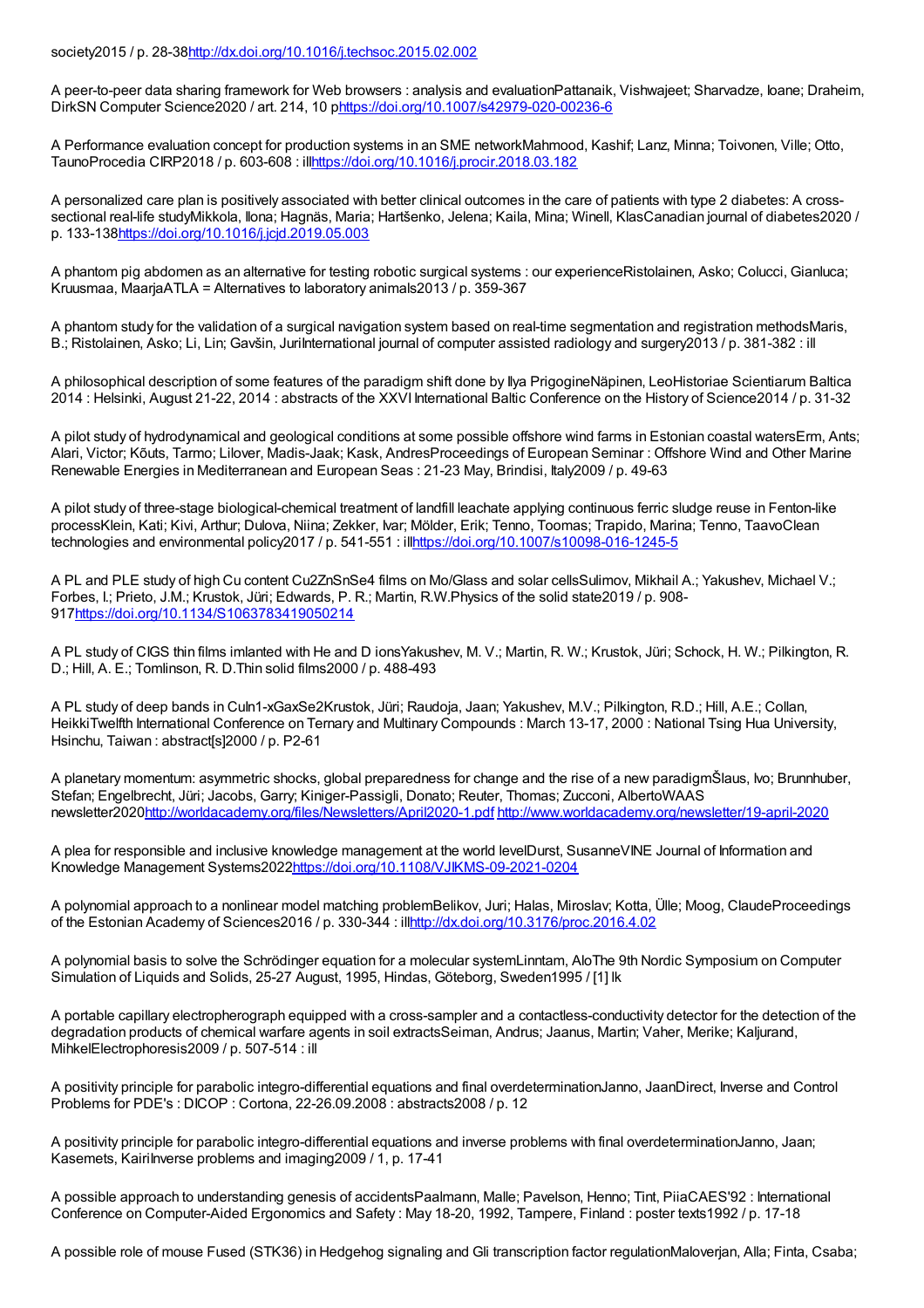Osterlund, Torben; Kogerman, PriitCell communication and signaling2007 / First onlines [8] p

A potential role of alternative splicing in the regulation of the transcriptional activity of human GLI2 in gondal tissuesSpeek, Mart; Njunkova, Olga; Pata, Illar; Valdre, Eola; Kogerman, PriitBMC molecular biology2006 / 13, p. 1-13

A potential route towards new methods for extracting value from shale oil side streamNiidu, AllanOil shale2019 / p. 128–141 : il[lhttp://www.kirj.ee/public/oilshale\\_pdf/2019/issue\\_2S/OS-2019-2S-128-141.pdf](http://www.kirj.ee/public/oilshale_pdf/2019/issue_2S/OS-2019-2S-128-141.pdf) <https://doi.org/10.3176/oil.2019.2S.04>

A power fast reverse turn-on diode thyristor ТБР143Graujnis, V.; Kovrov, A.; Kuzmin, V.; Hanstin, R.; Toomla, O.Automation, simulation & measurement : ASM'91 : 3rd biennal conference, Tallinn, October 7-11, 1991. Section S / Tallinn Technical University1992 / p. 132-138: ill

A practical algorithm for the maximum clique findingKumlander, DenissProceedings of the IADIS International Conference Applied Computing 2006 : San Sebastian, Spain, 2006, February 25-282006 / p. 266-272

A practical approach to cognitive sonar performance modelingBerdnikova, JuliaInfo- ja kommunikatsioonitehnoloogia doktorikooli IKTDK neljanda aastakonverentsi artiklite kogumik : 26.-27. novembril 2010, Essu mõis2010 / lk. 83-87 : ill

A practical asymmetric synthesis of (S) and (R)-2-methyl-5-oxotetrahydrofuran carboxylic acidsJäälaid, Raissa; Paju, Anne; Eek, Margus; Lopp, MargusInternational Conference on Organic Synthesis : June 27-July 1, 2004, Riga, Latvia : program & abstracts2004 / p. 88

A practical asymmetric synthesis of R- and S-homocitric acidEek, Margus; Jäälaid, Raissa; Laos, Marit; Paju, Anne; Lopp, MargusInternational Conference onOrganic Synthesis : Tallinn, Estonia, June 25-29, 2006 : program and abstracts2006 / p. 84

A practical software package for computing gravimetric geoid by the least squares modification of Hotine's formulaAbbak, Ramazan Alpay; Ellmann, Artu; Ustun, AydinEarth science informatics2022 / p. 713–724<https://doi.org/10.1007/s12145-021-00713-3>

A precedence grammar for ADAHenno, JaakData processing. Compiler writing. Programming1986 / p. 51-61

A precise gravimetric geoid model in a mountainous area with scarce gravity data : a case study in central TurkeyAbbak, Ramazan Alpay; Sjöberg, Lars E.; Ellmann, Artu; Ustun, AydinStudia geophysica et geodaetica2012 / p. 909-927 : ill

A preliminary comparison of Estonian and Finnish plosivesSuomi, Kari; Meister, EinarLinguistica Uralica2012 / p. 187-193 : ill

A preliminary computer-aided technique for CT based lung segmentationGupta, Anindya; Märtens, Olev; Le Moullec, YannickProceedings of the 8th Annual Conference of the Estonian National Doctoral School in Information and Communication Technologies : December 5-6, 2014, Rakvere2014 / p. 43-46 : ill

A primer on public safety communication in the context of terror attacks: the NATO SPS "COUNTER-TERROR" projectAlam, Muhammad Mahtab; Le Moullec, Yannick; Ahmad, Rizwan; Magarini, Maurizio; Reggiani, LucaAdvanced Technologies for Security Applications : Proceedings of the NATO Science for Peace and Security 'Cluster Workshop on Advanced Technologies', 17-18 September 2019, Leuven, Belgium2020 / p. 19-34[https://doi.org/10.1007/978-94-024-2021-0\\_3](https://doi.org/10.1007/978-94-024-2021-0_3)

A privacy-protecting data-exchange wallet with ownership- and monetization capabilitiesNorta, Alexander; Hawthorne, Daniel; Engel, Serafin L.2018 International Joint Conference on Neural Networks (IJCNN) : 2018 proceedings2018 / p. 4121-4128 : il[lhttp://doi.org/10.1109/IJCNN.2018.8489551](http://doi.org/10.1109/IJCNN.2018.8489551)

A private cloud for data mining educationKoschel, Arne; Heine, Felix; Astrova, Irina; Astrov, Igor2018 Sixth International Conference on Enterprise Systems : ES 2018 : 1–2 October 2018, Limassol, Cyprus : proceedings2018 / p. 129-133 : il[lhttp://doi.org/10.1109/ES.2018.00027](http://doi.org/10.1109/ES.2018.00027)

A probabilistic approach to the optimal scheduling of reservesTerno, Olaf; Valdma, MatiScientific proceedings of Riga Technical University. 4. [series], Power and electrical engineering2003 / p. 210-214

A process view of organisations : procedural analysisGerndorf, KostelWorking papers in economics. Vol. 19 (TUTWPE No 141- 144)2006 / TUTWPE No. 143, p. 51-78 : ill

A program for calculating limits of deviation of sizesVellemäe, Toomas; Laaneots, Rein35 научная конференция студентов втузов Эстонии, Латвии, Литвы, Белоруссии и Молдовы : [Таллинн, 1991] : доклады. Секция САПР в машиностроении [и др.]1991 / с. 45-46

A program packet for studying the behaviour of the clients of phone-networksJürimaa, MariaSoftware Technology : Fenno-Ugric Symposium FUSST99 : August 19-21, 1999, Sagadi, Estonia : proceedings1999 / p. 1-6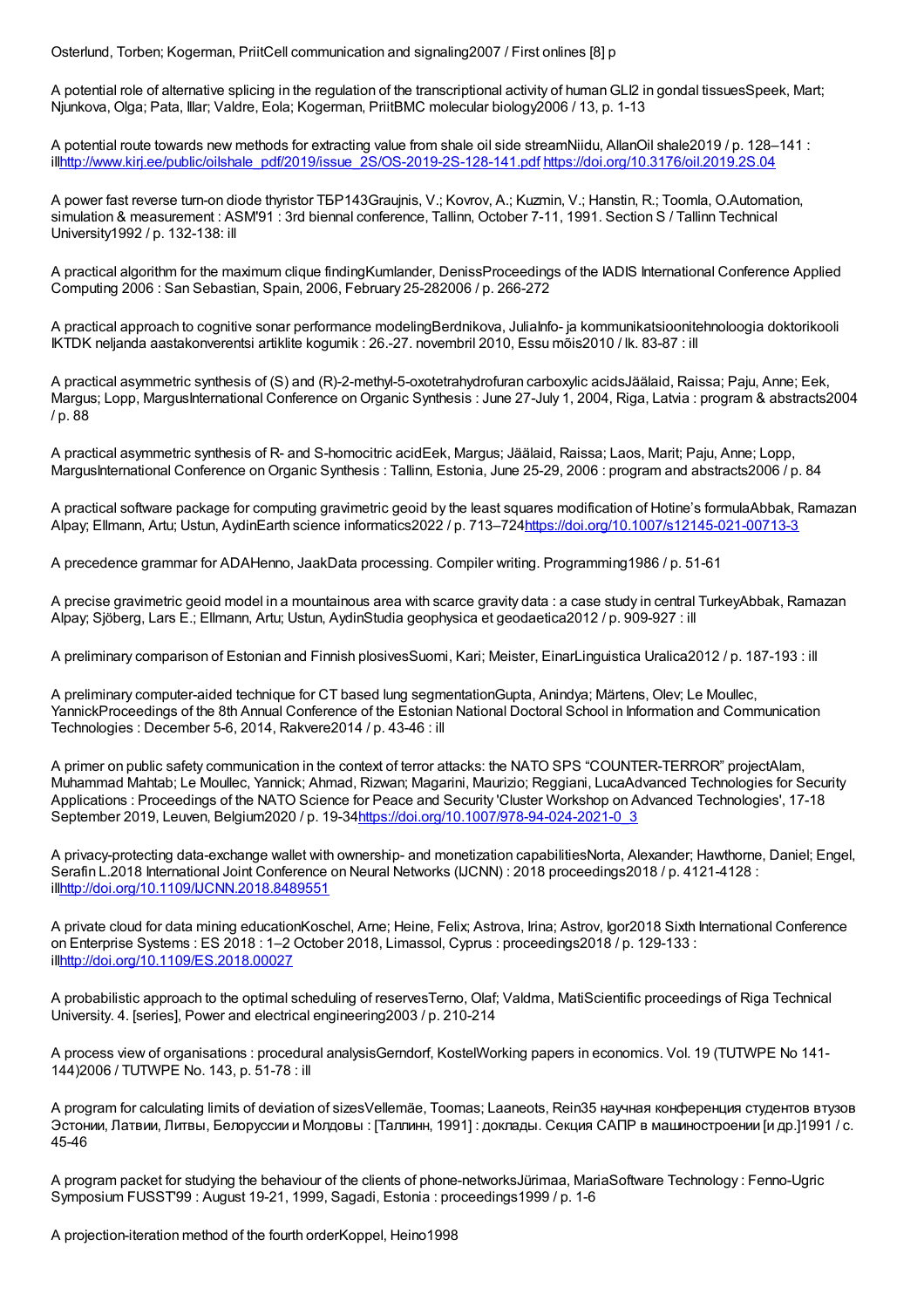A proof-theoretic study of bi-intuitionistic propositional sequent calculusPinto, Luis; Uustalu, TarmoJournal of logic and computation2018 / p. 165-20[2https://doi.org/10.1093/logcom/exx044](https://doi.org/10.1093/logcom/exx044)

A proposal for a simple average-based progressive taxation systemFischer, Dirk-Hinnerk; Ferraro, SimonaPublic sector economics2019 / p. 141 - 16[5https://doi.org/10.3326/pse.43.2.2](https://doi.org/10.3326/pse.43.2.2)

A proposal for optimisation of low-powered FSM testingBrik, Marina; Fomina, Jelena; Ubar, Raimund-JohannesProceedings of IEEE East-West Design & Test Workshop (EWDTW'05) : Odessa, Ukraine, September 15-19, 20052005 / p. 15-20

A proposal from dr. E.Schoenberg and H.Mäe to establish an observatory to the Glehn's ParkLõhmus, Leho; Harvig, Voldemar; Aas, ToomasTallinna Tähetorn2008 / 2, lk. 7

A public, blockchain-based distributed smart-contract platform enabling mobile lite wallets using a proof-of-stake consensus algorithmNorta, Alexander; Dai, Patrick; Mahi, Neil; Earls, JordanBusiness Information Systems Workshops : BIS 2018 : International Workshops, Berlin, Germany, July 18–20, 2018 : Revised Papers2019 / p. 368-380[https://doi.org/10.1007/978-3-030-04849-5\\_33](https://doi.org/10.1007/978-3-030-04849-5_33)

A Q-model approach to decomposition and aggregation of specifications of real-time systemsPaluoja, ReinProceedings of the 7th EUROMICRO Workshop on Real-Time Systems : Odense, Denmark, June 14-16, 19951995 / p. 213-221

A QoS optimization approach in cognitive body area networks for healthcare applicationsAhmed, Tauseef; Le Moullec, YannickSensors2017 / art. 780, p. 1-23 : il[lhttp://dx.doi.org/10.3390/s17040780](http://dx.doi.org/10.3390/s17040780)

A quadratic programming approach to output and robust controller designNurges, Ülo; Rüstern, EnnuProceedings of the 3rd International Conference on Control Theory and Applications : Pretoria, South Africa, December 20012001 / p. 113-117

A quadratic programming approach to robust controller designNurges, ÜloProceedings of the Estonian Academy of Sciences. Physics. Mathematics2001 / 2, p. 98-111

A Qualitative control approach to reduce energy costs of hybrid energy systems : utilizing energy rice and weather dataTaebnia, Mehdi; Heikkilä, Marko; Kurnitski, JarekEnergies2020 / art. 1401, 17 p. : il[lhttps://doi.org/10.3390/en13061401](https://doi.org/10.3390/en13061401)

A qualitative study of the challenges in rearranging community pharmacy service provision during the COVID-19 public health emergency : the prism of social practice theoryLubi, Kadi; Sepp, Kristiina; Rass, Hedvig; Roostar, Kristiine; Volmer, DaisyPublic Health in Practice2021 / art. 100212 : il[lhttps://doi.org/10.1016/j.puhip.2021.100212](https://doi.org/10.1016/j.puhip.2021.100212)

A quality curriculum from the beginning : possibilities and perspectivesReedik, VelloQuality assurance in higher education : proceedings of the Quality Assurance Forum : Tallinn, November 30, 20002001 / p. 45-48 : ill

A quality model of metamodeling systemsSgirka, Rünno; Eessaar, ErkiEmerging trends in computing, informatics, systems sciences, and engineering2013 / p. 543-555

A quantitative measurement of the enhancement of the water structure in alcohol/water mixtures by solvatochromic indicatorsRoses, Marti; Rafols, Clara; Rived, Fernando; Bosch, Elisabeth; Buhvestov, Urmas23rd Estonian Chemistry Days : abstracts of scientific conference1997 / p. 136

A quantitative method for analysis of mixtures of homologues and stereoisomers of hemicucurbiturils that allows us to follow their formation and stabilityFomitšenko, Maria; Peterson, Anna; Reile, Indrek; Cong, Hang; Kaabel, Sandra; Prigorchenko, Elena; Järving, Ivar; Aav, RiinaNew journal of chemistry2017 / p. 2490-2497 : il[lhttp://dx.doi.org/10.1039/C6NJ03050E](http://dx.doi.org/10.1039/C6NJ03050E)

A quantity : a simple example of software development with domain analysisPiho, GunnarInfo- ja kommunikatsioonitehnoloogia doktorikooli IKTDK kolmanda aastakonverentsi artiklite kogumik : 25.-26. aprill 2008, Voore külalistemaja2008 / p. 73-76 : ill

A Quasi-dynamic approach for the evaluation of structural response in ship collisions and groundingsKim, Sang-Jin; Kõrgesaar, Mihkel; Taimuri, Ghalib; Kujala, Pentti; Hirdaris, SpyrosProceedings of the Thirtieth (2020) International Ocean and Polar Engineering ConferenceShanghai, China, October 11-16, 20202020 / p. 3174–318[0"Quasi-dynamic](http://publications.isope.org/proceedings/ISOPE/ISOPE 2020/data/pdfs_Vol4/4152-20TPC-0254.pdf#search=%22%22) approach"

A quasi-static approach to optimize the motion of an UGV depending on the track profileCorral, Eduardo; Arjassov, Gennadi; Meneses, JesusThe 9th International Conference Mechatronics Systems and Materials : MSM-2013 : abstracts2013 / p. 41-42 : ill

A questionnaire to access the exposure to the electromagnetic fields [Electronic resource]Koppel, TarmoDoctoral school in economics and innovation : Kuressaare, August 6-9, 20132013 / 30 p. : ill. [CD-ROM]

A quinoline-appended cyclodextrin derivative as a highly selective receptor and colorimetric probe for nucleotidesKanagaraj, K.; Xiao, C.; Rao, M.; Fan, C.; Borovkov, Victor; Cheng, G.; Zhou, D.; Zhong, Z.; Su, D.; Yu, X.; Yao, J.; Hao, T.; Wu, W.; Chruma, J.J.; Yang, C.Iscience2020 / art. 100927, 67 p. : ill<https://doi.org/10.1016/j.isci.2020.100927>

A radical shift from soft-water to hard-water lake: palaeolimnological evidence from Lake Kooraste Kõverjärv, southern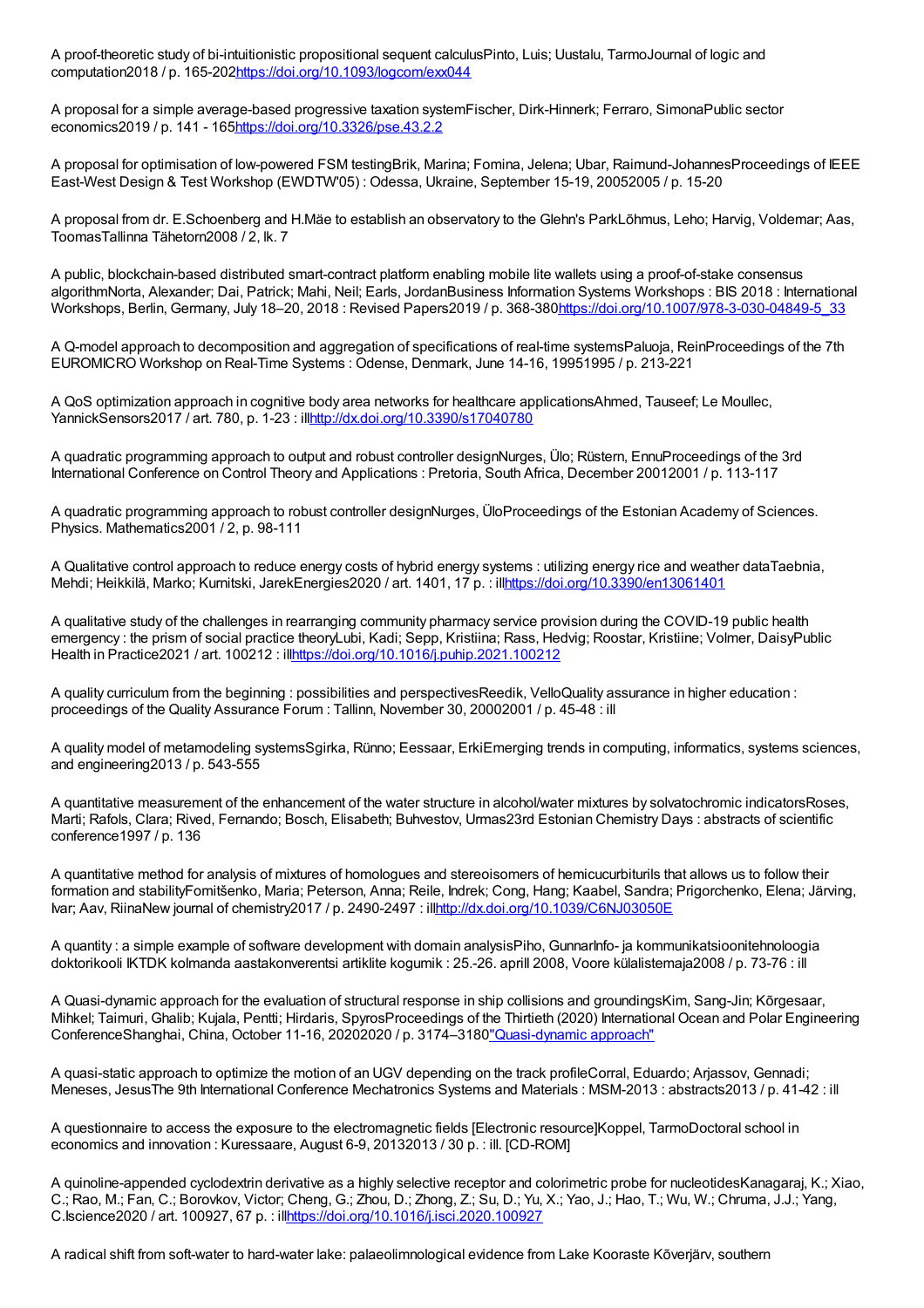EstoniaAlliksaar, Tiiu; Heinsalu, AtkoEstonian journal of earth sciences2012 / p. 317-327 : ill

A reactive nitrogen budget for forest land and wetlands in Latvia and EstoniaBardule, Arta; Iital, Arvo; Lazdiņa, Dagnija; Karkliņa, Ilze; Libiete, ZaneScandinavian journal of forest research2020 / p. 513−522<https://doi.org/10.1080/02827581.2020.1825788>

A REC8-dependent plant Shugoshin is required for maintenance of centromeric cohesion during meiosis and has no mitotic functionsHamant, Olivier; Golubovskaya, Inna; Meely, Robert; Fiume, Elisa; Timofejeva, Ljudmilla; Schleiffer, Alexander; Nasmyth, Kim; Cande, W.ZacheusCurrent biology : CB2005 / 10, p. 948-954

A reference architecture for a national e-learning infrastructureSaay, Mohammad Salim; Norta, Alexander9th IEEE/ACM International Conference on Utility and Cloud Computing : UCC 2016 : 6-9 December 2016, Tongji University, Shanghai, China : proceedings2016 / p. 404-409 : il[lhttp://dx.doi.org/10.1145/2996890.3007894](http://dx.doi.org/10.1145/2996890.3007894)

A reference architecture for managing dynamic inter-organizational business processesNorta, Alexander; Grefen, Paul; Narendra, Nanjangud C.Data & knowledge engineering2014 / p. 52-89 : ill

A reference decision model of first responders' decision-makingRosquist, Tony; Havlik, Denis; Meriste, MerikInternational journal of emergency management2017 / p. 193-209https://doi.org/10.1504/UEM.2017.085003

A refined late-Cryogenian - Ediacaran earth history of South China: Phosphorous-rich marbles of the Dabie and Sulu orogensPrave, A.R.; Meng, F.; Lepland, Aivo; Kirsimäe, Kalle; Kreitsmann, Timmu; Jiang, C.Z.Precambrian research2018 / p. 166-176 : il[lhttps://doi.org/10.1016/j.precamres.2017.11.022](https://doi.org/10.1016/j.precamres.2017.11.022)

A regime shift toward a more anoxic environment in a Eutrophic sea in Northern EuropeAlmroth-Rosell, Elin; Wåhlström, Irene; Väli, GermoFrontiers in marine science2021 / art. 79993[6https://doi.org/10.3389/fmars.2021.799936](https://doi.org/10.3389/fmars.2021.799936)

A relativistic model of fluids motionHeinloo, JaakApplied physics research2010 / p. 145-147

A reliability study of wave climate modelling in the Baltic SeaRäämet, Andrus; Soomere, Tarmo6th Study Conference on BALTEX : 14-18 June 2010, Miedzyzdroje, Poland : conference proceedings2010 / p. 71-72 : ill

A rent seeking society, a rent providing government and social goalsPõder, KaireEBS review2002 / p. 49-53

A report on the survey. Attitudes of Estonian healthcare professionals to internet-delivered cognitive behavioural therapySogomonjan, Melita; Kerikmäe, Tanel; Ööpik, Pille; Ross, PeeterCogent psychology2019 / art. 1637623, 12 p<https://doi.org/10.1080/23311908.2019.1637623>

A rescue demonstrator for interdependent aspects of reliability, security and quality towards a complete EDA flowRaik, Jaan; Jenihhin, MaksimProceedings of the 2020 Design, Automation & Test in Europe Conference &Exhibition (DATE 2020), 9 to 13 March, 2020, Grenoble, France2020 / p. 5[8https://ieeexplore.ieee.org/stamp/stamp.jsp?arnumber=9116424](https://ieeexplore.ieee.org/stamp/stamp.jsp?arnumber=9116424)

A research framework for external business transfers of SMEsDeschamps, Berangere; Durst, SusanneBusiness transfers, family firms and entrepreneurship2020 / p. 149-16[4https://doi.org/10.4324/9781003022527](https://doi.org/10.4324/9781003022527)

A research project on the temperature and humidity conditions, ventilation and airtightness of Finnish detached housesVinha, Juha; Korpi, Minna; Kalamees, Targo; Eskola, Lari; Palonen, J.; Kurnitski, Jarek; Valovirta, I.; Mikkilä, A.; Jokisalo, JuhaFinal report of the IEA Annex 41 Whole Building Heat Air and Moisture Response - Subtask 3 : Boundary Conditions and Whole Building HAM Analysis2008 / p. 157-174

A resilience-enhancing system restoration method considering voltage balancePang, Kaiyuan; Wang, Yizheng; Wen, Fushuan; Palu, Ivo; Yang, Zeng; Chen, Minghui; Zhao, Hongwei; Shang, Huiyu2020 IEEE Power & Energy SocietyGeneral Meeting (GM 2020)2020 / 5 [lhttps://doi.org/10.1109/PESGM41954.2020.9281725](https://doi.org/10.1109/PESGM41954.2020.9281725)

A resolution theorem prover for intuitionistic logicTammet, TanelAutomated deduction - CADE 14 : proceedings : 14th International Conference on Automated Deduction : Townsville, North Queensland, Australia, July 13-17, 19971997 / p. 2-16

A review article on Internet-based psychological interventions in primary care. What is the global experience? How reliable are results from RCTs? Lessons learned from the European, US and Australian case studiesSogomonjan, Melita; Kerikmäe, Tanel; Ööpik, PilleBaltic journal of European studies2018 / p. 145-163 : il[lhttps://content.sciendo.com/view/journals/bjes/8/2/article-p145.xml](https://content.sciendo.com/view/journals/bjes/8/2/article-p145.xml)

A review of demand side flexibility potential in Northern EuropeSöder, Lennart; Lund, Peter D.; Koduvere, Hardi; Folsland Bolkesjø, TorjusRenewable and Sustainable Energy Reviews2018 / p. 654-664 : il[lhttps://doi.org/10.1016/j.rser.2018.03.104](https://doi.org/10.1016/j.rser.2018.03.104)

A Review of different theoretical approaches towards sustainable development goals in the area of research, development and innovationKerikmäe, Tanel; Dutt, Pawan Kumar; Nyman-Metcalf, Katrin MerikeRetfærd2021 / p. 12−2[6http://www.retfaerd.se/](http://www.retfaerd.se/)

A review of economic and social reforms : [rmt. "Economic and Social Changes in the Baltic states in 1992-1994" : Tallinn,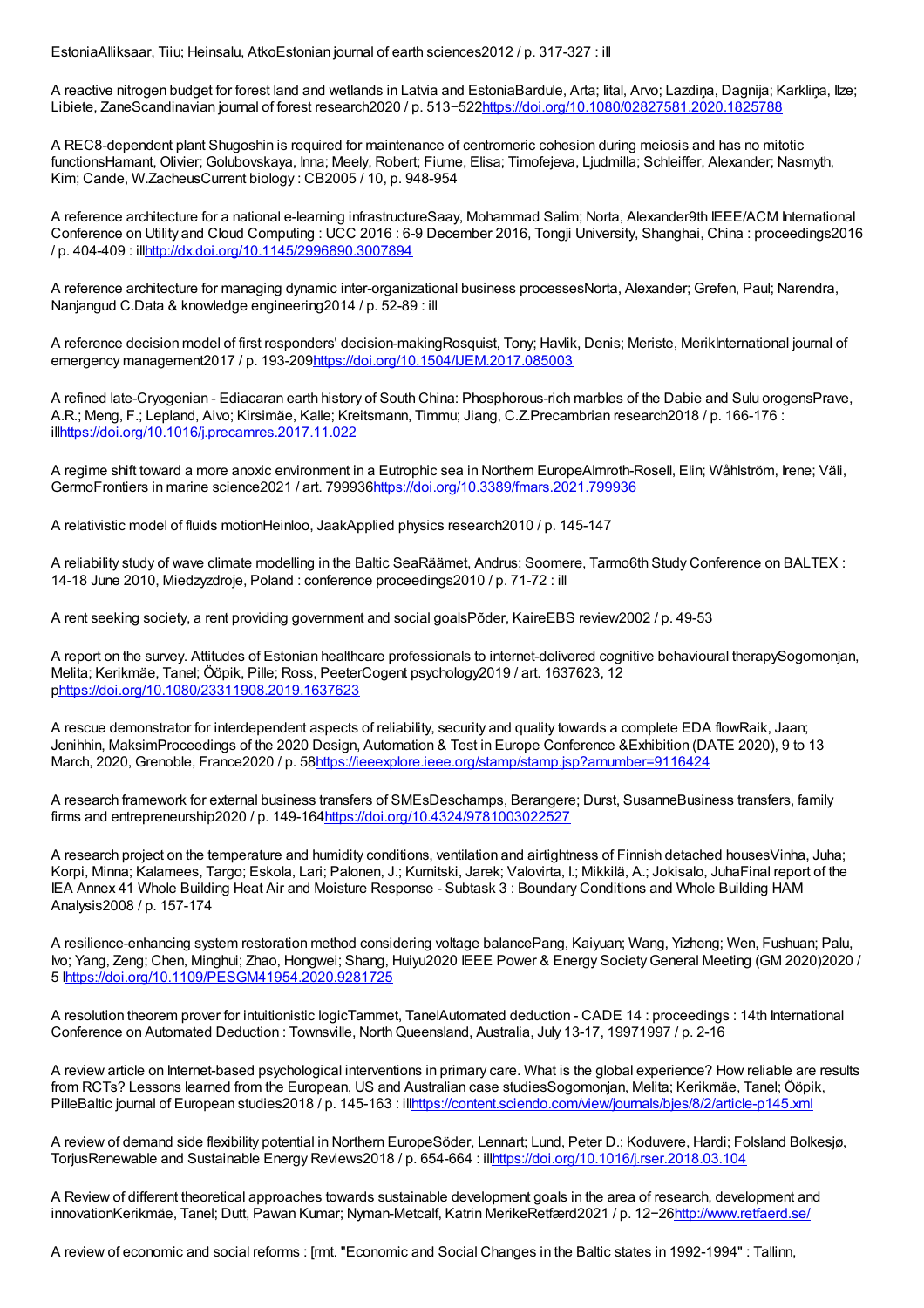1995]Venesaar, UrveThe Baltic review1995 / 8, p. 34-35

A review of electrical machine design processes from the standpoint of software selectionDaukaev, Kamil; Rassõlkin, Anton; Kallaste, Ants; Vaimann, Toomas; Belahcen, Anouar2017 IEEE 58th International Scientific Conference on Power and Electrical Engineering of Riga Technical University (RTUCON) : proceedings : Latvia, Riga, 12-13 October, 20172017 / [6] p. : il[lhttps://doi.org/10.1109/RTUCON.2017.8124818](https://doi.org/10.1109/RTUCON.2017.8124818)

A Review of Elemental Mass Origin and Fundamental Forces Unification for Nuclear and Aerospace IndustriesHussain, Abrar; Abbas, Muhammad MujtabaJournal of Modern Nanotechnology2021 / 8 p[.https://doi.org/10.53964/jmn.2021002](https://doi.org/10.53964/jmn.2021002)

A review of e-voting : the past, present and futureGibson, J. Paul; Krimmer, Robert Johannes; Teague, Vanessa; Pomares, JuliaAnnals of telecommunications2016 / p. 279-28[6http://dx.doi.org/10.1007/s12243-016-0525-8](http://dx.doi.org/10.1007/s12243-016-0525-8)

A review of galvanically isolated impedance-source DC-DC convertersChub, Andrii; Vinnikov, Dmitri; Blaabjerg, Frede; Peng, Fang ZhengIEEE transactions on power electronics2016 / p. 2808-2828 : il[lhttp://dx.doi.org/10.1109/TPEL.2015.2453128](http://dx.doi.org/10.1109/TPEL.2015.2453128)

A review of greenhouse gas emission profiles, dynamics, and climate change mitigation efforts across the key climate change playersZheng, Xiaosong; Streimikiene, Dalia; Balezentis, Tomas; Mardani, AbbasJournal of cleaner production2019 / p. 1113- 113[3https://doi.org/10.1016/j.jclepro.2019.06.140](https://doi.org/10.1016/j.jclepro.2019.06.140)

A review of ichnofossils from Estonian palaeontological collectionsToom, Ursula; Vinn, Olev; Hints, Olle10th Baltic Stratigraphic Conference : Checiny, 12-14 September 2017 : abstracts and field guide2017 / p. 82- 8[3http://geo.uw.edu.pl/tl\\_files/publikacje/10th\\_Baltic\\_Stratigraphic\\_Conference\\_Abstracts\\_and\\_Field\\_Guide.pdf](http://geo.uw.edu.pl/tl_files/publikacje/10th_Baltic_Stratigraphic_Conference_Abstracts_and_Field_Guide.pdf)

A review of interventions to recruit and retain ICT studentsSiiman, Leo A.; Pedaste, Margus; Tõnisson, Eno; Sell, RaivoInternational journal of modern education and computer science2014 / p. 45-54 : ill

A review of low-temperature sub-networks in existing district heating networks : examples, conditions, replicabilityPuschnigg, Stefan; Jauschnik, Gabriela; Moser, Simon; Volkova, Anna; Linhart, MatthiasEnergy Reports2021 / p. 18-26 : il[lhttps://doi.org/10.1016/j.egyr.2021.09.044](https://doi.org/10.1016/j.egyr.2021.09.044)

A review of Magda Papede's Verwertungsgesellschaften im europäischen Kontext : das Beispiel der baltischen StaatenHoffmann, ThomasJuridica international : law review University of Tartu2017 / p. 125-12[6https://doi.org/10.12697/JI.2017.26.13](https://doi.org/10.12697/JI.2017.26.13)

A review of methods for leakage management in pipe networksPuust, Raido; Kapelan, Zoran; Savic, D. A.; Koppel, TiitUrban water journal2010 / 1, p. 25-45 : ill

A review of microbial and chemical assessment of indoor surfacesMihucz, Victor G.; Ruus, Aime; Raamets, Jane; Wimmerová, Lenka; Vera, Teresa; Bossi, Rossana; Huttunen, KatiApplied Spectroscopy Reviews2021 / p. 1- 7[3https://doi.org/10.1080/05704928.2021.1995870](https://doi.org/10.1080/05704928.2021.1995870)

A review of mineral carbonation technologies to sequester CO2Sanna, Aimaro; Uibu, Mai; Caramanna, Giorgio; Kuusik, Rein, keemik; Maroto-Valer, M. MercedesChemical Society reviews2014 / p. 8049-8080 : ill

A review of optimal control methods for energy storage systems - energy trading, energy balancing and electric vehiclesMachlev, Ram; Zargari, Noa; Chowdhury, N; Belikov, Juri; Levron, YoashJournal of energy storage2020 / 16 p<https://doi.org/10.1016/j.est.2020.101787>

A review of optimization methods for electrical machines designAndriushchenko, Ekaterina19th International Symposium "Topical problems in the field of electrical and power engineering. Doctoral school of energy and geotechnology. III" : Tartu, Estonia, January 14-17, 20202020 / p. 101-102 : il[lhttps://www.ester.ee/record=b5291755\\*est](https://www.ester.ee/record=b5291755*est)

A review of particulate-reinforced aluminum matrix composites fabricated by selective laser meltingWang, Pei; Eckert, Jürgen; Prashanth, Konda Gokuldoss; Kaban, Ivan; Xi, L.; Scudino, SergioTransactions of nonferrous metals society of China2020 / p. 2001-203[4https://doi.org/10.1016/S1003-6326\(20\)65357-2](https://doi.org/10.1016/S1003-6326(20)65357-2)

A review of porous lightweight composite materials for electromagnetic interference shieldingSingh, Ashish Kumar; Shishkin, Andrei; Koppel, Tarmo; Gupta, NikhilComposites Part B : Engineering2018 / p. 188-197 : ill[ehttps://doi.org/10.1016/j.compositesb.2018.05.027](https://doi.org/10.1016/j.compositesb.2018.05.027)

A review of ratio classifications for financial statement analysisSiimann, PaavoBusiness analysis, accounting, taxes and auditing : proceedings of the conference = Majandusanalüüs, majandusarvestus, maksundus ja auditeerimine : konverentsikogumik : 6.- 7.11.2008, Tallinn2008 / p. 174-179

A review of synchronous reluctance motor-drive advancementsHeidari, Hamidreza; Rassõlkin, Anton; Kallaste, Ants; Vaimann, Toomas; Andriushchenko, Ekaterina; Belahcen, Anouar; Lukichev, DmitrySustainability2021 / art. 72[9https://doi.org/10.3390/su13020729](https://doi.org/10.3390/su13020729)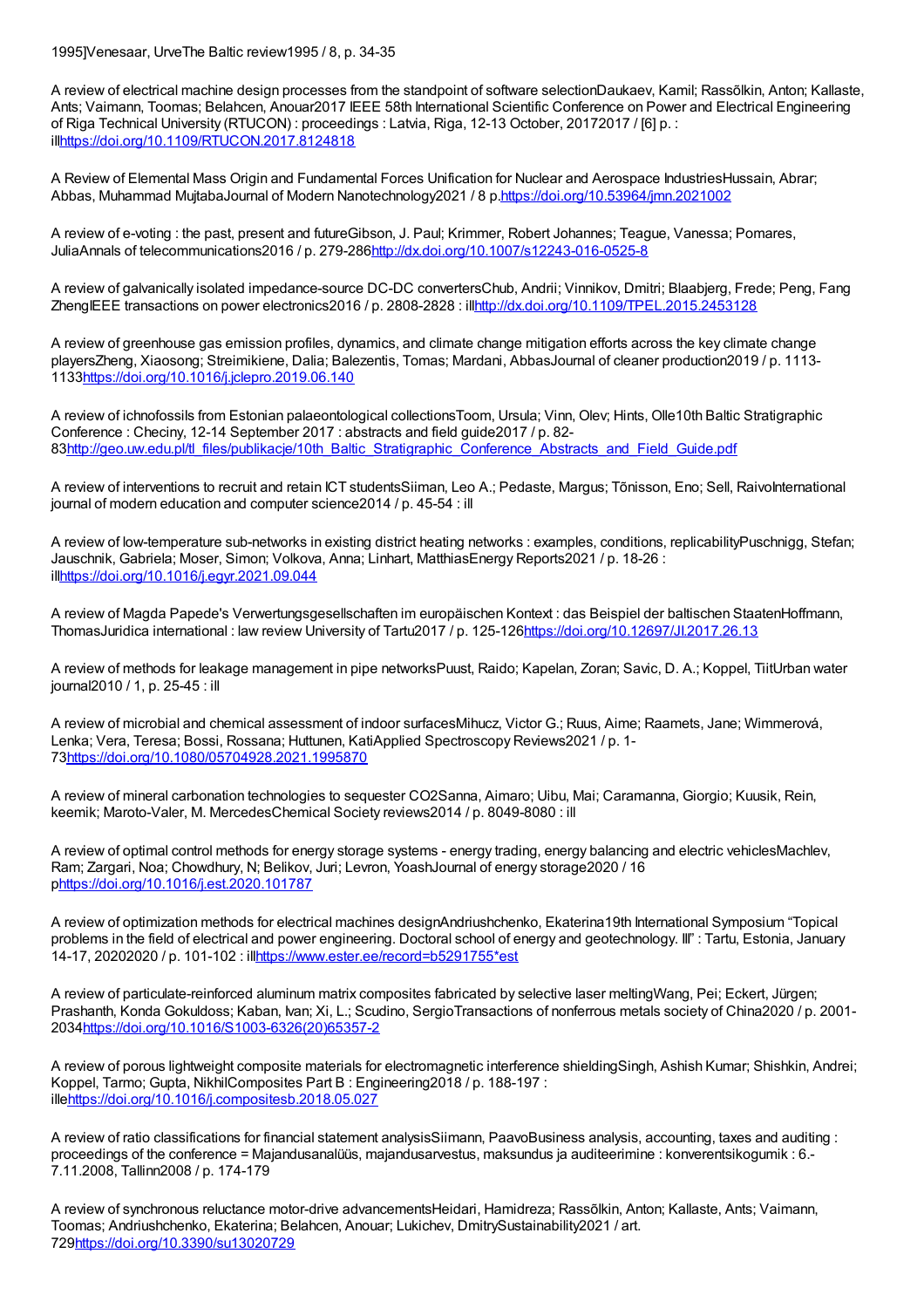A review of the effects of electric vehicle charging on distribution network operation and power qualityKütt, Lauri; Saarijärvi, Eero; Lehtonen, Matti; Mõlder, Heigo; Niitsoo, JaanElectrical and Control Technologies : proceedings of the 8th International Conference on Electrical and Control Technologies : ECT-20132013 / p. 162-167

A review of the harmonic and unbalance effects in electrical distribution networks due to EV chargingKütt, Lauri; Saarijärvi, Eero; Lehtonen, Matti; Mõlder, Heigo; Niitsoo, Jaan12th International Conference on Environment and Electrical Engineering (EEEIC) : 5-8 May 20132013 / [6] p

A review of the synthesis and photoluminescence properties of hybrid ZnO and carbon nanomaterialsRauwel, Protima; Salumaa, Martin; Aasna, Andres; Galeckas, Augustinas; Rauwel, ErwanJournal of nanomaterials2016 / p. 1-12 : il[lhttp://dx.doi.org/10.1155/2016/5320625](http://dx.doi.org/10.1155/2016/5320625)

A review on additive manufacturing possibilities for electrical machinesNaseer, Muhammad Usman; Kallaste, Ants; Asad, Bilal; Vaimann, Toomas; Rassõlkin, AntonEnergies2021 / art. 1940<https://doi.org/10.3390/en14071940>

A review on basic methods of extraction of neutral oxygen compounds from shale oil, their composition and propertiesKekiševa, Ljudmilla; Krainjukova, N.; Žirjakov, Jüri; Soone, JüriOil shale2004 / 2, p. 173-178

A review on development of bio-inspired implants using 3D printingRaheem, Ansheed A.; Hameed, Pearlin; Prashanth, Konda Gokuldoss; Manivasagam, GeethaBiomimetics2021 / art. 6[5https://doi.org/10.3390/biomimetics6040065](https://doi.org/10.3390/biomimetics6040065)

A review on energy piles design, sizing and modellingFadejev, Jevgeni; Simson, Raimo; Kurnitski, Jarek; Haghighat, FariborzEnergy2017 / p. 390-407 : il[lhttps://doi.org/10.1016/j.energy.2017.01.097](https://doi.org/10.1016/j.energy.2017.01.097)

A Review on graphene-based electrospun conductive nanofibers, supercapacitors, Anodes, and cathodes for lithium-ion batteriesJaved, Kashif; Oolo, Marco; Savest, Natalja; Krumme, AndresCritical Reviews in Solid State and Materials Sciences2019 / p. 427-443 : il[lhttps://doi.org/10.1080/10408436.2018.1492367](https://doi.org/10.1080/10408436.2018.1492367)

A review on potential use of low-temperature water in the urban environment as a thermal-energy sourceLaanearu, Janek; Borodinecs, Anatolijs; Rimeika, M.; Palm, B.IOP conference series : materials science and engineering2017 / art. 012054, p. 1-9 : il[lhttps://doi.org/10.1088/1757-899X/251/1/012054](https://doi.org/10.1088/1757-899X/251/1/012054)

A review on real time simulation and analysis methods of microgridsAhmadiahangar, Roya; Rosin, Argo; Nabavi Niaki, Ali; Palu, Ivo; Korõtko, TarmoInternational Transactions on Electrical Energy Systems2019 / art. e12106, 16 p. : [illhttp://doi.org/10.1002/2050-](http://doi.org/10.1002/2050-7038.12106) 7038.12106

A review on the green synthesis of silver nanoparticles and their morphologies studied via TEMRauwel, Protima; Küünal, Siim; Ferdov, Stanislav; Rauwel, ErwanAdvances in materials science and engineering2015 / p. 1-9 : il[lhttp://dx.doi.org/10.1155/2015/682749](http://dx.doi.org/10.1155/2015/682749)

A review on the thermal stability of calcium apatitesTõnsuaadu, Kaia; Gross, Karlis Agris; Pluduma, Liene; Veiderma, MihkelJournal of thermal analysis and calorimetry2012 / p. 647-659 : ill

A Riemannian geometric approach to output tracking for nonholonomic systemsSimha, Ashutosh; Raha, SoumyenduIFAC-PapersOnLine2019 / p. 144-14[9https://doi.org/10.1016/j.ifacol.2019.11.769](https://doi.org/10.1016/j.ifacol.2019.11.769)

A road to the philosophy of iconic communicationPietarinen, Ahti-VeikkoThe power of the image : emotion, expression, explanation2014 / p. 47-60

A roadside unit deployment framework for enhancing transportation services in Maghrebian citiesChaabene, Seif Ben; Yeferny, Taoufik; Yahia, Sadok BenConcurrency and Computation: Practice and Experience2021 / art. e561[1https://doi.org/10.1002/cpe.5611](https://doi.org/10.1002/cpe.5611)

A Roadside unit placement scheme for Vehicular Ad-hoc NetworksBen Chaabene, Seif; Yeferny, Taoufik; Ben Yahia, SadokAdvanced Information Networking and Applications : proceedings of the 33rd International Conference on Advanced Information Networking and Applications (AINA-2019)2020 / p. 619-63[0https://doi.org/10.1007/978-3-030-15032-7\\_52](https://doi.org/10.1007/978-3-030-15032-7_52)

A robust adaptive sensor array with slepian sequences [Electronic resource]Trump, TõnuThe Seventh IEEE Sensor Array and Multichannel Signal Processing Workshop : June 17-20, 2012, Hoboken, New York, USA2012 / p. 121-124 : ill [CD-ROM]

A robust detector for impulsive noise environmentTrump, TõnuProceedings of the Forty-first Asilomar Conference on Signals, Systems and Computers : Asilomar, USA, November 4-7, 20072007 / ? p

A robust detector for uniformly distributed noiseTrump, TõnuProceedings of the IEEE International Conference on Acoustics, Speech and Signal Processing : ICASSP 2010 : Dallas, Texas, USA, 14-19 March 20102010 / p. 3870-3873

A robust eigenvalue ratio detector for cognitive radio [Electronic resource]Trump, Tõnu19th International Conference on Digital Signal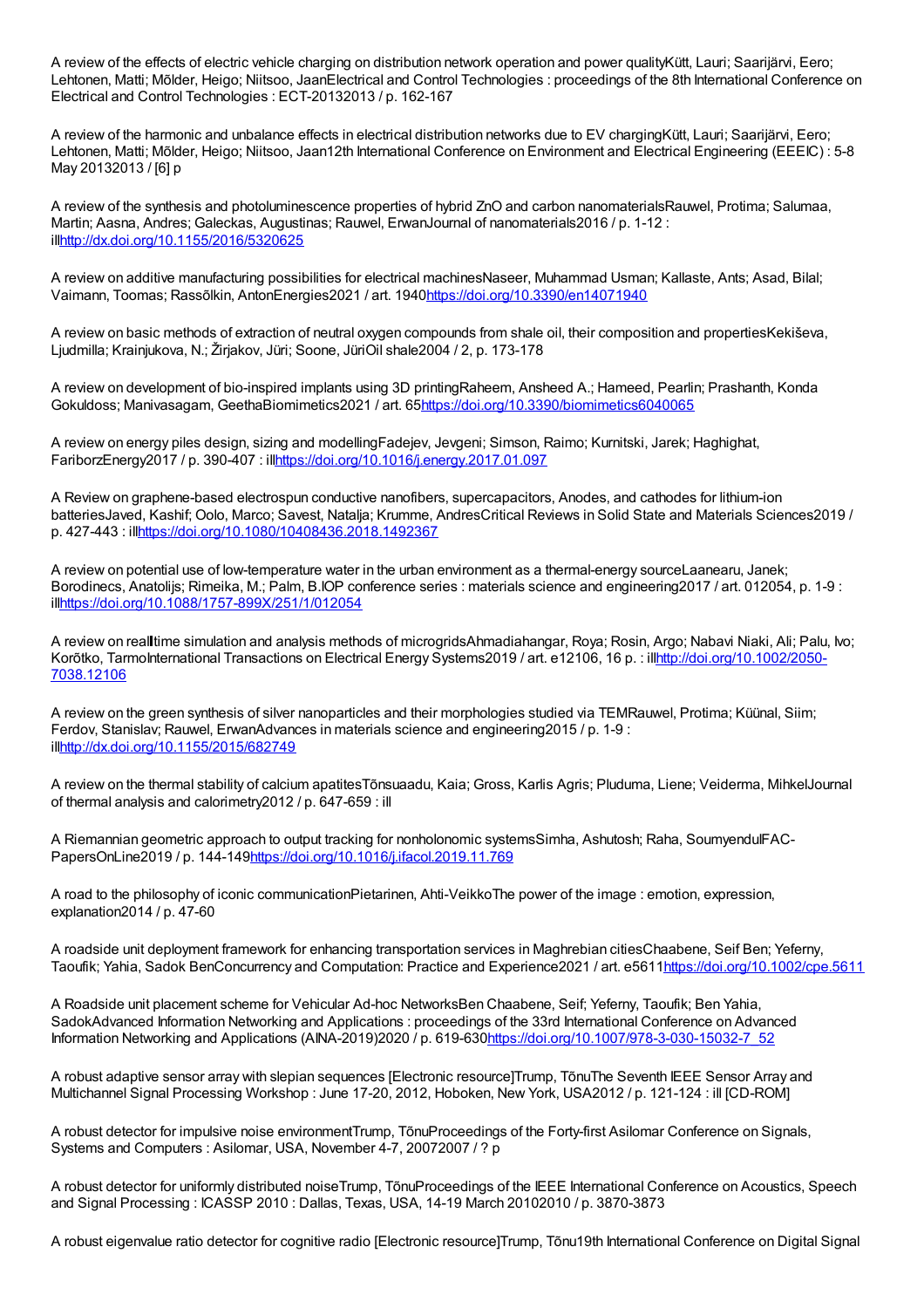Processing : 20-23 August 2014, The Hong Kong Polytechnic University : [proceedings]2014 / p. 30-35 : ill. [USB]

A robust pathological voices recognition system based on DCNN and scattering transformSouli, Sameh; Amam, Rimah; Ben Yahia, SadokApplied acoustics2021 / art. 107854 : il[lhttps://doi.org/10.1016/j.apacoust.2020.107854](https://doi.org/10.1016/j.apacoust.2020.107854)

A role of long-range interaction in ILM properties and defects creation in ionic crystalsKlopov, Mihhail; Hižnjakov, Vladimir; Haas, Mati; Shelkan, A.13th International Conference on the Applications of Density Functional Fheory in Chemistry and Physics : Lyon, France, 31 August - 4 September 20092009 / p. 269

A role-based framework for information system self-developmentRoost, Mart; Kuusik, Rein, inform.; Veskioja, TarmoRealigning Research and Practice in Information Systems Development : the Social and Organizational Perspective : IFIP TC8/WG8.2 Working Conference on Realigning Research and Practice in Information Systems Development : the Social and Organizational Perspective : July 27-29, 2001, Boise, Idaho, USA2001 / p. 95-105 : ill

A rule-based approach to Web-based application developmentTammet, Tanel; Haav, Hele-Mai; Kadarpik, Vello; Kääramees, Marko2006 Seventh International Baltic Conference on Databases and Information Systems : Vilnius, Lithuania, 3-6 July 2006 : proceedings2006 / p. 202-208

A sampling multichannel bioimpedance analyzer for tissue monitoringMin, Mart; Land, Raul; Märtens, Olev; Parve, Toomas; Ronk, AntsProc. of the 26. Annual International Conference of the IEEE EMBS : September 1-5, 2004, San Francisco, California, USA2004 / p. 902-905

A scalable key and trust management solution for IoT sensors using SDN and blockchain technologyHameed, Sufian; Shah, Syed Attique; Saeed, Qazi Sarmad; Siddiqui, Shahbaz; Ali, Ihsan; Vedeshin, Anton; Draheim, DirkIEEE sensors journal2021 / p. 8716- 873[3https://doi.org/10.1109/JSEN.2021.3052009](https://doi.org/10.1109/JSEN.2021.3052009)

A scalable knowledge graph embedding model for next point-of-interest recommendation in Tallinn cityOunoughi, Chahinez; Mouakher, Amira; Sherzad, Muhammad Ibraheem; Yahia, Sadok BenResearch Challenges in Information Science : 15th International Conference, RCIS 2021, Limassol, Cyprus, May 11–14, 2021 : proceedings2021 / p. [435–451https://doi.org/10.1007/978-3-030-](https://doi.org/10.1007/978-3-030-75018-3_29) 75018-3\_29

A scalable model based RTL framework zamiaCAD for static analysisTšepurov, Anton; Jenihhin, Maksim; Raik, Jaan; Tihhomirov, Valentin2012 IEEE/IFIP 20th International Conference on VLSI and System-on-Chip (VLSI-SoC) : October 7-10, 2012 Santa Cruz, USA Dream Inn, Santa Cruz, USA : [proceedings]2012 / p. 171-176 : ill

A scalable multi-agent architecture in environments with limited connectivity : case study on individualised care for healthy pregnancyMahunnah, Msury; Taveter, Kuldar2013 7th IEEE International Conference on Digital Ecosystems and Technologies (DEST) : special theme - smart planet and cyber physical systems as embodiment of digital ecosystems : Menlo Park, California, USA, 24–26 July 20132013 / p. 84-89 : ill

A scalable static test set compaction method for sequential circuitsAleksejev, Igor; Raik, Jaan; Jutman, Artur; Ubar, Raimund-JohannesProceedings of the 9th IEEE Latin-American Test Workshop : LATW2008 : February 17-20, 2008, Puebla, Mexico2008 / p. 87-92 : ill

A scalable technique to identify true critical paths in sequential circuitsUbar, Raimund-Johannes; Kostin, Sergei; Jenihhin, Maksim; Raik, JaanProceedings 2017 IEEE 20th International Symposium on Design and Diagnotics of Electronic Circuit & Systems(DDECS) : April 19-21, 2017, Dresden, Germany2017 / p. 152-157 : [illhttps://ieeexplore.ieee.org/stamp/stamp.jsp?](https://ieeexplore.ieee.org/stamp/stamp.jsp?tp=&arnumber=7934553) tp=&arnumber=7934553

A scholastic-realist modal-structuralismPietarinen, Ahti-VeikkoLogic and philosophy of science in Nancy. (I) : selected contributed papers from the 14th International Congress of Logic, Methodology and Philosophy of Science 2014 / p. 1-12

A second look at massless higher-spin fieldsLoide, Rein-Karl; Ots, I.; Saar, R.Proceedings of the International Tallinn Symposium on Neutrino Physics, Lohusalu, 10-12 Oct., 19901990

A secure data infrastructure for personal manufacturing based on a novel key-less, byte-less encryption methodVedešin, Anton; Dogru, John Mehmet Ulgar; Liiv, Innar; Ben Yahia, Sadok; Draheim, DirkIEEE Access2020 / p. 40039-40056 : il[lhttps://doi.org/10.1109/ACCESS.2019.2946730](https://doi.org/10.1109/ACCESS.2019.2946730)

A security verification template to assess cache architecture vulnerabilitiesGhasempouri, Tara; Raik, Jaan; Paul, Kolin; Reinbrecht, Cezar; Hamdioui, Said; Taouil, M.2020 23rd International Symposium on Design and Diagnostics of Electronic Circuits and Systems (DDECS), April 22nd – 24th 2020 Novi Sad, Serbia : Proceedings2020 / art. 9095707, 6 p<https://doi.org/10.1109/DDECS50862.2020.9095707>

A self-aware contract for decentralized peer-to-peer (P2P) commerceDixit, Abhishek; Norta, Alexander2018 IEEE 3rd International Workshops on Foundations and Applications of Self\* Systems : (FAS\*W), 3–7 September, 2018 Trento, Italy : proceedings2018 / p. 17-1[9http://doi.org/10.1109/FAS-W.2018.00018](http://doi.org/10.1109/FAS-W.2018.00018)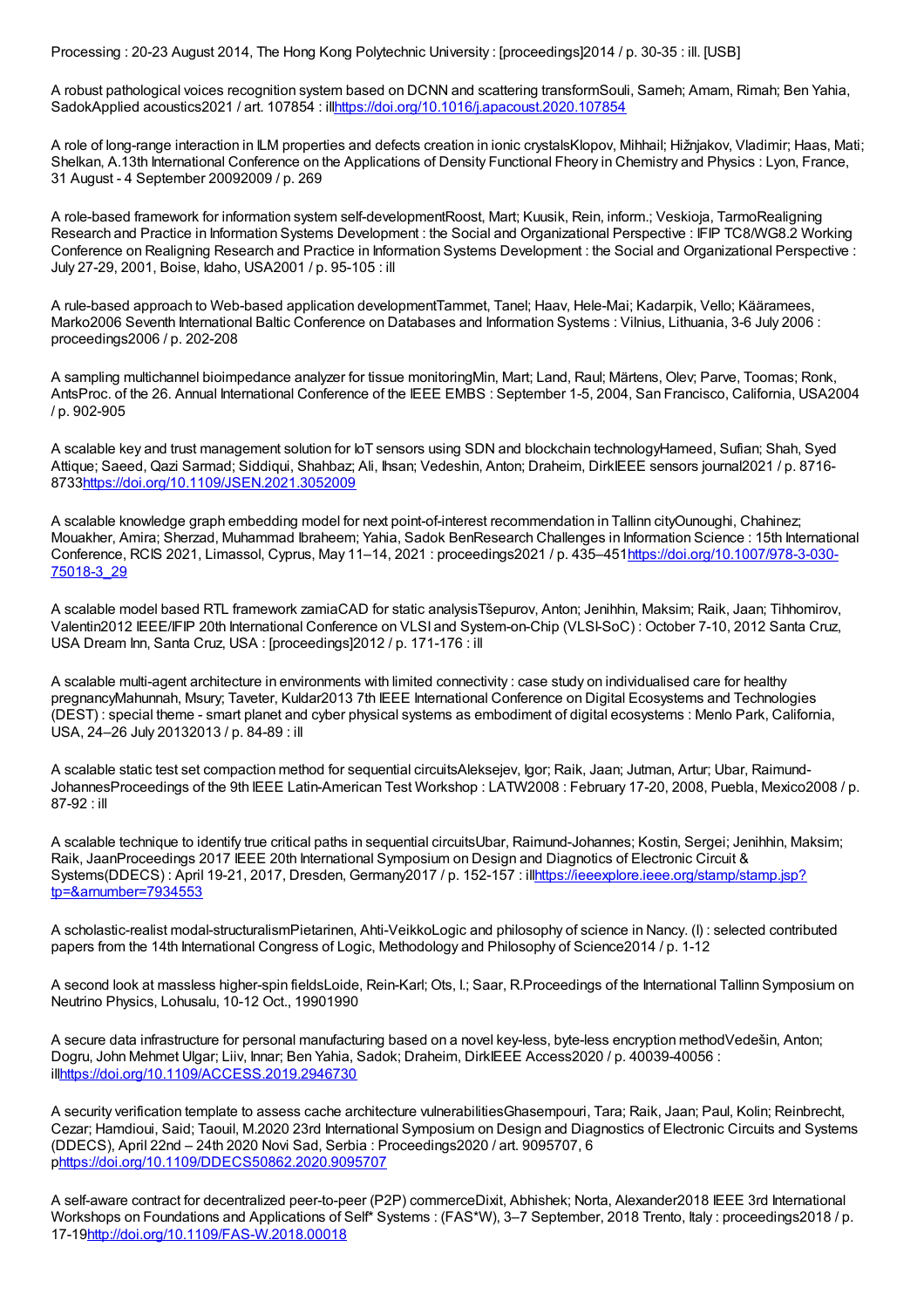A self-rechargeable and flexible polymer solar batteryDennler, G.; Bereznev, Sergei; Meissner, Dieter; Mellikov, Enn; Öpik, AndresSolar energy2007 / 8, p. 947-957

A semantic method of automatic composition of e-government servicesMaigre, Riina; Grigorenko, Pavel; Haav, Hele-Mai; Kalja, AhtoDatabases and information systems : tenth international Baltic conference on databases and information systems : local proceedings, materials of doctoral consortium : Vilnius, Lithuania, July 8-11, 20122012 / p. 182

A semantic model for product configuration in timber industryHaav, Hele-Mai; Maigre, RiinaDatabases and information systems X : selected papers from the thirteenth International Baltic Conference, DB&IS 20182019 / p. [143-158https://doi.org/10.3233/978-1-](https://doi.org/10.3233/978-1-61499-941-6-143) 61499-941-6-143 [https://www.ester.ee/record=b5203991\\*est](https://www.ester.ee/record=b5203991*est)

A semantic-based web service composition frameworkHaav, Hele-Mai; Tammet, Tanel; Kadarpik, Vello; Kindel, Kristiina; Kääramees, MarkoAdvances in information systems development : new methods and practice for the networked society. Volume 12007 / p. 379-391

A semidirect product of cyclic groups and its endomorphism semigroupPuusemp, PeeterAlgebras, groups and geometries2004 / p. 137-152

A semi-formal method for security estimationBuldas, Ahto; Priisalu, JaanDatabases and information systems : proceedings of the Second International Baltic Workshop : Tallinn, June 12-14, 1996. Volume 1, Research track1996 / p. 206-212

A semiotic approach to quality in specifications of software measuresEessaar, ErkiEnterprise information systems : 10th International Conference, ICEIS 2008 : Barcelona, Spain, June 12-16, 2008 : revised selected papers2009 / p. 73-86 : ill

A series partial power converter based on dual active bridge converter for residential battery energy storage systemHassanpour, Naser; Blinov, Andrei; Chub, Andrii; Vinnikov, Dmitri; Abdel-Rahim, Omar2021 IEEE 62nd International Scientific Conference on Power and Electrical Engineering of Riga Technical University (RTUCON), 15-17 Nov. 2021 : conference proceedings2021 / p. 1-6 : il[lhttps://doi.org/10.1109/RTUCON53541.2021.9711725](https://doi.org/10.1109/RTUCON53541.2021.9711725)

A server-assisted hash-based signature schemeBuldas, Ahto; Laanoja, Risto; Truu, AhtoSecure IT Systems : 22nd Nordic Conference, NordSec 2017, Tartu, Estonia, November 8-10, 2017 : proceedings2017 / p. 3-17 : [illhttps://doi.org/10.1007/978-3-319-](https://doi.org/10.1007/978-3-319-70290-2_1) 70290-2\_1

A set of large time-step integration formulasKukk, VelloECS'03 : proceedings of the 4th Electronic Circuits and Systems Conference : September 11-12, 2003, Bratislava, Slovakia2003 / p. 151-154 : ill

A set of practices for the development of data-centric information systemsEessaar, ErkiInformation system development : improving enterprise communication2014 / p. 73-84

A set of ribosomal RNA gene copies in a single individual of Ephydatia fluviatilisKarlep, L.; Aas, Nele; Salonen, S.; Lopp, Annika; Reintamm, Tõnu; Kelve, MerikeVIII World Sponge Conference : Ancient Animals, new Challenges : Girona (Spain), 20-24 September 2010 : book of abstracts2010 / p. 228

A set of tools for estimating quality of built-in self-test in digital circuitsJervan, Gert; Markus, Antti; Paomets, Priidu; Raik, Jaan; Ubar, Raimund-JohannesProceedings of the International Symposium on Signals, Circuits and Systems, Iasi (Romania), October 2-3, 19971997 / p. 362-365

A set-up for investigation of post-ischaemic recovery of isolated animal heart based on dynamic measurement of pressure, flow, and electrical bioimpedanceRätsep, Indrek; Kink, Andres; Taal, Günter; Parve, ToomasBEC 2002 : proceedings of the 8th Biennial Baltic Electronics Conference : October 6-9, 2002, Tallinn, Estonia2002 / p. 367-370 : ill

A setup of systemic description of fluid motionHeinloo, JaakProceedings of the Estonian Academy of Sciences2009 / 3, p. 184-189 : ill

A short enantioselective synthesis of homocitric acid [gamma]lactone and 4-hydroxyhomocitric acid [gamma]lactonesPaju, Anne; Kanger, Tõnis; Pehk, Tõnis; Eek, Margus; Lopp, MargusInternational Conference on Organic Synthesis : June 27-July 1, 2004, Riga, Latvia : program & abstracts2004 / p. 118

A short enantioselective synthesis of homocitric acid-[gamma]-lactone and 4-hydroxy-homocitric acid-[gamma]-lactonesPaju, Anne; Kanger, Tõnis; Pehk, Tõnis; Eek, Margus; Lopp, MargusTetrahedron2004 / p. 9081-9084

A short overview of some DSP applicationsIzotova, OlgaTelekommunikatsioon '98 : rahvusvahelise telekommunikatsioonipäeva konverentsi ettekannete materjalid, 15. mai 19981998 / lk. 54-59

A short scale of traffic climate across five countriesÜzümcüoglu, Yesim; Ersan, Özlem; Kacan, Bilgesu; Pashkevich, Anton; Pashkevich, MariaMustafa Kemal University journal of social sciences institute2020 / p. 673−702<https://dergipark.org.tr/en/pub/mkusbed/issue/57607/636032>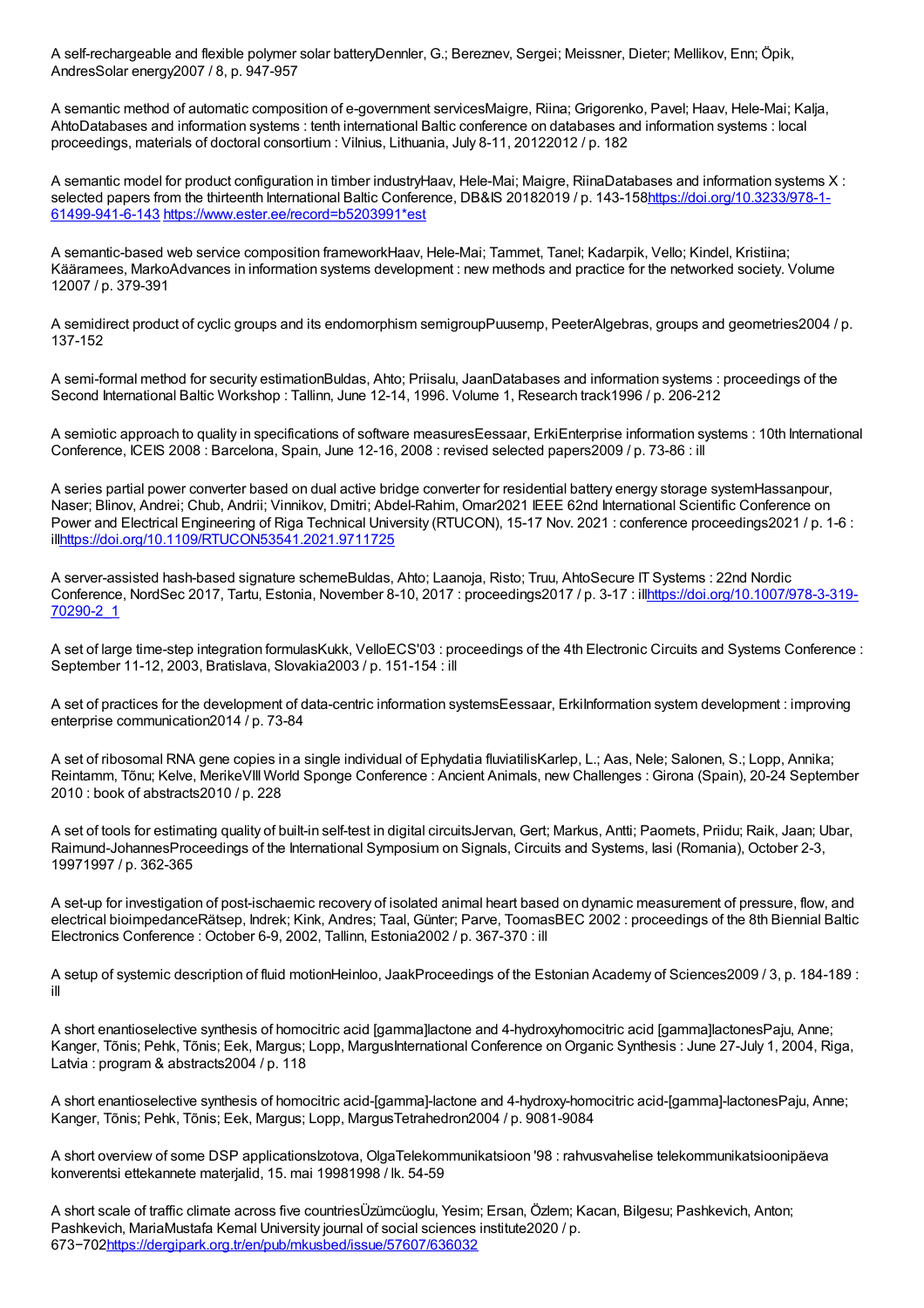[A short speech at the ceremonia of inauguration of the Chain of Office, on December 18, 1996]Engelbrecht, JüriEstonian Academy of Sciences year book 19961997 / p. 39-40

A sign-theoretic study of mental imagery = Kujutluse märgiteoreetiline käsitlusDružinina, Jelena201[9https://digi.lib.ttu.ee/i/?12838](https://digi.lib.ttu.ee/i/?12838)

A simple adaptive ventilation controller for mediaeval churchSinivee, Veljo; Kurik, Lembit; Kalamees, TargoEnergy procedia2017 / p. 957-962 : il[lhttps://doi.org/10.1016/j.egypro.2017.09.674](https://doi.org/10.1016/j.egypro.2017.09.674)

A simple algorithm for formability analysisMajak, Jüri; Pohlak, Meelis; Küttner, ReinJournal of achievements in materials and manufacturing engineering2007 / 1, p. 57-60 : ill

A simple and efficient algorithm for the maximum clique finding reusing a heuristic vertex colouringKumlander, DenissIADIS international journal on computer science and information system2006 / 2, p. 32-49

A Simple and efficient quasi-3D magnetic equivalent circuit for surface axial flux permanent magnet synchronous machinesHemeida, Ahmed; Lehikoinen, Antti; Rasilo, Paavo; Vansompel. Hendrik; Belahcen, AnouarIEEE transactions on industrial electronics2019 / p. 8318-8333 : il[lhttps://doi.org/10.1109/TIE.2018.2884212](https://doi.org/10.1109/TIE.2018.2884212)

A simple and flexible risk assessment method in the work environmentTint, Piia; Kiivet, GunnarInternational journal of occupational safety and ergonomics2003 / 2, p. 219-228 : ill

A simple and inexpencive instrument to record occasional voltage peaks through a long period : (operating principle, utilization, parameters)Janson, Kuno; Järvik, JaanVIISympozjum na temat Przepiecia w urzadzeniach elektrycznych i elektronicznych, Holny Mejera 16-19 pazdziernika 1996 r1996 / s. 43-45: ill

A simple approach to determine the stokes drift for the entire Baltic SeaLehmann, Andreas; Didenkulova, Irina; Höflich, Katharina10th Baltic Sea Science Congress : Science and innovation for future of the Baltic and the European regional seas : 15-19 June, 2015, Riga, Latvia : abstract book2015 / p. 5[7http://www.bssc2015.lv/wp-content/uploads/2015/07/10th\\_BSSC\\_AbstractBook\\_final.pdf](http://www.bssc2015.lv/wp-content/uploads/2015/07/10th_BSSC_AbstractBook_final.pdf)

A simple method for analysis the content of ferromagnetic particles in oilsSoon, AntsProceedings of the Third National DAAAM Conference in Estonia : SCIENCE '981998 / p. 27-29: ill

A simple method of bank analysisAarma, AugustDevelopment and Convergence of Financial Sector of New EU Members : 16-20 November 2005, Tallinn, Estonia2005 / p. 7-14 : ill

A simple modular active power electronic transformerRoasto, Indrek; Strzelecki, RyszardProceedings : 2014 IEEE 23rd International Symposium on Industrial Electronics (ISIE): Grand Cevahir Hotel and Convention Center, Istambul, Turkey, 01-04 June, 20142014 / p. 1976-1980 : ill

A simple space vector modulation method with DC-link voltage balancing and reduced common-mode voltage strategy for a threelevel T-type quasi-Z source inverterMayorga, Nicolas; Roncero-Clemente, Carlos; Llor, Ana M.; Husev, OleksandrIEEE Access2021 / p. 82747-82760<https://doi.org/10.1109/ACCESS.2021.3087035>

A simple stability frameworkAstrova, Irina43rd International Scientific Conference of Riga Technical University2002 / [9] p

A simplified approach to predict the bottom damage in tanker groundingHeinvee, Martin; Tabri, Kristjan; Kõrgesaar, MihkelCollision and grounding of ships and offshore structures : proceedings of the 6th International Conference, ICCGS, Trondheim, Norway, 17-19 June 20132013 / p. 161-169 : ill

A simplified method to predict grounding damage of double bottom tankersHeinvee, Martin; Tabri, KristjanMarine structures2015 / p. 22-43 : il[lhttp://dx.doi.org/10.1016/j.marstruc.2015.04.002](http://dx.doi.org/10.1016/j.marstruc.2015.04.002)

A simplified open-shell solvation modelUudsemaa, Merle; Tamm, ToomasXIth International Congress of Quantum Chemistry : July 20- 26, 2003, Germany : program and abstracts2003 / p. A51

A simplified peak current mode control algorithm for special purpose high voltage IGBT convertersRoasto, Indrek; Vinnikov, Dmitri; Lehtla, Tõnu; Auväärt, AivarBEC 2008 : 2008 International Biennial Baltic Electronics Conference : proceedings of the 11th Biennial Baltic Electronics Conference : Tallinn University of Technology : October 6-8, 2008, Tallinn, Estonia2008 / p. 305-308 : ill

A simplified power sizing method for the correct building integration of wood stovesThalfeldt, Martin; Skare, Anders; Georges, Laurent; Skreiberg, ØyvindE3S Web of Conferences : CLIMA 2019 Congress, Bucharest, Romania, May 26-29, 20192019 / art. 02066, 7 p. : il[lhttps://doi.org/10.1051/e3sconf/201911102066](https://doi.org/10.1051/e3sconf/201911102066)

A simulation framework for 3-dimension networks-on-chip with different vertical channel density configurationsYing, Haoyuan; Jaiswal, Ashok; Abd El Ghany, Mohamed A; Hollstein, Thomas; Hofmann, KlausProceedings of the 2012 IEEE 15th International Symposium on Design and Diagnostics of Electronic Circuits & Systems (DDECS) : April 18-20, 2012 Tallinn, Estonia2012 / p. 83-88 : ill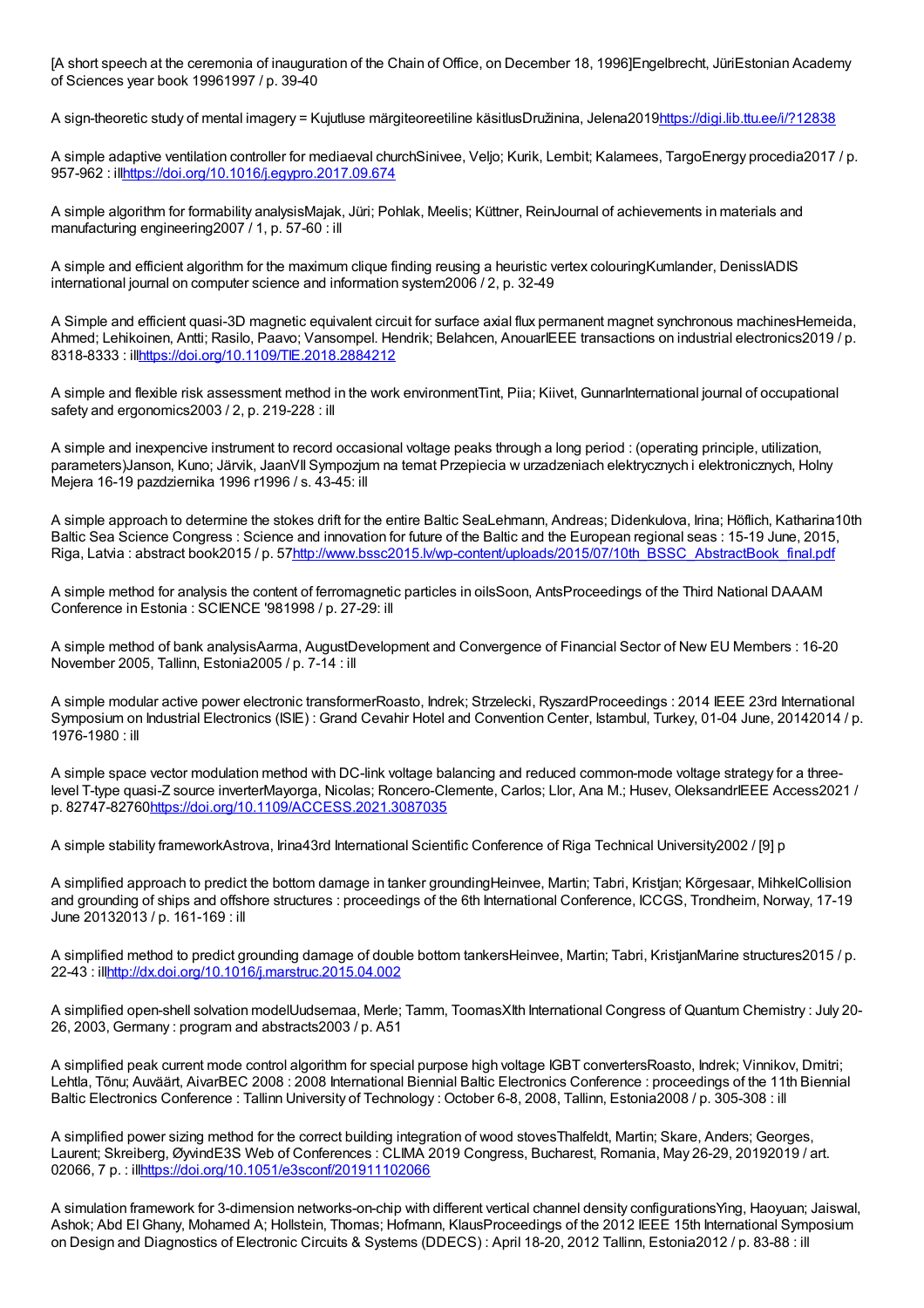A single-phase reduced component count asymmetrical multilevel inverter topologyChub, Andrii; Blaabjerg, FredeIEEE journal of emerging and selected topics in power electronics2021 / p. 6780-6790 : il[lhttps://doi.org/10.1109/JESTPE.2021.3066396](https://doi.org/10.1109/JESTPE.2021.3066396)

A six-DOF theoretical model for steady turning maneuver of a planing hullTavakoli, Sasan; Dashtimanesh, AbbasOcean engineering2019 / art. 106328, 17 p. : il[lhttp://doi.org/10.1016/j.oceaneng.2019.106328](http://doi.org/10.1016/j.oceaneng.2019.106328)

A small administration facing a complex policy challenge: Estonia and the 2015 refugee crisisTrei, Mariliis; Sarapuu, KülliSmall states and the European migrant crisis : politics and governance2021 / p. 243-26[5https://doi.org/10.1007/978-3-030-66203-5\\_11](https://doi.org/10.1007/978-3-030-66203-5_11)

A small experiment on mining memeplexesLaansalu-Veskioja, Karin; Veskioja, TarmoInformation modelling and knowledge bases XXIII2012 / p. 344-351 : ill

A small experiment on mining memeplexesLaansalu-Veskioja, Karin; Veskioja, TarmoProceedings of the 21th [i. e. 21st] European-Japanese Conference on Information Modelling and Knowledge Bases : EJC2011 : Tallinn, Estonia, June 06-10, 2011. Vol. 22011 / p. 151-158 : ill

A small nation in active global networksMikli, Toomas; Tepandi, JaakProceedings of the 19th International Scientific School : Systems Inquiry, Information Systems and Technology, Poland, 6.-10. October 19971997

A small-size sleep apnea pre-screening prototype for neonates and childrenLeier, Mairo; Jervan, GertInfo- ja kommunikatsioonitehnoloogia doktorikooli IKTDK seitsmenda aastakonverentsi artiklite kogumik : 15.-16. novembril 2013, Haapsalu2013 / p. 49-52 : ill

A smart capless voltage regulator for very high bandwidth A/D and D/A converters in a standard 28nm CMOS processKampus, Vahur; Rang, ToomasBEC 2016 : 2016 15th Biennial Baltic Electronics Conference : proceedings of the 15th Biennial Baltic Electronics Conference : Tallinn University of Technology, October 3-5, 2016, Tallinn, Estonia2016 / p. 43-46 : il[lhttp://www.ester.ee/record=b2150914\\*est](http://www.ester.ee/record=b2150914*est)

A snapshot of internal waves and hydrodynamic instabilities in the southern Bay of BengalLozovatsky, Iossif; Wijesekera, Hemantha; Jarosz, Ewa; Lilover, Madis-JaakJournal of geophysical research. Oceans2016 / p. 5898-5915 : il[lhttp://dx.doi.org/10.1002/2016JC011697](http://dx.doi.org/10.1002/2016JC011697)

A social history of Soviet trade. By Julie Hessler : book reviewFainštein, GrigoriThe European legacy2006 / 7, p. 811-812

A sociogeographic study of made of life and its clements: case of Estonian SSRRaitviir, TiinaRegional geography = Региональная география = Géographie régionale1976 / p. 49-52

A software platform to collect and store GPS drifter dataGiudici, Andrea; Soomere, Tarmo2019 European Space Agency Living Planet Symposium2019 / 1 [phttps://lps19.esa.int/NikalWebsitePortal/living-planet-symposium-2019/lps19/Speaker](https://lps19.esa.int/NikalWebsitePortal/living-planet-symposium-2019/lps19/Speaker)

A Software Prototype for Multidimensional Design of Data Warehouses Using OntologiesZekri, Manel; Ben Yahia, Sadok; Hilali-Jaghdam, InesComputational Collective Intelligence : 11th International Conference, ICCCI 2019, Hendaye, France, September 4–6, 2019 : proceedings, part II2019 / p. 273-284 : il[lhttps://doi.org/10.1007/978-3-030-28374-2\\_24](https://doi.org/10.1007/978-3-030-28374-2_24)

A sol–gel approach to self-formation of microtubular structures from metal alkoxide gel filmsJärvekülg, Martin; Kalda, JaanPhysica status solidi (a) : applications and materials science2012 / p. 2481-2486 : ill

A solution to perceptual aliasing through probabilistic fuzzy logic and SIFTQamar, Syeda Madiha; Iqbal, Khawaja Fahad; Muhammad, Naveed2013 IEEE/ASME International Conference on Advanced Intelligent Mechatronics : Mechatronics for Human Wellbeing : July 9-12, 2013, Wollongong, Australia2013 / p. 1393-1398 : ill

A sophisticated modeling approach for photovoltaic systems in load frequency controlBakeer, Abualkasim Ahmed Ali; Magdy, Gaber; Chub, Andrii; Bevrani, HassanInternational journal of electrical power and energy systems2022 / art. 107330, 12 p. : il[lhttps://doi.org/10.1016/j.ijepes.2021.107330](https://doi.org/10.1016/j.ijepes.2021.107330)

A sparse minimal-order dynamic model of power networks based on dq0 signalsBelikov, Juri; Levron, YoashIEEE transactions on power systems2018 / p. 1059-1067 : il[lhttp://dx.doi.org/10.1109/TPWRS.2017.2702746](http://dx.doi.org/10.1109/TPWRS.2017.2702746)

A sparsely encrusted hardground with abundant Trypanites borings from the Llandovery of the Velise River, western Estonia (Baltica)Vinn, Olev; Toom, UrsulaEstonian journal of earth sciences2016 / p. 19-26 : ill

A spatially extensive validation of three different wave models in the Helsinki coastal archipelagoBjörkqvist, Jan-Victor; Vähä-Piikkiö, Olga; Tuomi, Laura; Alari, VictorFrom small scales to large scales - The Gulf of Finland Science Days 2017, 9th-10thOctober 2017, Estonian Academy of Sciences, Tallinn : Oral presentations2017 / p. 10https://www.etis.ee/File/DownloadPublic/ebda3e4a-2eb0-[4f26-971f-f16046bc0bed?name=TheGulfOfFinlandScienceDays\\_2017.pdf&type=application%2Fpdf](https://www.etis.ee/File/DownloadPublic/ebda3e4a-2eb0-4f26-971f-f16046bc0bed?name=TheGulfOfFinlandScienceDays_2017.pdf&type=application%2Fpdf)

A specific role for the TFIID subunit TAF4 and RanBPM in neural progenitor differentiationBrunkhorst, Adrian; Karlen, Mattias; Shi,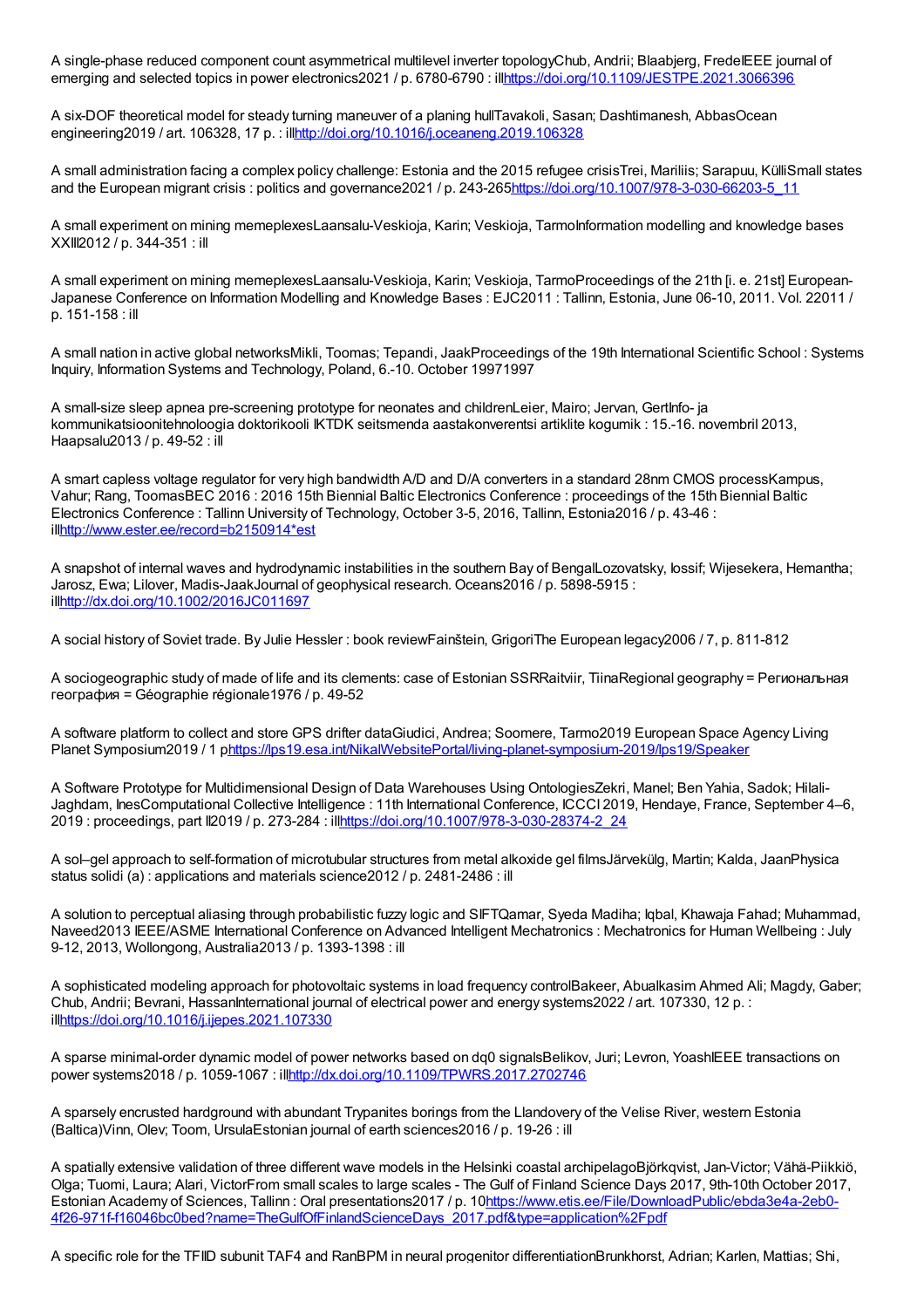Jiaqi; Mikolajczyk, Monica; Nelson, Mark A.; Metsis, Madis; Hermanson, OlaMolecular and cellular neuroscience2005 / 2, p. 250-258

A spectral modelling of the gravitational contribution of the far-zone topographyTenzer, Robert; Abdalla, Ahmed; Novak, Pavel; Vajda, Peter; Ellmann, ArtuGeophysical research abstracts2011 / p. EGU2011-9674

A spectroscopic and photometic study of 12 BM CamelopardalisKalv, PeepAstronomical journal1995 / 3

A spectroscopic and photometric study of 12 BM CamelopardalisHall, D.S.; Fekel, F.C.; Kalv, PeepAstrophysical journal. Supplement series1994

A spectrum-based technique to analyze a pair of digitized signalsLossmann, Eerik; Tuulik, Viiu; Meister, Ants; Raja, AimurThe 7th Biennial Conference on Electronics and Microsystem Technology "Baltic Electronics Conference" : BEC 2000 : October 8 - 11, 2000, Tallinn, Estonia : conference proceedings2000 / p. 177-178 : ill

A speed measurement method in the model drive with field-oriented controlBoiko, Vitali; Laugis, JuhanBEC 2004 : proceedings of the 9th Biennial Baltic Electronics Conference : October 3-6, 2004, Tallinn, Estonia2004 / p. 337-338 : ill

A SPICE model of transmission lines transformer (TLT). Part 1Radu, Sergiu; Albulet, MihaiBEC : Baltic Electronics Conference : proceedings of the 4th Biennial Conference, October 9-14, 1994, Tallinn (Estonia). 21994 / p. 487-492: ill

A SPICE model of transmission lines transformer (TLT). Part 2Radu, Sergiu; Albulet, MihaiBEC : Baltic Electronics Conference : proceedings of the 4th Biennial Conference, October 9-14, 1994, Tallinn (Estonia). 21994 / p. 493-498: ill

A SPICE pseudorandom signal generatorLiberatore, A.; Luchetta, A.; Manetti, S.; Piccirilli, Maria CristinaBEC : Baltic Electronics Conference : proceedings of the 4th Biennial Conference, October 9-14, 1994, Tallinn (Estonia). 21994 / p. 437-442: ill

A SQL database based meta-CASE system and its query subsystemEessaar, Erki; Sgirka, RünnoInnovations in computing sciences and software engineering2010 / p. 57-62

A stand for economical evaluation of project management strategiesSutt, Jüri; Lill, IreneInternational Symposium Modern Project Management : Unification of Professionals for Individual Success, St. Petersburg, September 14-16, 1995 : proceedings1995 / p. 308-312: ill

A standard wreath product of groups and its endomorphism semigroupPuusemp, PeeterAlgebras, groups and geometries2003 / 2, p. 101-115

A standard-based software infrastructure to support weather forecasting in distributed energy systems [Electronic resource]Oliviera-Lima, Jose A.; Delgado-Gomes, Vasco; Martins, Joao; Lima, Celson; Romero-Cadaval, Enrique; Vinnikov, DmitriCPE 2013 : 2013 International Conference on Compatibility and Power Electronics (CPE) : June 5-7, 2013, Ljubljana, Slovenia : conference proceedings2013 / p. 36-39 : ill [CD-ROM]

A statistical model for RF wireless channelsRaja, AimurBEC 2002 : proceedings of the 8th Biennial Baltic Electronics Conference : October 6-9, 2002, Tallinn, Estonia2002 / p. 323-324 : ill

A step towards an enjoyable city: joining expertise in redesigning public space along the "Main Street" in TallinnOjamäe, Liis; Paadam, KatrinEnabling the city : Interdisciplinary and transdisciplinary encounters in research and practice2021 / p. 123-137 : il[lhttps://doi.org/10.4324/9780429297649](https://doi.org/10.4324/9780429297649)

A stochastic model of marine waste disposalAitsam, AinWater Researsh1968 / p. [118-122https://doi.org/10.1016/0043-](https://doi.org/10.1016/0043-1354(68)90188-7) 1354(68)90188-7

A stochastic nonlinear excitation controller for transient stabilization in a power systemXu, Yan; Wen, Fushuan; Palu, Ivo; Yang, Zeng; Chen, Minghui; Zhao, Hongwei; Shang, Huiyu2019 IEEE 60th International Scientific Conference on Power and Electrical Engineering of Riga Technical University (RTUCON), 7-9 October 2019 : conference proceedings2019 / 4 p. : il[lhttps://doi.org/10.1109/RTUCON48111.2019.8982375](https://doi.org/10.1109/RTUCON48111.2019.8982375)

A stochastic programming model for supply chain planningKüttner, ReinProceedings of the 6th International Conference of DAAAM Baltic "Industrial Engineering" : 24-26th April 2008, Tallinn, Estonia. [2]2008 / p. 333-338 : ill

A story of a science : on the evolution of chemistryVihalemm, Rein201[9https://www.ester.ee/record=b5252140\\*est](https://www.ester.ee/record=b5252140*est)

A strange case of two fishes: enigmatic disappearance of bone tissue or an originally unossified osteostracanTinn, Oive; Lang, Liisa; Märss, Tiiu; Kirsimäe, KalleThe Fossil Week : abstract book : 5th International Palaeontological Congress: IPC5 2018 : Paris, 9th-13th July, 20182018 / p. 85[8https://ipc5.sciencesconf.org/data/IPC5\\_Abstract\\_Book.pdf](https://ipc5.sciencesconf.org/data/IPC5_Abstract_Book.pdf)

A strategy for creating a healthy and safe learning environment as a part of company positive safety cultureJärvis, Marina; Virovere, Anu; Kuimet, KarinThe annals of occupational hygiene2015 / p. 2[7http://dx.doi.org/10.1093/annhyg/meu119](http://dx.doi.org/10.1093/annhyg/meu119)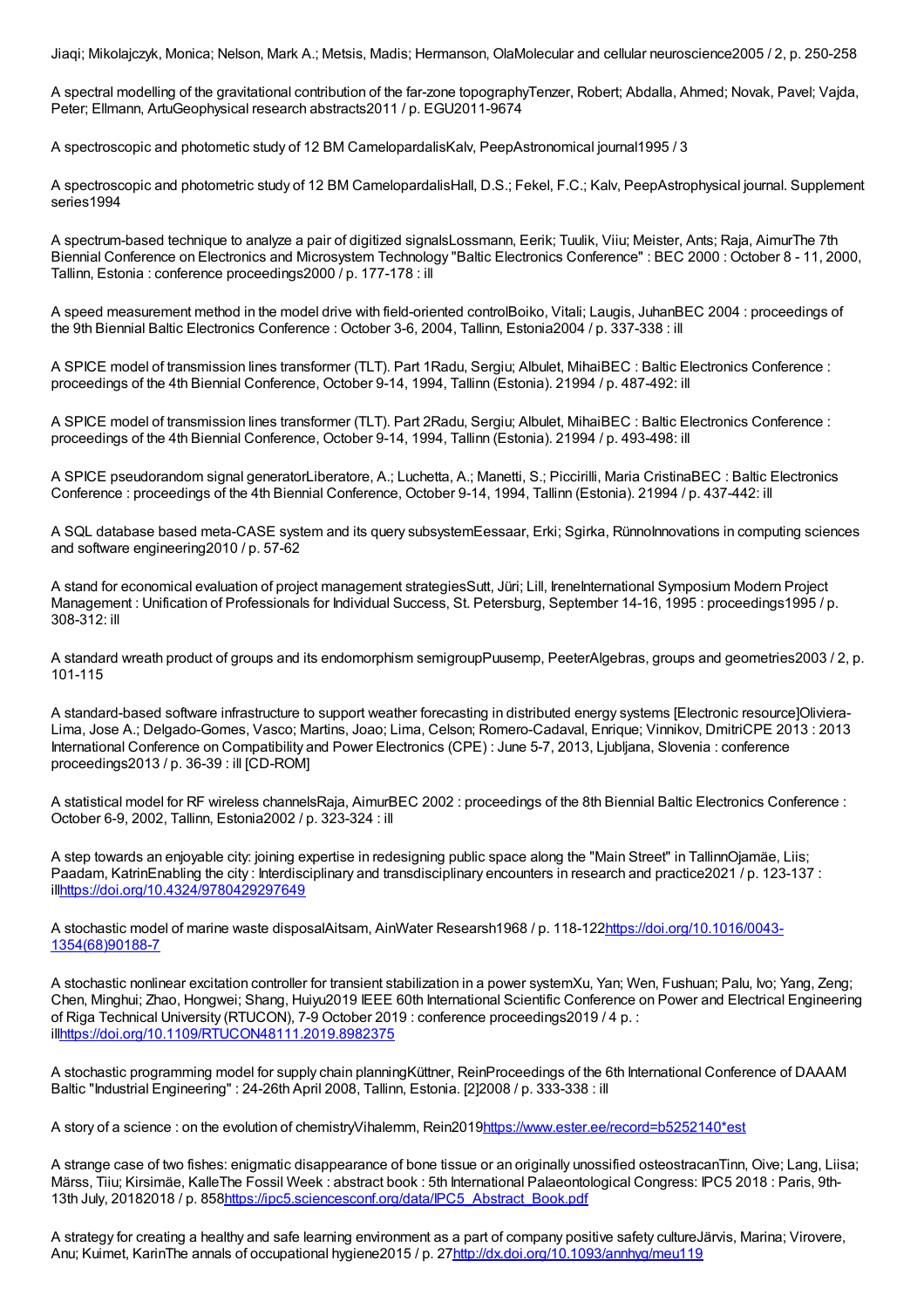A structural and grammatical analysis of the Estonian ConstitutionRull, Addi; Tamme, Tõnu; Võhandu, LeoBaltic journal of European studies2016 / p. 76-9[5https://doi.org/10.1515/bjes-2016-0013](https://doi.org/10.1515/bjes-2016-0013)

A structural decomposition and comparison of different factors on the agricultural sectors of China, Russia and India, under a global value chainJia, Lijun; Zheng, Xiaosong; Xu, Haiping; Zhao, DanhengTransformations in business and economics2017 / p. 413- 42[9http://www.transformations.knf.vu.lt/42c/article/astr](http://www.transformations.knf.vu.lt/42c/article/astr)

A structural-dynamical characterization of human Cox17Banci, Lucia; Bertini, Ivano; Ciofi-Baffoni, Simone; Janicka, Anna; Martinelli, Manuele; Kozlowski, Henryk; Palumaa, PeepJournal of biological chemistry2008 / 12, p. 7912-7920 : ill

A structure for new voting technologies : what they are, how they are used and whyKrimmer, Robert JohannesThe art of structuring : bridging the gap between information systems research and practice2019 / p. [421-426https://doi.org/10.1007/978-3-030-06234-](https://doi.org/10.1007/978-3-030-06234-7_39) 7\_39

A study of adaptive algorithms for echo cancellerLemendik, LaurTelekommunikatsioon '98 : rahvusvahelise telekommunikatsioonipäeva konverentsi ettekannete materjalid, 15. mai 19981998 / lk. 20-25: ill

A study of channel model parameters for aerial base stations at 2.4 GHz in different environmentsSharma, Navuday; Magarini, Maurizio; Dossi, Laura; Reggiani, Luca; Reggiani, RobertoCCNC 2018 : 15th IEEE Annual Consumer Communications and Networking Conference, Las Vegas, USA, January 12-15, 2018 : proceedings2018 / 6 p. : il[lhttps://doi.org/10.1109/CCNC.2018.8319165](https://doi.org/10.1109/CCNC.2018.8319165)

A study of concrete carbonationPõldme, Meeme; Varandi, Merje; Põldme, JutaTallinna Tehnikaülikooli Toimetised1994 / lk. 39-44: ill

A study of confined rotating flowHansen, Peter; Dyrmose, Steen Z.; Condra, Thomas J.; Lundgren Kai D.Tenth Nordic Seminar on Computational Mechanics, Tallinn Technical University, October 24-25, 19971997 / p. 148-151: ill

A study of different aspects for building a thermal model for lithium-ion cellsRahmoun, Ahmad; Biechl, Helmuth; Rosin, Argo14th International Symposium "Topical problems in the field of electrical and power engineering. Doctoral school of energy and geotechnology. II" : Pärnu, Estonia, January 13-18, 20142014 / p. 47-52 : ill

A Study of Herd Behavior Based on the Chinese Stock MarketZhang, Yu; Zheng, XiaosongJournal of applied management and investments2016 / p. 131-13[5http://www.jami.org.ua/Papers/JAMI\\_5\\_2\\_131-135.pdf](http://www.jami.org.ua/Papers/JAMI_5_2_131-135.pdf)

A study of infraspecific groups of the Baltic East coast autumn herring by two new methods based on cluster analysisOjaveer, Evald; Mullat, Jossif; Võhandu, LeoProductivity of Estonian water bodies1975 / p. 28-5[0https://www.ester.ee/record=b1310541\\*est](https://www.ester.ee/record=b1310541*est)

A study of milk coagulability = Piima kalgendatavuse uurimineKriščiunaite, Tiina201[3http://www.ester.ee/record=b2944008\\*est](http://www.ester.ee/record=b2944008*est)

A Study of Non-Performing Loan Behaviour in P2P Lending under Asymmetric InformationZou, Zongfeng; Chen, Huixin; Zheng, XiaosongTransformations in business and economics2017 / p. 490-45[0http://www.transformations.knf.vu.lt/42c/article/astu](http://www.transformations.knf.vu.lt/42c/article/astu)

A study of people's preferences of the environmental status of Lake Harku and the benefits offered by the lake and its surroundingNõmmann, Tea; Ehrlich, Üllas; Pädam, Sirje-IlonaEstonian discussions on economic policy: theory and practice of economic policy = Eesti majanduspoliitilised väitlused: majanduspoliitika teooria ja praktika = Estnische Gespräche über Wirtschaftspolitik: Theorie und Praxis der Wirtschaftspolitik [Võrguteavik]2020 / p. 85- 10[1https://ojs.utlib.ee/index.php/TPEP/article/view/16803](https://ojs.utlib.ee/index.php/TPEP/article/view/16803)

A study of primary oxidation products of free polyunsaturated fatty acids in wheat varietiesVaher, Merike; Levandi, Tuuli; Püssa, Tõnu; Toomik, Peeter; Kaljurand, MihkelProceedings of World Congress on Oils and Fats & 28th ISF Congress : Sydney, Australia, 27-30 September2009 / ? p

A study of salary constraints in Estonian university librariesKont, Kate-Riin; Jantson, SigneSlavic and East European information resources2014 / p. 60-79 : ill

A study of shot peening effects in annealed steelsJärvpõld, NeemeProceedings of the Second National DAAAM Conference in Estonia : Science'961997 / p. 32-37: ill

A study of the "injection" peak in ion chromatographyKuldvee, Ruth; Kaljurand, MihkelEuroanalysis IX : European Conference on Analytical Chemistry, Bologna (Italy), September 1-7, 1996 : [book of abstracts]1996 / p. Fr P 30

A study of the electrochemical synthesis of polypyrrole from aqueous solution on stainless steel electrodeReut, Jekaterina; Idla, Katrin; Öpik, AndresProceedings of the Estonian Academy of Sciences. Chemistry1996 / 3/4, p. 152-159

A study of the impact behaviour of spherical and irregular-shape particlesJärvpõld, Neeme; Pappel, Toivo; Štšeglov, IgorOST-96 Symposium on Machine Design, [Stockholm], May 13-14, 1996 : proceedings1996 / p. 23-27: ill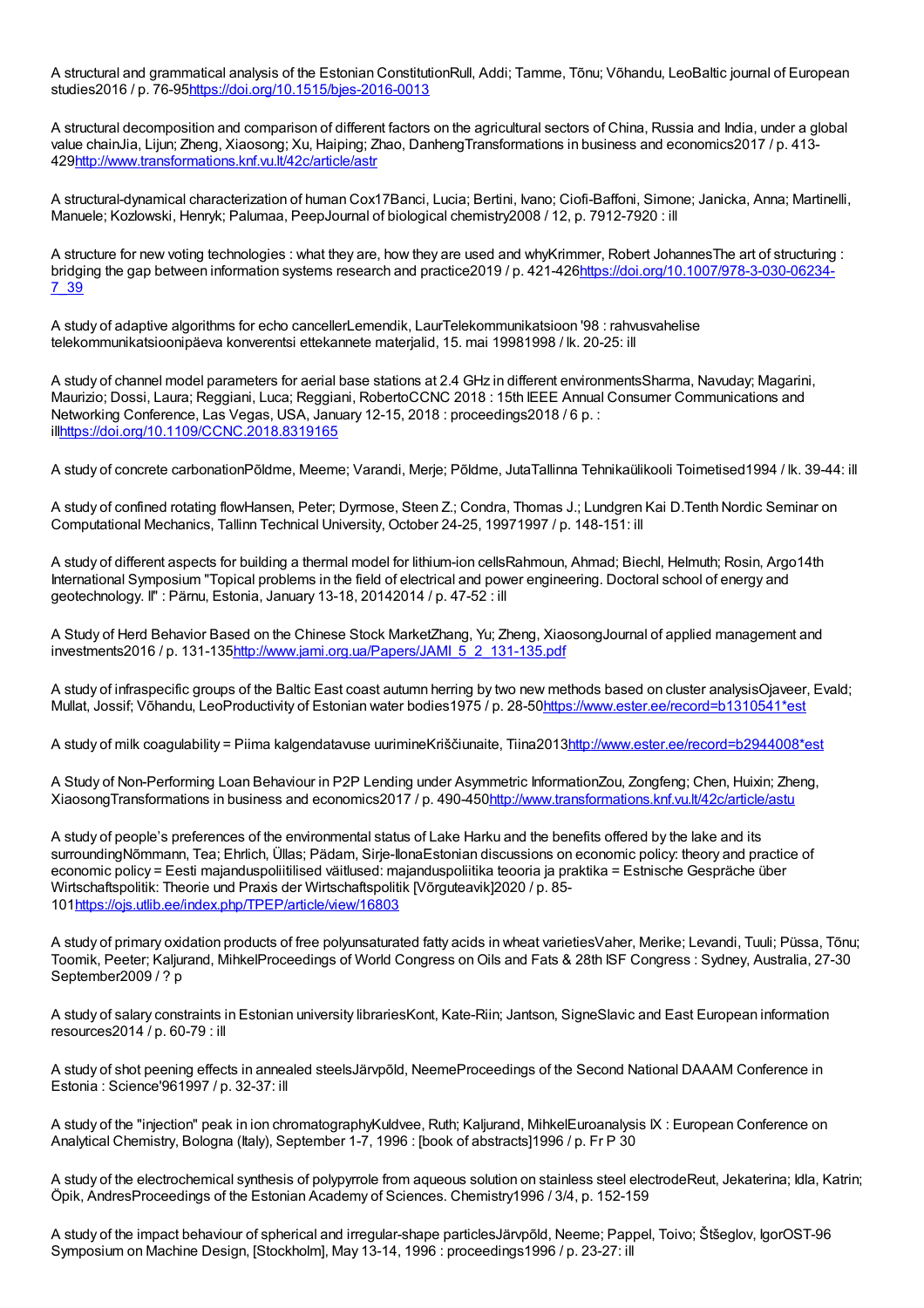A study of the investment behavior based on behavioral financeZhang, Yu; Zheng, XiaosongEuropean journal of business and economics2015 / p. 1-[5http://dx.doi.org/10.12955/ejbe.v10i1.557](http://dx.doi.org/10.12955/ejbe.v10i1.557)

A study of the sea surface boundary layer dynamicsDavuliene, Lina; Kelpšaite, Loreta; Torsvik, Tomas; Dailidiene, Inga10th Baltic Sea Science Congress : Science and innovation for future of the Baltic and the European regional seas : 15-19 June, 2015, Riga, Latvia : abstract book2015 / p. 16[5http://www.bssc2015.lv/wp-content/uploads/2015/07/10th\\_BSSC\\_AbstractBook\\_final.pdf](http://www.bssc2015.lv/wp-content/uploads/2015/07/10th_BSSC_AbstractBook_final.pdf)

A study of the toxicity of the ozonation products of phenols and chlorophenols by daphnia magna testTrapido, Marina; Veressinina, Jelena23rd Estonian Chemistry Days : abstracts of scientific conference1997 / p. 152

A study of the turbulence of the Baltic SeaAitsam, Ain; Astok, Villu; Juhat, Matti-AntsEstonia. Geographical studies : on the occasion of the 22nd International Geographical Congress1972 / p. 31-39 : il[lhttps://www.ester.ee/record=b1413918\\*est](https://www.ester.ee/record=b1413918*est)

A study of toxicity, biodegradability, and some by-products of ozonised nitrophenolsGoi, Anna; Trapido, Marina; Tuhkanen, TuulaAdvances in environmental research2004 / p. 303-311 : ill

A Study of trade complementarity between China and the Baltic States and its development strategiesZheng, Xiaosong; Jia, Lijun; Bao, Jiawen; Chen, JiaoAmfiteatru Economic2018 / p. 788-803 : ta[bhttp://doi.org/10.24818/EA/2018/49/788](http://doi.org/10.24818/EA/2018/49/788)

A study of wear of superhard material wheels in gear grindingRyabchenko, Sergey V.International DAAAM :[DAAAM National Estonia] : proceedings of the 1st International Conference 25-27th September 1997, Tallinn, Estonia1997 / p. 109-110

A study on effective knowledge reuse in multi-platform web applications user interfacesMarenkov, Jevgeni; Robal, Tarmo; Kalja, AhtoPICMET '15 : proceedings : Management of the Technology Age2015 / p. 1351-1361 : il[lhttp://dx.doi.org/10.1109/PICMET.2015.7273083](http://dx.doi.org/10.1109/PICMET.2015.7273083)

A study on effective knowledge reuse in multi-platform web applications user interfacesMarenkov, Jevgeni; Robal, Tarmo; Kalja, AhtoPICMET '15 Conference : Management of the Technology Age : August 2-6, 2015, Portland, Oregon, USA : conference bulletin2015 / p. 68

A study on growth characteristics and nutrient consumption of Lactobacillus plantarum in A-stat cultureKask, Signe; Laht, Tiiu-Maie; Paalme, ToomasAntonie van Leeuwenhoek journal of microbiology1999 / p. 309-320

A study on hard cyclic viscoplastic deformation behavior of bulk UFG metalsKommel, LembitInternational Symposium Bulk Nanostructured Materials : from Fundamentals to Innovations : BNM-2007 : Ufa, 14-18 August 20072007 / p. 262-263

A study on immediate automatic usability evaluation of web application user interfacesMarenkov, Jevgeni; Robal, Tarmo; Kalja, AhtoDatabases and Information Systems : 12th International Baltic Conference, DB&IS 2016, Riga, Latvia, July 4-6, 2016 : proceedings2016 / p. 257-271 : il[lhttp://dx.doi.org/10.1007/978-3-319-40180-5\\_18](http://dx.doi.org/10.1007/978-3-319-40180-5_18)

A study on perceptions of national security in Korea and the EU through the comparison of security threatening factorsNotermans, Antonius Johannes Hubertus; Kim, Dong-Jin2015 international joint research project2015 / p. 99-154

A study on relationships between forcing factors and morphological parameters of outlet areas of some rivers flowing into the Estonian coastal seaKoppel, Tiit; Laanearu, JanekRiver basin management III : Third International Conference on River Basin Management2005 / p. 225-235 : ill

A study on the EU oil shale industry - viewed in the light of the Estonian experience : a report by EASAC to the Committee on Industry, Research and Energy of the European ParliamentFrancu, J.; Harvie, B.; Laenen, B.; Siirde, Andres; Veiderma, Mihkel; Collins, P.; Steiger, F.2007

A study on the Fenton treatment efficacy for the purification of different kind of wastewaterTrapido, Marina; Kulik, Niina; Goi, Anna; Veressinina, Jelena; Munter, ReinExecutive summaries : 5th International Conference. 10th IOA-EA3G Berlin Conference on Oxidation Technologies for Water and Wastewater Treatment : Berlin, Germany, March 30 - April 2, 20092009 / p. 44/PC26(1-8)

A study on the nitrogen metabolism in cultured Sf-9 insect cells using 15N-labeled substrates and 1H/15N NMR spectroscopyDrews, Monika; Doverskog, M.; Öhman, L.; Jakobson, U.; Kuchel, P.; Häggström, L.Animal Cell Technology : New Development - New Applications : abstracts of 15th ESACT Meeting, Val-de-Loire, France, Sept. 7-11, 19971997 / p. 8.P9

A study on the possibility of desulfurization of liquid products of the pyrolysis of Estonian oil shaleFomitšov, Mihhail; Pihl, OlgaTartu Ülikooli ASTRA projekt PER ASPERA : Graduate School of Functional materials and technologies Scientific Conference 2020, February 4-5, 2020, Park Inn by Radisson Meriton Conference & Spa Hotel, Tallinn : Abstracts2020 / p. 23http://fmtdk.ut.ee/wp[content/uploads/2020/01/GSFMT2020.pdf](http://fmtdk.ut.ee/wp-content/uploads/2020/01/GSFMT2020.pdf)

A study on three-phase ozonationMunter, Rein; Veressinina, JelenaProceedings of the Estonian Academy of Sciences. Chemistry2003 / 2, p. 83-90 : ill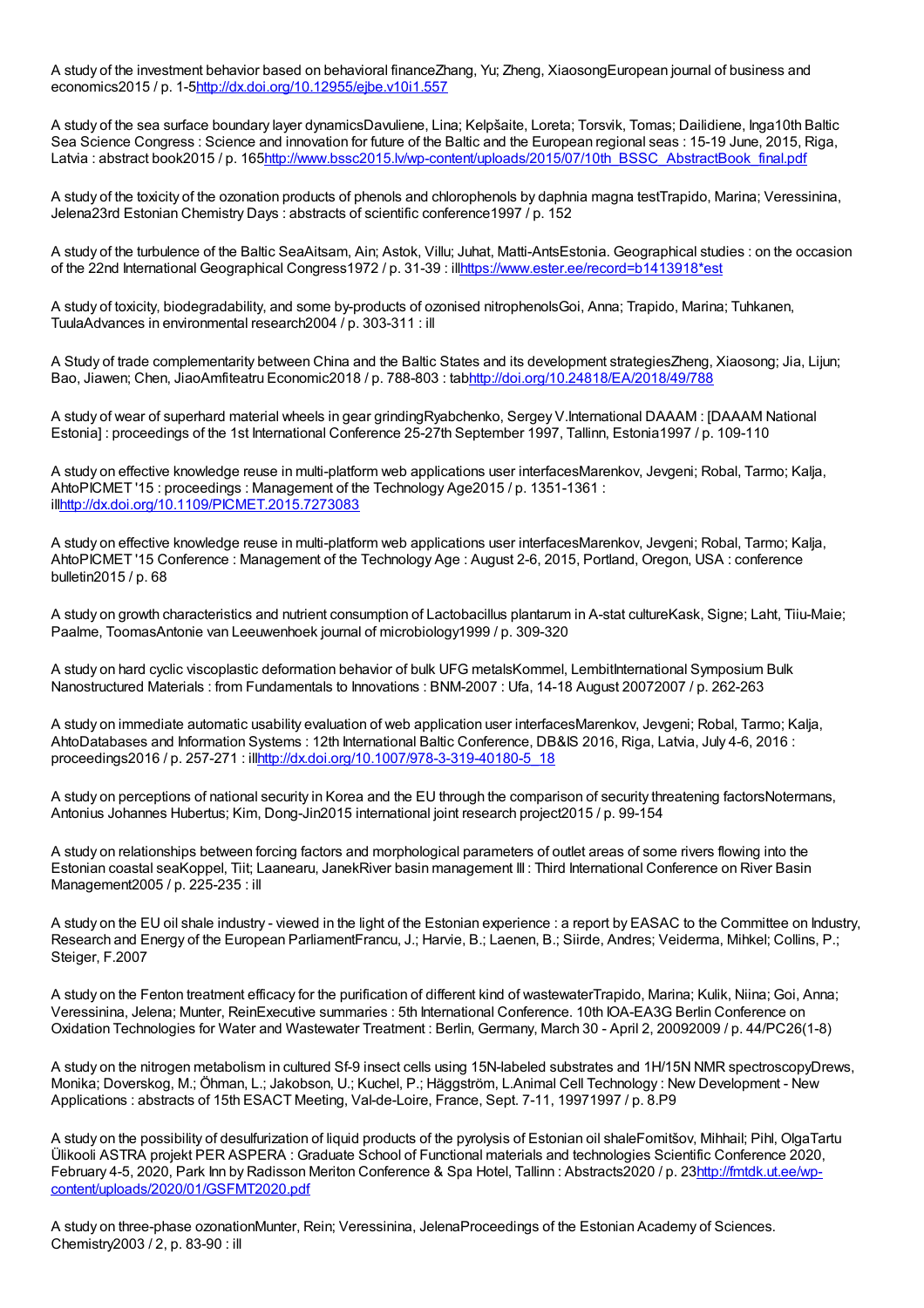A study on user click behaviour for WIS user interface improvementsMarenkov, Jevgeni; Robal, Tarmo; Kalja, AhtoDatabases and information systems VIII : selected papers from the Eleventh International Baltic Conference, DB&IS 20142014 / p. 173-186 : ill

A study the toxicity of the ozonation products of phenols and cholorophenols by Daphnia magna testTrapido, Marina; Veressinina, Jelena; Munter, ReinProceedings of the Estonian Academy of Sciences. Chemistry1997 / 3, p. 130-139: ill

A subject-centred framework for information system and organisation development: analysis and (re)designRoost, Mart; Kuusik, Rein, inform.; Elmik, LeaOrganisational Structures, Management, Simulation of Business Sectors and Systems : the International Federation of Operational Research Societies Special Conference (SPC8), Kaunas, Lithuania, September 10-12, 19981998 / p. 222-228: ill

A sublimation study of sterolsOja, Vahur; Waymack, B.; Hajaligol, Mohammad; Chen, XuAbstracts of Scientific Conference Thermodynamics 2005 : 19th meeting2005 / p. 122

A suite of IEEE 1687 benchmark networksTšertov, Anton; Jutman, Artur; Devadze, Sergei2016 IEEE International Test Conference (ITC) : proceedings2016 / art. 6.1, p. 1-10 : il[lhttps://doi.org/10.1109/TEST.2016.7805840](https://doi.org/10.1109/TEST.2016.7805840)

A summary and revision of the East Baltic Silurian chitinozoan biozonationNestor, Viiu-KaiEstonian journal of earth sciences2012 / p. 242-260 : ill

A surface complexation and solubility study of hydroxyapatite in the presence of Cd(II) and EDTAViipsi, Karin; Tõnsuaadu, Kaia; Sjöberg, StaffanSETAC Europe : 20th Annual Meeting 23-27 May 2010, Seville, Spain : Science and Technology for Environmental Protection : abstract book2010 / p. WE 454

A survey of broken rotor bar fault diagnostic methods of induction motorAsad, Bilal; Vaimann, Toomas; Rassõlkin, Anton; Kallaste, Ants; Belahcen, AnouarScientific Journal of Riga Technical University. Electrical, control and communication engineering2018 / p. 117–124 : il[lhttps://doi.org/10.2478/ecce-2018-0014](https://doi.org/10.2478/ecce-2018-0014)

A survey of the quality of rapeseed oil : [abstract]Kann, Jüri; Kalve, Raivo; Sirendi, Meelis; Rand, TiiuKemia-kemi1990 / 10B, p. 1006

A survey of the state of safety in Tallinn and HarjumaaBarkova, Natalja; Kurik, SiljaGrowth of interaction between two capital regions2001 / p. 16-17 : ill

A survey on artificial intelligence approaches in supporting frontline workers and decision makers for the COVID-19 pandemicRasheed, Jawad; Jamil, Akhtar; Draheim, DirkChaos, solitons & fractals2020 / art. 110337, 17 p<https://doi.org/10.1016/j.chaos.2020.110337>

A survey on biostatisticians serving in the Italian Ethics CommitteesBaldi, Ileana; Azzolina, Danila; Chiffi, DanieleEpidemiology biostatistics and public health201[8https://doi.org/10.2427/12939](https://doi.org/10.2427/12939)

A survey on customer satisfaction in national electronic ID user supportMuldme, Anne; Pappel, Ingrid; Lauk, Mihkel; Draheim, Dirk2018 International Conference on eDemocracy & eGovernment (ICEDEG 2018) : Ambato, Ecuador, 4-6 April 20182018 / p. 31- 37 : il[lhttp://doi.org/10.1109/ICEDEG.2018.8372374](http://doi.org/10.1109/ICEDEG.2018.8372374)

A survey on open-access reference image database for lung cancerGupta, Anindya; Märtens, Olev; Le Moullec, YannickProceedings of the 8th Annual Conference of the Estonian National Doctoral School in Information and Communication Technologies : December 5-6, 2014, Rakvere2014 / p. 47-50 : ill

A survey on socio-semantic information retrievalSchoefegger, Karin; Tammet, Tanel; Granitzer, MichaelComputer science review2013 / p. 25-46 : ill

A survey on split manufacturing: attacks, defenses, and challengesPerez, Tiago Diadami; Pagliarini, Samuel NascimentoIEEE Access2020 / p. 184013-18403[5http://doi.org/10.1109/ACCESS.2020.3029339](http://doi.org/10.1109/ACCESS.2020.3029339)

A survey on the roles of communication technologies in IoT-based personalized healthcare applicationsAlam, Muhammad Mahtab; Malik, Hassan; Khan, Muhidul Islam; Pardy, Tamas; Kuusik, Alar; Le Moullec, YannickIEEE Access2018 / p. 36611-36631 : il[lhttp://dx.doi.org/10.1109/ACCESS.2018.2853148](http://dx.doi.org/10.1109/ACCESS.2018.2853148)

A survey using high-throughput sequencing suggests that the diversity of cereal and barley yellow dwarf viruses is underestimatedFrontiers in microbiology2021 / art. 67321[8http://doi.org/10.3389/fmicb.2021.673218](http://doi.org/10.3389/fmicb.2021.673218)

A symbiosis between population based incremental learning and LP-relaxation based parallel genetic algorithm for solving integer linear programming modelsFallah, Mohammad K.; Fazlali, Mahmood; Daneshtalab, MasoudComputing2021 / 19 [lhttps://doi.org/10.1007/s00607-021-01004-x](https://doi.org/10.1007/s00607-021-01004-x)

A symbolic approach to model-based online testing = Mudelipõhine online-testimine kasutades sümbolarvutustKääramees,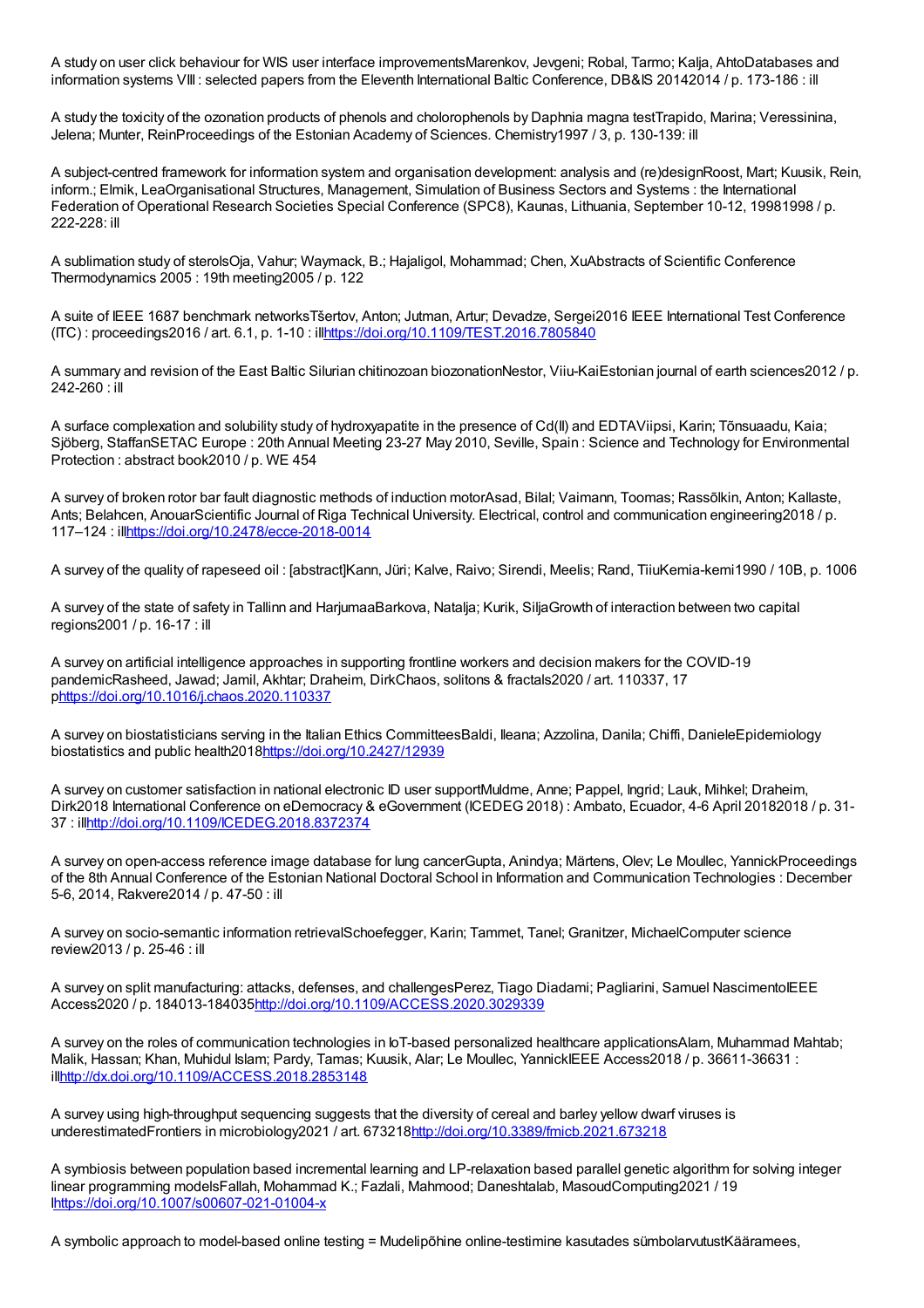A symbolic-numerical algorithm for material parameter identificationMajak, Jüri; Pohlak, Meelis; Küttner, Rein; Eerme, Martin; Karjust, Kristo; Kers, JaanProceedings of the Tenth International Conference on Computational Structures Technology : Valencia, Spain, 14- 17 September 20102010 / Paper 133

A synchronised double oscillator for the modified PLL frequency synthesiserMännama, VelloECCTD'97 : proceedings of the European Conference on Circuit Theory and Design, Aug. 31 - Sept. 3 1997, Budapest, Hungary. Vol. 11997 / p. 127-132

A synergy approach for the validation of coastal altimetry data in the Baltic SeaDelpeche-Ellmann, Nicole Camille; Pindsoo, Katri; Kudryavtseva, Nadezhda; Soomere, Tarmo10th Coastal Altimetry workshop, 21-24 February 2017, Florence, Italy : abstracts2017 / p. 3[7http://old.esaconferencebureau.com/docs/default-source/17c07-img/abstract-book.pdf?sfvrsn=0](http://old.esaconferencebureau.com/docs/default-source/17c07-img/abstract-book.pdf?sfvrsn=0)

A synergy code in co-pyrolysisJohannes, Ille; Palu, ViljaOil shale2013 / p. 471-490 : ill

A synopsis of Estonian myriapod fauna (Myriapoda : Chilopoda, Diplopoda, Symphyla and Pauropoda)Sammet, Kaarel; Ivask, Mari; Kurina, OlaviZooKeys2018 / p. 63–96 : il[lhttp://dx.doi.org/10.3897/zookeys.793.28050](http://dx.doi.org/10.3897/zookeys.793.28050)

A synthesis of deoxy sugar esters. Stereoselective acetylation of hemiacetals by CALBVillo, Ly; Metsala, Andrus; Tamp, Sven; Pehk, Tõnis; Parve, OmarBiotrans 2011 : Itaalia, Giardini Naxos, 02.-05.10.20112011

A synthesis of marine monitoring methods with the potential to enhance the status assessment of the Baltic SeaMack, Leoni; Attila, Jenni; Aylagas, Eva; Beermann, Arne; Borja, Angel; Hering, Daniel; Kahlert, Maria; Leese, Florian; Lips, UrmasFrontiers in marine science2020 / 16 [phttps://doi.org/10.3389/fmars.2020.552047](https://doi.org/10.3389/fmars.2020.552047)

A synthesis-agnostic behavioral fault model for high gate-level fault coverageKarputkin, Anton; Raik, JaanProceedings of the 2016 Design, Automation & Test in Europe Conference & Exhibition (DATE) : 14-18 March 2016, ICC, Dresden, Germany2016 / p. 1124- 1127 : il[lhttps://ieeexplore.ieee.org/document/7459477/figures#figures](https://ieeexplore.ieee.org/document/7459477/figures#figures)

A synthetic ice core approach to estimate ion relocation in an ice field site experiencing periodical melt : a case study on Lomonosovfonna, SvalbardVega, Carmen Paulina; Pohjola, Veijo A.; Beaudon, Emilie; Martma, TõnuThe cryosphere2016 / p. 961- 976 : il[lhttp://dx.doi.org/10.5194/tc-10-961-2016](http://dx.doi.org/10.5194/tc-10-961-2016)

A system for CAD/CAM software development and implementationTamm, Boris, inform.; Küttner, Rein; Vilipõld, Jüri; Pruuden, JuhanComputers in industry1984 / p. 367-376

A system for teaching basic and advanced topics of IEEE 1149.1 boundary scan standard (extended abstract)Jutman, Artur; Rosin, Vjatšeslav; Sudnitsõn, Aleksander; Ubar, Raimund-Johannes; Wuttke, Heinz-DietrichProceedings of 16th EAEEIE Conference on Innovation in Education for Electrical and Information Engineering (EIE) : Lappeenranta, Finland, 6th-8th June 20052005 / [2] p. : ill

A system of nondimensional parameters for evaluation of different cable systemsKulbach, ValdekProceedings of 5th International Conference Modern Building Materials, Structures and Techniques, held on May 21-24, 1997, Vilnius, Lithuania. Vol. 11997 / p. 194- 199: ill

A system of systems solution for perimeter control : combining unmanned aerial system with unattended ground sensor networkKaugerand, JaanusProceedings of the 8th Annual Conference of the Estonian National Doctoral School in Information and Communication Technologies : December 5-6, 2014, Rakvere2014 / p. 57-60 : ill

A system of systems solution for perimeter control : combining unmanned aerial system with unattended ground sensor networkKaugerand, Jaanus; Preden, Jürgo-Sören; Suurjaak, Erki; Astapov, Sergei; Mõtus, Leo; Pahtma, Raido9th Annual IEEE International Systems Conference : April 13-16, 2015, Vancouver, British Columbia, Canada : proceedings2015 / p. 317-323 : il[lhttp://dx.doi.org/10.1109/SYSCON.2015.7116770](http://dx.doi.org/10.1109/SYSCON.2015.7116770)

A system of test patterns to check and validate the semantic hierarchies of wordnet-type dictionaries = Testmustrite süsteem wordnet-tüüpi sõnastike semantiliste hierarhiate kontrollimiseks ja valideerimiseksLohk, Ahti201[5http://www.ester.ee/record=b4495412\\*est](http://www.ester.ee/record=b4495412*est)

A systematic approach on modeling refinement and regression testing of real-time distributed systemsPal, Deepak; Vain, JüriIFAC-PapersOnLine2019 / p. 1091-109[6https://doi.org/10.1016/j.ifacol.2019.11.341](https://doi.org/10.1016/j.ifacol.2019.11.341)

A systematic approach to offensive volunteer cyber militiaOttis, Rain201[1http://www.ester.ee/record=b2685353\\*est](http://www.ester.ee/record=b2685353*est)

A systematic approach to tax compliance : the case of EstoniaRandlane, KerlyСовременная экономика : проблемы, тенденции, перспективы2013 / p. 73-93 : ill

A systematic assessment of numerical association rule mining methodsKaushik, Minakshi; Sharma, Rahul; Arakkal Peious, Sijo; Shahin, Mahtab; Yahia, Sadok Ben; Draheim, DirkSN Computer Science2021 / art. 348<https://doi.org/10.1007/s42979-021-00725-2>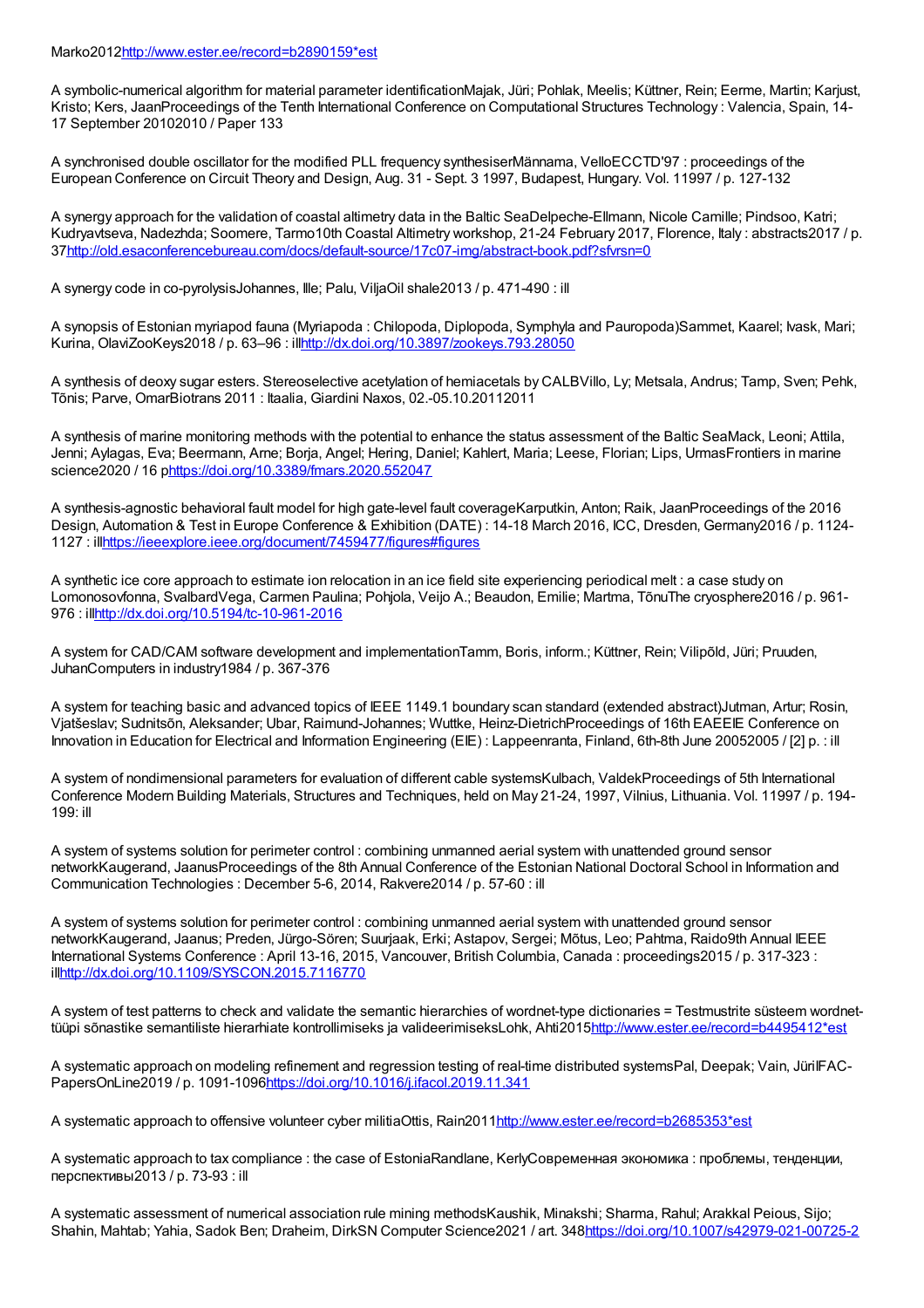A systematic review of available removal techniques of protein bound toxins : a limited pursuitOrth-Alampour, Setareh; Schmitz, Corinna; Jankowski, Joachim; Holmar, Jana; Jankowski, VeraNephrology dialysis transplantation2018 / p. i18[6http://dx.doi.org/10.1093/ndt/gfy104.FP447](http://dx.doi.org/10.1093/ndt/gfy104.FP447)

A system-oriented approach to the road safety problemKnoflacher, H.Научная конференция "Безопасность движения", Таллинн, 14-15 ноября 1990 г. : тезисы1990 / с. 17-19

A tabulated sizing method for the early stage design of geothermal energy piles including thermal storageFerrantelli, Andrea; Fadejev, Jevgeni; Kurnitski, JarekEnergy and buildings2020 / art. 110178<https://doi.org/10.1016/j.enbuild.2020.110178>

A tale of two presidents : personality cult and symbolic nation-building in TurkmenistanPolese, Abel; Horak, SlavomirNationalities papers2015 / p. 457-478 : tab<http://dx.doi.org/10.1080/00905992.2015.1028913>

A tale of two smart cities. How virtual walls between cities can fall = Lugu kahest targast linnast. Kuidas virtuaalsed piirid linnade vahel saavad langedaSoe, Ralf-Martin201[8https://digi.lib.ttu.ee/i/?9794](https://digi.lib.ttu.ee/i/?9794)

A task-oriented design of a biologically inspired underwater robotListak, Madis200[7http://www.ester.ee/record=b2298234\\*est](http://www.ester.ee/record=b2298234*est)

A taxonomy of knowledge risks for healthcare organizationsHammoda, Basel Osama Sayed Ahmed; Durst, SusanneVine journal of information and knowledge management systems2022 / p. [?https://doi.org/10.1108/VJIKMS-07-2021-0114](https://doi.org/10.1108/VJIKMS-07-2021-0114)

A technical analysis of oil shale firing power units retrofitting for carbon capture and storage (CCS)Konist, Alar; Järvik, Oliver; Baird, Zachariah Steven; Nešumajev, DmitriProceedings of the 15th Greenhouse Gas Control Technologies Conference 15-18 March 20212021 / 7 [phttps://dx.doi.org/10.2139/ssrn.3819278](https://dx.doi.org/10.2139/ssrn.3819278)

A technique for determining the load of pollutants on the seaVelner, Harald-Adam; Linnupõld, Lembit; Toompark, P.Ambio Special Report1977 / 5, p. 291-294: ill

A technique for investigation of tension stiffening effect of flexural RC membersKaklauskas, G.Tenth Nordic Seminar on Computational Mechanics, Tallinn Technical University, October 24-25, 19971997 / p. 228-231: ill

A techno-economic simulation model to reveal the relevance of construction process impact factors for External Thermal Insulation Composite System (ETICS)Sulakatko, VirgoWorld Academy of Science, Engineering and Technology. International journal of architectural and environmental engineering2017 / [1] [phttp://dai.waset.org/1307-6892/64692](http://dai.waset.org/1307-6892/64692)

A technology for building a compiler-writing systemLiib, DonaldData processing. Compiler writing. Programming1986 / p. 77-84

A test bench to study propulsion drives of electric vehicles [Electronic resource]Rassõlkin, Anton; Vodovozov, ValeryCPE 2013 : 2013 International Conference on Compatibility and Power Electronics (CPE) : June 5-7, 2013, Ljubljana, Slovenia : conference proceedings2013 / p. 275-279 : ill [CD-ROM]

A test bench to study propulsion drives of electric vehicles with a supercapacitor storage system [Electronic resource]Rassõlkin, Anton; Vodovozov, ValeryМеждународная Научно-Техническая Конференция "Силовая Электроника и Энергоэффективность" : 23-27.IX 2013, Алушта, Крым2013 / [3] p. : ill [CD-ROM]

A test for the generic strong-accessibility of meromorphic nonlinear systemsCarravetta, Francesco; Sarafrazi, Mohammad Amin; Bartosiewicz, Zbigniew; Kotta, ÜlleIEEE transactions on automatic control2020 / p. 867-87[3https://doi.org/10.1109/TAC.2019.2921645](https://doi.org/10.1109/TAC.2019.2921645)

A test-bed for time-sensitive agents - some involved problemsMõtus, Leo; Meriste, Merik; Kelder, Tõnis; Helekivi, Jüri; Kimlaychuk, Vadim9th IEEE Conference on Emerging Technologies and Factory Automation (ETFA'2003) : Calouste Gulbenkian Foundation, Lisbon, Portugal, 16-19 September 2003. 22003 / p. 645-651

A testing procedure for a transferred electron device homodyne self-oscillating mixerKrassavin, J.Tallinna Tehnikaülikooli Toimetised1994 / lk. 89-101: ill

A testing strategy for interacting finite state machinesYevtushenko, Nina; Petrenko, Alexandre; Trenkaev, VadimBEC'96 : the 5th Biennial Baltic Electronics Conference, October 7-11, 1996, Tallinn, Estonia : proceedings1996 / p. 137-140: ill

A testings stand for the economic evaluation of project management strategiesSutt, Jüri; Lill, Irene1996

A textual domain specific language for user interface modellingKaru, MartEmerging trends in computing, informatics, systems sciences, and engineering2013 / p. 985-996

A theorem for methods with high-order convergenceVaarmann, OtuEesti Teaduste Akadeemia Toimetised. Füüsika. Matemaatika1991 / 2, lk. 99-104